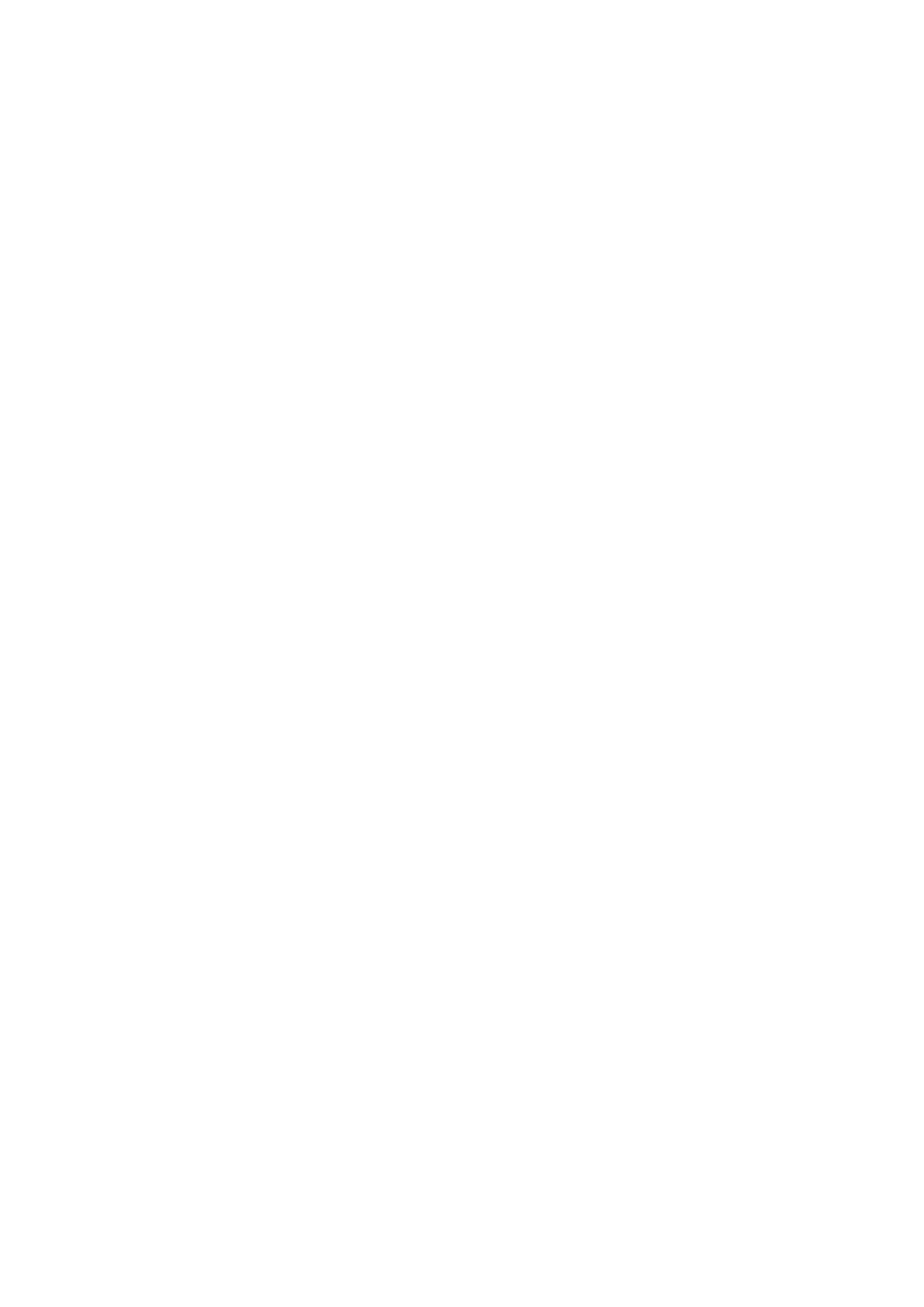## **CONTENTS**

| 1 | <b>Whetting Your Appetite</b><br>3                                                                                                                                                                                                                                                                                                                                                                                                                                       |  |  |  |  |  |  |
|---|--------------------------------------------------------------------------------------------------------------------------------------------------------------------------------------------------------------------------------------------------------------------------------------------------------------------------------------------------------------------------------------------------------------------------------------------------------------------------|--|--|--|--|--|--|
| 2 | 5<br><b>Using the Python Interpreter</b><br>5<br>2.1<br>6<br>2.1.1<br>6<br>2.1.2<br>6<br>2.2<br>2.2.1<br>6                                                                                                                                                                                                                                                                                                                                                               |  |  |  |  |  |  |
| 3 | 9<br>An Informal Introduction to Python<br>9<br>3.1<br>9<br>3.1.1<br>3.1.2<br>11<br>3.1.3<br>14<br>15<br>3.2                                                                                                                                                                                                                                                                                                                                                             |  |  |  |  |  |  |
| 4 | 17<br><b>More Control Flow Tools</b><br>17<br>4.1<br>4.2<br>17<br>4.3<br>18<br>The range () Function $\dots \dots \dots \dots \dots \dots \dots \dots \dots \dots \dots \dots \dots \dots \dots \dots$<br>19<br>break and continue Statements, and else Clauses on Loops<br>4.4<br>4.5<br>20<br>20<br>4.6<br>23<br>4.7<br>24<br>4.8<br>24<br>4.8.1<br>25<br>4.8.2<br>27<br>4.8.3<br>29<br>4.8.4<br>4.8.5<br>30<br>4.8.6<br>30<br>4.8.7<br>31<br>4.8.8<br>31<br>32<br>4.9 |  |  |  |  |  |  |
| 5 | <b>Data Structures</b><br>33<br>33<br>5.1<br>34<br>5.1.1<br>35<br>5.1.3<br>35<br>5.1.4<br>36<br>5.2<br>37<br>38<br>5.3<br>5.4<br>39<br>5.5<br>39                                                                                                                                                                                                                                                                                                                         |  |  |  |  |  |  |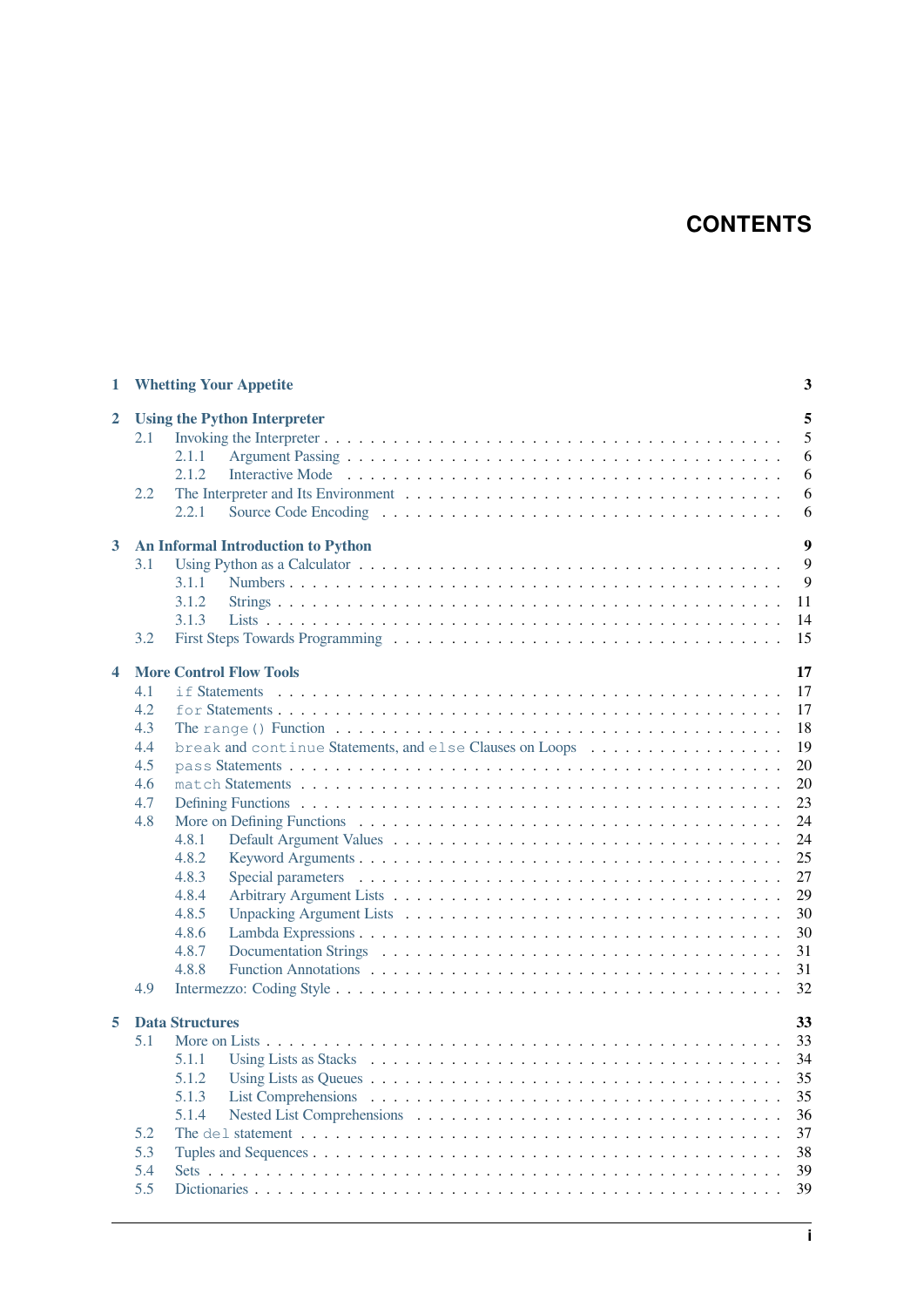|                | 5.6            | 40                                          |
|----------------|----------------|---------------------------------------------|
|                | 5.7            | 42                                          |
|                | 5.8            | 42                                          |
|                |                |                                             |
| 6              | <b>Modules</b> | 43                                          |
|                | 6.1            | 44                                          |
|                |                | 45<br>6.1.1                                 |
|                |                | 45<br>6.1.2                                 |
|                |                | 46<br>6.1.3                                 |
|                | 6.2            | 46                                          |
|                | 6.3            | 47                                          |
|                | 6.4            | 48                                          |
|                |                | Packages                                    |
|                |                | 49<br>6.4.1                                 |
|                |                | 6.4.2<br>50                                 |
|                |                | 50<br>6.4.3                                 |
|                |                |                                             |
| $\overline{7}$ |                | 51<br><b>Input and Output</b>               |
|                | 7.1            | 51                                          |
|                |                | 52<br>7.1.1                                 |
|                |                | 7.1.2<br>53                                 |
|                |                | 7.1.3<br>54                                 |
|                |                | 7.1.4<br>54                                 |
|                | 7.2            | 55                                          |
|                |                | 7.2.1<br>56                                 |
|                |                | 7.2.2<br>57                                 |
|                |                |                                             |
| 8              |                | 59<br><b>Errors and Exceptions</b>          |
|                | 8.1            | 59                                          |
|                | 8.2            | 59                                          |
|                |                |                                             |
|                | 8.3            | 60                                          |
|                | 8.4            | 62                                          |
|                | 8.5            | 63                                          |
|                | 8.6            | 63                                          |
|                | 8.7            | 64                                          |
|                | 8.8            | 65                                          |
|                |                |                                             |
| 9              | <b>Classes</b> | 67                                          |
|                | 9.1            |                                             |
|                | 9.2            | 68                                          |
|                |                | 69<br>9.2.1                                 |
|                | 9.3            | 70                                          |
|                |                | 9.3.1<br>70                                 |
|                |                | 9.3.2<br>70                                 |
|                |                | 9.3.3<br>71                                 |
|                |                |                                             |
|                |                | 9.3.4<br>71                                 |
|                |                | 9.3.5<br>72                                 |
|                | 9.4            | 73                                          |
|                | 9.5            | 74                                          |
|                |                | 75<br>9.5.1                                 |
|                | 9.6            | 76                                          |
|                | 9.7            | 76                                          |
|                | 9.8            | 77                                          |
|                | 9.9            | 78                                          |
|                | 9.10           | 79                                          |
|                |                |                                             |
|                |                | 81<br>10 Brief Tour of the Standard Library |
|                |                | 81                                          |
|                | 10.1           |                                             |
|                |                | 81                                          |
|                | 10.3           | 82                                          |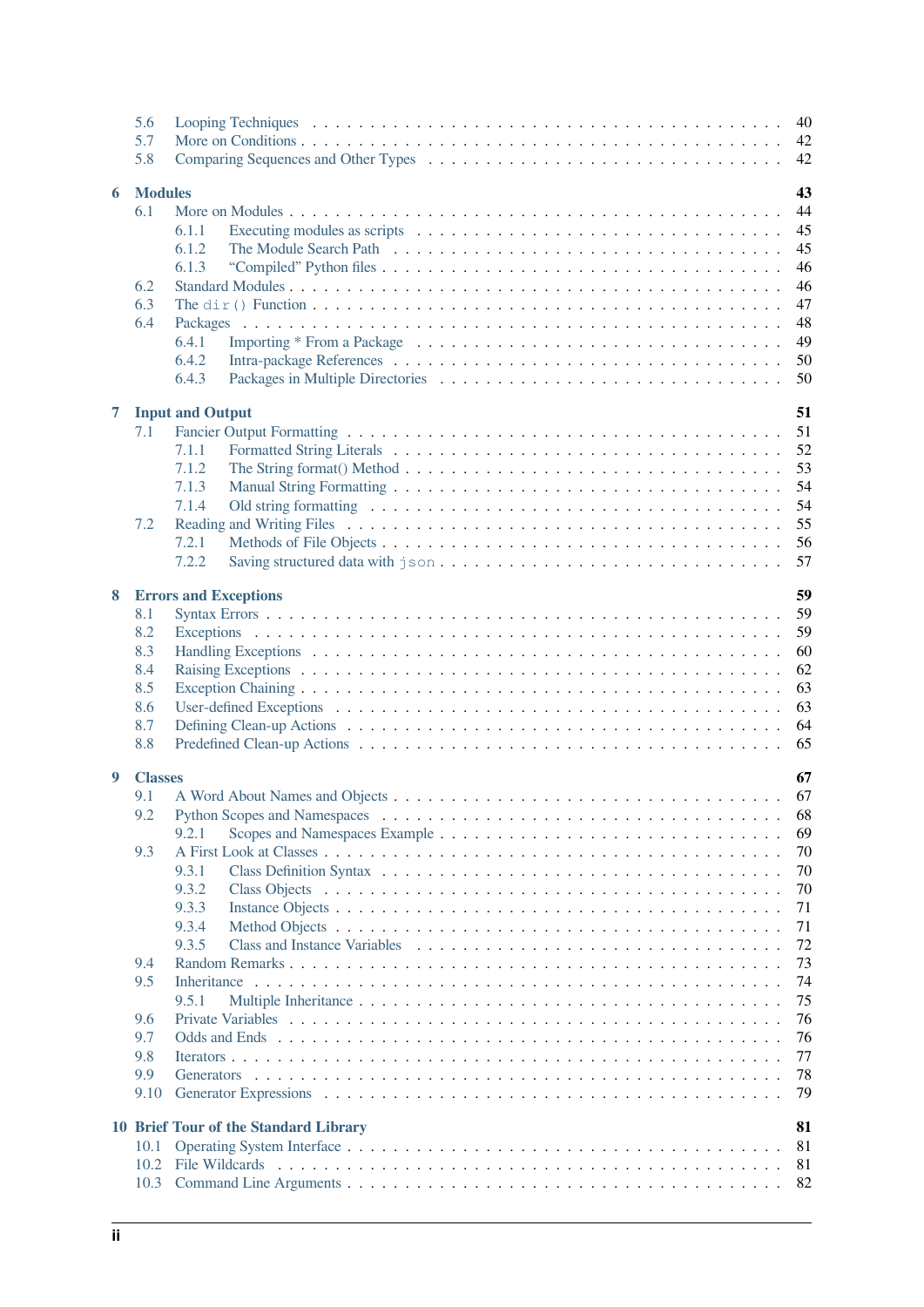|    |                   |                                                                         | 82         |  |  |  |  |  |
|----|-------------------|-------------------------------------------------------------------------|------------|--|--|--|--|--|
|    | 10.5              |                                                                         | 82         |  |  |  |  |  |
|    | 10.6              |                                                                         | 83         |  |  |  |  |  |
|    | 10.7              |                                                                         | 83         |  |  |  |  |  |
|    |                   |                                                                         | 84         |  |  |  |  |  |
|    |                   |                                                                         | 84         |  |  |  |  |  |
|    |                   |                                                                         | 84         |  |  |  |  |  |
|    |                   |                                                                         | 85         |  |  |  |  |  |
|    |                   |                                                                         | 85         |  |  |  |  |  |
|    |                   | 11 Brief Tour of the Standard Library - Part II                         | 87         |  |  |  |  |  |
|    | 11.1              |                                                                         | 87         |  |  |  |  |  |
|    | 11.2              |                                                                         | 88         |  |  |  |  |  |
|    | 11.3              |                                                                         | 89         |  |  |  |  |  |
|    | 11.4              |                                                                         | 89         |  |  |  |  |  |
|    | 11.5              |                                                                         | 90         |  |  |  |  |  |
|    |                   |                                                                         | 90         |  |  |  |  |  |
|    |                   |                                                                         | 91         |  |  |  |  |  |
|    |                   |                                                                         | 92         |  |  |  |  |  |
|    |                   |                                                                         |            |  |  |  |  |  |
|    |                   | <b>12 Virtual Environments and Packages</b>                             | 93         |  |  |  |  |  |
|    |                   |                                                                         | 93         |  |  |  |  |  |
|    |                   |                                                                         | 93         |  |  |  |  |  |
|    | 12.3              |                                                                         | 94         |  |  |  |  |  |
|    |                   | 13 What Now?                                                            | 97         |  |  |  |  |  |
|    |                   |                                                                         |            |  |  |  |  |  |
|    |                   | 14 Interactive Input Editing and History Substitution                   | 99         |  |  |  |  |  |
|    | 14.1              |                                                                         |            |  |  |  |  |  |
|    |                   |                                                                         |            |  |  |  |  |  |
|    |                   |                                                                         |            |  |  |  |  |  |
|    |                   |                                                                         |            |  |  |  |  |  |
|    |                   | 15 Floating Point Arithmetic: Issues and Limitations                    | <b>101</b> |  |  |  |  |  |
|    |                   |                                                                         |            |  |  |  |  |  |
|    |                   |                                                                         |            |  |  |  |  |  |
|    | 16 Appendix       |                                                                         | 107        |  |  |  |  |  |
|    |                   | 16.1.1                                                                  |            |  |  |  |  |  |
|    |                   | 16.1.2                                                                  |            |  |  |  |  |  |
|    |                   |                                                                         |            |  |  |  |  |  |
|    |                   |                                                                         |            |  |  |  |  |  |
|    |                   |                                                                         |            |  |  |  |  |  |
|    | <b>A</b> Glossary |                                                                         | 109        |  |  |  |  |  |
|    |                   |                                                                         |            |  |  |  |  |  |
| B. |                   | <b>About these documents</b>                                            | 123        |  |  |  |  |  |
|    | B.1               |                                                                         |            |  |  |  |  |  |
|    |                   |                                                                         | 125        |  |  |  |  |  |
|    | C.1               | <b>C</b> History and License                                            |            |  |  |  |  |  |
|    | C.2               |                                                                         |            |  |  |  |  |  |
|    |                   | C.2.1                                                                   |            |  |  |  |  |  |
|    |                   | BEOPEN.COM LICENSE AGREEMENT FOR PYTHON 2.0 127<br>C.2.2                |            |  |  |  |  |  |
|    |                   | C.2.3                                                                   |            |  |  |  |  |  |
|    |                   | CWI LICENSE AGREEMENT FOR PYTHON 0.9.0 THROUGH 1.2 129<br>C.2.4         |            |  |  |  |  |  |
|    |                   | ZERO-CLAUSE BSD LICENSE FOR CODE IN THE PYTHON 3.10.2 DOCUMEN-<br>C.2.5 |            |  |  |  |  |  |
|    |                   |                                                                         |            |  |  |  |  |  |
|    | C.3               |                                                                         |            |  |  |  |  |  |
|    |                   | C.3.1                                                                   |            |  |  |  |  |  |
|    |                   | C.3.2                                                                   |            |  |  |  |  |  |
|    |                   | C.3.3<br>C.3.4                                                          |            |  |  |  |  |  |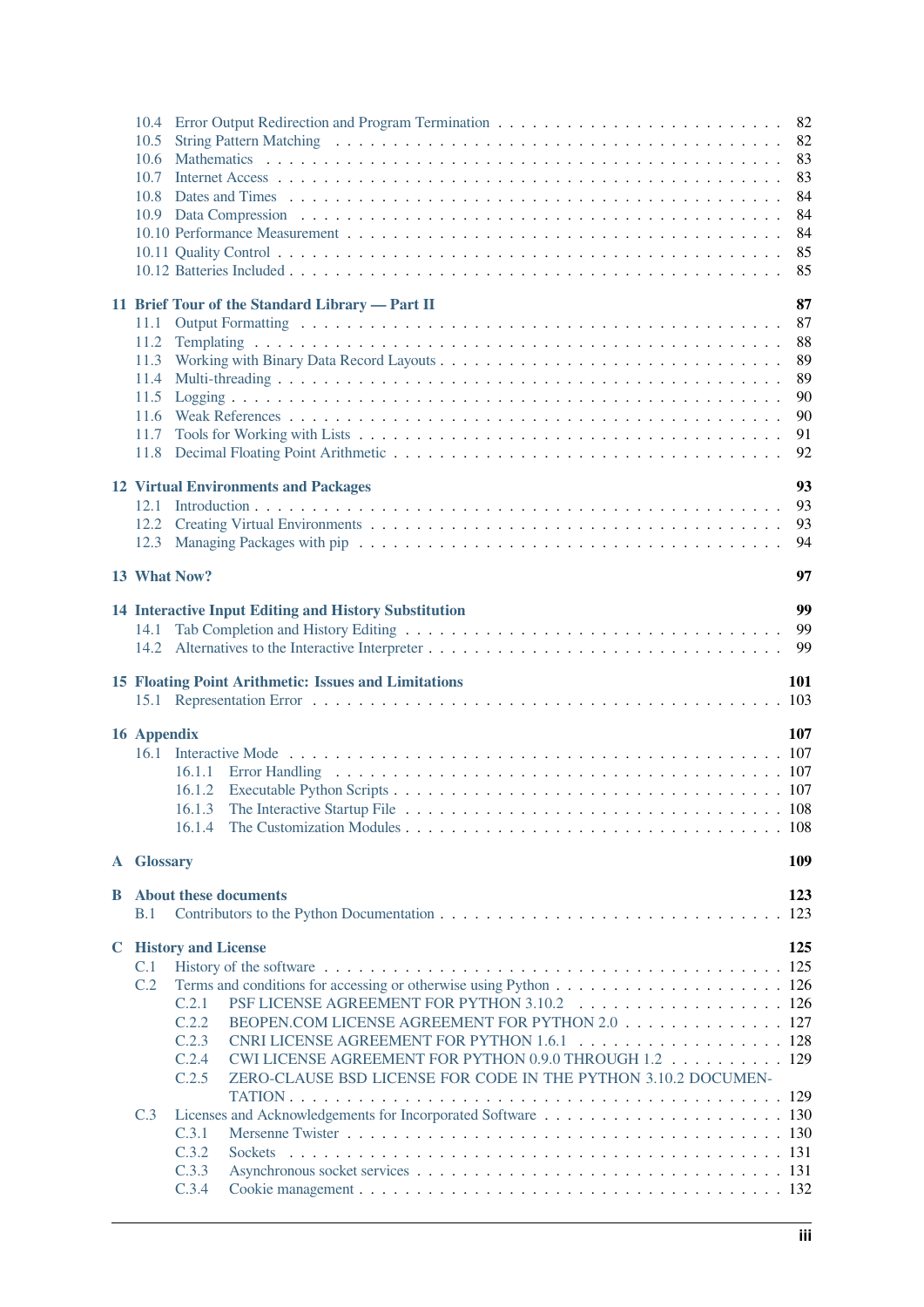| D Copyright     | 143 |
|-----------------|-----|
|                 |     |
|                 |     |
|                 |     |
|                 |     |
|                 |     |
|                 |     |
|                 |     |
| C.3.11          |     |
|                 |     |
| C.3.9           |     |
| C.3.8           |     |
| C <sub>37</sub> |     |
| C.3.6           |     |
| C <sub>35</sub> |     |

**Index 145**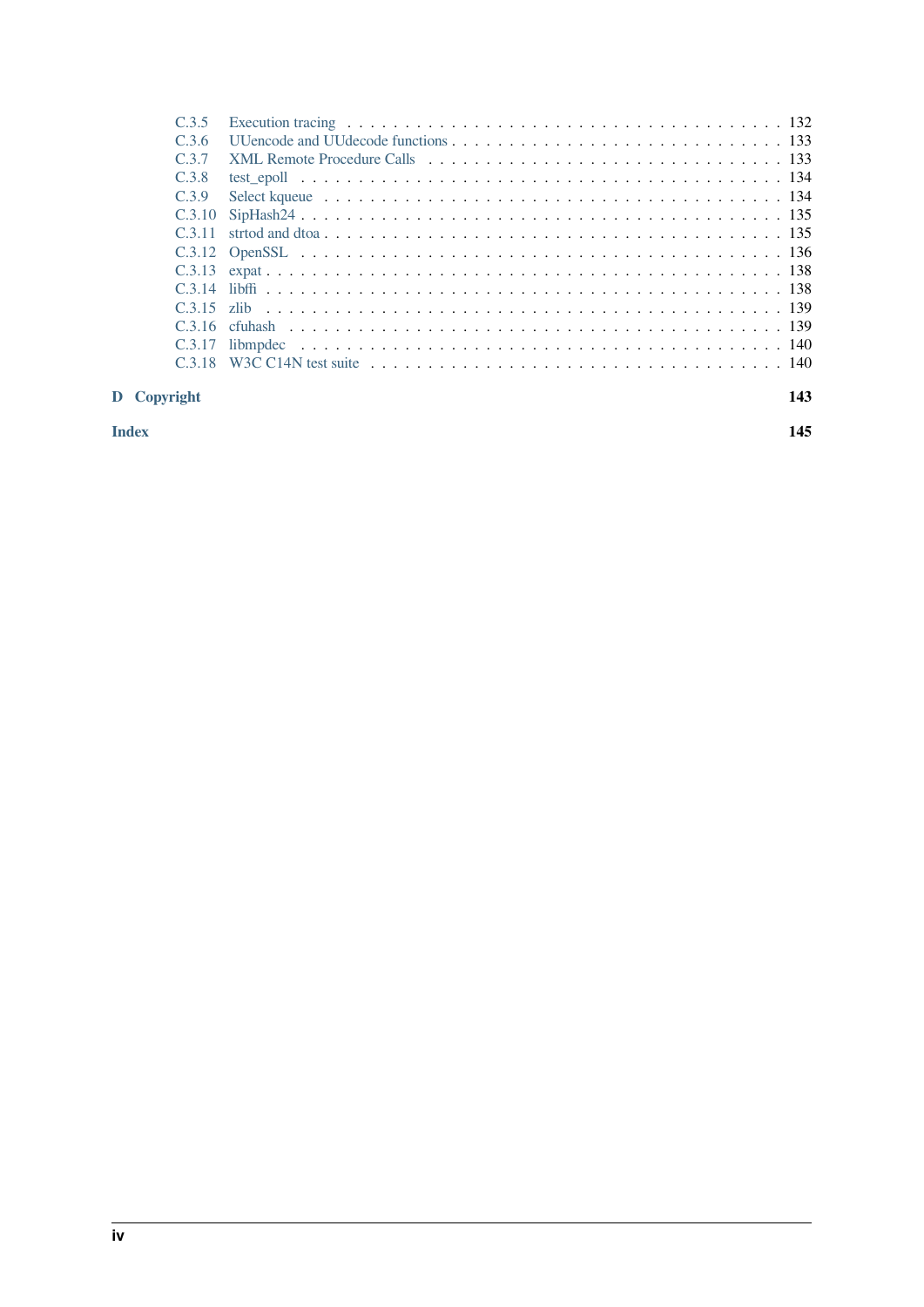Python is an easy to learn, powerful programming language. It has efficient high-level data structures and a simple but effective approach to object-oriented programming. Python's elegant syntax and dynamic typing, together with its interpreted nature, make it an ideal language for scripting and rapid application development in many areas on most platforms.

The Python interpreter and the extensive standard library are freely available in source or binary form for all major platforms from the Python web site, https://www.python.org/, and may be freely distributed. The same site also contains distributions of and pointers to many free third party Python modules, programs and tools, and additional documentation.

The Python interpreter is easily extended with new functions and data types implemented in C or C++ (or other languages callable from C). Python is [also suitable as an extensi](https://www.python.org/)on language for customizable applications.

This tutorial introduces the reader informally to the basic concepts and features of the Python language and system. It helps to have a Python interpreter handy for hands-on experience, but all examples are self-contained, so the tutorial can be read off-line as well.

For a description of standard objects and modules, see library-index. reference-index gives a more formal definition of the language. To write extensions in C or C++, read extending-index and c-api-index. There are also several books covering Python in depth.

This tutorial does not attempt to be comprehensive and cover every single feature, or even every commonly used feature. Instead, it introduces many of Python's most noteworthy features, and will give you a good idea of the language's flavor and style. After reading it, you will be able to read and write Python modules and programs, and you will be ready to learn more about the various Python library modules described in library-index.

The *Glossary* is also worth going through.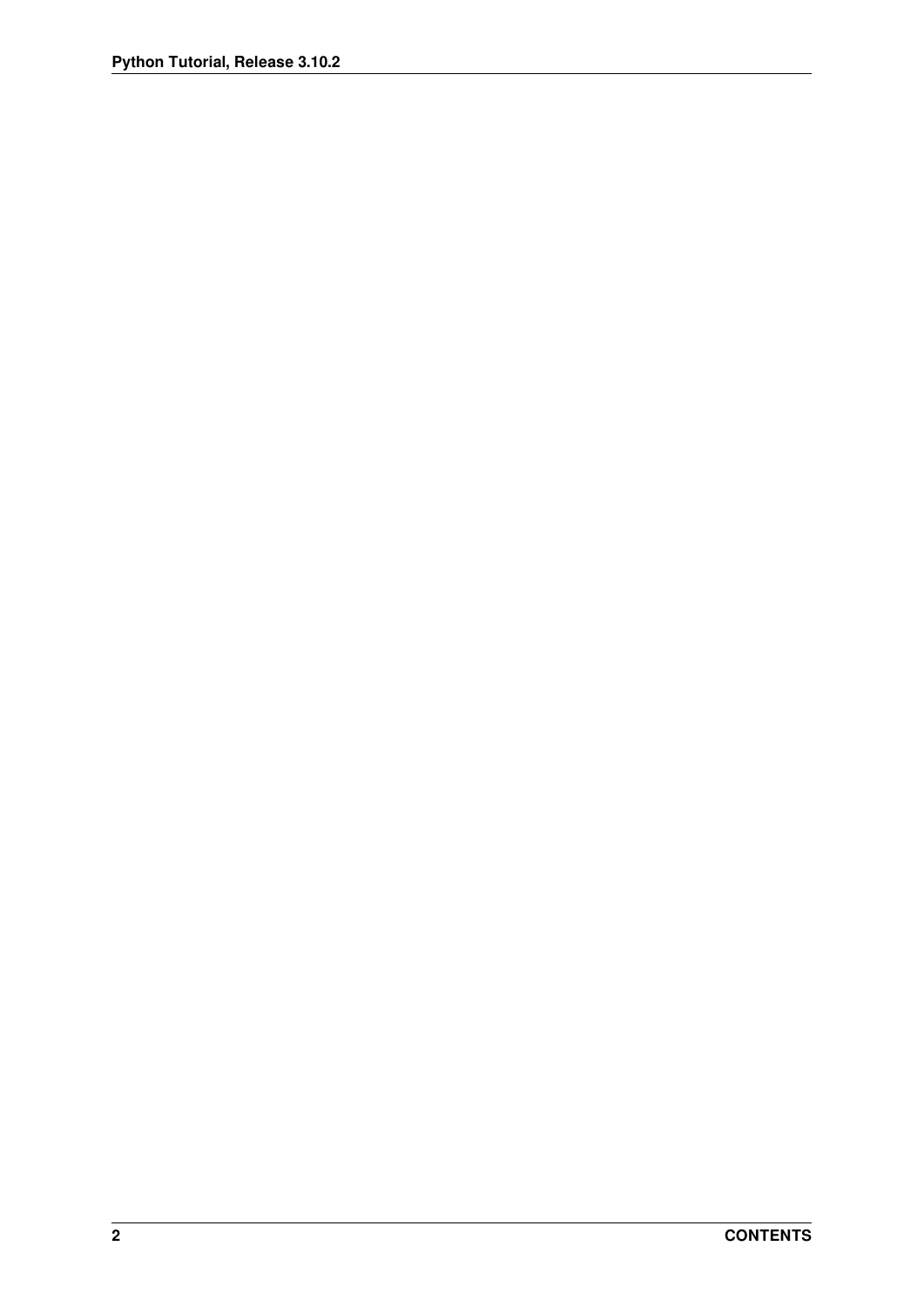## **WHETTING YOUR APPETITE**

<span id="page-8-0"></span>If you do much work on computers, eventually you find that there's some task you'd like to automate. For example, you may wish to perform a search-and-replace over a large number of text files, or rename and rearrange a bunch of photo files in a complicated way. Perhaps you'd like to write a small custom database, or a specialized GUI application, or a simple game.

If you're a professional software developer, you may have to work with several C/C++/Java libraries but find the usual write/compile/test/re-compile cycle is too slow. Perhaps you're writing a test suite for such a library and find writing the testing code a tedious task. Or maybe you've written a program that could use an extension language, and you don't want to design and implement a whole new language for your application.

Python is just the language for you.

You could write a Unix shell script or Windows batch files for some of these tasks, but shell scripts are best at moving around files and changing text data, not well-suited for GUI applications or games. You could write a C/C++/Java program, but it can take a lot of development time to get even a first-draft program. Python is simpler to use, available on Windows, macOS, and Unix operating systems, and will help you get the job done more quickly.

Python is simple to use, but it is a real programming language, offering much more structure and support for large programs than shell scripts or batch files can offer. On the other hand, Python also offers much more error checking than C, and, being a *very-high-level language*, it has high-level data types built in, such as flexible arrays and dictionaries. Because of its more general data types Python is applicable to a much larger problem domain than Awk or even Perl, yet many things are at least as easy in Python as in those languages.

Python allows you to split your program into modules that can be reused in other Python programs. It comes with a large collection of standard modules that you can use as the basis of your programs — or as examples to start learning to program in Python. Some of these modules provide things like file I/O, system calls, sockets, and even interfaces to graphical user interface toolkits like Tk.

Python is an interpreted language, which can save you considerable time during program development because no compilation and linking is necessary. The interpreter can be used interactively, which makes it easy to experiment with features of the language, to write throw-away programs, or to test functions during bottom-up program development. It is also a handy desk calculator.

Python enables programs to be written compactly and readably. Programs written in Python are typically much shorter than equivalent C, C++, or Java programs, for several reasons:

- the high-level data types allow you to express complex operations in a single statement;
- statement grouping is done by indentation instead of beginning and ending brackets;
- no variable or argument declarations are necessary.

Python is *extensible*: if you know how to program in C it is easy to add a new built-in function or module to the interpreter, either to perform critical operations at maximum speed, or to link Python programs to libraries that may only be available in binary form (such as a vendor-specific graphics library). Once you are really hooked, you can link the Python interpreter into an application written in C and use it as an extension or command language for that application.

By the way, the language is named after the BBC show "Monty Python's Flying Circus" and has nothing to do with reptiles. Making references to Monty Python skits in documentation is not only allowed, it is encouraged!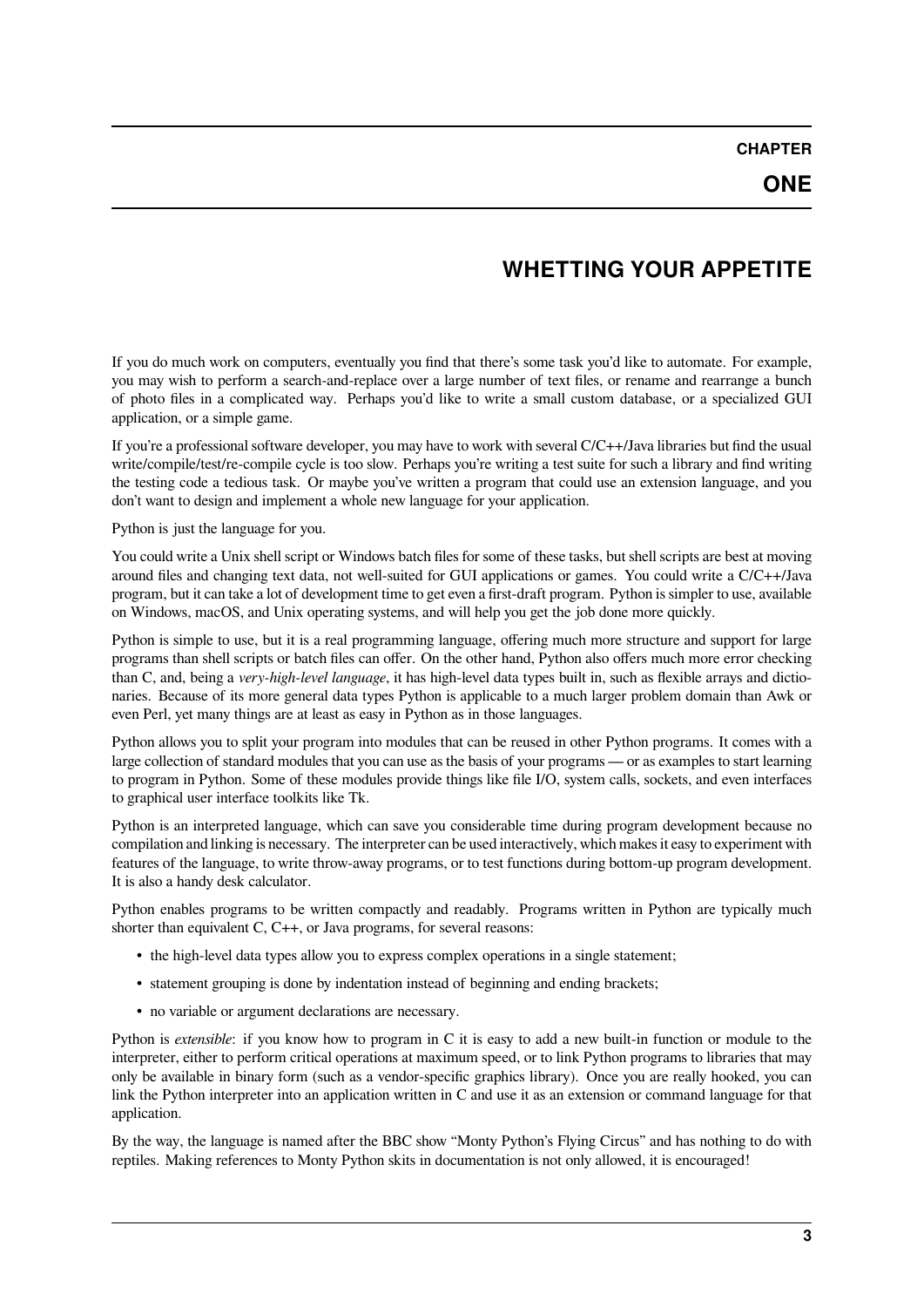Now that you are all excited about Python, you'll want to examine it in some more detail. Since the best way to learn a language is to use it, the tutorial invites you to play with the Python interpreter as you read.

In the next chapter, the mechanics of using the interpreter are explained. This is rather mundane information, but essential for trying out the examples shown later.

The rest of the tutorial introduces various features of the Python language and system through examples, beginning with simple expressions, statements and data types, through functions and modules, and finally touching upon advanced concepts like exceptions and user-defined classes.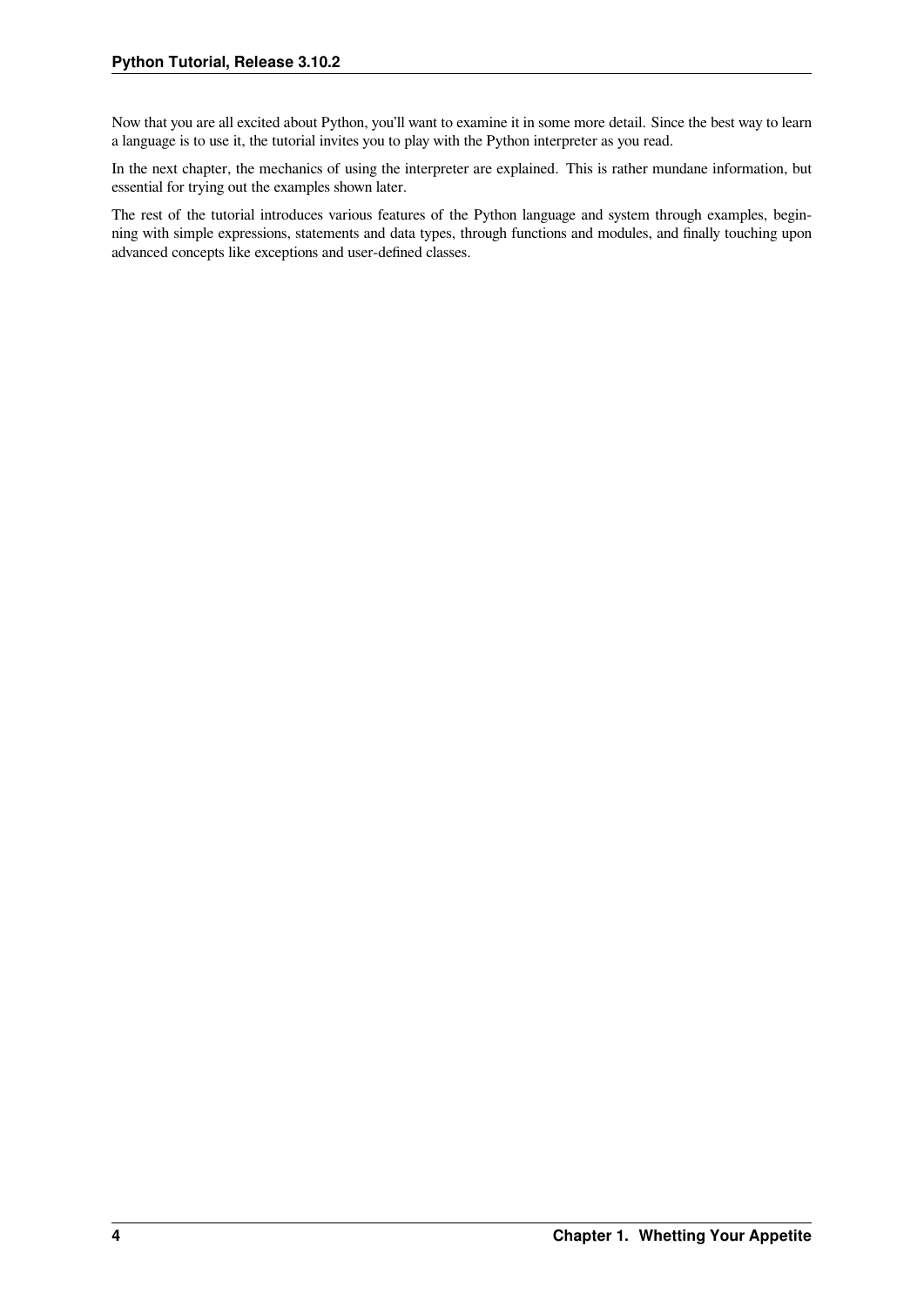**TWO**

## **USING THE PYTHON INTERPRETER**

## <span id="page-10-0"></span>**2.1 Invoking the Interpreter**

<span id="page-10-1"></span>The Python interpreter is usually installed as  $/$ usr $/$ local $/$ bin $/$ python3.10 on those machines where it is available; putting /usr/local/bin in your Unix shell's search path makes it possible to start it by typing the command:

python3.10

to the shell.<sup>1</sup> Since the choice of the directory where the interpreter lives is an installation option, other places are possible; check with your local Python guru or system administrator. (E.g., /usr/local/python is a popular alternative location.)

On Windo[ws](#page-10-2) machines where you have installed Python from the Microsoft Store, the python3.10 command will be available. If you have the py.exe launcher installed, you can use the py command. See setting-envvars for other ways to launch Python.

Typing an end-of-file character ( $\text{Contro1-D}$  on Unix,  $\text{Contro1-Z}$  on Windows) at the primary prompt causes the interpreter to exit with a zero exit status. If that doesn't work, you can exit the interpreter by typing the following command: quit().

The interpreter's line-editing features include interactive editing, history substitution and code completion on systems that support the GNU Readline library. Perhaps the quickest check to see whether command line editing is supported is typing Control-P to the first Python prompt you get. If it beeps, you have command line editing; see Appendix *Interactive Input Editing and History Substitution* for an introduction to the keys. If nothing appears to happen, or if  $^{\circ}$ P is echoed, command line editing isn't available; you'll only be able to use backspace to remove characters from the current line.

The interpreter operates somewhat like the Unix shell: when called with standard input connected to a tty device, it [reads and executes commands interactively; when](#page-104-0) called with a file name argument or with a file as standard input, it reads and executes a *script* from that file.

A second way of starting the interpreter is python  $-c$  command  $[arg] \ldots$ , which executes the statement(s) in *command*, analogous to the shell's  $-c$  option. Since Python statements often contain spaces or other characters that are special to the shell, it is usually advised to quote *command* in its entirety with single quotes.

Some Python modules are also useful as scripts. These can be invoked using python  $-m$  module [arg]  $\dots$ , which executes the source file for *module* as if you had spelled out its full name on the command line.

When a script file is used, it is sometimes useful to be able to run the script and enter interactive mode afterwards. This can be done by passing  $-i$  before the script.

All command line options are described in using-on-general.

<span id="page-10-2"></span><sup>&</sup>lt;sup>1</sup> On Unix, the Python 3.x interpreter is by default not installed with the executable named python, so that it does not conflict with a simultaneously installed Python 2.x executable.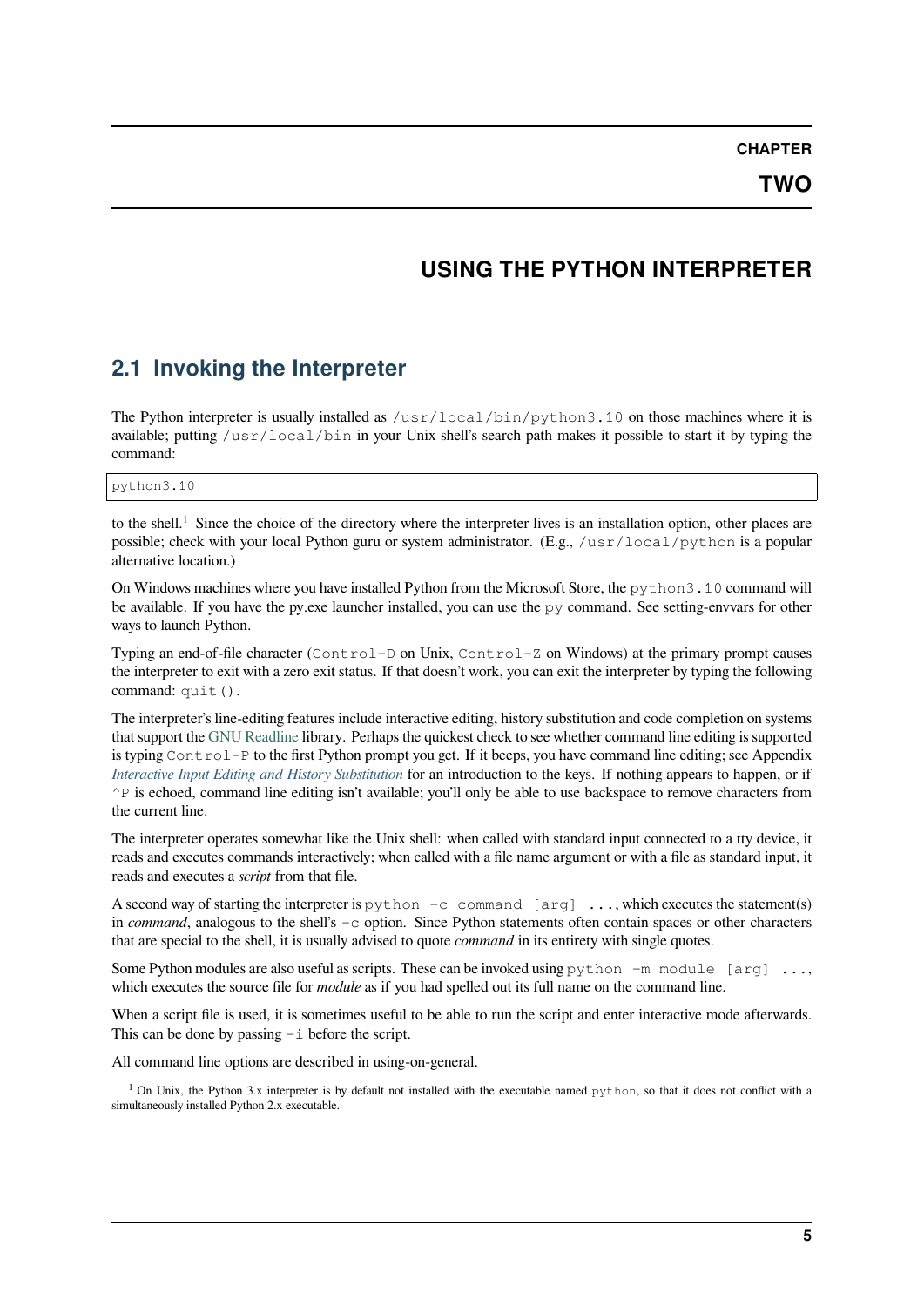#### **2.1.1 Argument Passing**

<span id="page-11-0"></span>When known to the interpreter, the script name and additional arguments thereafter are turned into a list of strings and assigned to the argv variable in the sys module. You can access this list by executing import sys. The length of the list is at least one; when no script and no arguments are given, sys.argv[0] is an empty string. When the script name is given as  $-1$  (meaning standard input), sys.argv[0] is set to  $-1$ . When  $-c$  *command* is used, sys.argv $[0]$  is set to '-c'. When  $-m$  module is used, sys.argv $[0]$  is set to the full name of the located module. Options found after -c *command* or -m *module* are not consumed by the Python interpreter's option processing but left in sys.argv for the command or module to handle.

#### **2.1.2 Interactive Mode**

<span id="page-11-1"></span>When commands are read from a tty, the interpreter is said to be in *interactive mode*. In this mode it prompts for the next command with the *primary prompt*, usually three greater-than signs (>>>); for continuation lines it prompts with the *secondary prompt*, by default three dots  $(\ldots)$ . The interpreter prints a welcome message stating its version number and a copyright notice before printing the first prompt:

```
$ python3.10
Python 3.10 (default, June 4 2019, 09:25:04)
[GCC 4.8.2] on linux
Type "help", "copyright", "credits" or "license" for more information.
>>>
```
Continuation lines are needed when entering a multi-line construct. As an example, take a look at this  $if$  statement:

```
>>> the_world_is_flat = True
>>> if the_world_is_flat:
... print("Be careful not to fall off!")
...
Be careful not to fall off!
```
For more on interactive mode, see *Interactive Mode*.

## **2.2 The Interpreter [and Its En](#page-112-1)vironment**

#### <span id="page-11-2"></span>**2.2.1 Source Code Encoding**

<span id="page-11-3"></span>By default, Python source files are treated as encoded in UTF-8. In that encoding, characters of most languages in the world can be used simultaneously in string literals, identifiers and comments — although the standard library only uses ASCII characters for identifiers, a convention that any portable code should follow. To display all these characters properly, your editor must recognize that the file is UTF-8, and it must use a font that supports all the characters in the file.

To declare an encoding other than the default one, a special comment line should be added as the *first* line of the file. The syntax is as follows:

*# -\*- coding: encoding -\*-*

where *encoding* is one of the valid codecs supported by Python.

For example, to declare that Windows-1252 encoding is to be used, the first line of your source code file should be:

*# -\*- coding: cp1252 -\*-*

One exception to the *first line* rule is when the source code starts with a *UNIX "shebang" line*. In this case, the encoding declaration should be added as the second line of the file. For example: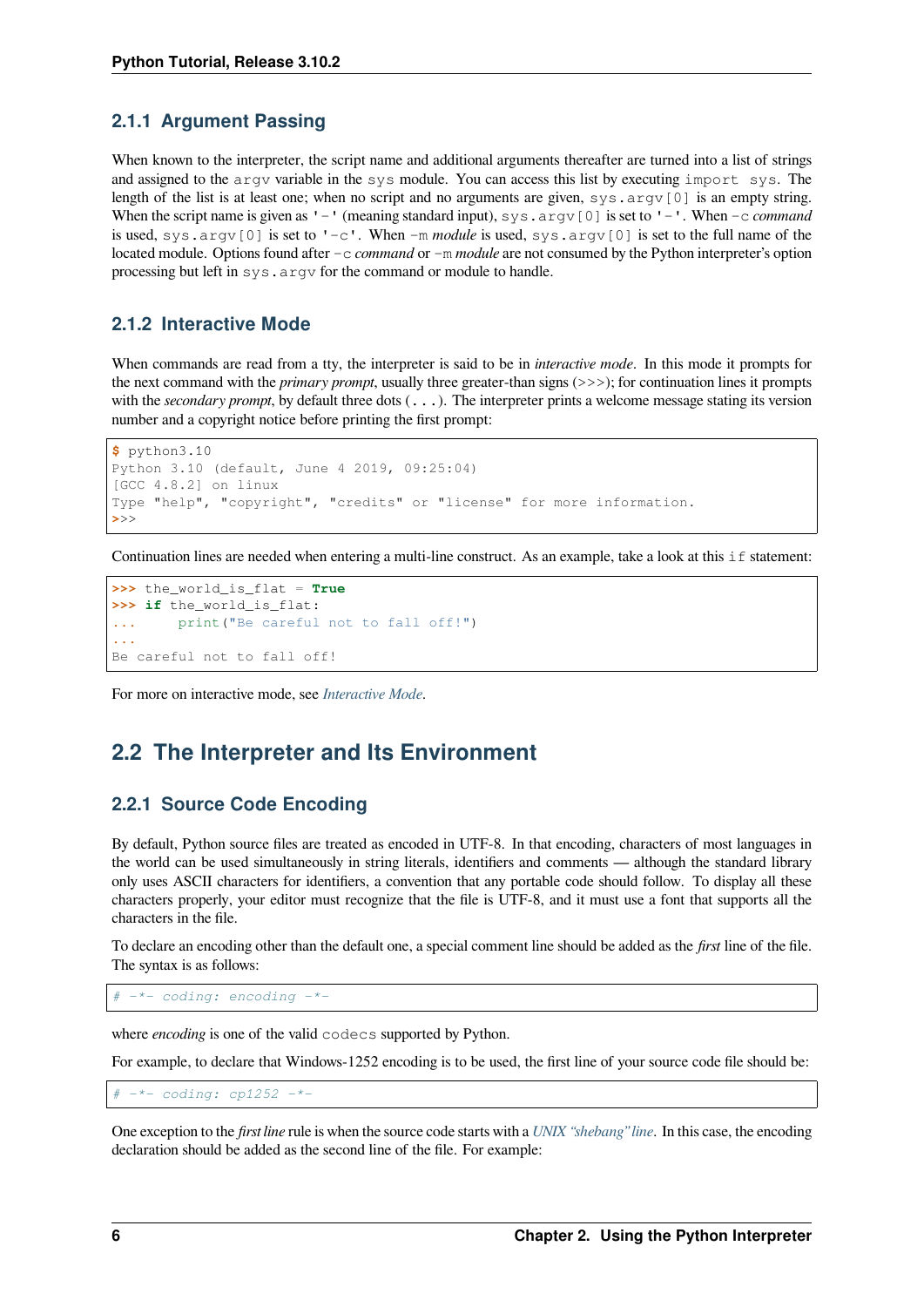*#!/usr/bin/env python3 # -\*- coding: cp1252 -\*-*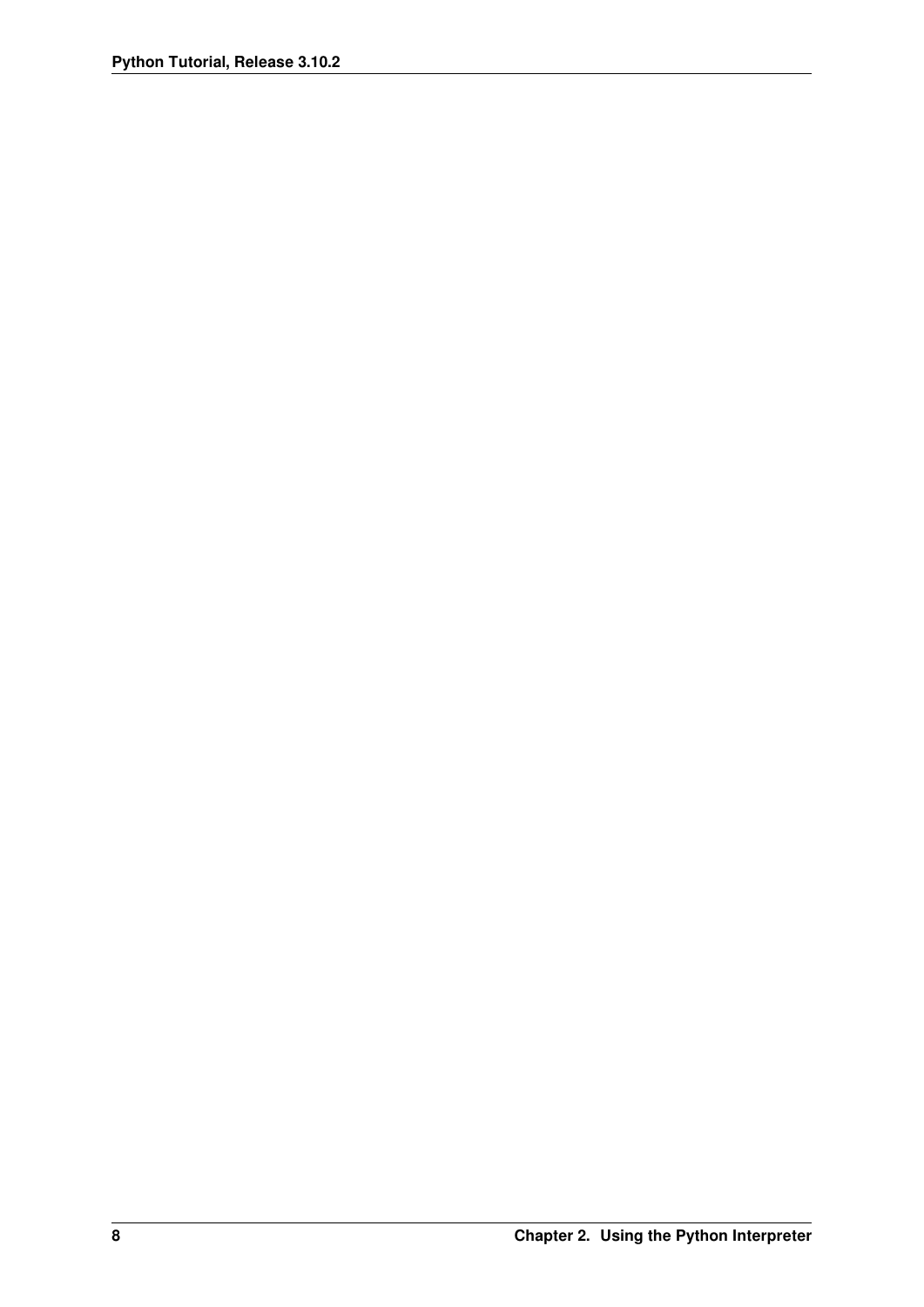## **AN INFORMAL INTRODUCTION TO PYTHON**

<span id="page-14-0"></span>In the following examples, input and output are distinguished by the presence or absence of prompts (*»>* and *…*): to repeat the example, you must type everything after the prompt, when the prompt appears; lines that do not begin with a prompt are output from the interpreter. Note that a secondary prompt on a line by itself in an example means you must type a blank line; this is used to end a multi-line command.

Many of the examples in this manual, even those entered at the interactive prompt, include comments. [Co](#page-114-1)mm[ent](#page-114-2)s in Python start with the hash character, #, and extend to the end of the physical line. A comment may appear at the start of a line or following whitespace or code, but not within a string literal. A hash character within a string literal is just a hash character. Since comments are to clarify code and are not interpreted by Python, they may be omitted when typing in examples.

Some examples:

```
# this is the first comment
spam = 1 # and this is the second comment
          # ... and now a third!
text = "# This is not a comment because it's inside quotes."
```
## **3.1 Using Python as a Calculator**

<span id="page-14-1"></span>Let's try some simple Python commands. Start the interpreter and wait for the primary prompt, >>>. (It shouldn't take long.)

#### **3.1.1 Numbers**

<span id="page-14-2"></span>The interpreter acts as a simple calculator: you can type an expression at it and it will write the value. Expression syntax is straightforward: the operators  $+,-$ ,  $*$  and  $/$  work just like in most other languages (for example, Pascal or C); parentheses (()) can be used for grouping. For example:

```
>>> 2 + 2
4
\Rightarrow 50 - 5*6
20
\Rightarrow (50 - 5 \star 6) / 4
5.0
>>> 8 / 5 # division always returns a floating point number
1.6
```
The integer numbers (e.g. 2, 4, 20) have type int, the ones with a fractional part (e.g. 5.0, 1.6) have type float. We will see more about numeric types later in the tutorial.

Division (/) always returns a float. To do *floor division* and get an integer result (discarding any fractional result) you can use the  $//$  operator; to calculate the remainder you can use  $\epsilon$ :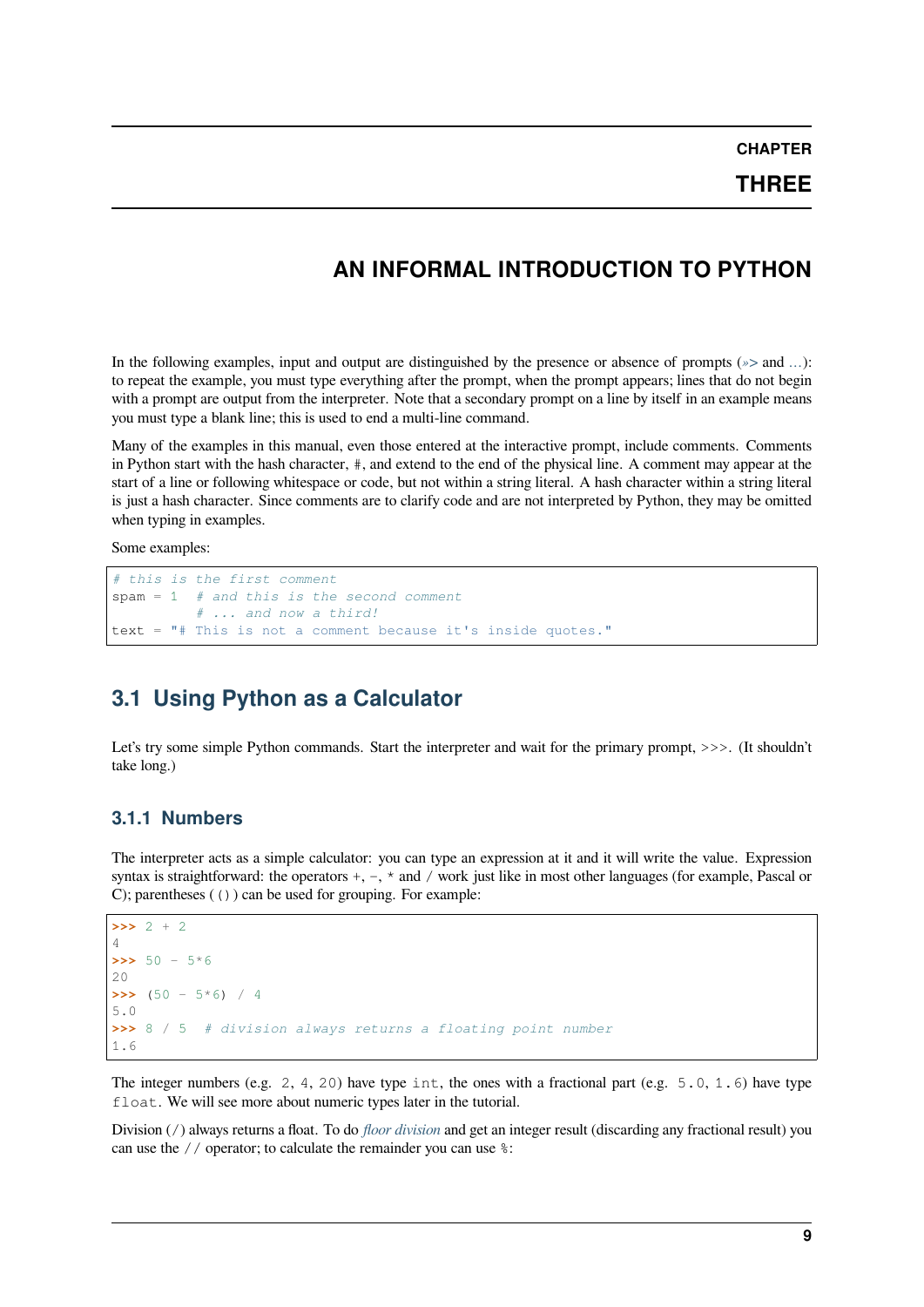```
>>> 17 / 3 # classic division returns a float
5.666666666666667
>>>
>>> 17 // 3 # floor division discards the fractional part
5
>>> 17 % 3 # the % operator returns the remainder of the division
2
>>> 5 * 3 + 2 # floored quotient * divisor + remainder
17
```
With Python, it is possible to use the  $**$  operator to calculate powers<sup>1</sup>:

```
>>> 5 ** 2 # 5 squared
25
>>> 2 ** 7 # 2 to the power of 7
128
```
The equal sign (=) is used to assign a value to a variable. Afterwards, no result is displayed before the next interactive prompt:

```
>>> width = 20
\Rightarrow height = 5 * 9>>> width * height
900
```
If a variable is not "defined" (assigned a value), trying to use it will give you an error:

```
>>> n # try to access an undefined variable
Traceback (most recent call last):
 File "<stdin>", line 1, in <module>
NameError: name 'n' is not defined
```
There is full support for floating point; operators with mixed type operands convert the integer operand to floating point:

```
\rightarrow > 4 * 3.75 - 1
14.0
```
In interactive mode, the last printed expression is assigned to the variable \_. This means that when you are using Python as a desk calculator, it is somewhat easier to continue calculations, for example:

```
>>> tax = 12.5 / 100
>>> price = 100.50
>>> price * tax
12.5625
>>> price + _
113.0625
>>> round(_, 2)
113.06
```
This variable should be treated as read-only by the user. Don't explicitly assign a value to it — you would create an independent local variable with the same name masking the built-in variable with its magic behavior.

In addition to int and float, Python supports other types of numbers, such as Decimal and Fraction. Python also has built-in support for complex numbers, and uses the  $\dot{\gamma}$  or J suffix to indicate the imaginary part (e.g. 3+5 $\dot{\gamma}$ ).

<sup>&</sup>lt;sup>1</sup> Since \*\* has higher precedence than  $-$ ,  $-3**2$  will be interpreted as  $-$  (3\*\*2) and thus result in -9. To avoid this and get 9, you can use  $(-3)$  \* \* 2.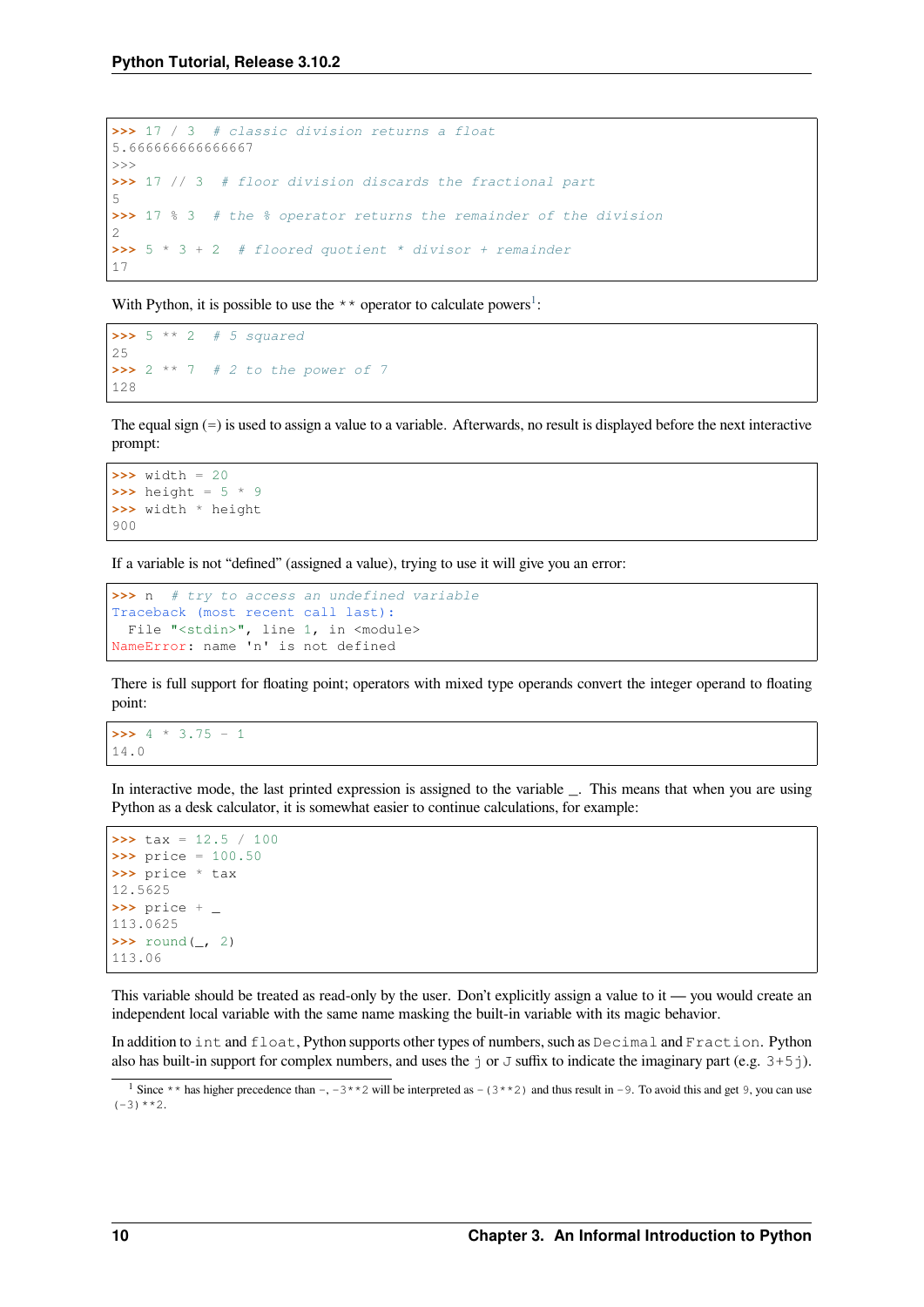#### **3.1.2 Strings**

Besides numbers, Python can also manipulate strings, which can be expressed in several ways. They can be enclosed in single quotes ('...') or double quotes ("...") with the same result<sup>2</sup>.  $\setminus$  can be used to escape quotes:

```
>>> 'spam eggs' # single quotes
'spam eggs'
>>> 'doesn\'t' # use \' to escape the single quote...
"doesn't"
>>> "doesn't" # ...or use double quotes instead
"doesn't"
>>> '"Yes," they said.'
'"Yes," they said.'
>>> "\"Yes,\" they said."
'"Yes," they said.'
>>> '"Isn\'t," they said.'
'"Isn\'t," they said.'
```
In the interactive interpreter, the output string is enclosed in quotes and special characters are escaped with backslashes. While this might sometimes look different from the input (the enclosing quotes could change), the two strings are equivalent. The string is enclosed in double quotes if the string contains a single quote and no double quotes, otherwise it is enclosed in single quotes. The  $print()$  function produces a more readable output, by omitting the enclosing quotes and by printing escaped and special characters:

```
>>> '"Isn\'t," they said.'
'"Isn\'t," they said.'
>>> print('"Isn\'t," they said.')
"Isn't," they said.
>>> s = 'First line.\nSecond line.' # \n means newline
>>> s # without print(), \n is included in the output
'First line.\nSecond line.'
>>> print(s) # with print(), \n produces a new line
First line.
Second line.
```
If you don't want characters prefaced by \ to be interpreted as special characters, you can use *raw strings* by adding an r before the first quote:

```
>>> print('C:\some\name') # here \n means newline!
C:\some
ame
>>> print(r'C:\some\name') # note the r before the quote
C:\some\name
```
String literals can span multiple lines. One way is using triple-quotes: """...""" or '''...'''. End of lines are automatically included in the string, but it's possible to prevent this by adding  $a \setminus at$  the end of the line. The following example:

```
print("""\
Usage: thingy [OPTIONS]
   -h Display this usage message
   -H hostname Hostname to connect to
""")
```
produces the following output (note that the initial newline is not included):

```
Usage: thingy [OPTIONS]
   -h Display this usage message
    -H hostname \qquad \qquad Hostname to connect to
```
<span id="page-16-1"></span><sup>2</sup> Unlike other languages, special characters such as  $\n\times$  have the same meaning with both single ('...') and double ("...") quotes. The only difference between the two is that within single quotes you don't need to escape " (but you have to escape \') and vice versa.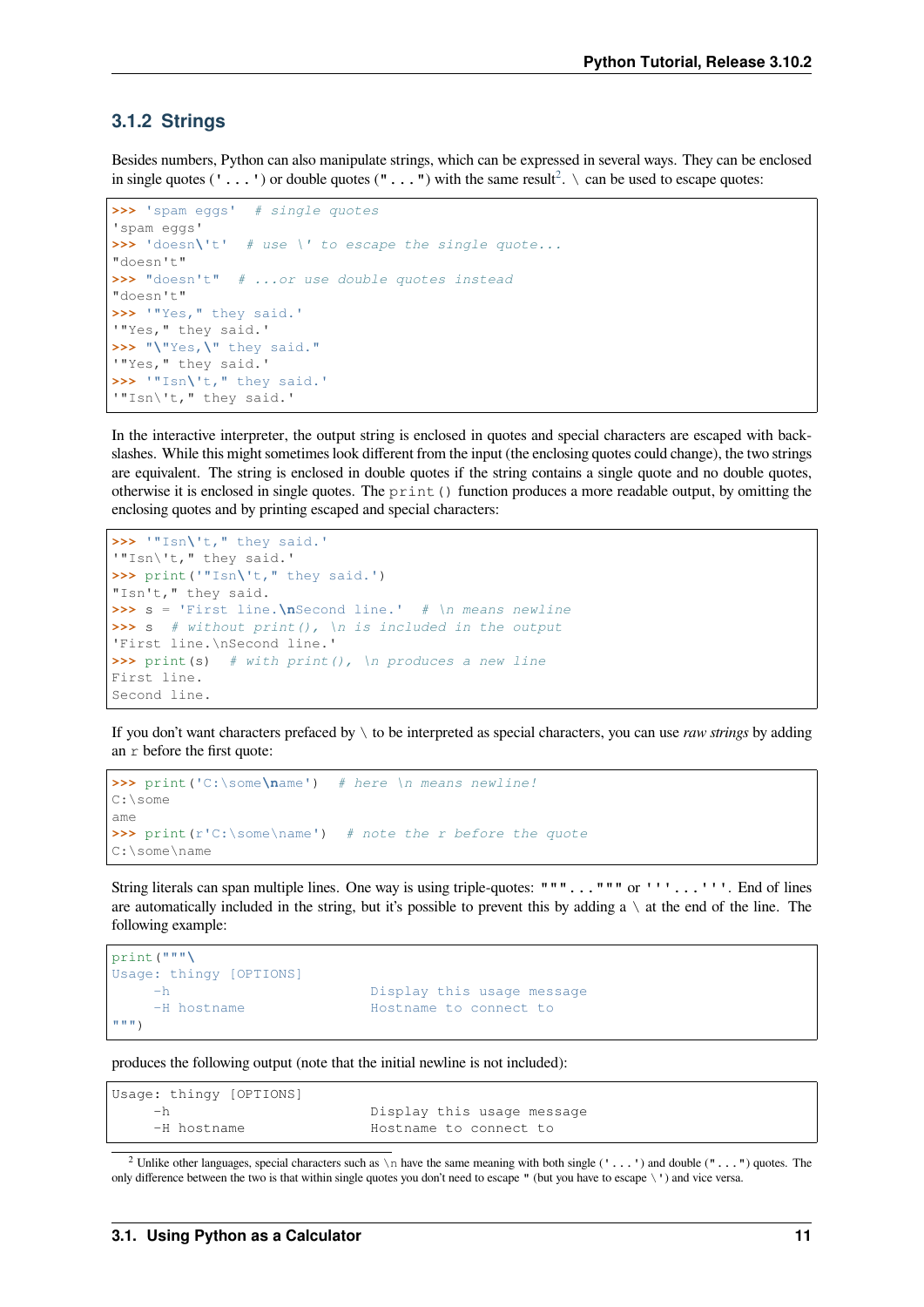Strings can be concatenated (glued together) with the + operator, and repeated with \*:

```
>>> # 3 times 'un', followed by 'ium'
>>> 3 * 'un' + 'ium'
'unununium'
```
Two or more *string literals* (i.e. the ones enclosed between quotes) next to each other are automatically concatenated.

```
>>> 'Py' 'thon'
'Python'
```
This feature is particularly useful when you want to break long strings:

```
>>> text = ('Put several strings within parentheses '
... 'to have them joined together.')
>>> text
'Put several strings within parentheses to have them joined together.'
```
This only works with two literals though, not with variables or expressions:

```
>>> prefix = 'Py'
>>> prefix 'thon' # can't concatenate a variable and a string literal
 File "<stdin>", line 1
   prefix 'thon'
                  \hat{\phantom{a}}SyntaxError: invalid syntax
>>> ('un' * 3) 'ium'
 File "<stdin>", line 1
    ('un' * 3) 'ium'
                      \hat{\phantom{a}}SyntaxError: invalid syntax
```
If you want to concatenate variables or a variable and a literal, use +:

```
>>> prefix + 'thon'
'Python'
```
Strings can be *indexed* (subscripted), with the first character having index 0. There is no separate character type; a character is simply a string of size one:

```
>>> word = 'Python'
>>> word[0] # character in position 0
'P'>>> word[5] # character in position 5
\mathbf{m}
```
Indices may also be negative numbers, to start counting from the right:

```
>>> word[-1] # last character
n_{\text{m}}>>> word[-2] # second-last character
'o'
>>> word[-6]
'P'
```
Note that since -0 is the same as 0, negative indices start from -1.

In addition to indexing, *slicing* is also supported. While indexing is used to obtain individual characters, *slicing* allows you to obtain substring:

```
>>> word[0:2] # characters from position 0 (included) to 2 (excluded)
'Py'
```
(continues on next page)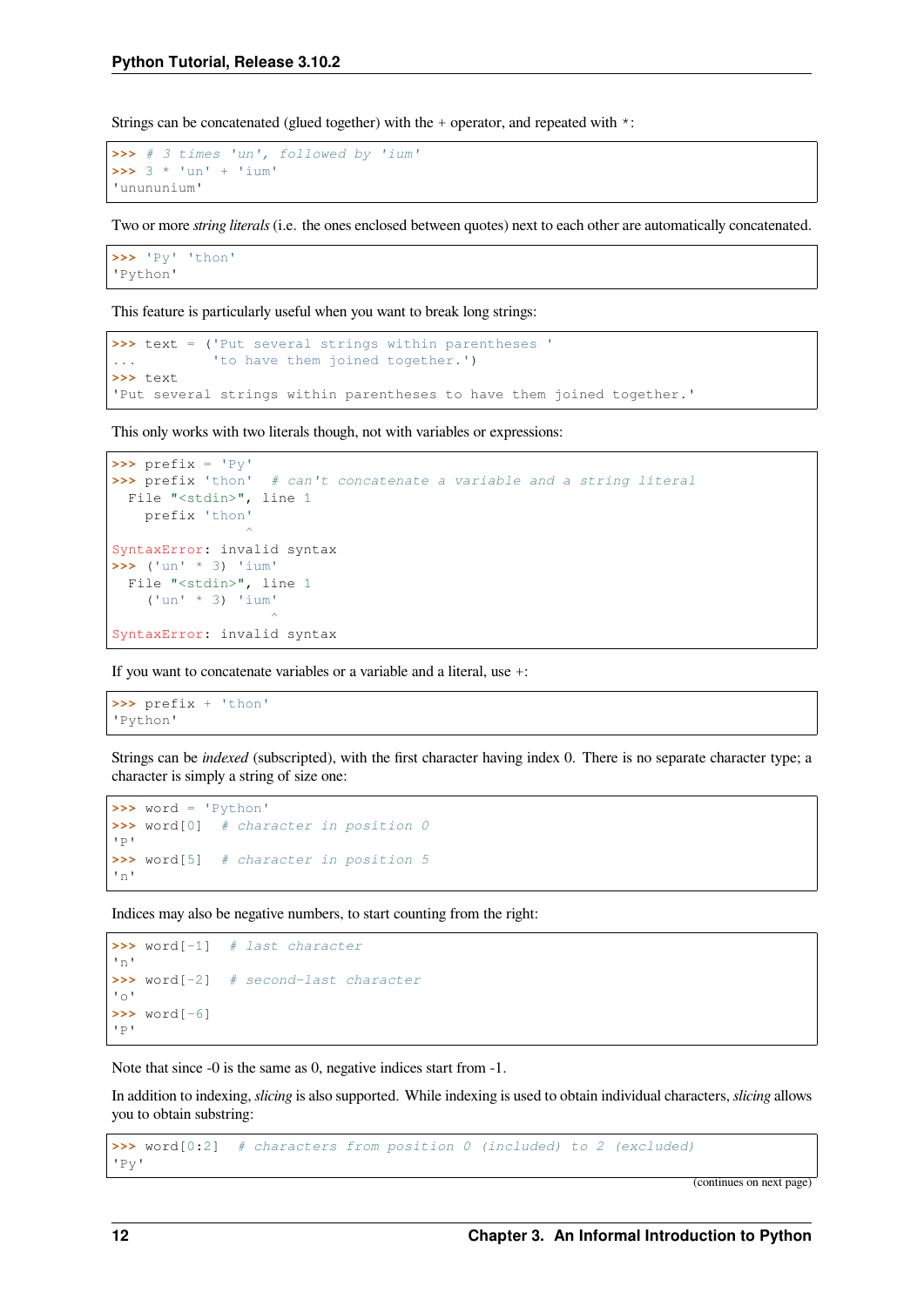```
>>> word[2:5] # characters from position 2 (included) to 5 (excluded)
'tho'
```
Slice indices have useful defaults; an omitted first index defaults to zero, an omitted second index defaults to the size of the string being sliced.

```
>>> word[:2] # character from the beginning to position 2 (excluded)
'Py'
>>> word[4:] # characters from position 4 (included) to the end
'on'
>>> word[-2:] # characters from the second-last (included) to the end
'on'
```
Note how the start is always included, and the end always excluded. This makes sure that  $s[i]$  +  $s[i]$  is always equal to s:

```
>>> word[:2] + word[2:]
'Python'
>>> word[:4] + word[4:]
'Python'
```
One way to remember how slices work is to think of the indices as pointing *between* characters, with the left edge of the first character numbered 0. Then the right edge of the last character of a string of *n* characters has index *n*, for example:

```
+---+---+---+---+---+---+
| P | y | t | h | o | n |
   +---+---+---+---+---+---+
0 1 2 3 4 5 6
-6 -5 -4 -3 -2 -1
```
The first row of numbers gives the position of the indices 0…6 in the string; the second row gives the corresponding negative indices. The slice from *i* to *j* consists of all characters between the edges labeled *i* and *j*, respectively.

For non-negative indices, the length of a slice is the difference of the indices, if both are within bounds. For example, the length of word  $[1:3]$  is 2.

Attempting to use an index that is too large will result in an error:

```
>>> word[42] # the word only has 6 characters
Traceback (most recent call last):
 File "<stdin>", line 1, in <module>
IndexError: string index out of range
```
However, out of range slice indexes are handled gracefully when used for slicing:

```
>>> word[4:42]
'on'
>>> word[42:]
\mathbf{r}
```
Python strings cannot be changed — they are *immutable*. Therefore, assigning to an indexed position in the string results in an error:

```
>>> word[0] = 'J'
Traceback (most recent call last):
File "<stdin>", line 1, in <module>
TypeError: 'str' object does not support item assignment
>>> word[2:] = 'py'
Traceback (most recent call last):
File "<stdin>", line 1, in <module>
TypeError: 'str' object does not support item assignment
```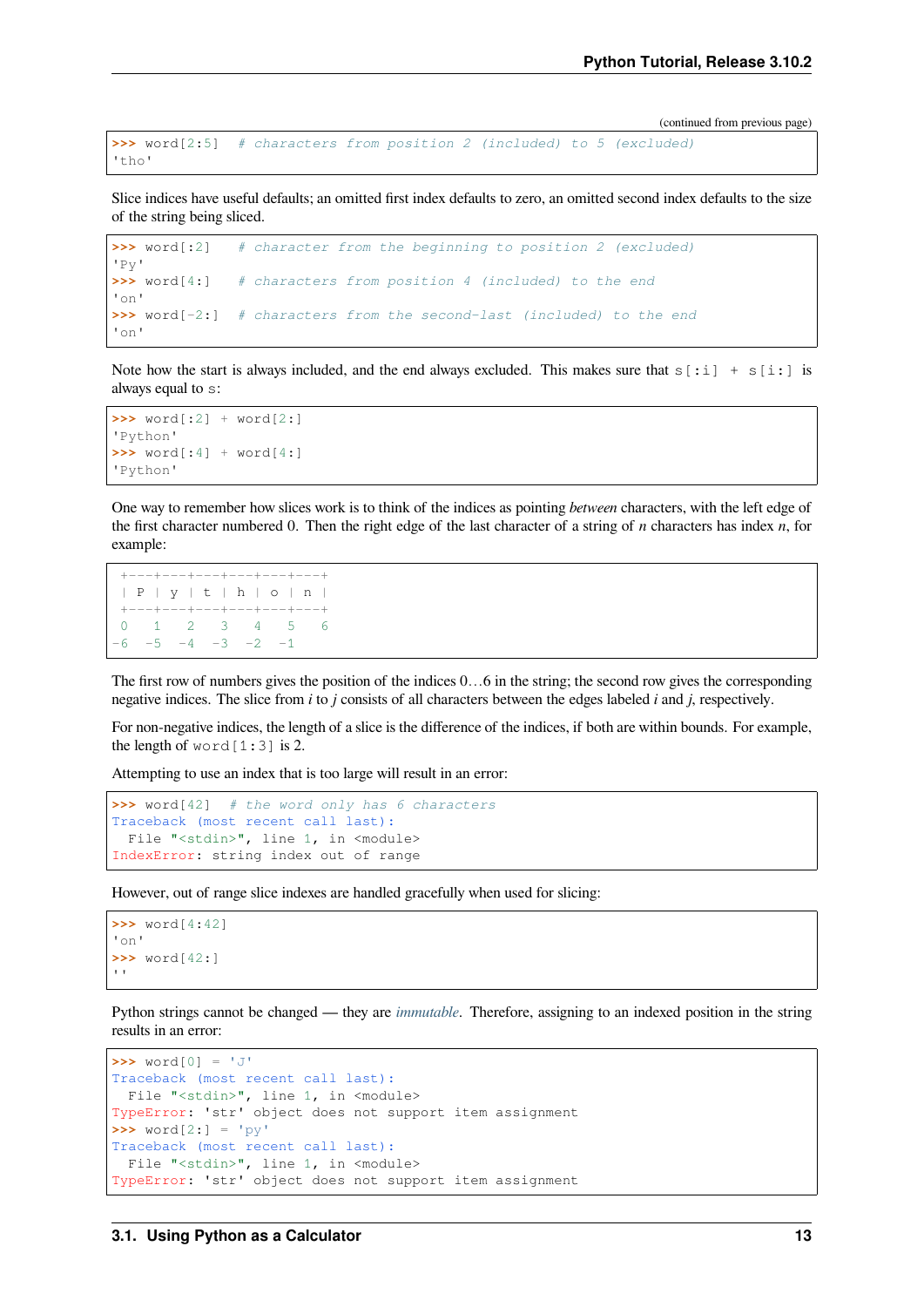If you need a different string, you should create a new one:

```
>>> 'J' + word[1:]
'Jython'
>>> word[:2] + 'py'
'Pypy'
```
The built-in function len() returns the length of a string:

```
>>> s = 'supercalifragilisticexpialidocious'
>>> len(s)
34
```
**See also:**

**textseq** Strings are examples of *sequence types*, and support the common operations supported by such types.

**string-methods** Strings support a large number of methods for basic transformations and searching.

**f-strings** String literals that have embedded expressions.

formatstrings Information about string formatting with str.format().

**old-string-formatting** The old formatting operations invoked when strings are the left operand of the % operator are described in more detail here.

#### **3.1.3 Lists**

<span id="page-19-0"></span>Python knows a number of *compound* data types, used to group together other values. The most versatile is the *list*, which can be written as a list of comma-separated values (items) between square brackets. Lists might contain items of different types, but usually the items all have the same type.

```
>>> squares = [1, 4, 9, 16, 25]
>>> squares
[1, 4, 9, 16, 25]
```
Like strings (and all other built-in *sequence* types), lists can be indexed and sliced:

```
>>> squares[0] # indexing returns the item
1
>>> squares[-1]
25
>>> squares[-3:] # slicing returns a new list
[9, 16, 25]
```
All slice operations return a new list containing the requested elements. This means that the following slice returns a shallow copy of the list:

```
>>> squares[:]
[1, 4, 9, 16, 25]
```
Lists also support operations like concatenation:

```
>>> squares + [36, 49, 64, 81, 100]
[1, 4, 9, 16, 25, 36, 49, 64, 81, 100]
```
Unlike strings, which are *immutable*, lists are a *mutable* type, i.e. it is possible to change their content:

```
>>> cubes = [1, 8, 27, 65, 125] # something's wrong here
>>> 4 ** 3 # the cube of 4 is 64, not 65!
64
\Rightarrow cubes[3] = 64 # replacerong value
```
(continues on next page)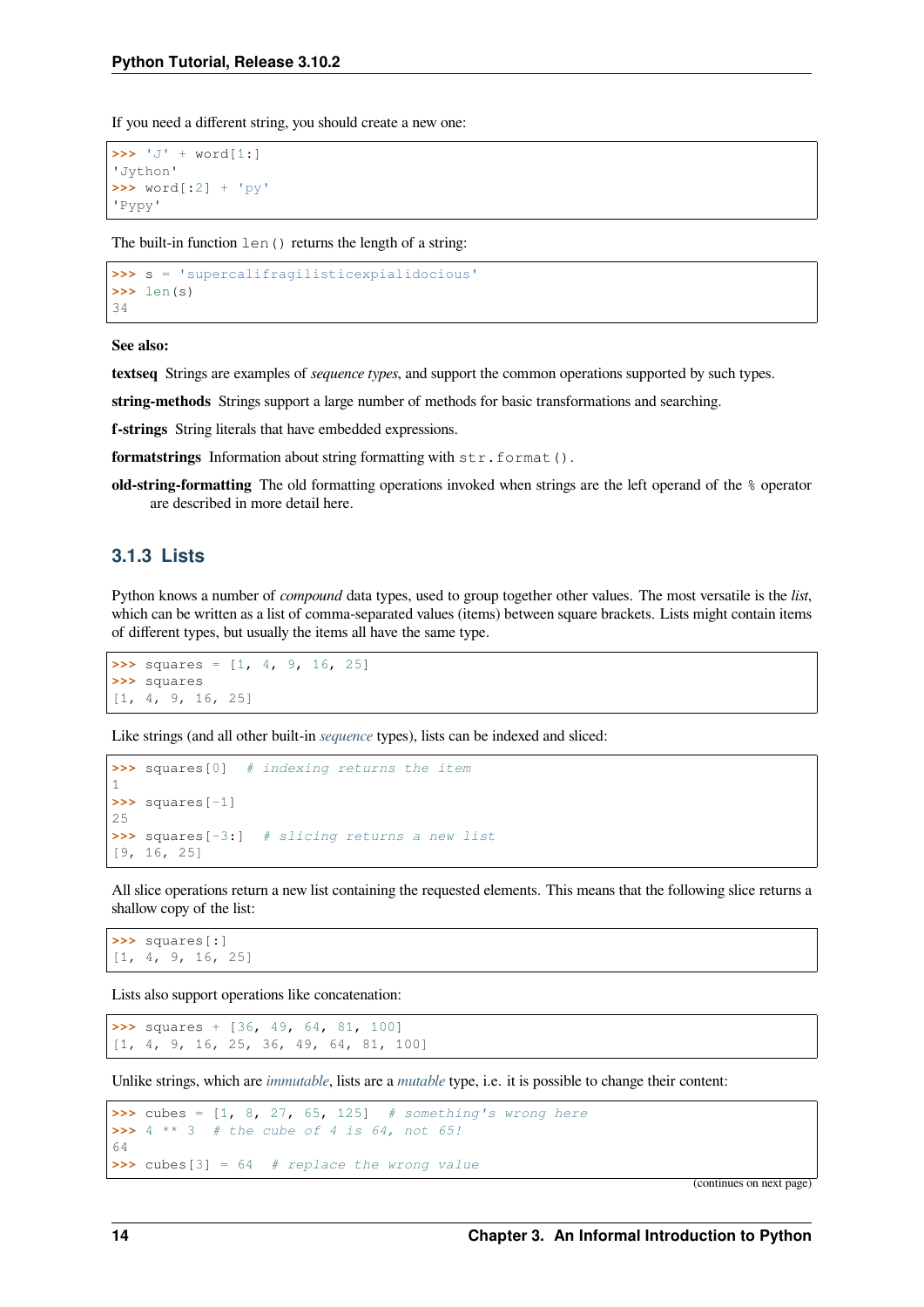```
>>> cubes
[1, 8, 27, 64, 125]
```
You can also add new items at the end of the list, by using the append() *method* (we will see more about methods later):

```
>>> cubes.append(216) # add the cube of 6
>>> cubes.append(7 ** 3) # and the cube of 7
>>> cubes
[1, 8, 27, 64, 125, 216, 343]
```
Assignment to slices is also possible, and this can even change the size of the list or clear it entirely:

```
>>> letters = ['a', 'b', 'c', 'd', 'e', 'f', 'g']
>>> letters
['a', 'b', 'c', 'd', 'e', 'f', 'g']
>>> # replace some values
>>> letters[2:5] = ['C', 'D', 'E']
>>> letters
['a', 'b', 'C', 'D', 'E', 'f', 'g']
>>> # now remove them
>>> letters[2:5] = []
>>> letters
['a', 'b', 'f', 'g']
>>> # clear the list by replacing all the elements with an empty list
>>> letters[:] = []
>>> letters
[]
```
The built-in function len() also applies to lists:

```
>>> letters = ['a', 'b', 'c', 'd']
>>> len(letters)
4
```
It is possible to nest lists (create lists containing other lists), for example:

```
>>> a = ['a', 'b', 'c']
\Rightarrow n = [1, 2, 3]
>>> x = [a, n]
>>> x
[['a', 'b', 'c'], [1, 2, 3]]
>>> x[0]
['a', 'b', 'c']
>>> x[0][1]
'b'
```
## **3.2 First Steps Towards Programming**

<span id="page-20-0"></span>Of course, we can use Python for more complicated tasks than adding two and two together. For instance, we can write an initial sub-sequence of the Fibonacci series as follows:

```
>>> # Fibonacci series:
... # the sum of two elements defines the next
\ldots a, b = 0, 1
>>> while a < 10:
... print(a)
... a, b = b, a+b
```
(continues on next page)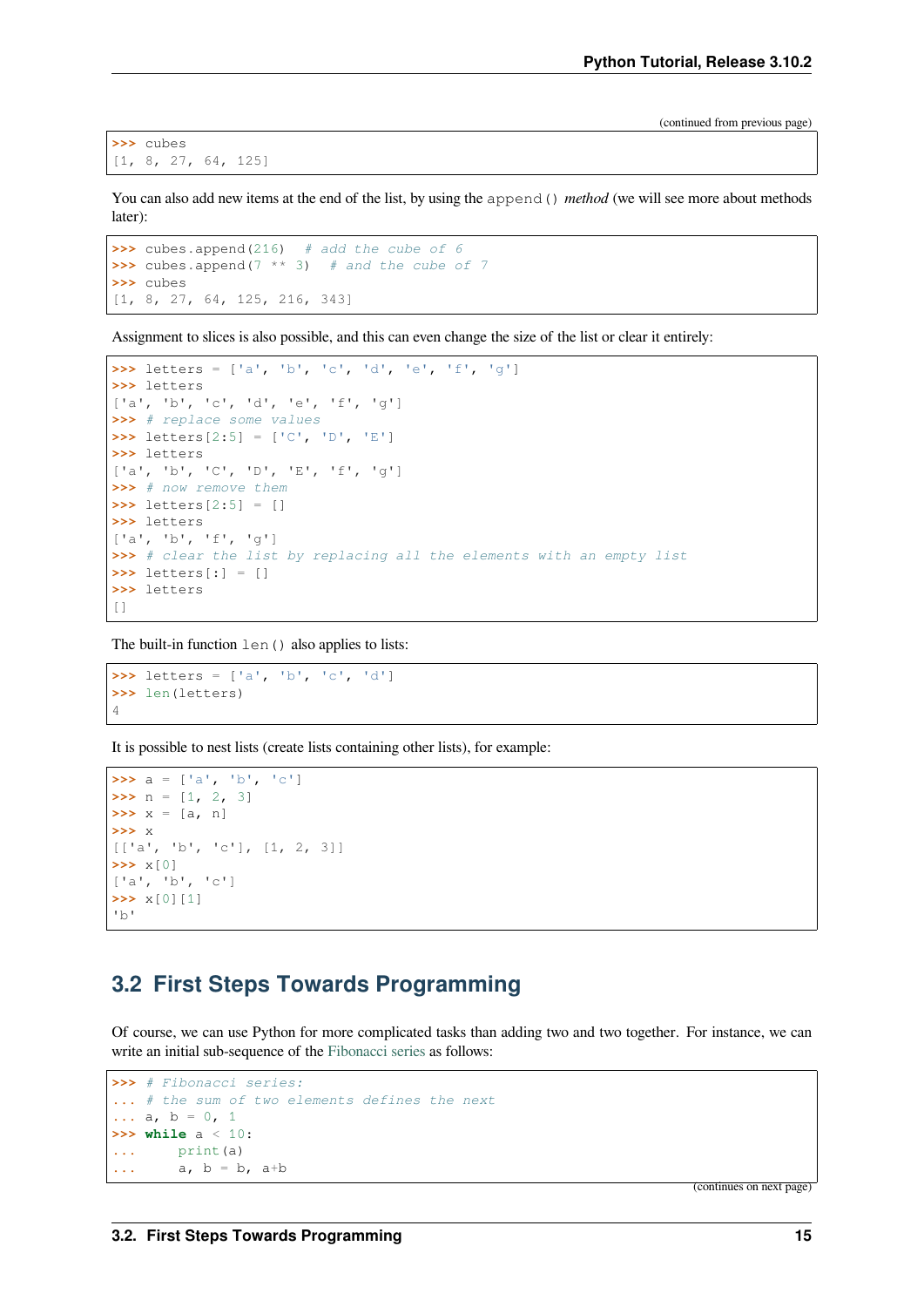(continued from previous page)

This example introduces several new features.

- The first line contains a *multiple assignment*: the variables a and b simultaneously get the new values 0 and 1. On the last line this is used again, demonstrating that the expressions on the right-hand side are all evaluated first before any of the assignments take place. The right-hand side expressions are evaluated from the left to the right.
- The while loop executes as long as the condition (here:  $a < 10$ ) remains true. In Python, like in C, any non-zero integer value is true; zero is false. The condition may also be a string or list value, in fact any sequence; anything with a non-zero length is true, empty sequences are false. The test used in the example is a simple comparison. The standard comparison operators are written the same as in  $C: <$  (less than),  $>$  (greater than),  $==$  (equal to),  $<=$  (less than or equal to),  $>=$  (greater than or equal to) and  $!=$  (not equal to).
- The *body* of the loop is *indented*: indentation is Python's way of grouping statements. At the interactive prompt, you have to type a tab or space(s) for each indented line. In practice you will prepare more complicated input for Python with a text editor; all decent text editors have an auto-indent facility. When a compound statement is entered interactively, it must be followed by a blank line to indicate completion (since the parser cannot guess when you have typed the last line). Note that each line within a basic block must be indented by the same amount.
- The print() function writes the value of the argument(s) it is given. It differs from just writing the expression you want to write (as we did earlier in the calculator examples) in the way it handles multiple arguments, floating point quantities, and strings. Strings are printed without quotes, and a space is inserted between items, so you can format things nicely, like this:

```
\Rightarrow i = 256*256
>>> print('The value of i is', i)
The value of i is 65536
```
The keyword argument *end* can be used to avoid the newline after the output, or end the output with a different string:

```
\Rightarrow a, b = 0, 1
>>> while a < 1000:
... print(a, end=',')
... a, b = b, a+b
...
0,1,1,2,3,5,8,13,21,34,55,89,144,233,377,610,987,
```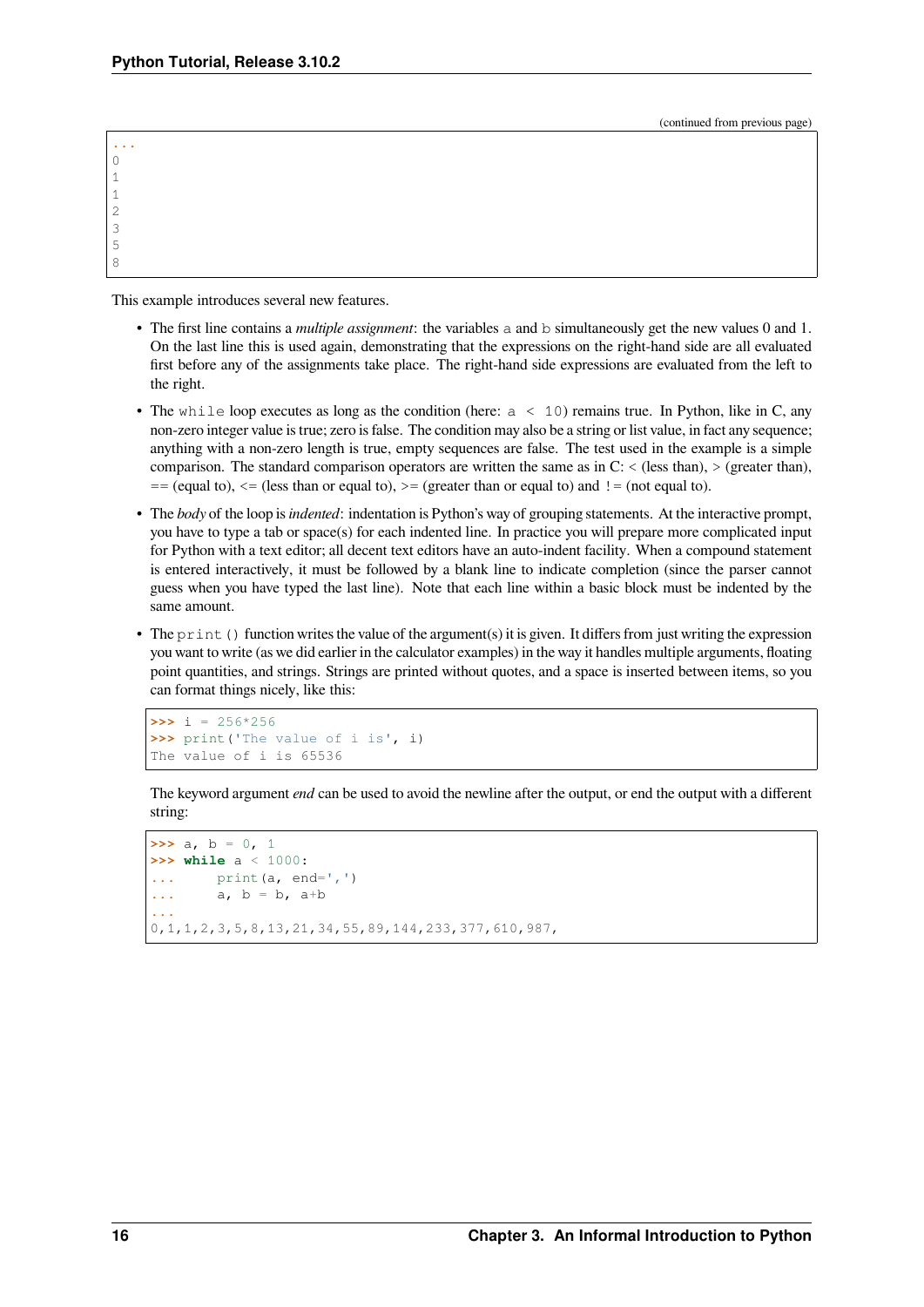## **MORE CONTROL FLOW TOOLS**

<span id="page-22-0"></span>Besides the while statement just introduced, Python uses the usual flow control statements known from other languages, with some twists.

### **4.1 if Statements**

<span id="page-22-1"></span>Perhaps the most well-known statement type is the if statement. For example:

```
>>> x = int(input("Please enter an integer: "))
Please enter an integer: 42
>>> if x < 0:
... x = 0
... print('Negative changed to zero')
... elif x == 0:
... print('Zero')
... elif x == 1:
... print('Single')
... else:
... print('More')
...
More
```
There can be zero or more elif parts, and the else part is optional. The keyword 'elif' is short for 'else if', and is useful to avoid excessive indentation. An if … elif … elif … sequence is a substitute for the switch or case statements found in other languages.

If you're comparing the same value to several constants, or checking for specific types or attributes, you may also find the match statement useful. For more details see *match Statements*.

## **4.2 for Statements**

<span id="page-22-2"></span>The for statement in Python differs a bit from what you may be used to in C or Pascal. Rather than always iterating over an arithmetic progression of numbers (like in Pascal), or giving the user the ability to define both the iteration step and halting condition (as C), Python's for statement iterates over the items of any sequence (a list or a string), in the order that they appear in the sequence. For example (no pun intended):

```
>>> # Measure some strings:
... words = ['cat', 'window', 'defenestrate']
>>> for w in words:
... print(w, len(w))
...
cat 3
window 6
defenestrate 12
```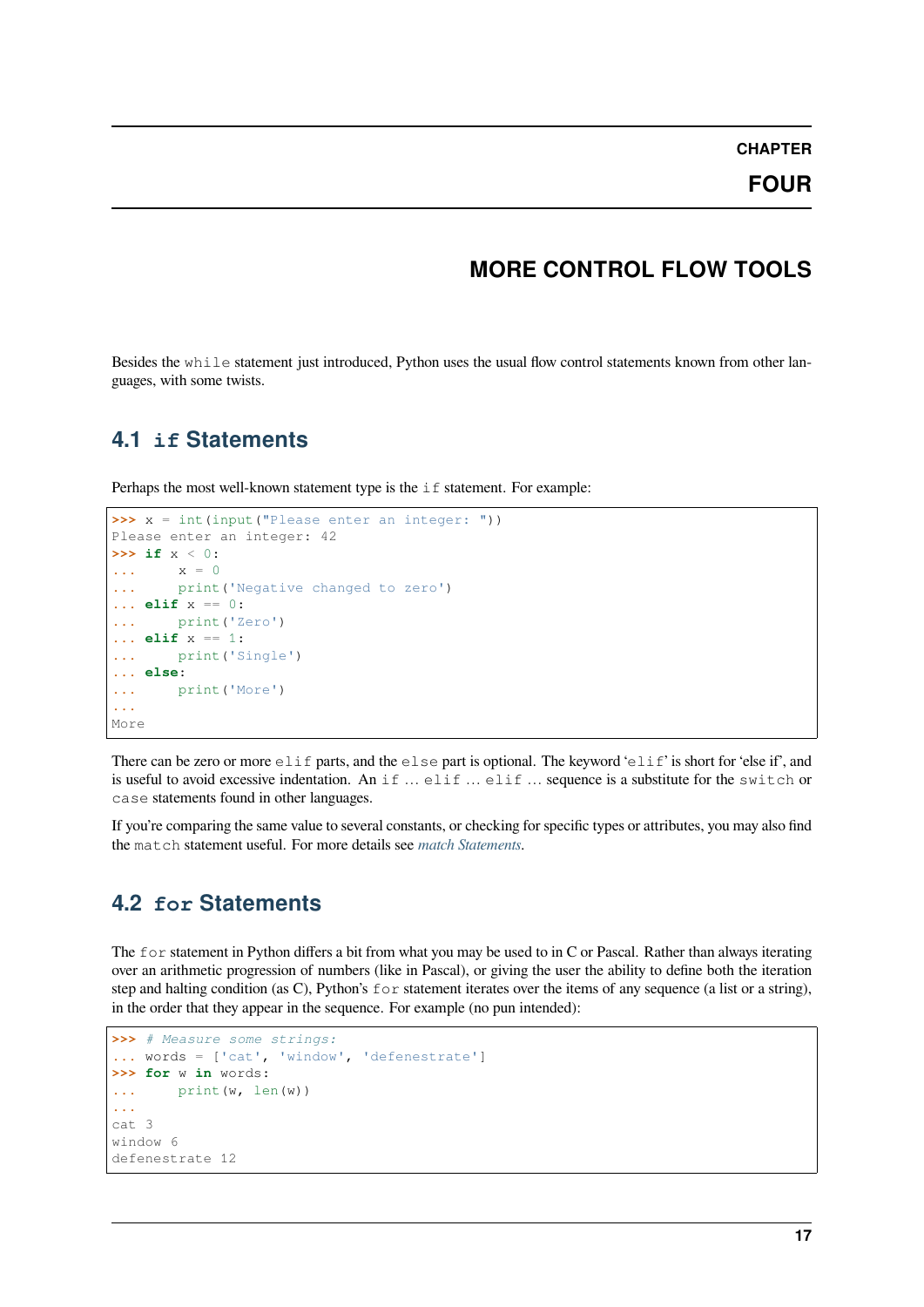Code that modifies a collection while iterating over that same collection can be tricky to get right. Instead, it is usually more straight-forward to loop over a copy of the collection or to create a new collection:

```
# Create a sample collection
users = {'Hans': 'active', 'Éléonore': 'inactive', '\sqrt{22}': 'active'}
# Strategy: Iterate over a copy
for user, status in users.copy().items():
   if status == 'inactive':
        del users[user]
# Strategy: Create a new collection
active\_users = \{\}for user, status in users.items():
   if status == 'active':
       active_users[user] = status
```
## **4.3 The range() Function**

<span id="page-23-0"></span>If you do need to iterate over a sequence of numbers, the built-in function range() comes in handy. It generates arithmetic progressions:

```
>>> for i in range(5):
... print(i)
...
0
1
\mathfrak{D}3
4
```
The given end point is never part of the generated sequence; range (10) generates 10 values, the legal indices for items of a sequence of length 10. It is possible to let the range start at another number, or to specify a different increment (even negative; sometimes this is called the 'step'):

```
>>> list(range(5, 10))
[5, 6, 7, 8, 9]
>>> list(range(0, 10, 3))
[0, 3, 6, 9]
>>> list(range(-10, -100, -30))
[-10, -40, -70]
```
To iterate over the indices of a sequence, you can combine range () and len() as follows:

```
>>> a = ['Mary', 'had', 'a', 'little', 'lamb']
>>> for i in range(len(a)):
... print(i, a[i])
...
0 Mary
1 had
2 a
3 little
4 lamb
```
In most such cases, however, it is convenient to use the enumerate() function, see *Looping Techniques*.

A strange thing happens if you just print a range: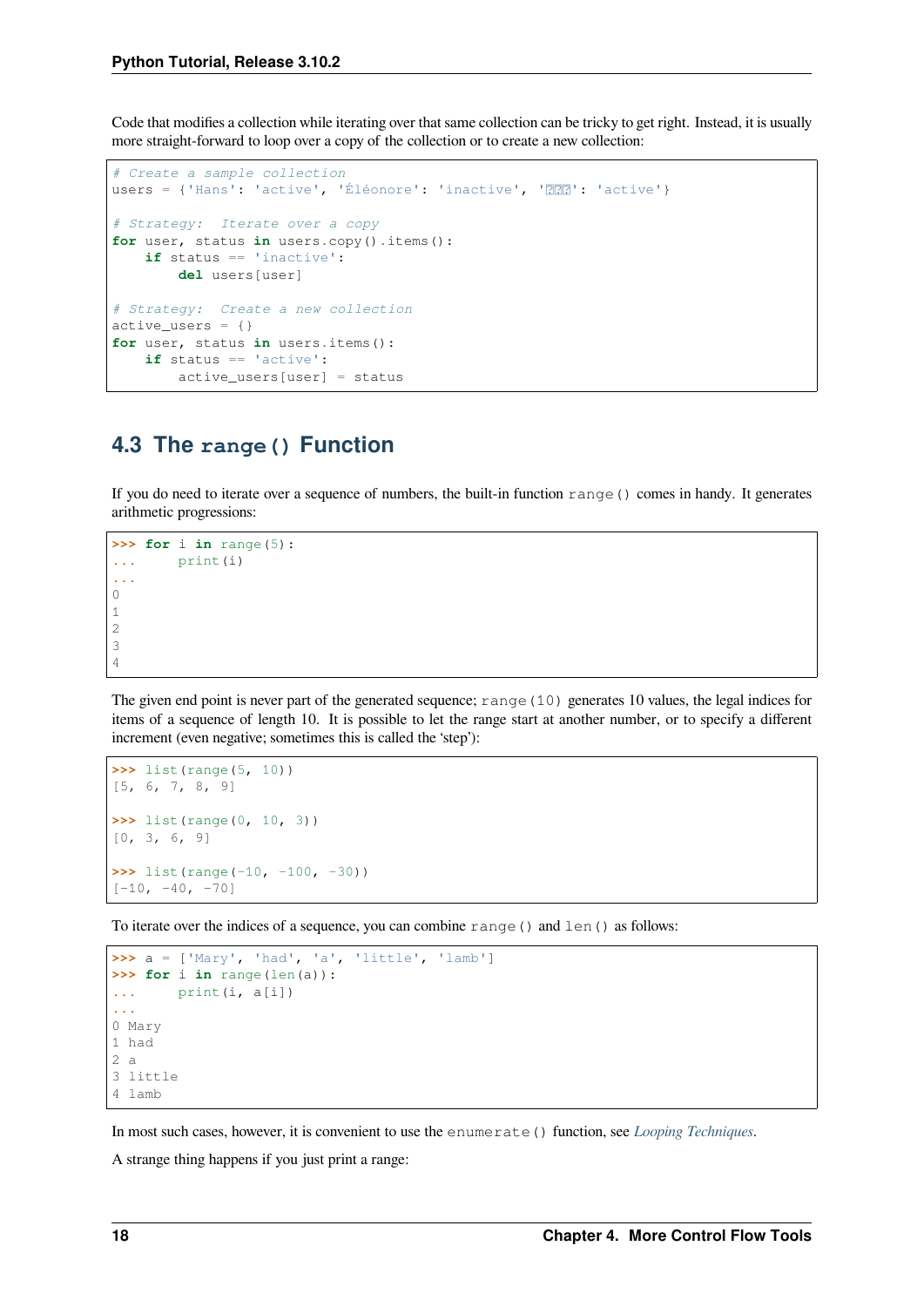In many ways the object returned by  $range()$  behaves as if it is a list, but in fact it isn't. It is an object which returns the successive items of the desired sequence when you iterate over it, but it doesn't really make the list, thus saving space.

We say such an object is *iterable*, that is, suitable as a target for functions and constructs that expect something from which they can obtain successive items until the supply is exhausted. We have seen that the  $\epsilon$  or statement is such a construct, while an example of a function that takes an iterable is sum():

```
>>> sum(range(4)) # 0 + 1 + 2 + 36
```
Later we will see more functions that return iterables and take iterables as arguments. In chapter *Data Structures*, we will discuss in more detail about list().

## **4.4 break and continue Statements, and else Clause[s on Loop](#page-38-0)s**

<span id="page-24-0"></span>The break statement, like in C, breaks out of the innermost enclosing for or while loop.

Loop statements may have an  $\epsilon$  lse clause; it is executed when the loop terminates through exhaustion of the iterable (with  $for$ ) or when the condition becomes false (with while), but not when the loop is terminated by a break statement. This is exemplified by the following loop, which searches for prime numbers:

```
\Rightarrow for n in range(2, 10):
... for x in range(2, n):
... if n % x == 0:
... print(n, 'equals', x, '*', n//x)
... break
... else:
... # loop fell through without finding a factor
... print(n, 'is a prime number')
...
2 is a prime number
3 is a prime number
4 equals 2 * 2
5 is a prime number
6 equals 2 * 3
7 is a prime number
8 equals 2 * 4
9 equals 3 * 3
```
(Yes, this is the correct code. Look closely: the else clause belongs to the for loop, **not** the if statement.)

When used with a loop, the else clause has more in common with the else clause of a  $\pm \text{ry}$  statement than it does with that of if statements: a  $t_{ry}$  statement's else clause runs when no exception occurs, and a loop's else clause runs when no break occurs. For more on the try statement and exceptions, see *Handling Exceptions*.

The continue statement, also borrowed from C, continues with the next iteration of the loop:

```
\Rightarrow for num in range(2, 10):
... if num % 2 == 0:
... print("Found an even number", num)
... continue
... print("Found an odd number", num)
...
Found an even number 2
Found an odd number 3
Found an even number 4
```
(continues on next page)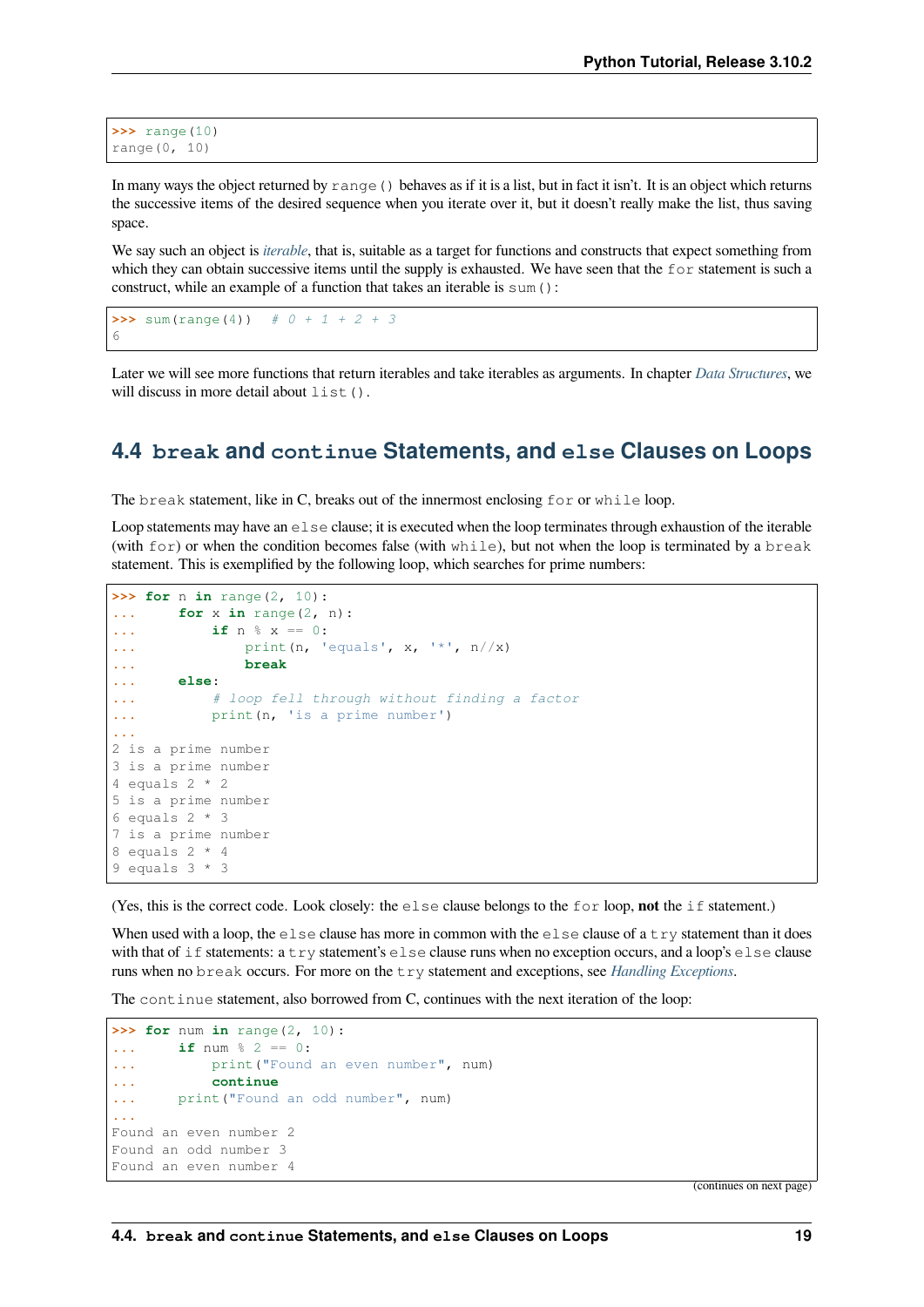(continued from previous page)

```
Found an odd number 5
Found an even number 6
Found an odd number 7
Found an even number 8
Found an odd number 9
```
## <span id="page-25-0"></span>**4.5 pass Statements**

The pass statement does nothing. It can be used when a statement is required syntactically but the program requires no action. For example:

```
>>> while True:
... pass # Busy-wait for keyboard interrupt (Ctrl+C)
...
```
This is commonly used for creating minimal classes:

```
>>> class MyEmptyClass:
... pass
...
```
Another place pass can be used is as a place-holder for a function or conditional body when you are working on new code, allowing you to keep thinking at a more abstract level. The pass is silently ignored:

```
>>> def initlog(*args):
... pass # Remember to implement this!
...
```
## <span id="page-25-1"></span>**4.6 match Statements**

A match statement takes an expression and compares its value to successive patterns given as one or more case blocks. This is superficially similar to a switch statement in C, Java or JavaScript (and many other languages), but it can also extract components (sequence elements or object attributes) from the value into variables.

The simplest form compares a subject value against one or more literals:

```
def http_error(status):
   match status:
       case 400:
           return "Bad request"
       case 404:
           return "Not found"
       case 418:
           return "I'm a teapot"
       case _:
           return "Something's wrong with the internet"
```
Note the last block: the "variable name" \_ acts as a *wildcard* and never fails to match. If no case matches, none of the branches is executed.

You can combine several literals in a single pattern using  $\mid$  ("or"):

```
case 401 | 403 | 404:
    return "Not allowed"
```
Patterns can look like unpacking assignments, and can be used to bind variables: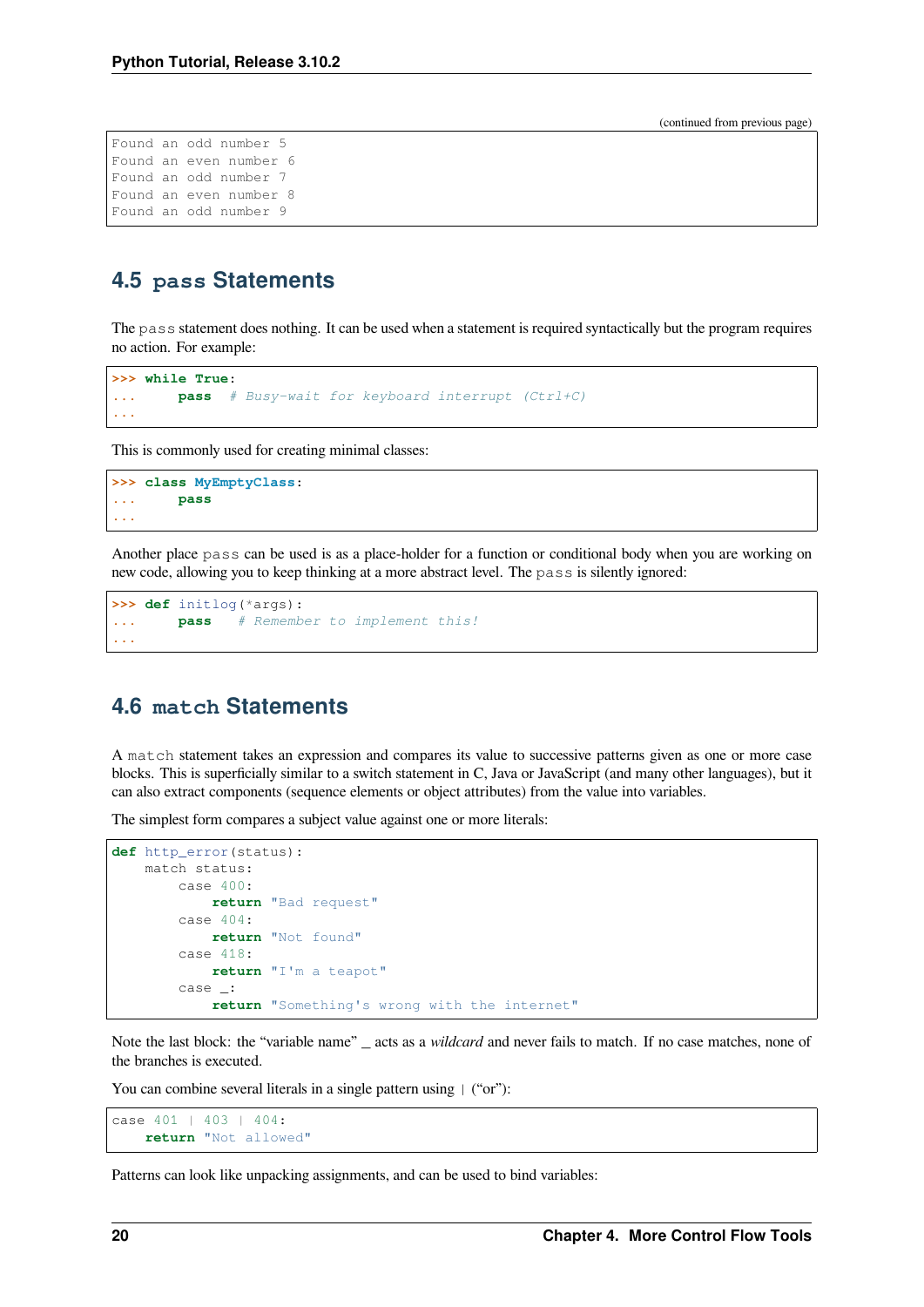```
# point is an (x, y) tuple
match point:
   case (0, 0):
       print("Origin")
    case (0, y):
       print(f"Y={y}")
    case (x, 0):
       print(f"X={x}")
    case (x, y):
       print(f"X={x}, Y={y}")
    case _:
        raise ValueError("Not a point")
```
Study that one carefully! The first pattern has two literals, and can be thought of as an extension of the literal pattern shown above. But the next two patterns combine a literal and a variable, and the variable *binds* a value from the subject (point). The fourth pattern captures two values, which makes it conceptually similar to the unpacking assignment  $(x, y) = point.$ 

If you are using classes to structure your data you can use the class name followed by an argument list resembling a constructor, but with the ability to capture attributes into variables:

```
class Point:
   x: int
    y: int
def where_is(point):
   match point:
        case Point (x=0, y=0):
           print("Origin")
        case Point (x=0, y=y):
           print(f"Y={y}")
        case Point(x=x, y=0):
           print(f"X={x}")
        case Point():
           print("Somewhere else")
        case _:
            print("Not a point")
```
You can use positional parameters with some builtin classes that provide an ordering for their attributes (e.g. dataclasses). You can also define a specific position for attributes in patterns by setting the \_\_match\_args\_\_ special attribute in your classes. If it's set to ("x", "y"), the following patterns are all equivalent (and all bind the y attribute to the var variable):

Point(1, var) Point(1, y=var) Point(x=1, y=var) Point ( $y=var$ ,  $x=1$ )

A recommended way to read patterns is to look at them as an extended form of what you would put on the left of an assignment, to understand which variables would be set to what. Only the standalone names (like var above) are assigned to by a match statement. Dotted names (like  $f \circ \circ \circ \circ h \circ r$ ), attribute names (the x= and y= above) or class names (recognized by the " $(...)$ " next to them like Point above) are never assigned to.

Patterns can be arbitrarily nested. For example, if we have a short list of points, we could match it like this:

```
match points:
    case []:
       print("No points")
    case [Point(0, 0)]:
       print("The origin")
    case [Point(x, y)]:
        print(f"Single point {x}, {y}")
```
(continues on next page)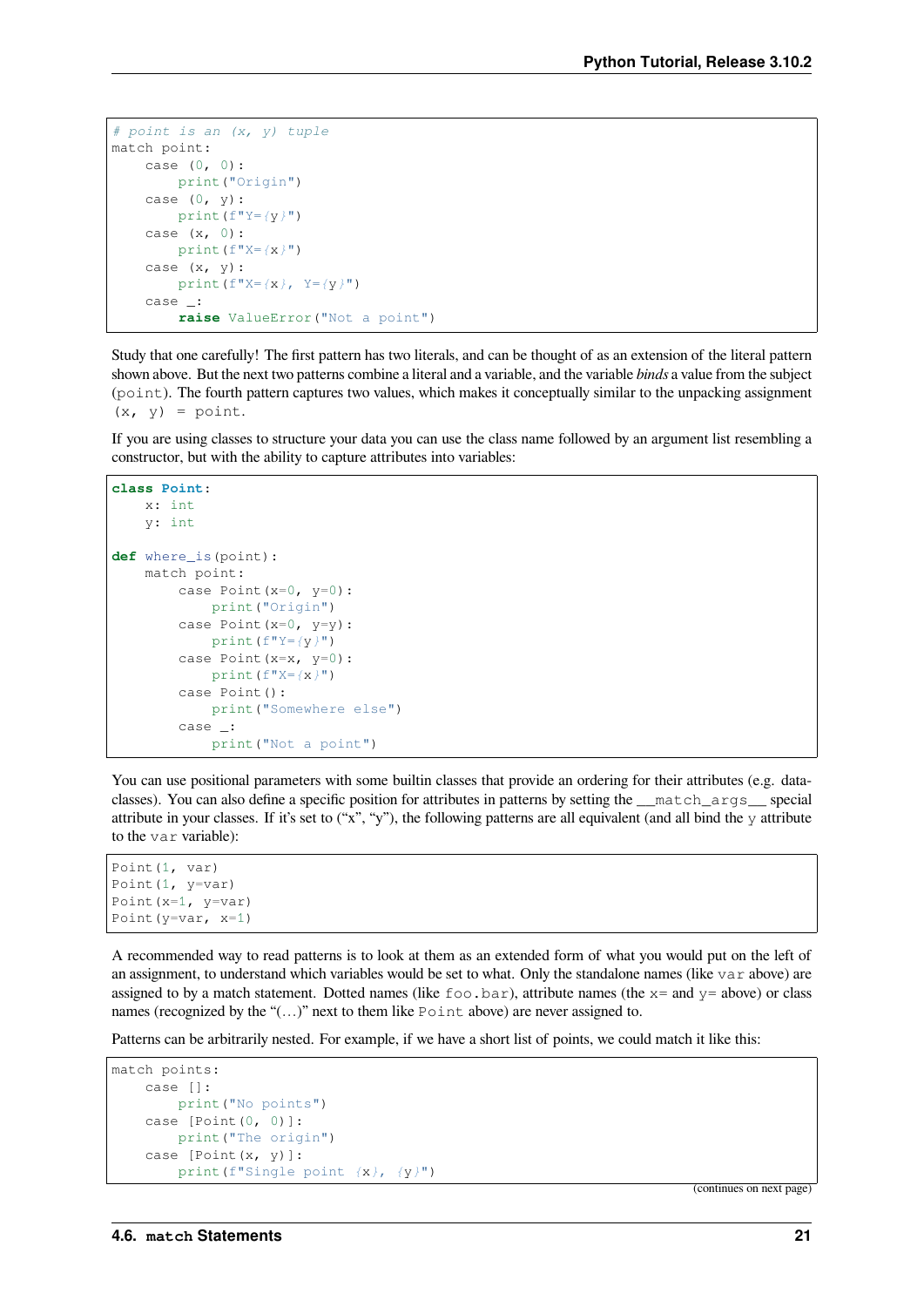```
case [Point(0, y1), Point(0, y2)]:print(f"Two on the Y axis at {y1}, {y2}")
case _:
   print("Something else")
```
We can add an if clause to a pattern, known as a "guard". If the guard is false, match goes on to try the next case block. Note that value capture happens before the guard is evaluated:

```
match point:
   case Point(x, y) if x = y:
       print(f"Y=X at {x}")
   case Point(x, y):
       print(f"Not on the diagonal")
```
Several other key features of this statement:

- Like unpacking assignments, tuple and list patterns have exactly the same meaning and actually match arbitrary sequences. An important exception is that they don't match iterators or strings.
- Sequence patterns support extended unpacking:  $[x, y, \star \text{rest}]$  and  $(x, y, \star \text{rest})$  work similar to unpacking assignments. The name after  $*$  may also be \_, so (x, y,  $*$ \_) matches a sequence of at least two items without binding the remaining items.
- Mapping patterns: {"bandwidth": b, "latency": l} captures the "bandwidth" and "latency" values from a dictionary. Unlike sequence patterns, extra keys are ignored. An unpacking like \*\*rest is also supported. (But \*\*\_ would be redundant, so it is not allowed.)
- Subpatterns may be captured using the as keyword:

case (Point(x1, y1), Point(x2, y2) **as** p2): ...

will capture the second element of the input as  $p^2$  (as long as the input is a sequence of two points)

- Most literals are compared by equality, however the singletons True, False and None are compared by identity.
- Patterns may use named constants. These must be dotted names to prevent them from being interpreted as capture variable:

```
from enum import Enum
class Color(Enum):
   RED = 'red'
   GREEN = 'green'
   BLUE = 'blue'
color = Color(input("Enter your choice of 'red', 'blue' or 'green': "))
match color:
   case Color.RED:
      print("I see red!")
   case Color.GREEN:
       print("Grass is green")
    case Color.BLUE:
       print("I'm feeling the blues :(")
```
For a more detailed explanation and additional examples, you can look into **PEP 636** which is written in a tutorial format.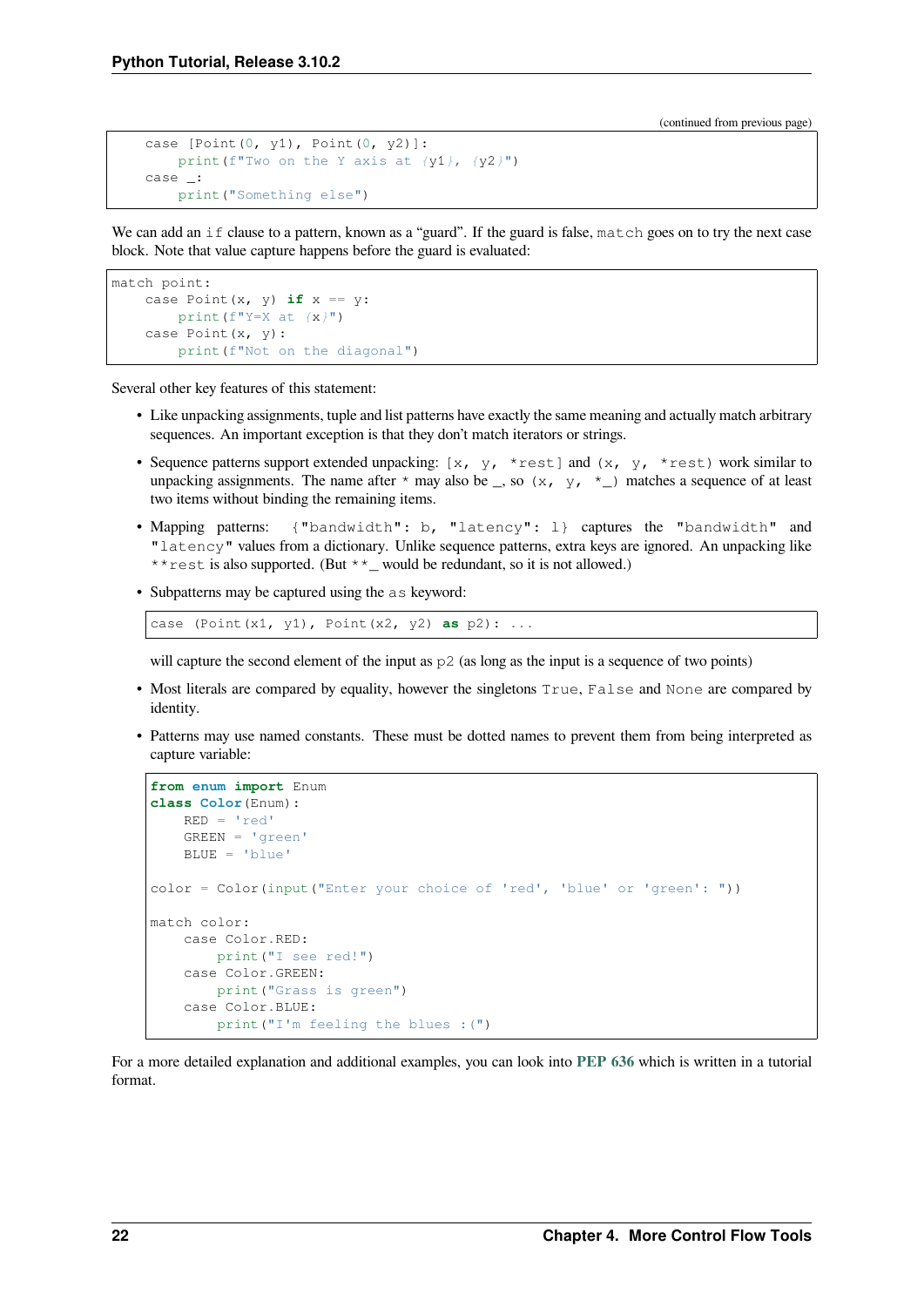## **4.7 Defining Functions**

We can create a function that writes the Fibonacci series to an arbitrary boundary:

```
>>> def fib(n): # write Fibonacci series up to n
... """Print a Fibonacci series up to n."""
\cdots a, b = 0, 1
... while a < n:
... print(a, end=' ')
... a, b = b, a+b
... print()
...
>>> # Now call the function we just defined:
... fib(2000)
0 1 1 2 3 5 8 13 21 34 55 89 144 233 377 610 987 1597
```
The keyword definitroduces a function *definition*. It must be followed by the function name and the parenthesized list of formal parameters. The statements that form the body of the function start at the next line, and must be indented.

The first statement of the function body can optionally be a string literal; this string literal is the function's documentation string, or *docstring*. (More about docstrings can be found in the section *Documentation Strings*.) There are tools which use docstrings to automatically produce online or printed documentation, or to let the user interactively browse through code; it's good practice to include docstrings in code that you write, so make a habit of it.

The *execution* of a function introduces a new symbol table used for the local variables of the function. More precisely, all variable assignments in a function store the value in the local symbol table; w[hereas variable referenc](#page-36-0)es first look in the local symbol table, then in the local symbol tables of enclosing functions, then in the global symbol table, and finally in the table of built-in names. Thus, global variables and variables of enclosing functions cannot be directly assigned a value within a function (unless, for global variables, named in a global statement, or, for variables of enclosing functions, named in a nonlocal statement), although they may be referenced.

The actual parameters (arguments) to a function call are introduced in the local symbol table of the called function when it is called; thus, arguments are passed using *call by value* (where the *value* is always an object *reference*, not the value of the object).<sup>1</sup> When a function calls another function, or calls itself recursively, a new local symbol table is created for that call.

A function definition associates the function name with the function object in the current symbol table. The interpreter recognizes the object p[oi](#page-28-1)nted to by that name as a user-defined function. Other names can also point to that same function object and can also be used to access the function:

```
>>> fib
<function fib at 10042ed0>
>>> f = fib
>>> f(100)
0 1 1 2 3 5 8 13 21 34 55 89
```
Coming from other languages, you might object that fib is not a function but a procedure since it doesn't return a value. In fact, even functions without a return statement do return a value, albeit a rather boring one. This value is called None (it's a built-in name). Writing the value None is normally suppressed by the interpreter if it would be the only value written. You can see it if you really want to using  $print()$ :

```
>>> fib(0)
>>> print(fib(0))
None
```
It is simple to write a function that returns a list of the numbers of the Fibonacci series, instead of printing it:

```
>>> def fib2(n): # return Fibonacci series up to n
        ... """Return a list containing the Fibonacci series up to n."""
```
(continues on next page)

<span id="page-28-1"></span><sup>&</sup>lt;sup>1</sup> Actually, *call by object reference* would be a better description, since if a mutable object is passed, the caller will see any changes the callee makes to it (items inserted into a list).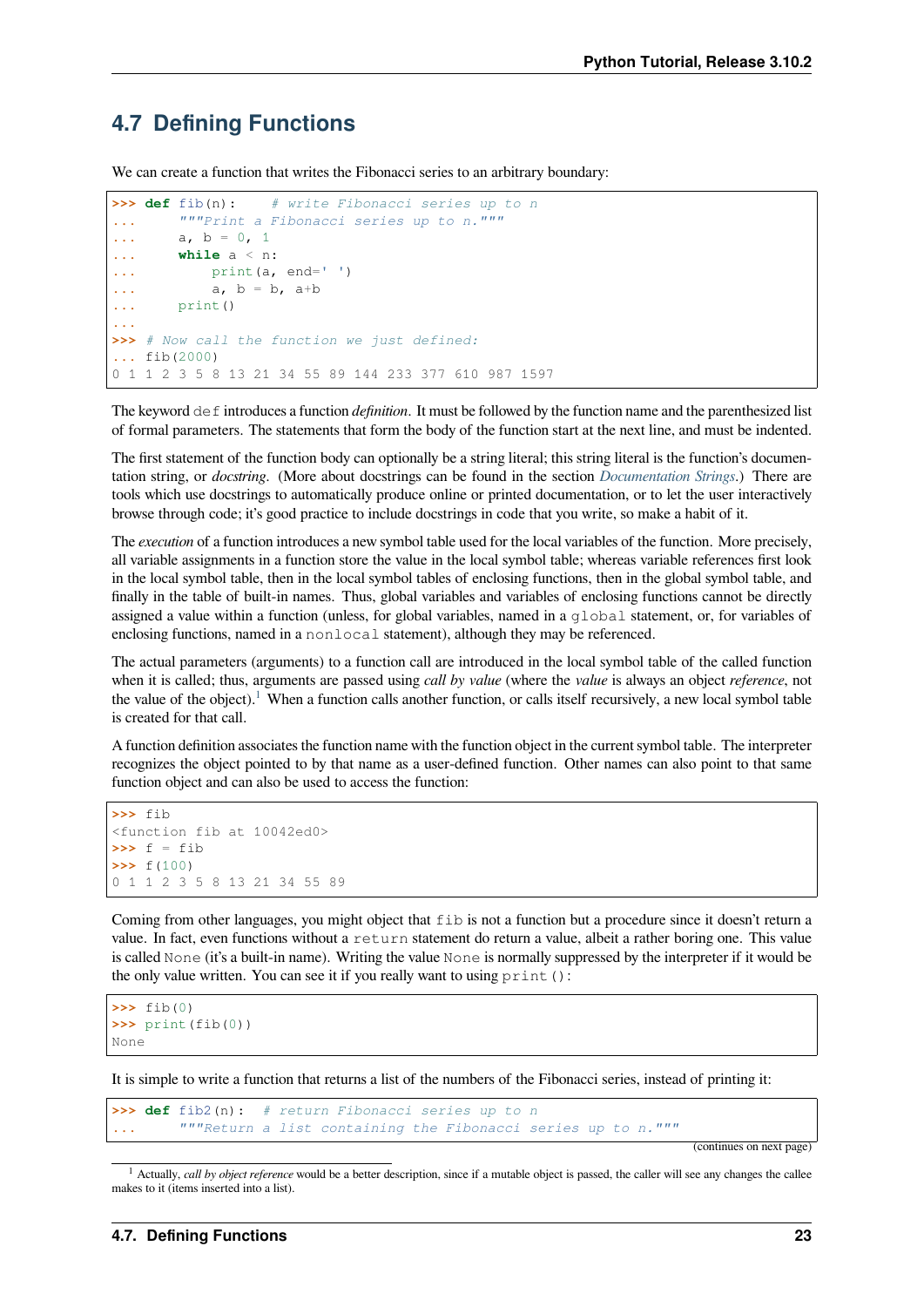```
... result = []
... a, b = 0, 1
... while a < n:
... result.append(a) # see below
... a, b = b, a+b
... return result
...
>>> f100 = fib2(100) # call it
>>> f100 # write the result
[0, 1, 1, 2, 3, 5, 8, 13, 21, 34, 55, 89]
```
This example, as usual, demonstrates some new Python features:

- The return statement returns with a value from a function. return without an expression argument returns None. Falling off the end of a function also returns None.
- The statement result.append(a) calls a *method* of the list object result. A method is a function that 'belongs' to an object and is named obj.methodname, where obj is some object (this may be an expression), and methodname is the name of a method that is defined by the object's type. Different types define different methods. Methods of different types may have the same name without causing ambiguity. (It is possible to define your own object types and methods, using *classes*, see *Classes*) The method append() shown in the example is defined for list objects; it adds a new element at the end of the list. In this example it is equivalent to result = result +  $[a]$ , but more efficient.

## **4.8 More on Defining Functions**

<span id="page-29-0"></span>It is also possible to define functions with a variable number of arguments. There are three forms, which can be combined.

#### **4.8.1 Default Argument Values**

<span id="page-29-1"></span>The most useful form is to specify a default value for one or more arguments. This creates a function that can be called with fewer arguments than it is defined to allow. For example:

```
def ask_ok(prompt, retries=4, reminder='Please try again!'):
   while True:
       ok = input(prompt)
        if ok in ('y', 'ye', 'yes'):
            return True
        if ok in ('n', 'no', 'nop', 'nope'):
           return False
        retries = retries - 1
        if retries < 0:
           raise ValueError('invalid user response')
       print(reminder)
```
This function can be called in several ways:

- giving only the mandatory argument: ask\_ok('Do you really want to quit?')
- giving one of the optional arguments: ask\_ok('OK to overwrite the file?', 2)
- or even giving all arguments: ask\_ok('OK to overwrite the file?', 2, 'Come on, only yes or no!')

This example also introduces the in keyword. This tests whether or not a sequence contains a certain value.

The default values are evaluated at the point of function definition in the *defining* scope, so that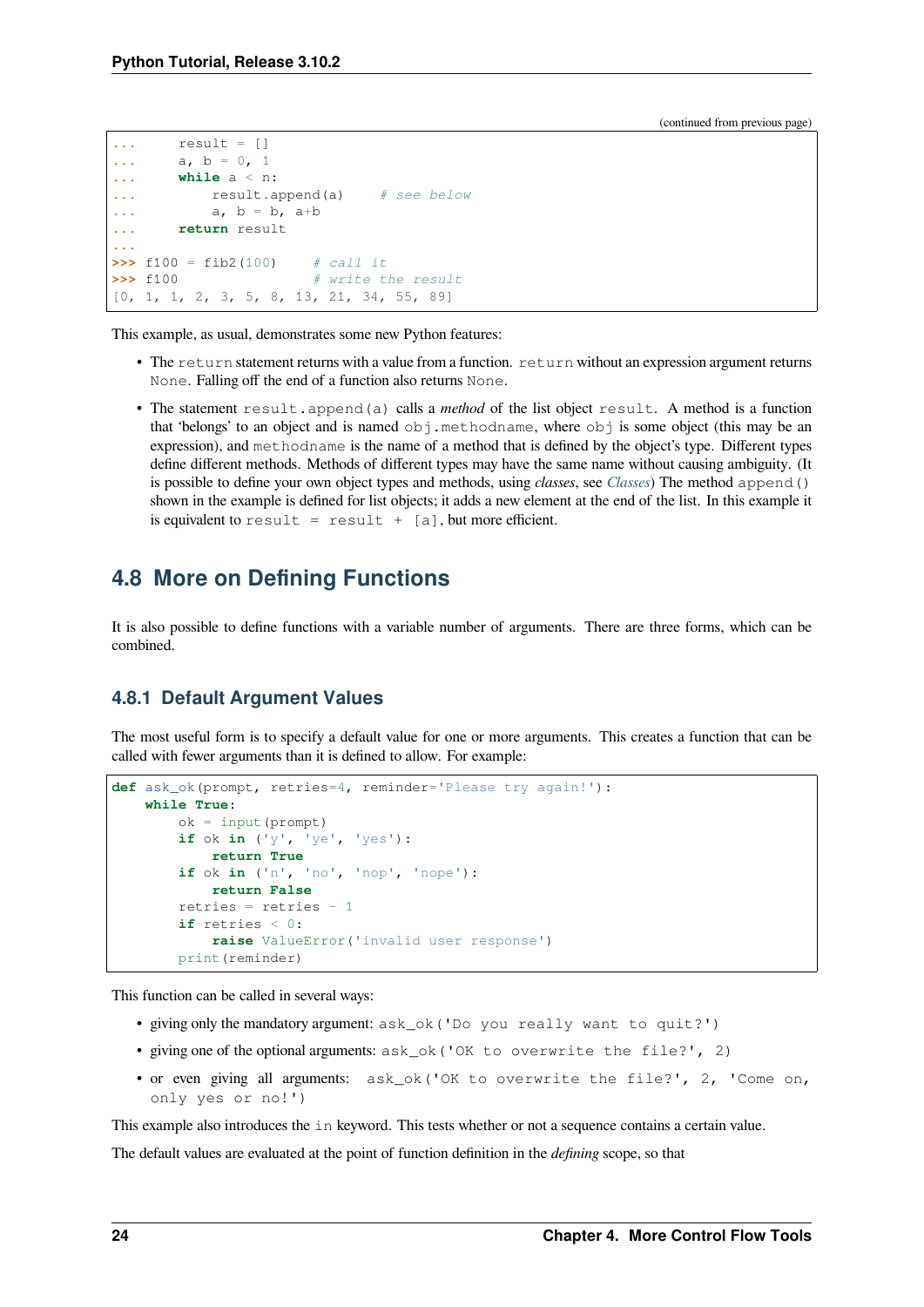```
i = 5def f(arg=i):
   print(arg)
i = 6f()
```
will print 5.

**Important warning:** The default value is evaluated only once. This makes a difference when the default is a mutable object such as a list, dictionary, or instances of most classes. For example, the following function accumulates the arguments passed to it on subsequent calls:

```
def f(a, L=[]):
   L.append(a)
    return L
print(f(1))
print(f(2))print(f(3))
```
This will print

[1] [1, 2] [1, 2, 3]

If you don't want the default to be shared between subsequent calls, you can write the function like this instead:

```
def f(a, L=None):
   if L is None:
       L = []L.append(a)
    return L
```
### **4.8.2 Keyword Arguments**

<span id="page-30-0"></span>Functions can also be called using *keyword arguments* of the form kwarg=value. For instance, the following function:

```
def parrot(voltage, state='a stiff', action='voom', type='Norwegian Blue'):
   print("-- This parrot wouldn't", action, end=' ')
   print ("if you put", voltage, "volts through it.")
   print("-- Lovely plumage, the", type)
   print("-- It's", state, "!")
```
accepts one required argument (voltage) and three optional arguments (state, action, and type). This function can be called in any of the following ways:

```
parrot(1000) # 1 positional argument
parrot(voltage=1000) # 1 keyword argument
parrot(voltage=1000000, action='VOOOOOM') # 2 keyword arguments
parrot(action='VOOOOOM', voltage=1000000) # 2 keyword arguments
parrot('a million', 'bereft of life', 'jump') # 3 positional arguments
parrot('a thousand', state='pushing up the daisies') # 1 positional, 1 keyword
```
but all the following calls would be invalid: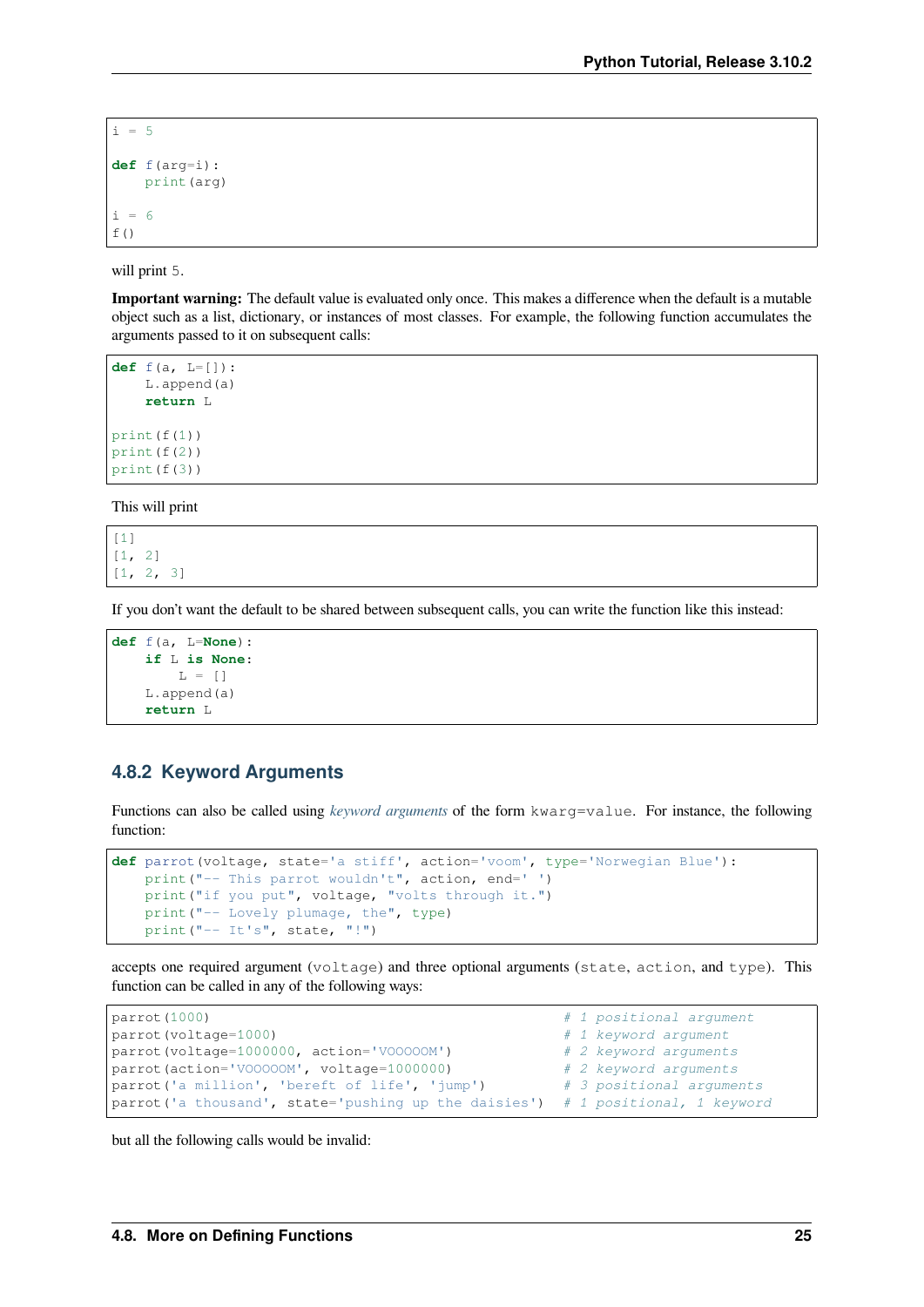```
parrot() # required argument missing
parrot(voltage=5.0, 'dead') # non-keyword argument after a keyword argument
parrot(110, voltage=220) # duplicate value for the same argument
parrot(actor='John Cleese') # unknown keyword argument
```
In a function call, keyword arguments must follow positional arguments. All the keyword arguments passed must match one of the arguments accepted by the function (e.g.  $\arctan x$  is not a valid argument for the parrot function), and their order is not important. This also includes non-optional arguments (e.g. parrot (voltage=1000) is valid too). No argument may receive a value more than once. Here's an example that fails due to this restriction:

```
>>> def function(a):
... pass
...
>>> function(0, a=0)
Traceback (most recent call last):
File "<stdin>", line 1, in <module>
TypeError: function() got multiple values for argument 'a'
```
When a final formal parameter of the form  $*$ name is present, it receives a dictionary (see typesmapping) containing all keyword arguments except for those corresponding to a formal parameter. This may be combined with a formal parameter of the form \*name (described in the next subsection) which receives a *tuple* containing the positional arguments beyond the formal parameter list. (\*name must occur before \*\*name.) For example, if we define a function like this:

```
def cheeseshop(kind, *arguments, **keywords):
   print("-- Do you have any", kind, "?")
   print("-- I'm sorry, we're all out of", kind)
   for arg in arguments:
       print(arg)
   print("-" * 40)
    for kw in keywords:
        print(kw, ":", keywords[kw])
```
It could be called like this:

```
cheeseshop("Limburger", "It's very runny, sir.",
           "It's really very, VERY runny, sir.",
           shopkeeper="Michael Palin",
           client="John Cleese",
           sketch="Cheese Shop Sketch")
```
and of course it would print:

```
-- Do you have any Limburger ?
-- I'm sorry, we're all out of Limburger
It's very runny, sir.
It's really very, VERY runny, sir.
----------------------------------------
shopkeeper : Michael Palin
client : John Cleese
sketch : Cheese Shop Sketch
```
Note that the order in which the keyword arguments are printed is guaranteed to match the order in which they were provided in the function call.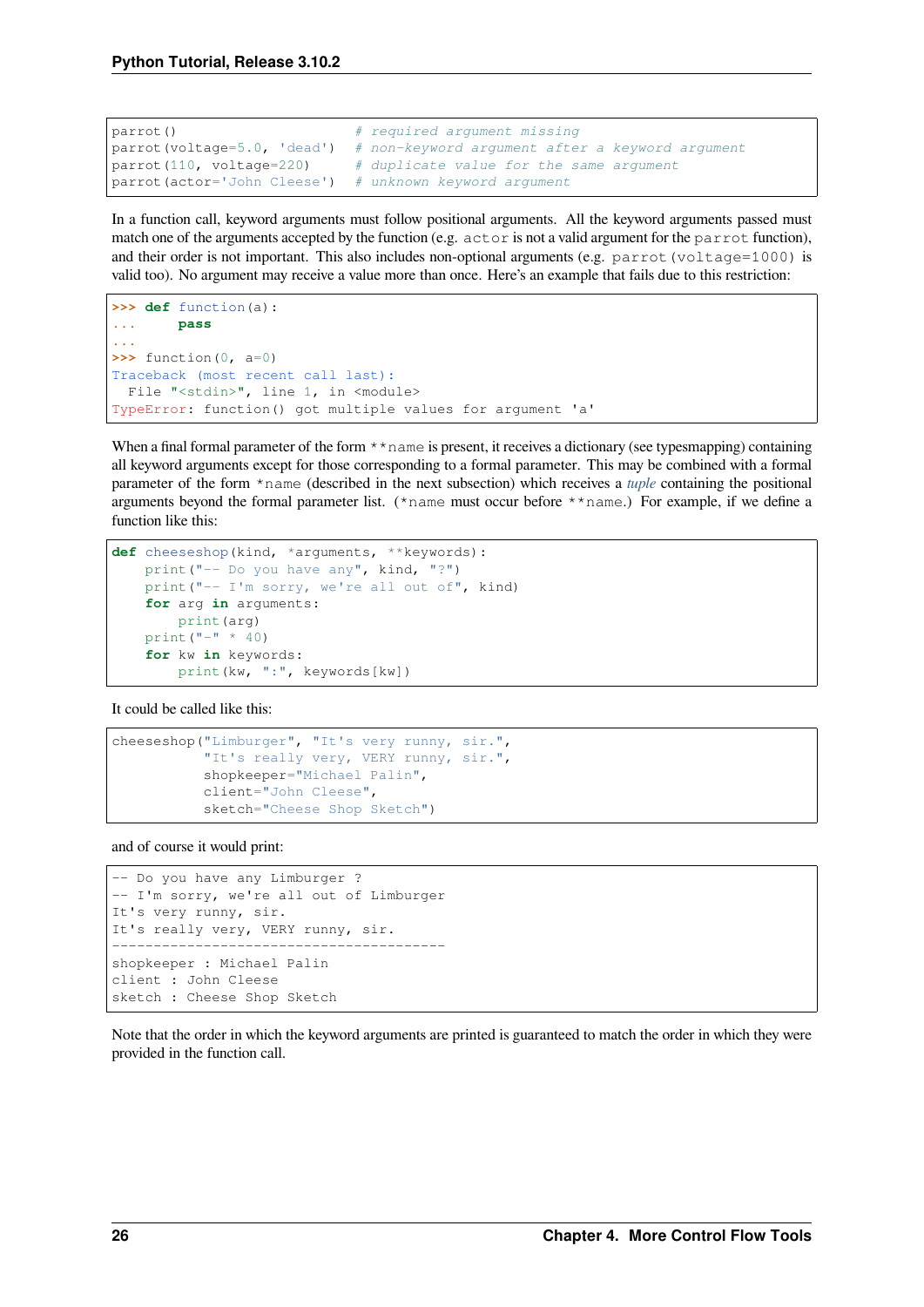#### <span id="page-32-0"></span>**4.8.3 Special parameters**

By default, arguments may be passed to a Python function either by position or explicitly by keyword. For readability and performance, it makes sense to restrict the way arguments can be passed so that a developer need only look at the function definition to determine if items are passed by position, by position or keyword, or by keyword.

A function definition may look like:

```
def f(pos1, pos2, /, pos_or_kwd, *, kwd1, kwd2):
    ----------- ---------- ----------
     | | |
     | Positional or keyword |
     | - Keyword only
     -- Positional only
```
where / and \* are optional. If used, these symbols indicate the kind of parameter by how the arguments may be passed to the function: positional-only, positional-or-keyword, and keyword-only. Keyword parameters are also referred to as named parameters.

#### **Positional-or-Keyword Arguments**

If / and \* are not present in the function definition, arguments may be passed to a function by position or by keyword.

#### **Positional-Only Parameters**

Looking at this in a bit more detail, it is possible to mark certain parameters as *positional-only*. If *positional-only*, the parameters' order matters, and the parameters cannot be passed by keyword. Positional-only parameters are placed before a / (forward-slash). The / is used to logically separate the positional-only parameters from the rest of the parameters. If there is no / in the function definition, there are no positional-only parameters.

Parameters following the / may be *positional-or-keyword* or *keyword-only*.

#### **Keyword-Only Arguments**

To mark parameters as *keyword-only*, indicating the parameters must be passed by keyword argument, place an \* in the arguments list just before the first *keyword-only* parameter.

#### **Function Examples**

Consider the following example function definitions paying close attention to the markers / and \*:

```
>>> def standard_arg(arg):
... print(arg)
...
>>> def pos_only_arg(arg, /):
... print(arg)
...
>>> def kwd_only_arg(*, arg):
... print(arg)
...
>>> def combined_example(pos_only, /, standard, *, kwd_only):
... print(pos_only, standard, kwd_only)
```
The first function definition,  $\text{standard\_arg}$ , the most familiar form, places no restrictions on the calling convention and arguments may be passed by position or keyword: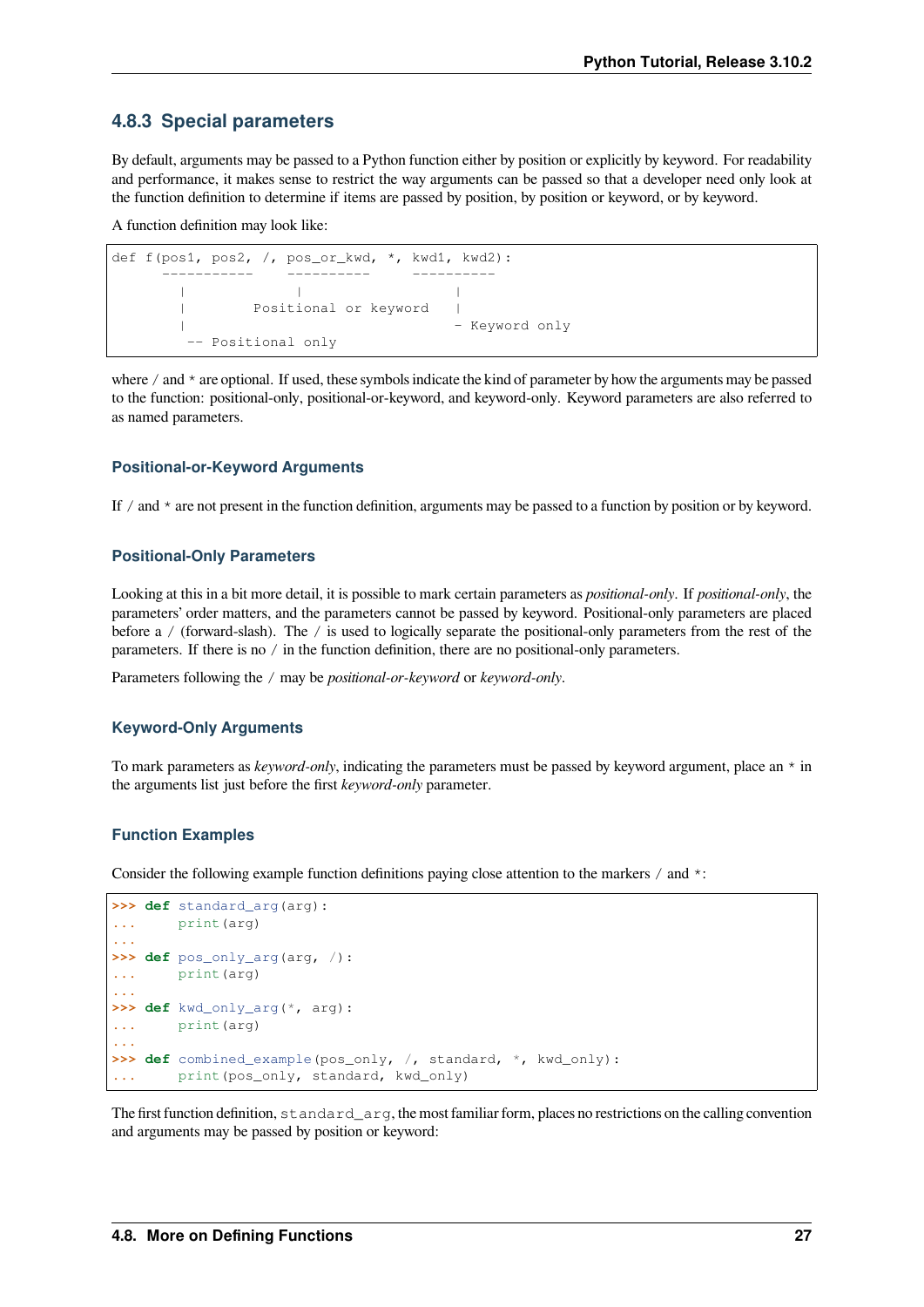```
>>> standard_arg(2)
2
>>> standard_arg(arg=2)
2
```
The second function pos  $\phi$  only arg is restricted to only use positional parameters as there is a / in the function definition:

```
>>> pos_only_arg(1)
1
>>> pos_only_arg(arg=1)
Traceback (most recent call last):
 File "<stdin>", line 1, in <module>
TypeError: pos_only_arg() got some positional-only arguments passed as keyword␣
,→arguments: 'arg'
```
The third function kwd\_only\_args only allows keyword arguments as indicated by a  $*$  in the function definition:

```
>>> kwd_only_arg(3)
Traceback (most recent call last):
 File "<stdin>", line 1, in <module>
TypeError: kwd_only_arg() takes 0 positional arguments but 1 was given
>>> kwd_only_arg(arg=3)
3
```
And the last uses all three calling conventions in the same function definition:

```
>>> combined_example(1, 2, 3)
Traceback (most recent call last):
 File "<stdin>", line 1, in <module>
TypeError: combined_example() takes 2 positional arguments but 3 were given
>>> combined_example(1, 2, kwd_only=3)
1 2 3
>>> combined_example(1, standard=2, kwd_only=3)
1 2 3
>>> combined_example(pos_only=1, standard=2, kwd_only=3)
Traceback (most recent call last):
 File "<stdin>", line 1, in <module>
TypeError: combined_example() got some positional-only arguments passed as keyword␣
,→arguments: 'pos_only'
```
Finally, consider this function definition which has a potential collision between the positional argument name and \*\*kwds which has name as a key:

```
def foo(name, **kwds):
   return 'name' in kwds
```
There is no possible call that will make it return  $True$  as the keyword 'name' will always bind to the first parameter. For example:

```
>>> foo(1, **{'name': 2})
Traceback (most recent call last):
 File "<stdin>", line 1, in <module>
TypeError: foo() got multiple values for argument 'name'
>>>
```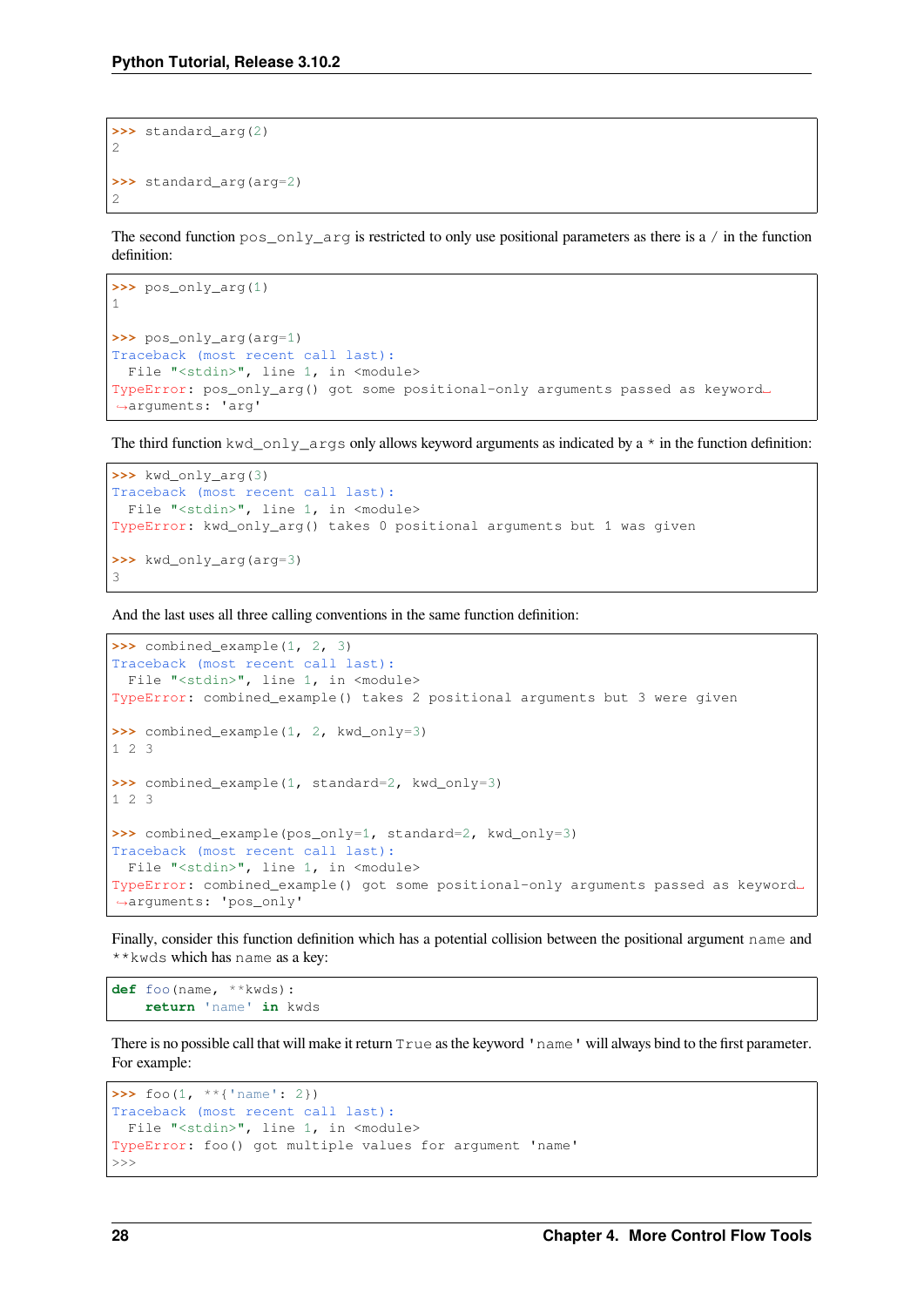But using / (positional only arguments), it is possible since it allows name as a positional argument and 'name' as a key in the keyword arguments:

```
def foo(name, /, **kwds):
    return 'name' in kwds
>>> foo(1, **{'name': 2})
True
```
In other words, the names of positional-only parameters can be used in  $* \times k \le d$ s without ambiguity.

#### **Recap**

The use case will determine which parameters to use in the function definition:

```
def f(pos1, pos2, /, pos_or_kwd, *, kwd1, kwd2):
```
As guidance:

- Use positional-only if you want the name of the parameters to not be available to the user. This is useful when parameter names have no real meaning, if you want to enforce the order of the arguments when the function is called or if you need to take some positional parameters and arbitrary keywords.
- Use keyword-only when names have meaning and the function definition is more understandable by being explicit with names or you want to prevent users relying on the position of the argument being passed.
- For an API, use positional-only to prevent breaking API changes if the parameter's name is modified in the future.

#### **4.8.4 Arbitrary Argument Lists**

<span id="page-34-0"></span>Finally, the least frequently used option is to specify that a function can be called with an arbitrary number of arguments. These arguments will be wrapped up in a tuple (see *Tuples and Sequences*). Before the variable number of arguments, zero or more normal arguments may occur.

```
def write_multiple_items(file, separator, *args):
    file.write(separator.join(args))
```
Normally, these variadic arguments will be last in the list of formal parameters, because they scoop up all remaining input arguments that are passed to the function. Any formal parameters which occur after the  $*$ args parameter are 'keyword-only' arguments, meaning that they can only be used as keywords rather than positional arguments.

```
>>> def concat(*args, sep="/"):
... return sep.join(args)
...
>>> concat("earth", "mars", "venus")
'earth/mars/venus'
>>> concat("earth", "mars", "venus", sep=".")
'earth.mars.venus'
```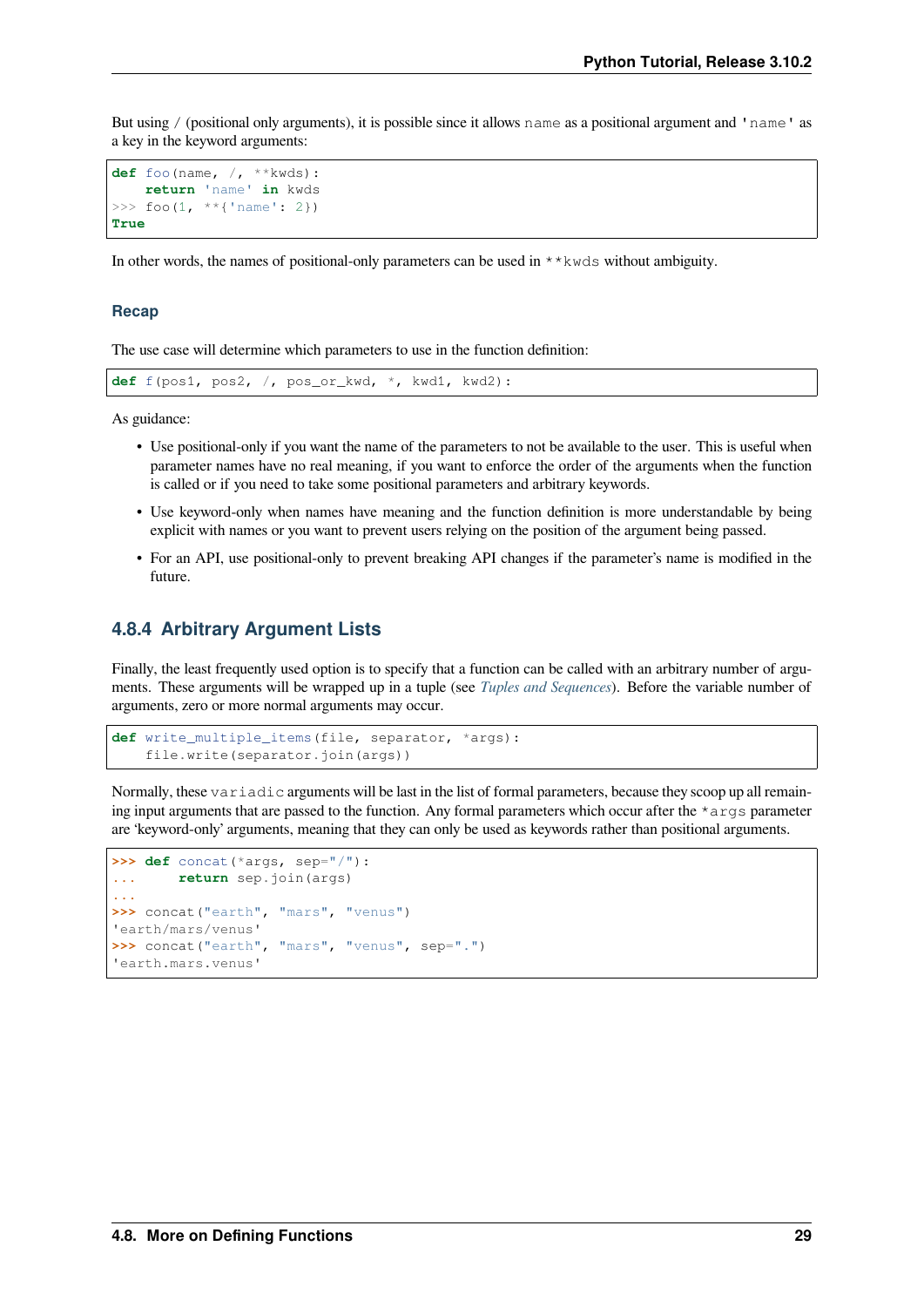#### <span id="page-35-0"></span>**4.8.5 Unpacking Argument Lists**

The reverse situation occurs when the arguments are already in a list or tuple but need to be unpacked for a function call requiring separate positional arguments. For instance, the built-in range() function expects separate *start* and *stop* arguments. If they are not available separately, write the function call with the \*-operator to unpack the arguments out of a list or tuple:

```
>>> list(range(3, 6)) # normal call with separate arguments
[3, 4, 5]
>>> args = [3, 6]
>>> list(range(*args)) # call with arguments unpacked from a list
[3, 4, 5]
```
In the same fashion, dictionaries can deliver keyword arguments with the  $**$ -operator:

```
>>> def parrot(voltage, state='a stiff', action='voom'):
... print ("-- This parrot wouldn't", action, end=' ')
... print ("if you put", voltage, "volts through it.", end=' ')
... print("E's", state, "!")
...
>>> d = {"voltage": "four million", "state": "bleedin' demised", "action": "VOOM"}
>>> parrot(**d)
-- This parrot wouldn't VOOM if you put four million volts through it. E's bleedin
,→' demised !
```
#### <span id="page-35-1"></span>**4.8.6 Lambda Expressions**

Small anonymous functions can be created with the lambda keyword. This function returns the sum of its two arguments: lambda a, b: a+b. Lambda functions can be used wherever function objects are required. They are syntactically restricted to a single expression. Semantically, they are just syntactic sugar for a normal function definition. Like nested function definitions, lambda functions can reference variables from the containing scope:

```
>>> def make_incrementor(n):
... return lambda x: x + n
...
>>> f = make_incrementor(42)
>>> f(0)
42
>>> f(1)
43
```
The above example uses a lambda expression to return a function. Another use is to pass a small function as an argument:

```
>>> pairs = [(1, 'one'), (2, 'two'), (3, 'three'), (4, 'four')]
>>> pairs.sort(key=lambda pair: pair[1])
>>> pairs
[(4, 'four'), (1, 'one'), (3, 'three'), (2, 'two')]
```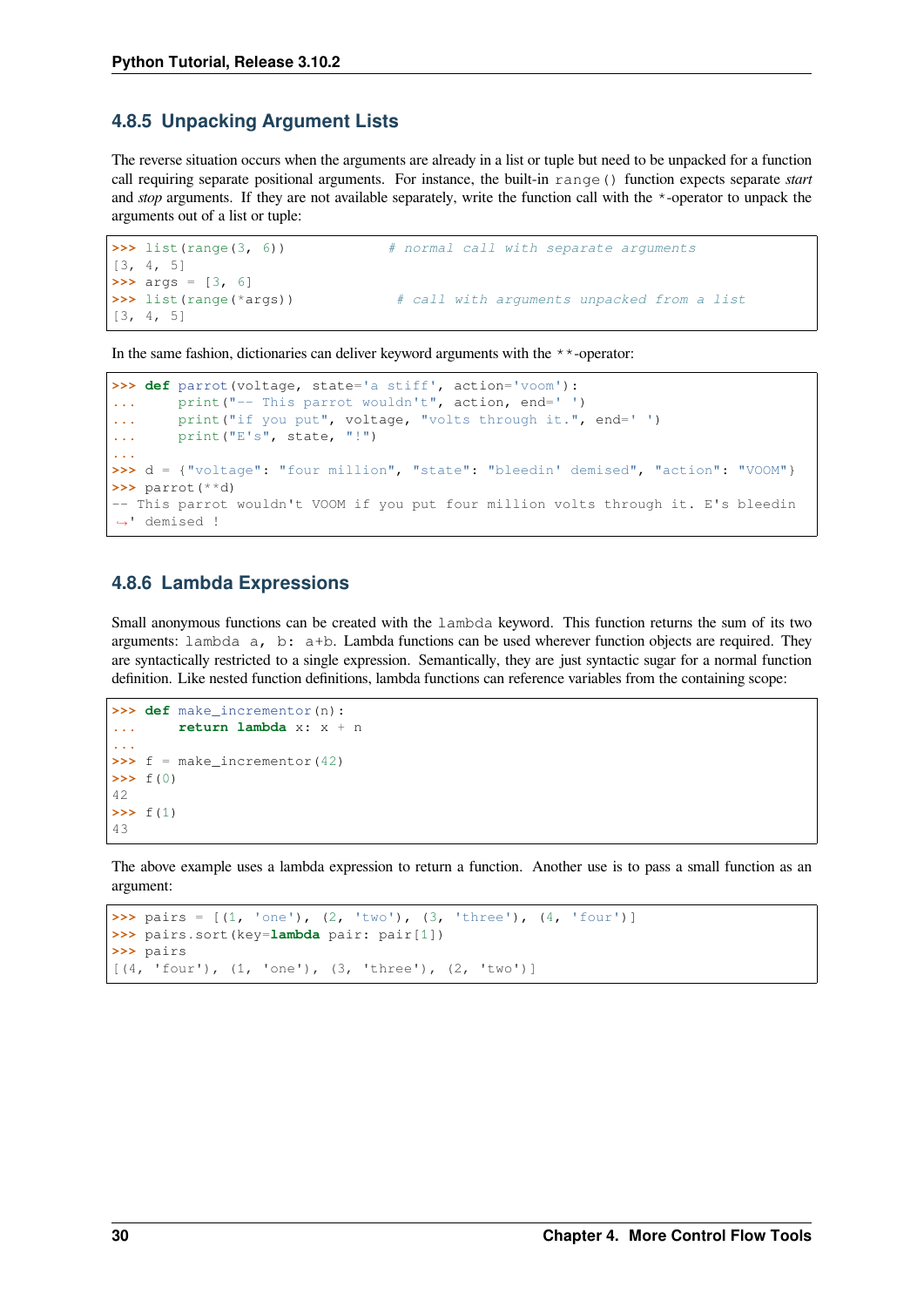### **4.8.7 Documentation Strings**

Here are some conventions about the content and formatting of documentation strings.

The first line should always be a short, concise summary of the object's purpose. For brevity, it should not explicitly state the object's name or type, since these are available by other means (except if the name happens to be a verb describing a function's operation). This line should begin with a capital letter and end with a period.

If there are more lines in the documentation string, the second line should be blank, visually separating the summary from the rest of the description. The following lines should be one or more paragraphs describing the object's calling conventions, its side effects, etc.

The Python parser does not strip indentation from multi-line string literals in Python, so tools that process documentation have to strip indentation if desired. This is done using the following convention. The first non-blank line *after* the first line of the string determines the amount of indentation for the entire documentation string. (We can't use the first line since it is generally adjacent to the string's opening quotes so its indentation is not apparent in the string literal.) Whitespace "equivalent" to this indentation is then stripped from the start of all lines of the string. Lines that are indented less should not occur, but if they occur all their leading whitespace should be stripped. Equivalence of whitespace should be tested after expansion of tabs (to 8 spaces, normally).

Here is an example of a multi-line docstring:

```
>>> def my_function():
... """Do nothing, but document it.
...
... No, really, it doesn't do anything.
... """
... pass
...
>>> print(my_function.__doc__)
Do nothing, but document it.
   No, really, it doesn't do anything.
```
#### **4.8.8 Function Annotations**

Function annotations are completely optional metadata information about the types used by user-defined functions (see **PEP 3107** and **PEP 484** for more information).

*Annotations* are stored in the \_\_annotations\_\_ attribute of the function as a dictionary and have no effect on any other part of the function. Parameter annotations are defined by a colon after the parameter name, followed by an expression evaluating to the value of the annotation. Return annotations are defined by a literal ->, followed by an expr[ession, betw](https://www.python.org/dev/peps/pep-3107)een [the param](https://www.python.org/dev/peps/pep-0484)eter list and the colon denoting the end of the def statement. The following example [has a require](#page-118-0)d argument, an optional argument, and the return value annotated:

```
>>> def f(ham: str, eggs: str = 'eggs') -> str:
... print("Annotations:", f.__annotations__)
... print("Arguments:", ham, eggs)
... return ham + ' and ' + eggs
...
>>> f('spam')
Annotations: {'ham': <class 'str'>, 'return': <class 'str'>, 'eggs': <class 'str'>}
Arguments: spam eggs
'spam and eggs'
```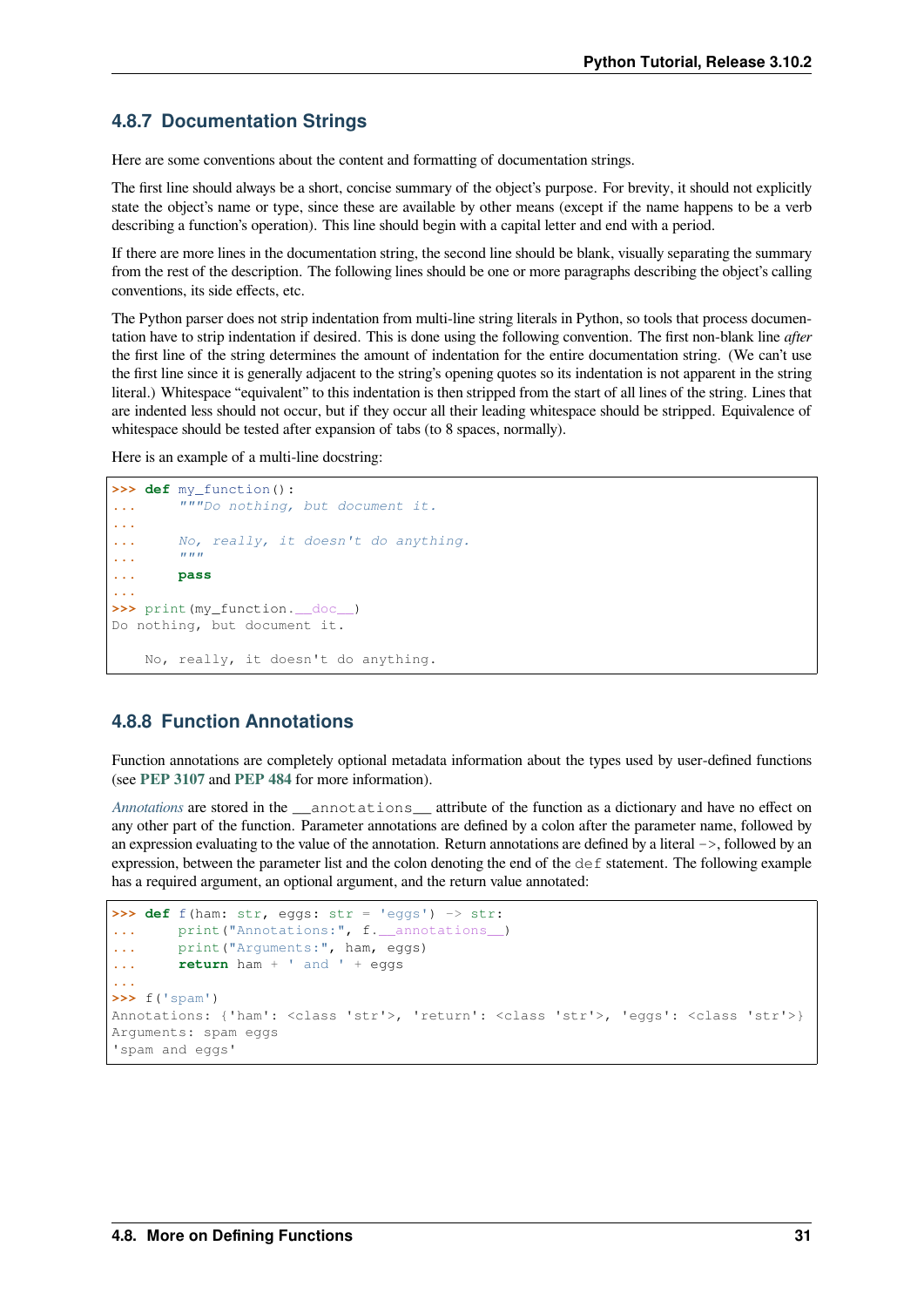# **4.9 Intermezzo: Coding Style**

Now that you are about to write longer, more complex pieces of Python, it is a good time to talk about *coding style*. Most languages can be written (or more concise, *formatted*) in different styles; some are more readable than others. Making it easy for others to read your code is always a good idea, and adopting a nice coding style helps tremendously for that.

For Python, **PEP 8** has emerged as the style guide that most projects adhere to; it promotes a very readable and eye-pleasing coding style. Every Python developer should read it at some point; here are the most important points extracted for you:

• Use 4-[space in](https://www.python.org/dev/peps/pep-0008)dentation, and no tabs.

4 spaces are a good compromise between small indentation (allows greater nesting depth) and large indentation (easier to read). Tabs introduce confusion, and are best left out.

• Wrap lines so that they don't exceed 79 characters.

This helps users with small displays and makes it possible to have several code files side-by-side on larger displays.

- Use blank lines to separate functions and classes, and larger blocks of code inside functions.
- When possible, put comments on a line of their own.
- Use docstrings.
- Use spaces around operators and after commas, but not directly inside bracketing constructs:  $a = f(1, 2)$  $+$  g(3, 4).
- Name your classes and functions consistently; the convention is to use UpperCamelCase for classes and lowercase\_with\_underscores for functions and methods. Always use self as the name for the first method argument (see *A First Look at Classes* for more on classes and methods).
- Don't use fancy encodings if your code is meant to be used in international environments. Python's default, UTF-8, or even plain ASCII work best in any case.
- Likewise, don't use no[n-ASCII characters in i](#page-75-0)dentifiers if there is only the slightest chance people speaking a different language will read or maintain the code.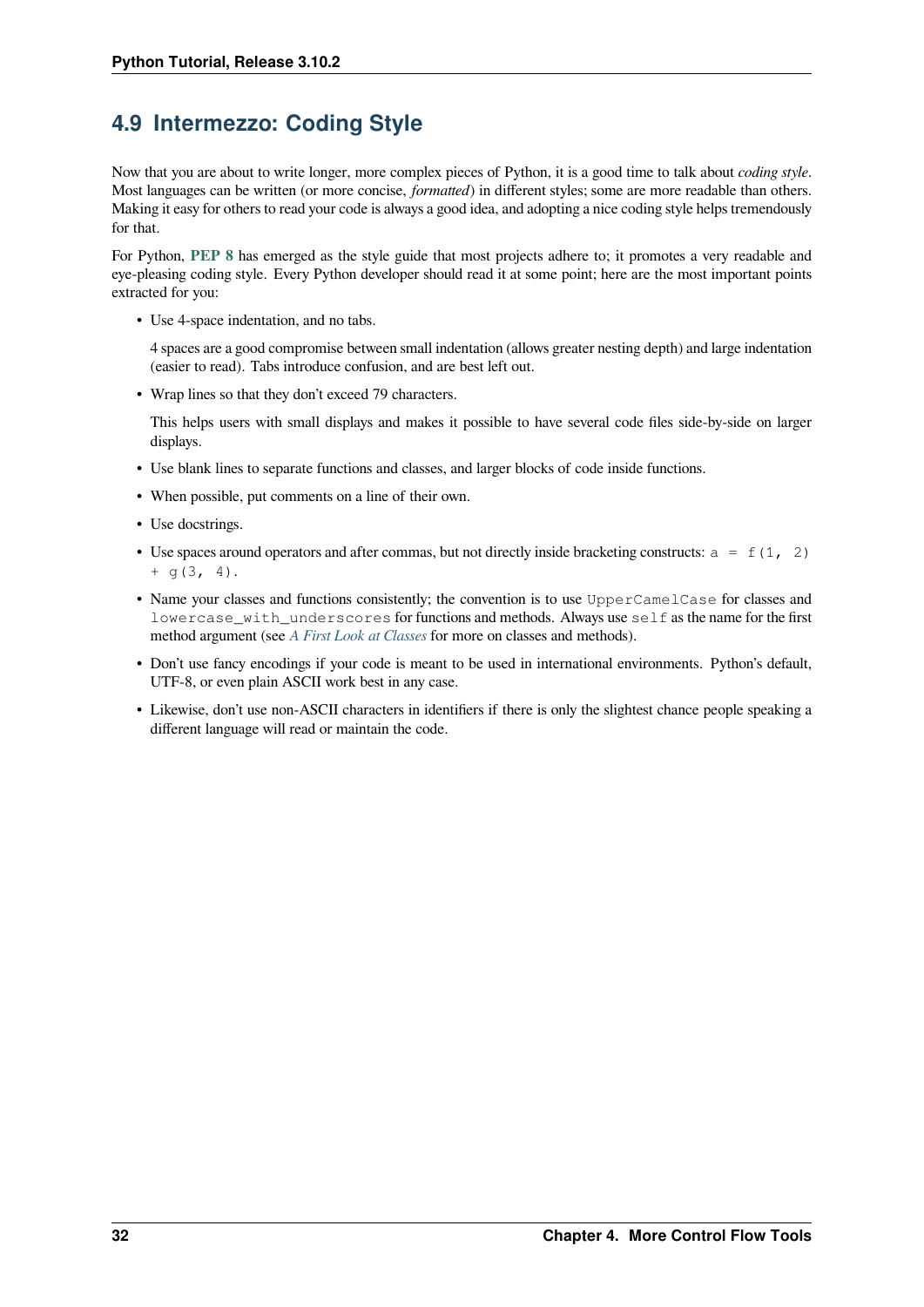## **DATA STRUCTURES**

This chapter describes some things you've learned about already in more detail, and adds some new things as well.

### **5.1 More on Lists**

The list data type has some more methods. Here are all of the methods of list objects:

```
list.append(x)
```
Add an item to the end of the list. Equivalent to a  $\lceil$  len(a):  $\rceil = \lceil x \rceil$ .

```
list.extend(iterable)
```
Extend the list by appending all the items from the iterable. Equivalent to a  $[len(a):] = iterable$ .

list.**insert**(*i*, *x*)

Insert an item at a given position. The first argument is the index of the element before which to insert, so a.insert(0, x) inserts at the front of the list, and a.insert(len(a), x) is equivalent to a. append(x).

list.**remove**(*x*)

Remove the first item from the list whose value is equal to x. It raises a ValueError if there is no such item.

```
list.pop(|i|)
```
Remove the item at the given position in the list, and return it. If no index is specified,  $a.$  pop() removes and returns the last item in the list. (The square brackets around the *i* in the method signature denote that the parameter is optional, not that you should type square brackets at that position. You will see this notation frequently in the Python Library Reference.)

```
list.clear()
```
Remove all items from the list. Equivalent to del  $a[:).$ 

list.**index** $(x$ , *start*, *end* ]

Return zero-based index in the list of the first item whose value is equal to *x*. Raises a ValueError if there is no such item.

The optional arguments *start* and *end* are interpreted as in the slice notation and are used to limit the search to a particular subsequence of the list. The returned index is computed relative to the beginning of the full sequence rather than the *start* argument.

```
list.count(x)
```
Return the number of times *x* appears in the list.

list.**sort**(*\**, *key=None*, *reverse=False*)

Sort the items of the list in place (the arguments can be used for sort customization, see sorted() for their explanation).

```
list.reverse()
```
Reverse the elements of the list in place.

list.**copy**()

Return a shallow copy of the list. Equivalent to  $a$  [:].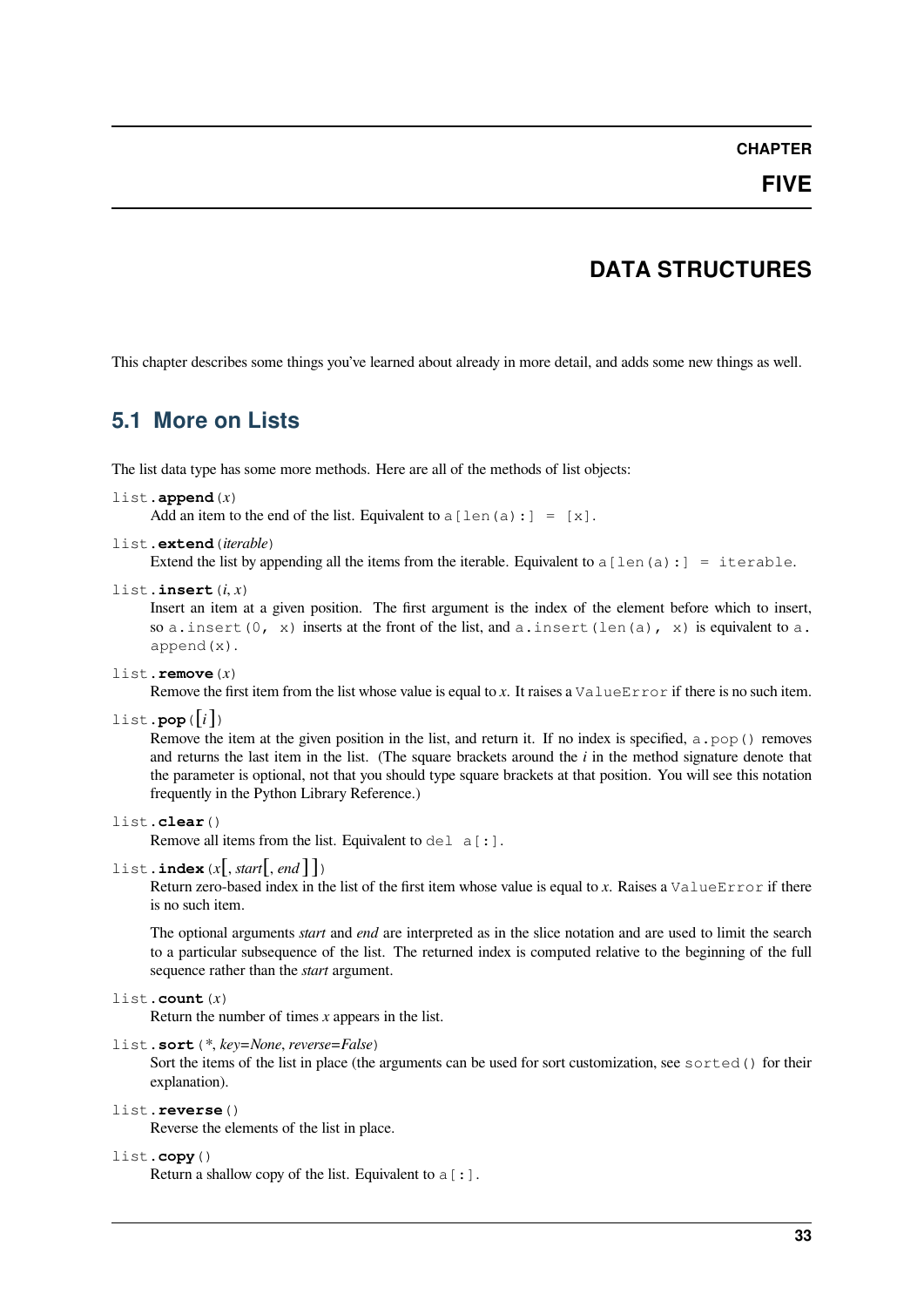An example that uses most of the list methods:

```
>>> fruits = ['orange', 'apple', 'pear', 'banana', 'kiwi', 'apple', 'banana']
>>> fruits.count('apple')
2
>>> fruits.count('tangerine')
\bigcap>>> fruits.index('banana')
3
>>> fruits.index('banana', 4) # Find next banana starting a position 4
6
>>> fruits.reverse()
>>> fruits
['banana', 'apple', 'kiwi', 'banana', 'pear', 'apple', 'orange']
>>> fruits.append('grape')
>>> fruits
['banana', 'apple', 'kiwi', 'banana', 'pear', 'apple', 'orange', 'grape']
>>> fruits.sort()
>>> fruits
['apple', 'apple', 'banana', 'banana', 'grape', 'kiwi', 'orange', 'pear']
>>> fruits.pop()
'pear'
```
You might have noticed that methods like insert, remove or sort that only modify the list have no return value printed – they return the default None.<sup>1</sup> This is a design principle for all mutable data structures in Python.

Another thing you might notice is that not all data can be sorted or compared. For instance, [None, 'hello', 10] doesn't sort because integers can't be compared to strings and *None* can't be compared to other types. Also, there are some types that [d](#page-39-0)on't have a defined ordering relation. For example,  $3+4j < 5+7j$  isn't a valid comparison.

#### **5.1.1 Using Lists as Stacks**

The list methods make it very easy to use a list as a stack, where the last element added is the first element retrieved ("last-in, first-out"). To add an item to the top of the stack, use append(). To retrieve an item from the top of the stack, use pop() without an explicit index. For example:

```
>>> stack = [3, 4, 5]
>>> stack.append(6)
>>> stack.append(7)
>>> stack
[3, 4, 5, 6, 7]>>> stack.pop()
7
>>> stack
[3, 4, 5, 6]>>> stack.pop()
6
>>> stack.pop()
5
>>> stack
[3, 4]
```
<sup>1</sup> Other languages may return the mutated object, which allows method chaining, such as  $d$ ->insert("a")->remove("b")->sort();

<span id="page-39-0"></span>.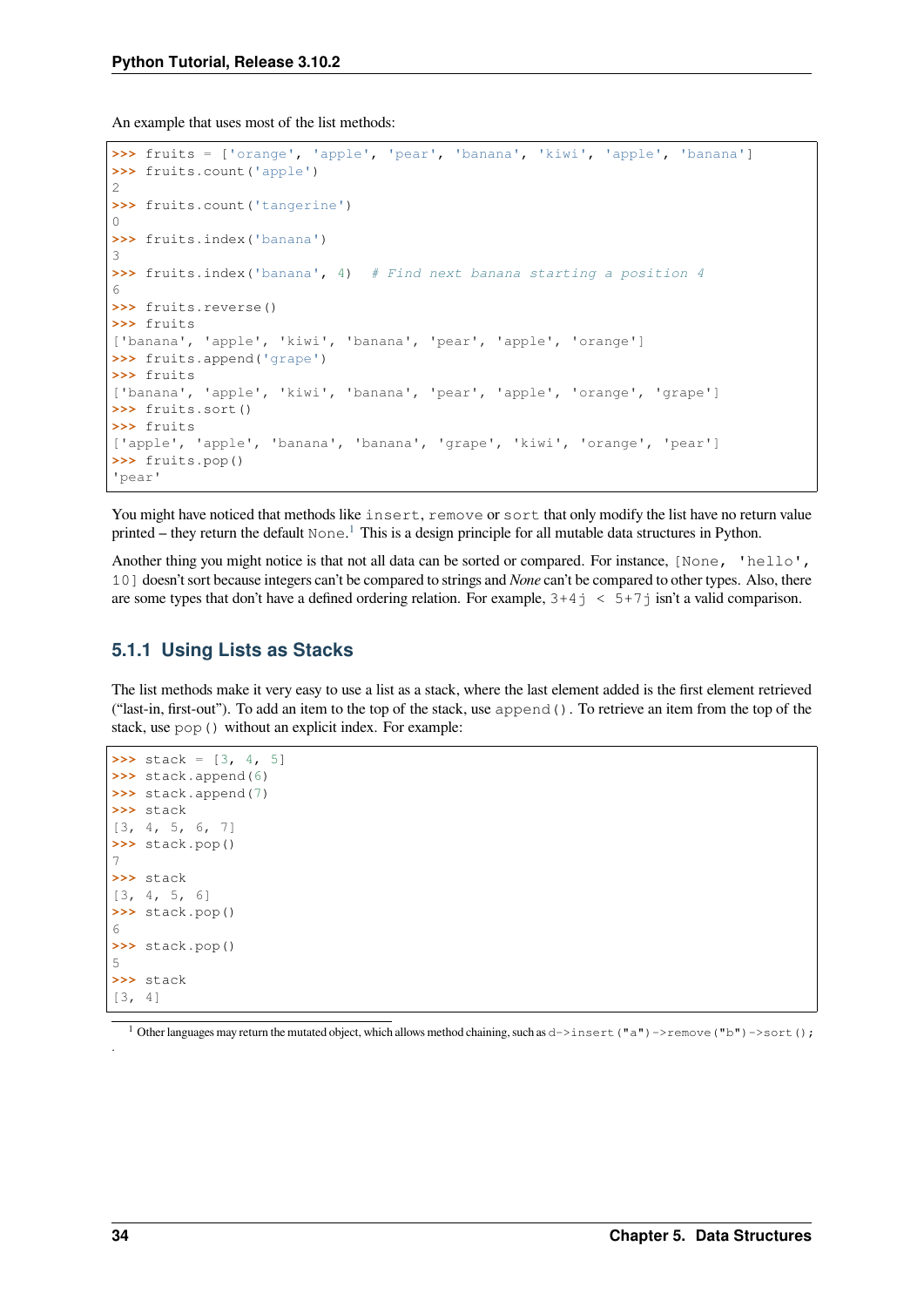#### **5.1.2 Using Lists as Queues**

It is also possible to use a list as a queue, where the first element added is the first element retrieved ("first-in, firstout"); however, lists are not efficient for this purpose. While appends and pops from the end of list are fast, doing inserts or pops from the beginning of a list is slow (because all of the other elements have to be shifted by one).

To implement a queue, use collections.deque which was designed to have fast appends and pops from both ends. For example:

```
>>> from collections import deque
>>> queue = deque(["Eric", "John", "Michael"])
>>> queue.append("Terry") # Terry arrives
>>> queue.append("Graham") # Graham arrives
>>> queue.popleft() # The first to arrive now leaves
'Eric'
>>> queue.popleft() # The second to arrive now leaves
'John'
>>> queue # Remaining queue in order of arrival
deque(['Michael', 'Terry', 'Graham'])
```
#### <span id="page-40-0"></span>**5.1.3 List Comprehensions**

List comprehensions provide a concise way to create lists. Common applications are to make new lists where each element is the result of some operations applied to each member of another sequence or iterable, or to create a subsequence of those elements that satisfy a certain condition.

For example, assume we want to create a list of squares, like:

```
>>> squares = []
>>> for x in range(10):
... squares.append(x**2)
...
>>> squares
[0, 1, 4, 9, 16, 25, 36, 49, 64, 81]
```
Note that this creates (or overwrites) a variable named  $x$  that still exists after the loop completes. We can calculate the list of squares without any side effects using:

```
squares = list(map(\text{lambda } x: x^{**2}, \text{range}(10)))
```
or, equivalently:

```
squares = [x**2 for x in range(10)]
```
which is more concise and readable.

A list comprehension consists of brackets containing an expression followed by a for clause, then zero or more for or if clauses. The result will be a new list resulting from evaluating the expression in the context of the for and if clauses which follow it. For example, this listcomp combines the elements of two lists if they are not equal:

```
>>> [(x, y) for x in [1,2,3] for y in [3,1,4] if x != y]
[(1, 3), (1, 4), (2, 3), (2, 1), (2, 4), (3, 1), (3, 4)]
```
and it's equivalent to:

```
\Rightarrow combs = [1]>>> for x in [1,2,3]:
... for y in [3,1,4]:
... if x != y:
... combs.append((x, y))
...
```
(continues on next page)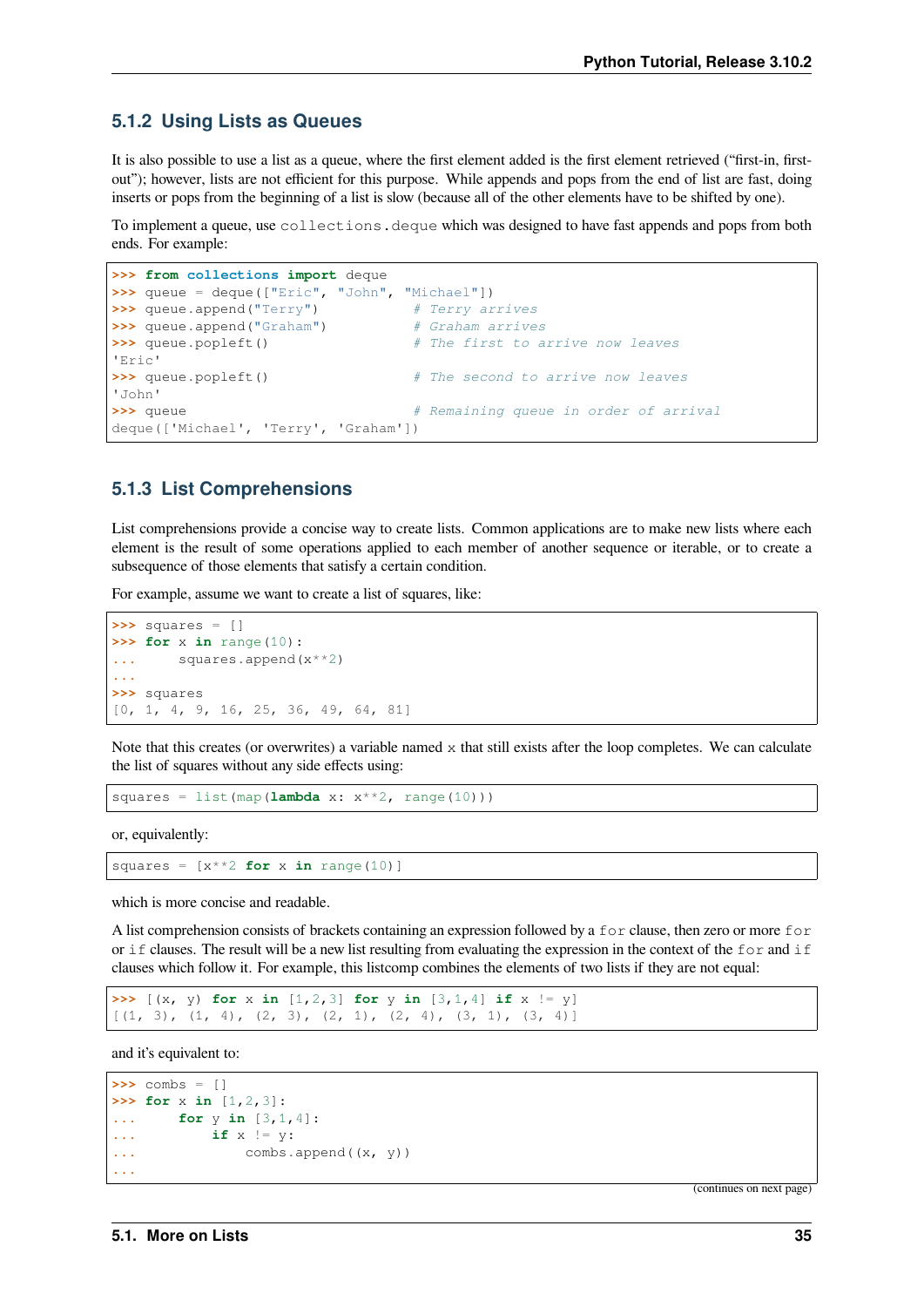(continued from previous page)

```
>>> combs
[(1, 3), (1, 4), (2, 3), (2, 1), (2, 4), (3, 1), (3, 4)]
```
Note how the order of the  $f \circ r$  and if statements is the same in both these snippets.

If the expression is a tuple (e.g. the  $(x, y)$  in the previous example), it must be parenthesized.

```
\Rightarrow vec = [-4, -2, 0, 2, 4]>>> # create a new list with the values doubled
>>> [x*2 for x in vec]
[-8, -4, 0, 4, 8]>>> # filter the list to exclude negative numbers
\Rightarrow \quad [x for x in vec if x \ge 0]
[0, 2, 4]>>> # apply a function to all the elements
>>> [abs(x) for x in vec]
[4, 2, 0, 2, 4]>>> # call a method on each element
>>> freshfruit = [' banana', ' loganberry ', 'passion fruit ']
>>> [weapon.strip() for weapon in freshfruit]
['banana', 'loganberry', 'passion fruit']
>>> # create a list of 2-tuples like (number, square)
>>> [(x, x^{*2}) for x in range(6)]
[(0, 0), (1, 1), (2, 4), (3, 9), (4, 16), (5, 25)]>>> # the tuple must be parenthesized, otherwise an error is raised
\Rightarrow [x, x^{**}2 for x in range(6)]
 File "<stdin>", line 1, in <module>
    [x, x^{**}2 for x in range(6)]\hat{\phantom{a}}SyntaxError: invalid syntax
>>> # flatten a list using a listcomp with two 'for'
\Rightarrow vec = [[1, 2, 3], [4, 5, 6], [7, 8, 9]]>>> [num for elem in vec for num in elem]
[1, 2, 3, 4, 5, 6, 7, 8, 9]
```
List comprehensions can contain complex expressions and nested functions:

```
>>> from math import pi
>>> [str(round(pi, i)) for i in range(1, 6)]
['3.1', '3.14', '3.142', '3.1416', '3.14159']
```
#### **5.1.4 Nested List Comprehensions**

The initial expression in a list comprehension can be any arbitrary expression, including another list comprehension. Consider the following example of a 3x4 matrix implemented as a list of 3 lists of length 4:

```
\Rightarrow matrix = \left[ \right]... [1, 2, 3, 4],
... [5, 6, 7, 8],
... [9, 10, 11, 12],
... ]
```
The following list comprehension will transpose rows and columns:

```
>>> [[row[i] for row in matrix] for i in range(4)]
[[1, 5, 9], [2, 6, 10], [3, 7, 11], [4, 8, 12]]
```
As we saw in the previous section, the nested listcomp is evaluated in the context of the for that follows it, so this example is equivalent to: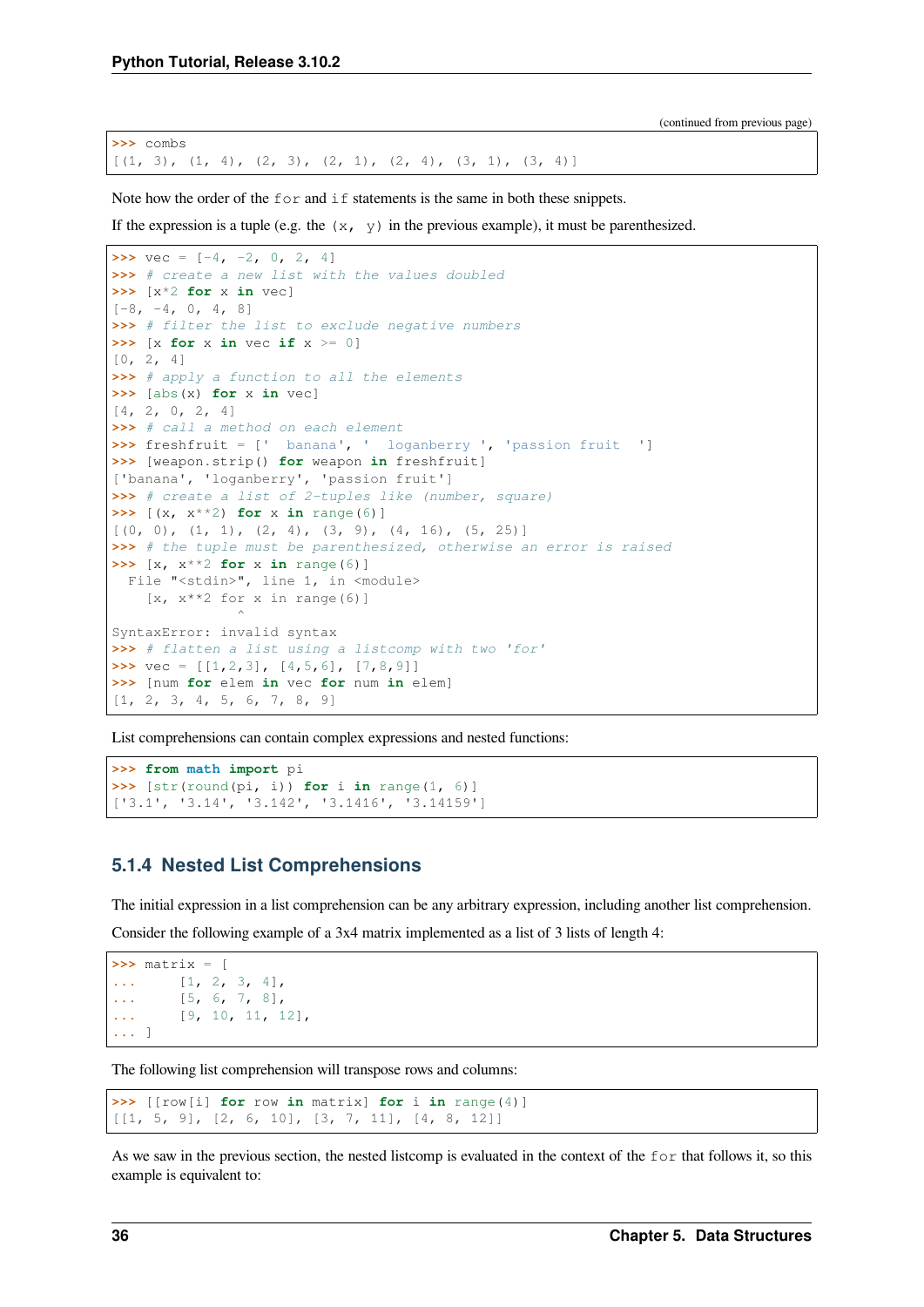```
>>> transposed = []
>>> for i in range(4):
... transposed.append([row[i] for row in matrix])
...
>>> transposed
[[1, 5, 9], [2, 6, 10], [3, 7, 11], [4, 8, 12]]
```
which, in turn, is the same as:

```
>>> transposed = []
\rightarrow for i in range(4):
... # the following 3 lines implement the nested listcomp
... transposed_row = []
... for row in matrix:
... transposed_row.append(row[i])
... transposed.append(transposed_row)
...
>>> transposed
[[1, 5, 9], [2, 6, 10], [3, 7, 11], [4, 8, 12]]
```
In the real world, you should prefer built-in functions to complex flow statements. The  $z$ ip() function would do a great job for this use case:

```
>>> list(zip(*matrix))
[(1, 5, 9), (2, 6, 10), (3, 7, 11), (4, 8, 12)]
```
See *Unpacking Argument Lists* for details on the asterisk in this line.

### **5.2 The del [state](#page-35-0)ment**

There is a way to remove an item from a list given its index instead of its value: the  $del$  statement. This differs from the pop() method which returns a value. The del statement can also be used to remove slices from a list or clear the entire list (which we did earlier by assignment of an empty list to the slice). For example:

```
>>> a = [-1, 1, 66.25, 333, 333, 1234.5]
>>> del a[0]
>>> a
[1, 66.25, 333, 333, 1234.5]
>>> del a[2:4]
>>> a
[1, 66.25, 1234.5]
>>> del a[:]
>>> a
[]
```
del can also be used to delete entire variables:

```
>>> del a
```
Referencing the name a hereafter is an error (at least until another value is assigned to it). We'll find other uses for del later.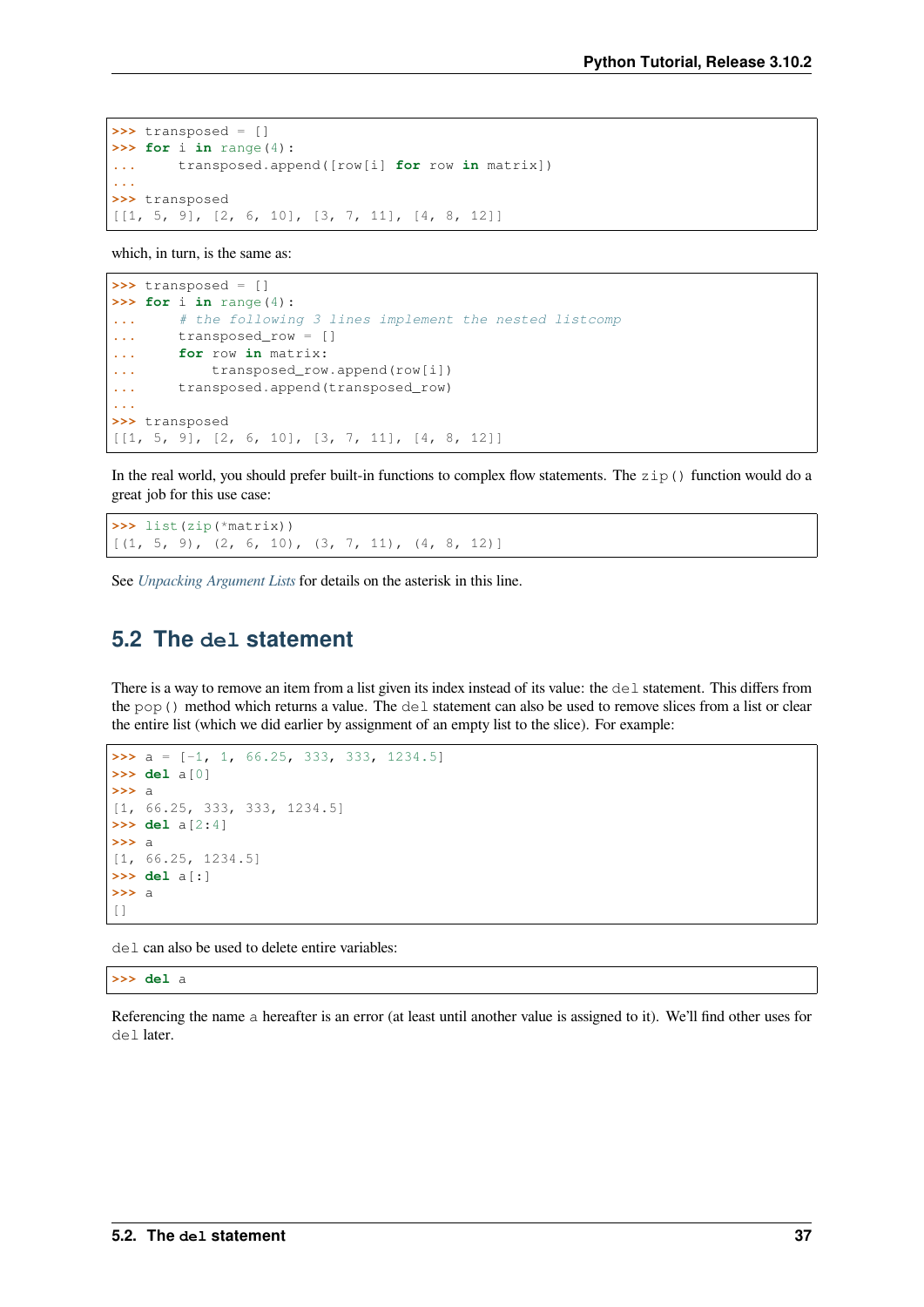## **5.3 Tuples and Sequences**

We saw that lists and strings have many common properties, such as indexing and slicing operations. They are two examples of *sequence* data types (see typesseq). Since Python is an evolving language, other sequence data types may be added. There is also another standard sequence data type: the *tuple*.

A tuple consists of a number of values separated by commas, for instance:

```
>>> t = 12345, 54321, 'hello!'
>>> t[0]
12345
>>> t
(12345, 54321, 'hello!')
>>> # Tuples may be nested:
\ldots u = t, (1, 2, 3, 4, 5)>>> u
((12345, 54321, 'hello!'), (1, 2, 3, 4, 5))
>>> # Tuples are immutable:
... t[0] = 88888
Traceback (most recent call last):
 File "<stdin>", line 1, in <module>
TypeError: 'tuple' object does not support item assignment
>>> # but they can contain mutable objects:
\ldots \mathbf{v} = ([1, 2, 3], [3, 2, 1])>>> v
([1, 2, 3], [3, 2, 1])
```
As you see, on output tuples are always enclosed in parentheses, so that nested tuples are interpreted correctly; they may be input with or without surrounding parentheses, although often parentheses are necessary anyway (if the tuple is part of a larger expression). It is not possible to assign to the individual items of a tuple, however it is possible to create tuples which contain mutable objects, such as lists.

Though tuples may seem similar to lists, they are often used in different situations and for different purposes. Tuples are *immutable*, and usually contain a heterogeneous sequence of elements that are accessed via unpacking (see later in this section) or indexing (or even by attribute in the case of namedtuples). Lists are *mutable*, and their elements are usually homogeneous and are accessed by iterating over the list.

A special problem is the construction of tuples containing 0 or 1 items: the syntax has some extra quirks to accommo[date these.](#page-119-0) Empty tuples are constructed by an empty pair of parentheses; a tuple with one item is constructed by following a value with a comma (it is not sufficient to enclose a single value in parenthes[es\). Ugly](#page-121-0), but effective. For example:

```
>>> empty = ()
>>> singleton = 'hello', # <-- note trailing comma
>>> len(empty)
0
>>> len(singleton)
1
>>> singleton
('hello',)
```
The statement  $t = 12345$ ,  $54321$ , 'hello!' is an example of *tuple packing*: the values  $12345$ ,  $54321$ and 'hello!' are packed together in a tuple. The reverse operation is also possible:

 $\Rightarrow$   $x, y, z = t$ 

This is called, appropriately enough, *sequence unpacking* and works for any sequence on the right-hand side. Sequence unpacking requires that there are as many variables on the left side of the equals sign as there are elements in the sequence. Note that multiple assignment is really just a combination of tuple packing and sequence unpacking.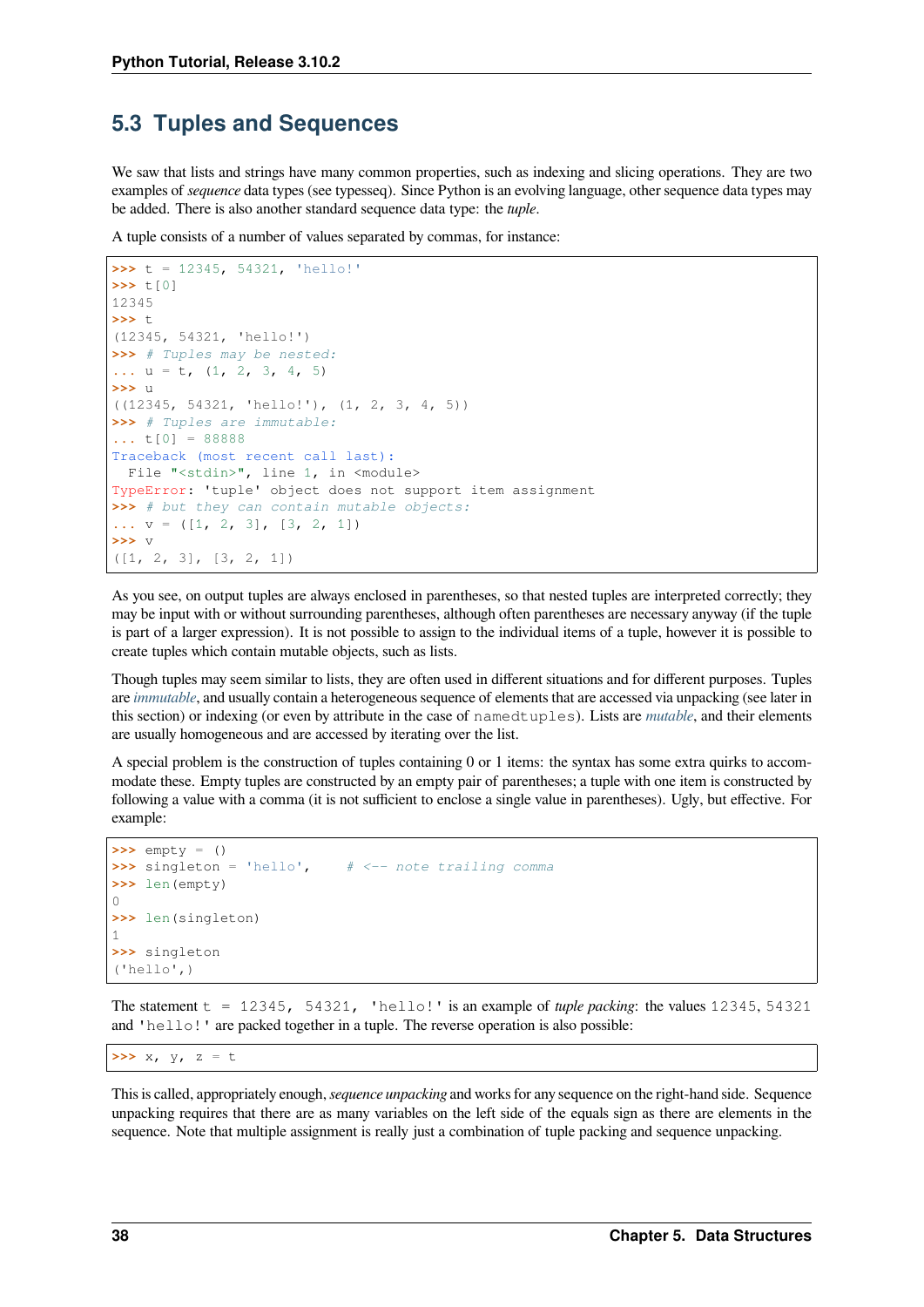## **5.4 Sets**

Python also includes a data type for *sets*. A set is an unordered collection with no duplicate elements. Basic uses include membership testing and eliminating duplicate entries. Set objects also support mathematical operations like union, intersection, difference, and symmetric difference.

Curly braces or the set () function can be used to create sets. Note: to create an empty set you have to use set (), not {}; the latter creates an empty dictionary, a data structure that we discuss in the next section.

Here is a brief demonstration:

```
>>> basket = {'apple', 'orange', 'apple', 'pear', 'orange', 'banana'}
>>> print(basket) # show that duplicates have been removed
{'orange', 'banana', 'pear', 'apple'}
>>> 'orange' in basket # fast membership testing
True
>>> 'crabgrass' in basket
False
>>> # Demonstrate set operations on unique letters from two words
...
>>> a = set('abracadabra')
>>> b = set('alacazam')
>>> a # unique letters in a
{'a', 'r', 'b', 'c', 'd'}
>>> a - b # letters in a but not in b
{'r', 'd', 'b'}
>>> a | b # letters in a or b or both
{'a', 'c', 'r', 'd', 'b', 'm', 'z', 'l'}
>>> a & b # letters in both a and b
{'a', 'c'}
>>> a ^ b # letters in a or b but not both
{'r', 'd', 'b', 'm', 'z', 'l'}
```
Similarly to *list comprehensions*, set comprehensions are also supported:

```
\Rightarrow a = {x for x in 'abracadabra' if x not in 'abc'}
>>> a
{'r', 'd'}
```
# **5.5 Dictionaries**

Another useful data type built into Python is the *dictionary* (see typesmapping). Dictionaries are sometimes found in other languages as "associative memories" or "associative arrays". Unlike sequences, which are indexed by a range of numbers, dictionaries are indexed by *keys*, which can be any immutable type; strings and numbers can always be keys. Tuples can be used as keys if they contain only strings, numbers, or tuples; if a tuple contains any mutable object either directly or indirectly, it cannot be used as a key. You can't use lists as keys, since lists can be modified in place using index assignments, slice assignments, or methods like append() and  $ext{extend}()$ .

It is best to think of a dictionary as a set of *key: value* pairs, with the requirement that the keys are unique (within one dictionary). A pair of braces creates an empty dictionary: {}. Placing a comma-separated list of key:value pairs within the braces adds initial key:value pairs to the dictionary; this is also the way dictionaries are written on output.

The main operations on a dictionary are storing a value with some key and extracting the value given the key. It is also possible to delete a key:value pair with del. If you store using a key that is already in use, the old value associated with that key is forgotten. It is an error to extract a value using a non-existent key.

Performing  $list(d)$  on a dictionary returns a list of all the keys used in the dictionary, in insertion order (if you want it sorted, just use sorted (d) instead). To check whether a single key is in the dictionary, use the in keyword.

Here is a small example using a dictionary: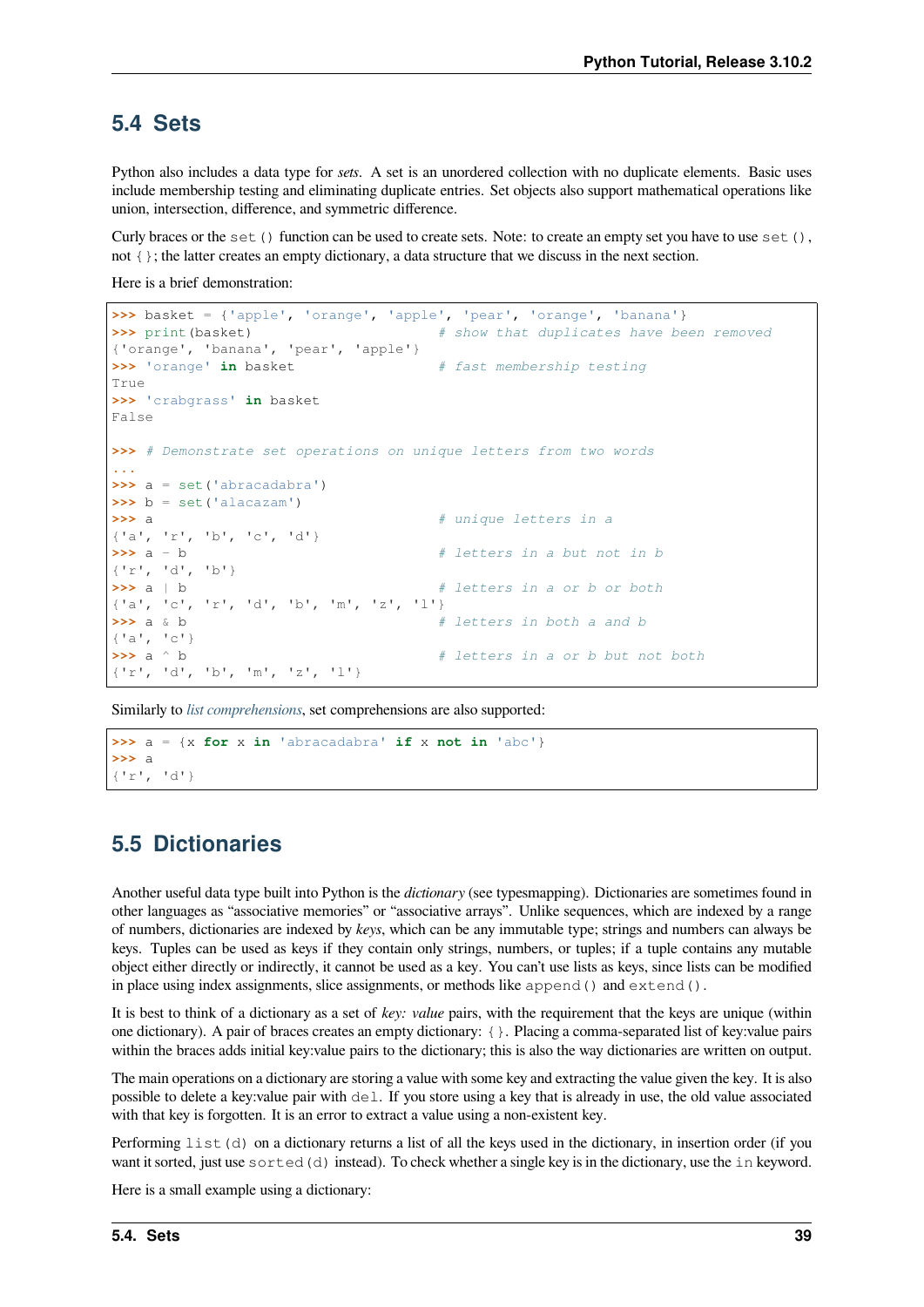```
>>> tel = {'jack': 4098, 'sape': 4139}
>>> tel['guido'] = 4127
>>> tel
{'jack': 4098, 'sape': 4139, 'guido': 4127}
>>> tel['jack']
4098
>>> del tel['sape']
>>> tel['irv'] = 4127
>>> tel
{'jack': 4098, 'guido': 4127, 'irv': 4127}
>>> list(tel)
['jack', 'quido', 'irv']
>>> sorted(tel)
['guido', 'irv', 'jack']
>>> 'guido' in tel
True
>>> 'jack' not in tel
False
```
The  $dict$  () constructor builds dictionaries directly from sequences of key-value pairs:

**>>>** dict([('sape', 4139), ('guido', 4127), ('jack', 4098)]) {'sape': 4139, 'guido': 4127, 'jack': 4098}

In addition, dict comprehensions can be used to create dictionaries from arbitrary key and value expressions:

**>>>**  $\{x: x^{*} \times 2$  **for** x **in**  $(2, 4, 6)$ } {2: 4, 4: 16, 6: 36}

When the keys are simple strings, it is sometimes easier to specify pairs using keyword arguments:

```
>>> dict(sape=4139, guido=4127, jack=4098)
{'sape': 4139, 'guido': 4127, 'jack': 4098}
```
## **5.6 Looping Techniques**

When looping through dictionaries, the key and corresponding value can be retrieved at the same time using the items() method.

```
>>> knights = {'gallahad': 'the pure', 'robin': 'the brave'}
>>> for k, v in knights.items():
... print(k, v)
...
gallahad the pure
robin the brave
```
When looping through a sequence, the position index and corresponding value can be retrieved at the same time using the enumerate() function.

```
>>> for i, v in enumerate(['tic', 'tac', 'toe']):
... print(i, v)
...
0 tic
1 tac
2 toe
```
To loop over two or more sequences at the same time, the entries can be paired with the  $z$ ip() function.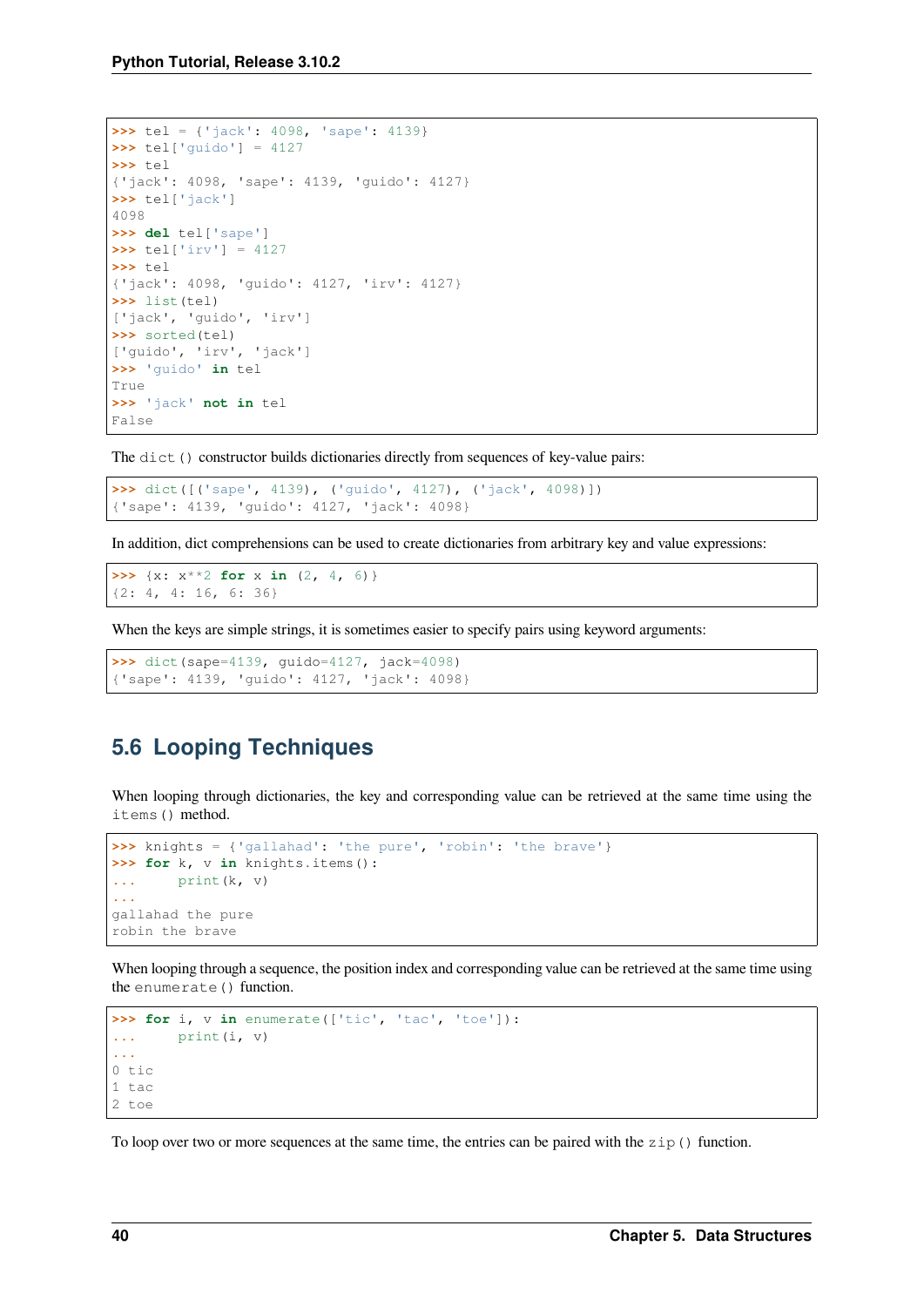```
>>> questions = ['name', 'quest', 'favorite color']
>>> answers = ['lancelot', 'the holy grail', 'blue']
>>> for q, a in zip(questions, answers):
... print('What is your {0}? It is {1}.'.format(q, a))
...
What is your name? It is lancelot.
What is your quest? It is the holy grail.
What is your favorite color? It is blue.
```
To loop over a sequence in reverse, first specify the sequence in a forward direction and then call the reversed() function.

```
>>> for i in reversed(range(1, 10, 2)):
... print(i)
...
9
7
5
3
1
```
To loop over a sequence in sorted order, use the sorted () function which returns a new sorted list while leaving the source unaltered.

```
>>> basket = ['apple', 'orange', 'apple', 'pear', 'orange', 'banana']
>>> for i in sorted(basket):
... print(i)
...
apple
apple
banana
orange
orange
pear
```
Using set() on a sequence eliminates duplicate elements. The use of sorted() in combination with set() over a sequence is an idiomatic way to loop over unique elements of the sequence in sorted order.

```
>>> basket = ['apple', 'orange', 'apple', 'pear', 'orange', 'banana']
>>> for f in sorted(set(basket)):
... print(f)
...
apple
banana
orange
pear
```
It is sometimes tempting to change a list while you are looping over it; however, it is often simpler and safer to create a new list instead.

```
>>> import math
>>> raw_data = [56.2, float('NaN'), 51.7, 55.3, 52.5, float('NaN'), 47.8]
>>> filtered_data = []
>>> for value in raw_data:
... if not math.isnan(value):
... filtered_data.append(value)
...
>>> filtered_data
[56.2, 51.7, 55.3, 52.5, 47.8]
```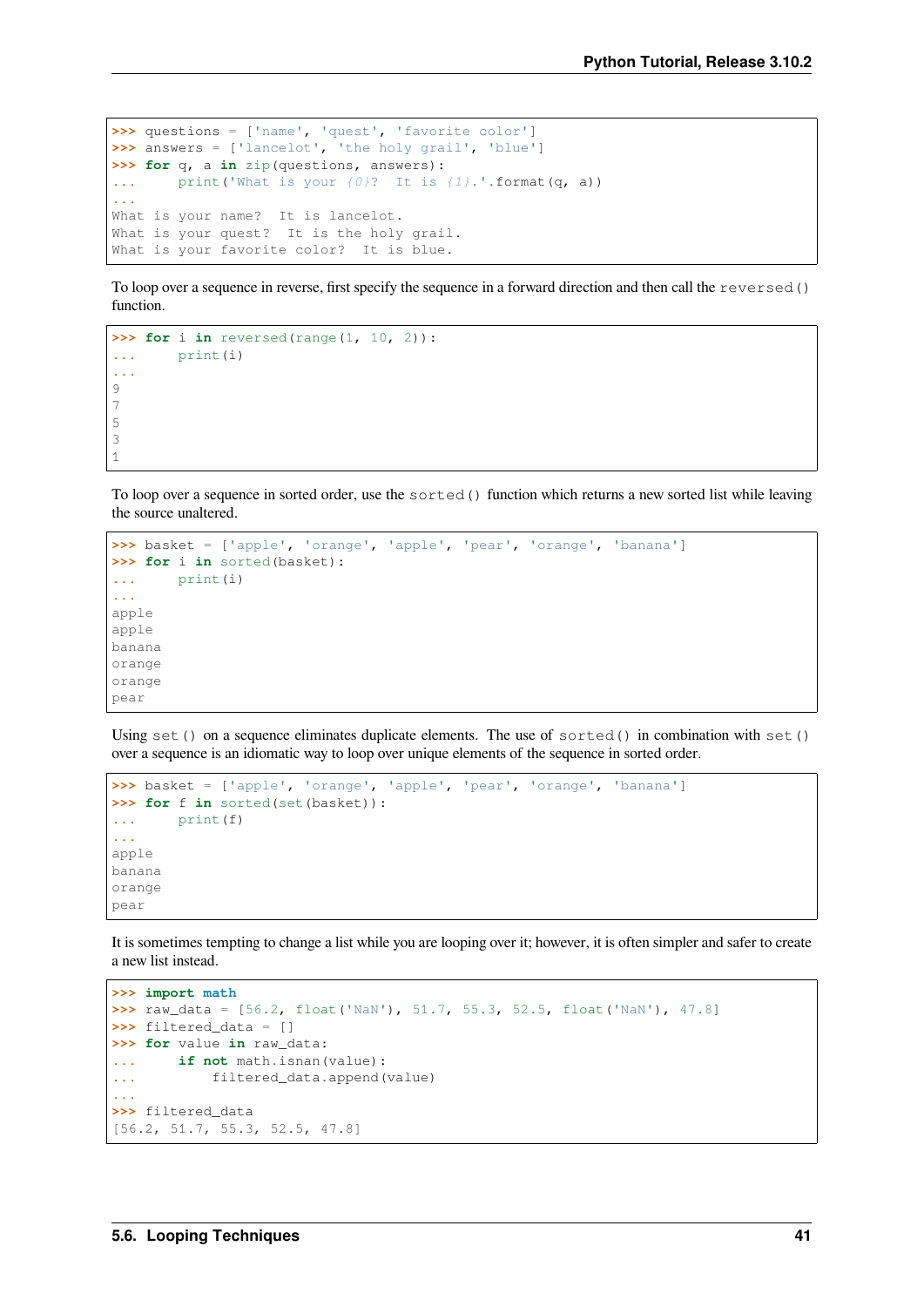## **5.7 More on Conditions**

The conditions used in while and if statements can contain any operators, not just comparisons.

The comparison operators in and not in are membership tests that determine whether a value is in (or not in) a container. The operators is and is not compare whether two objects are really the same object. All comparison operators have the same priority, which is lower than that of all numerical operators.

Comparisons can be chained. For example,  $a \leq b \neq c$  tests whether a is less than b and moreover b equals c.

Comparisons may be combined using the Boolean operators and and or, and the outcome of a comparison (or of any other Boolean expression) may be negated with not. These have lower priorities than comparison operators; between them, not has the highest priority and or the lowest, so that A and not B or C is equivalent to (A and (not B)) or C. As always, parentheses can be used to express the desired composition.

The Boolean operators and and or are so-called *short-circuit* operators: their arguments are evaluated from left to right, and evaluation stops as soon as the outcome is determined. For example, if A and C are true but B is false, A and B and C does not evaluate the expression C. When used as a general value and not as a Boolean, the return value of a short-circuit operator is the last evaluated argument.

It is possible to assign the result of a comparison or other Boolean expression to a variable. For example,

```
>>> string1, string2, string3 = '', 'Trondheim', 'Hammer Dance'
>>> non_null = string1 or string2 or string3
>>> non_null
'Trondheim'
```
Note that in Python, unlike C, assignment inside expressions must be done explicitly with the walrus operator :=. This avoids a common class of problems encountered in C programs: typing = in an expression when == was intended.

### **5.8 Comparing Sequences and Other Types**

Sequence objects typically may be compared to other objects with the same sequence type. The comparison uses *lexicographical* ordering: first the first two items are compared, and if they differ this determines the outcome of the comparison; if they are equal, the next two items are compared, and so on, until either sequence is exhausted. If two items to be compared are themselves sequences of the same type, the lexicographical comparison is carried out recursively. If all items of two sequences compare equal, the sequences are considered equal. If one sequence is an initial sub-sequence of the other, the shorter sequence is the smaller (lesser) one. Lexicographical ordering for strings uses the Unicode code point number to order individual characters. Some examples of comparisons between sequences of the same type:

```
(1, 2, 3) (1, 2, 4)[1, 2, 3] \{1, 2, 4\}'ABC' < 'C' < 'Pascal' < 'Python'
(1, 2, 3, 4) (1, 2, 4)(1, 2) (1, 2, -1)(1, 2, 3) == (1.0, 2.0, 3.0)(1, 2, ('aa', 'ab')) < (1, 2, ('abc', 'a')), 4)
```
Note that comparing objects of different types with < or > is legal provided that the objects have appropriate comparison methods. For example, mixed numeric types are compared according to their numeric value, so 0 equals 0.0, etc. Otherwise, rather than providing an arbitrary ordering, the interpreter will raise a TypeError exception.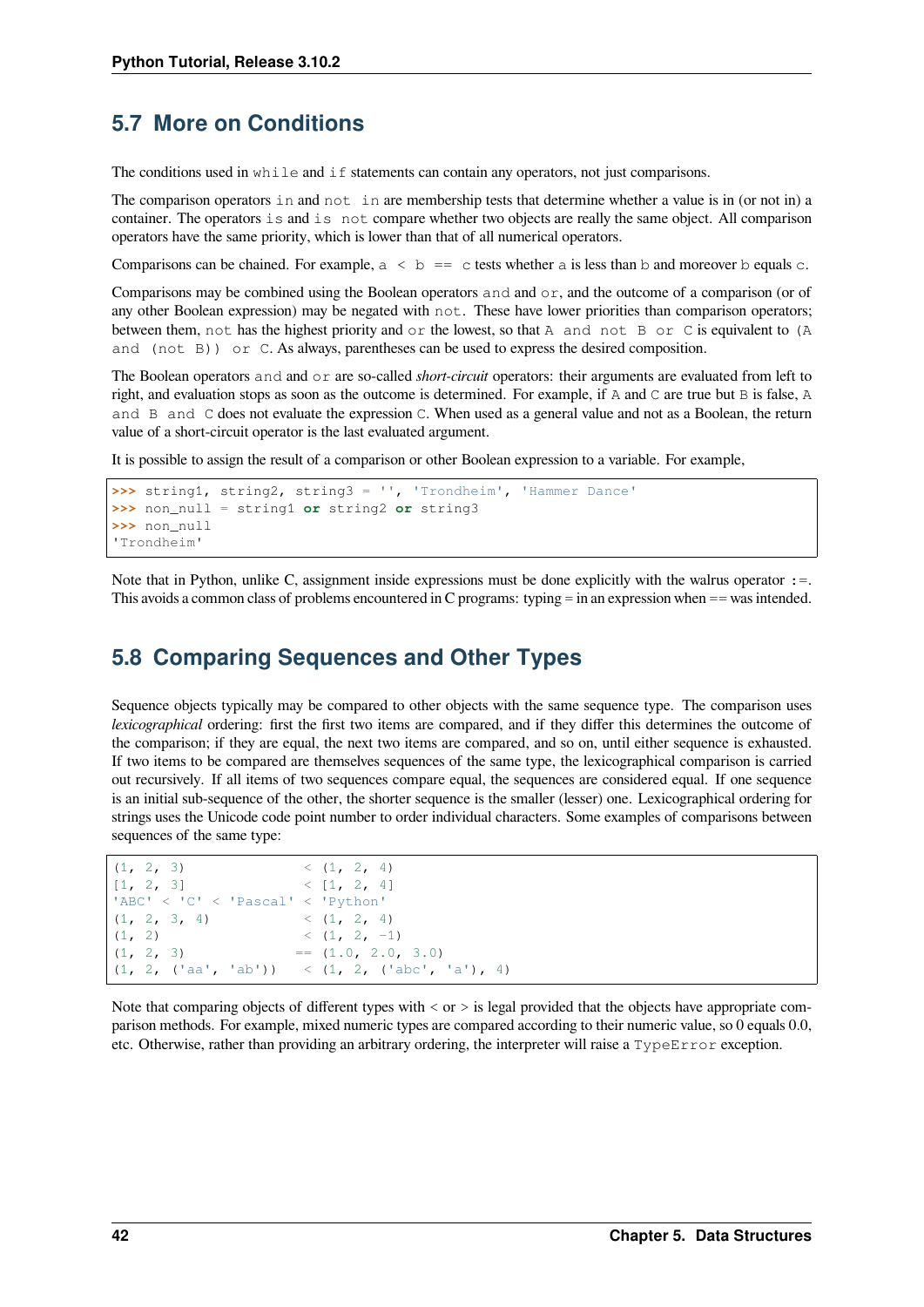### **CHAPTER**

# **MODULES**

If you quit from the Python interpreter and enter it again, the definitions you have made (functions and variables) are lost. Therefore, if you want to write a somewhat longer program, you are better off using a text editor to prepare the input for the interpreter and running it with that file as input instead. This is known as creating a *script*. As your program gets longer, you may want to split it into several files for easier maintenance. You may also want to use a handy function that you've written in several programs without copying its definition into each program.

To support this, Python has a way to put definitions in a file and use them in a script or in an interactive instance of the interpreter. Such a file is called a *module*; definitions from a module can be *imported* into other modules or into the *main* module (the collection of variables that you have access to in a script executed at the top level and in calculator mode).

A module is a file containing Python definitions and statements. The file name is the module name with the suffix .py appended. Within a module, the module's name (as a string) is available as the value of the global variable \_\_name\_\_. For instance, use your favorite text editor to create a file called fibo.py in the current directory with the following contents:

```
# Fibonacci numbers module
def fib(n): # write Fibonacci series up to n
   a, b = 0, 1
    while a < n:
       print(a, end=' ')
       a, b = b, a+bprint()
def fib2(n): # return Fibonacci series up to n
   result = []
    a, b = 0, 1
    while a < n:
       result.append(a)
       a, b = b, a+breturn result
```
Now enter the Python interpreter and import this module with the following command:

#### **>>> import fibo**

This does not enter the names of the functions defined in fibo directly in the current symbol table; it only enters the module name fibo there. Using the module name you can access the functions:

```
>>> fibo.fib(1000)
0 1 1 2 3 5 8 13 21 34 55 89 144 233 377 610 987
>>> fibo.fib2(100)
[0, 1, 1, 2, 3, 5, 8, 13, 21, 34, 55, 89]
>>> fibo.__name__
'fibo'
```
If you intend to use a function often you can assign it to a local name: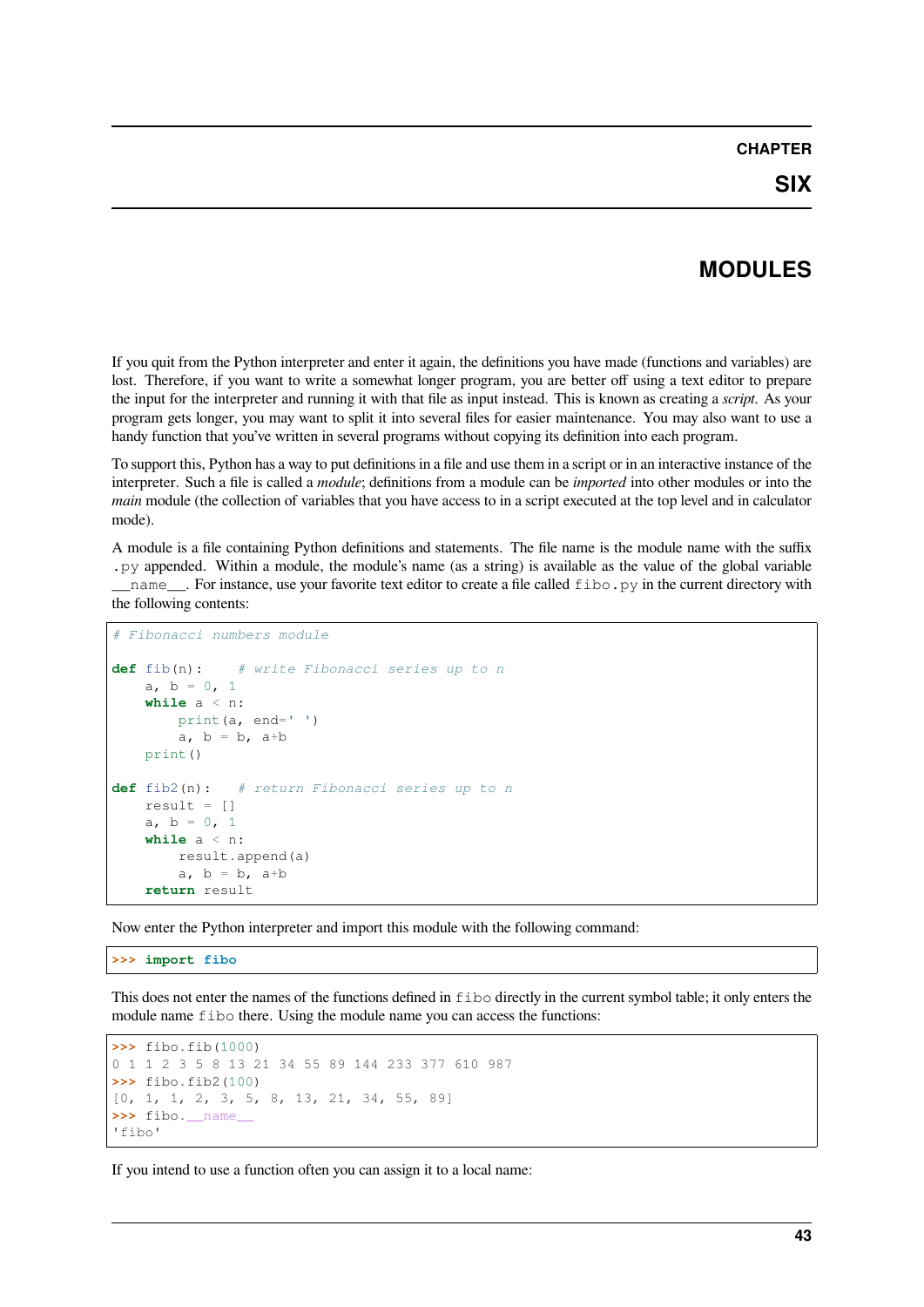### **6.1 More on Modules**

A module can contain executable statements as well as function definitions. These statements are intended to initialize the module. They are executed only the *first* time the module name is encountered in an import statement.<sup>1</sup> (They are also run if the file is executed as a script.)

Each module has its own private symbol table, which is used as the global symbol table by all functions defined in the module. Thus, the author of a module can use global variables in the module without worrying about a[cc](#page-49-0)idental clashes with a user's global variables. On the other hand, if you know what you are doing you can touch a module's global variables with the same notation used to refer to its functions, modname. itemname.

Modules can import other modules. It is customary but not required to place all import statements at the beginning of a module (or script, for that matter). The imported module names are placed in the importing module's global symbol table.

There is a variant of the import statement that imports names from a module directly into the importing module's symbol table. For example:

```
>>> from fibo import fib, fib2
>>> fib(500)
0 1 1 2 3 5 8 13 21 34 55 89 144 233 377
```
This does not introduce the module name from which the imports are taken in the local symbol table (so in the example, fibo is not defined).

There is even a variant to import all names that a module defines:

```
>>> from fibo import *
>>> fib(500)
0 1 1 2 3 5 8 13 21 34 55 89 144 233 377
```
This imports all names except those beginning with an underscore (\_). In most cases Python programmers do not use this facility since it introduces an unknown set of names into the interpreter, possibly hiding some things you have already defined.

Note that in general the practice of importing  $*$  from a module or package is frowned upon, since it often causes poorly readable code. However, it is okay to use it to save typing in interactive sessions.

If the module name is followed by as, then the name following as is bound directly to the imported module.

```
>>> import fibo as fib
>>> fib.fib(500)
0 1 1 2 3 5 8 13 21 34 55 89 144 233 377
```
This is effectively importing the module in the same way that import fibo will do, with the only difference of it being available as fib.

It can also be used when utilising  $f$  rom with similar effects:

```
>>> from fibo import fib as fibonacci
>>> fibonacci(500)
0 1 1 2 3 5 8 13 21 34 55 89 144 233 377
```
<span id="page-49-0"></span><sup>1</sup> In fact function definitions are also 'statements' that are 'executed'; the execution of a module-level function definition enters the function name in the module's global symbol table.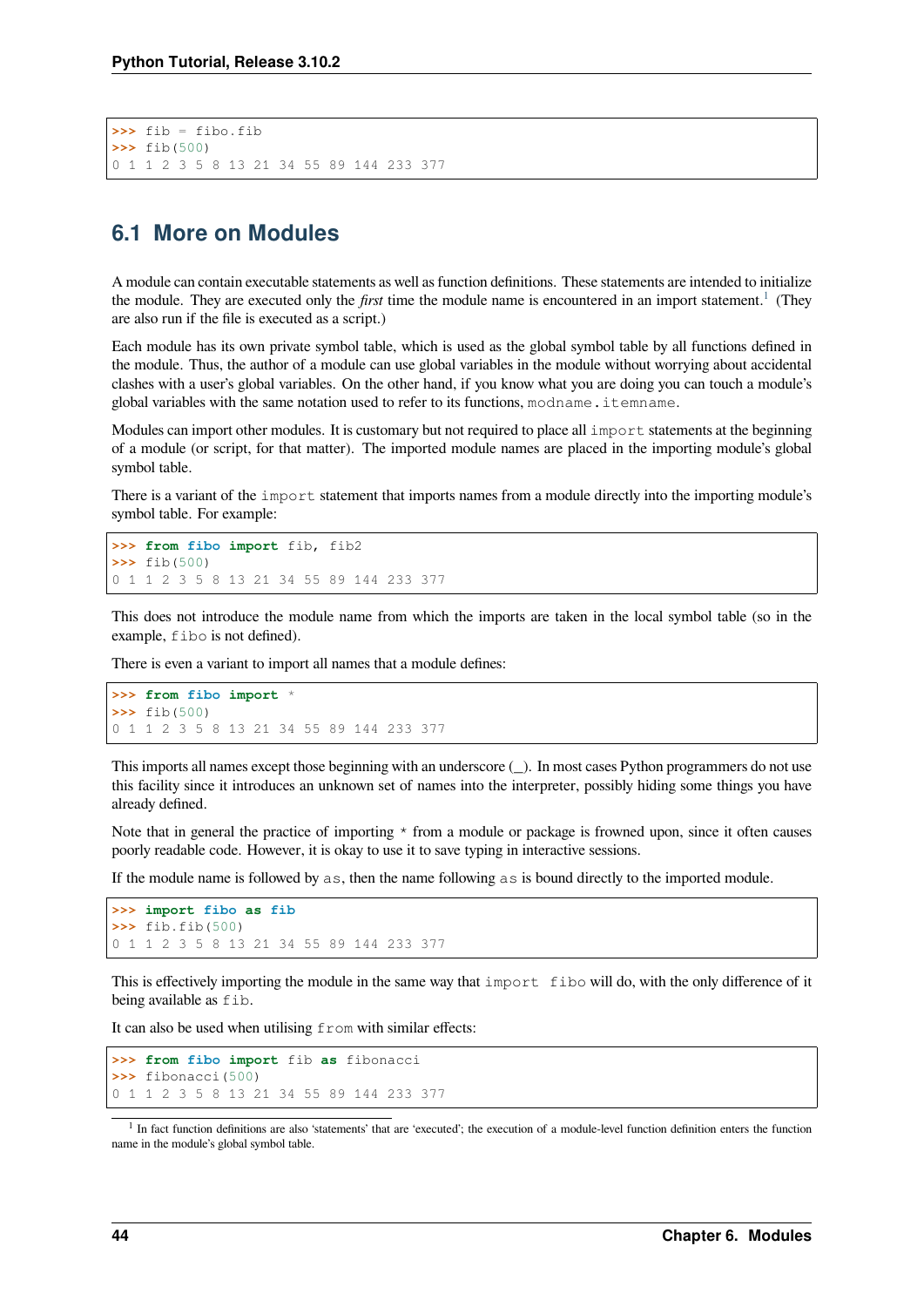**Note:** For efficiency reasons, each module is only imported once per interpreter session. Therefore, if you change your modules, you must restart the interpreter – or, if it's just one module you want to test interactively, use importlib.reload(), e.g. import importlib; importlib.reload(modulename).

### **6.1.1 Executing modules as scripts**

When you run a Python module with

```
python fibo.py <arguments>
```
the code in the module will be executed, just as if you imported it, but with the \_\_name\_\_ set to "\_\_main\_\_". That means that by adding this code at the end of your module:

```
if __name__ == " __main__":
    import sys
    fib(int(sys.argv[1]))
```
you can make the file usable as a script as well as an importable module, because the code that parses the command line only runs if the module is executed as the "main" file:

```
$ python fibo.py 50
0 1 1 2 3 5 8 13 21 34
```
If the module is imported, the code is not run:

```
>>> import fibo
>>
```
This is often used either to provide a convenient user interface to a module, or for testing purposes (running the module as a script executes a test suite).

#### **6.1.2 The Module Search Path**

When a module named spam is imported, the interpreter first searches for a built-in module with that name. If not found, it then searches for a file named spam.py in a list of directories given by the variable sys.path. sys.path is initialized from these locations:

- The directory containing the input script (or the current directory when no file is specified).
- PYTHONPATH (a list of directory names, with the same syntax as the shell variable PATH).
- The installation-dependent default (by convention including a site-packages directory, handled by the site module).

**Note:** On file systems which support symlinks, the directory containing the input script is calculated after the symlink is followed. In other words the directory containing the symlink is **not** added to the module search path.

After initialization, Python programs can modify sys.path. The directory containing the script being run is placed at the beginning of the search path, ahead of the standard library path. This means that scripts in that directory will be loaded instead of modules of the same name in the library directory. This is an error unless the replacement is intended. See section *Standard Modules* for more information.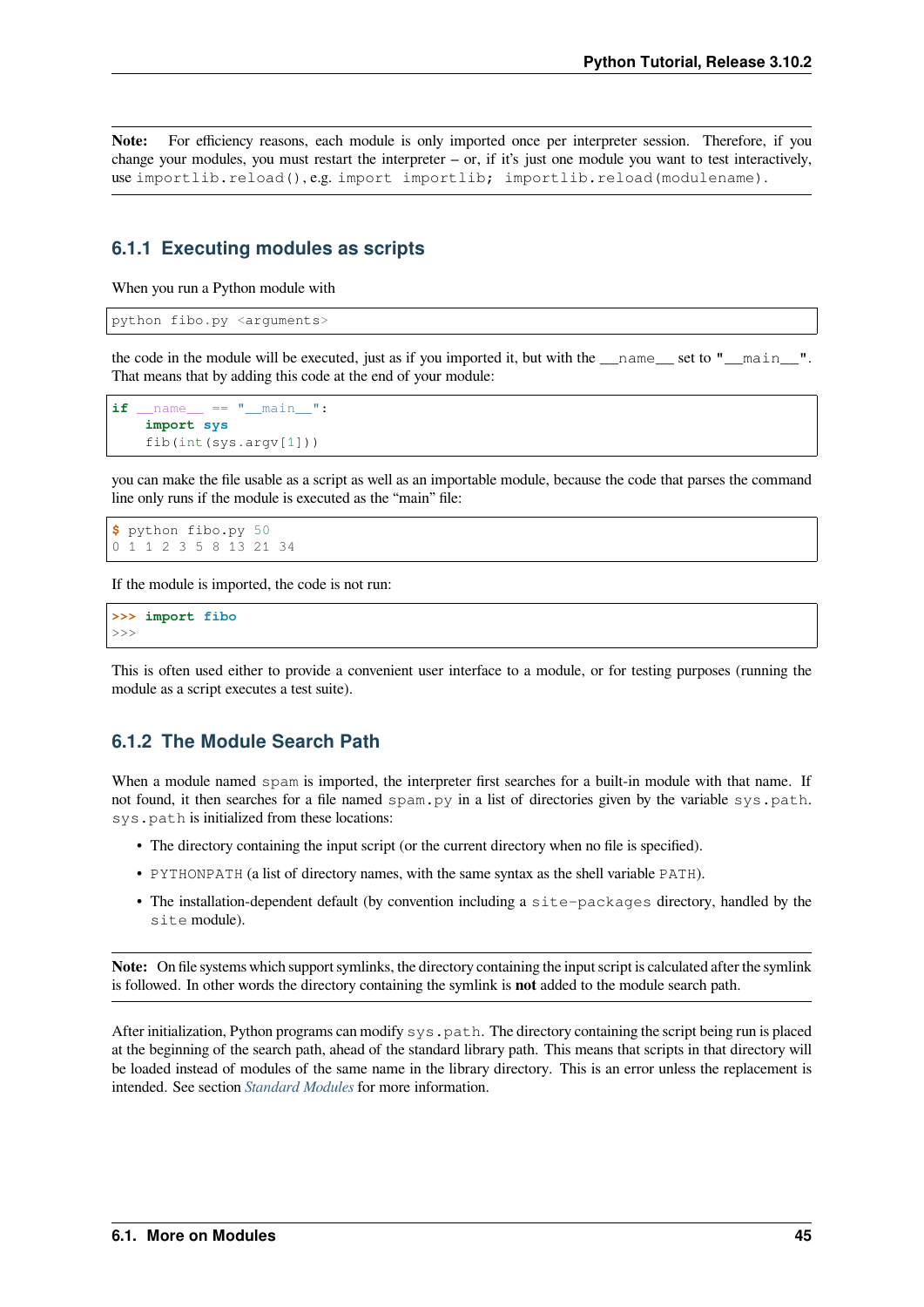### **6.1.3 "Compiled" Python files**

To speed up loading modules, Python caches the compiled version of each module in the \_\_pycache\_\_ directory under the name module.*version*.pyc, where the version encodes the format of the compiled file; it generally contains the Python version number. For example, in CPython release 3.3 the compiled version of spam.py would be cached as pycache /spam.cpython-33.pyc. This naming convention allows compiled modules from different releases and different versions of Python to coexist.

Python checks the modification date of the source against the compiled version to see if it's out of date and needs to be recompiled. This is a completely automatic process. Also, the compiled modules are platform-independent, so the same library can be shared among systems with different architectures.

Python does not check the cache in two circumstances. First, it always recompiles and does not store the result for the module that's loaded directly from the command line. Second, it does not check the cache if there is no source module. To support a non-source (compiled only) distribution, the compiled module must be in the source directory, and there must not be a source module.

Some tips for experts:

- You can use the  $-\circ$  or  $-\circ$  switches on the Python command to reduce the size of a compiled module. The  $-\circ$ switch removes assert statements, the -OO switch removes both assert statements and \_\_doc\_\_ strings. Since some programs may rely on having these available, you should only use this option if you know what you're doing. "Optimized" modules have an opt- tag and are usually smaller. Future releases may change the effects of optimization.
- A program doesn't run any faster when it is read from a . pyc file than when it is read from a . py file; the only thing that's faster about .pyc files is the speed with which they are loaded.
- The module compileall can create .pyc files for all modules in a directory.
- There is more detail on this process, including a flow chart of the decisions, in **PEP 3147**.

## **6.2 Standard Modules**

Python comes with a library of standard modules, described in a separate document, the Python Library Reference ("Library Reference" hereafter). Some modules are built into the interpreter; these provide access to operations that are not part of the core of the language but are nevertheless built in, either for efficiency or to provide access to operating system primitives such as system calls. The set of such modules is a configuration option which also depends on the underlying platform. For example, the winreg module is only provided on Windows systems. One particular module deserves some attention: sys, which is built into every Python interpreter. The variables sys.ps1 and sys.ps2 define the strings used as primary and secondary prompts:

```
>>> import sys
>>> sys.ps1
'>>> '
>>> sys.ps2
'... '
>>> sys.ps1 = 'C> '
C> print('Yuck!')
Yuck!
C>
```
These two variables are only defined if the interpreter is in interactive mode.

The variable sys.path is a list of strings that determines the interpreter's search path for modules. It is initialized to a default path taken from the environment variable PYTHONPATH, or from a built-in default if PYTHONPATH is not set. You can modify it using standard list operations:

```
>>> import sys
>>> sys.path.append('/ufs/guido/lib/python')
```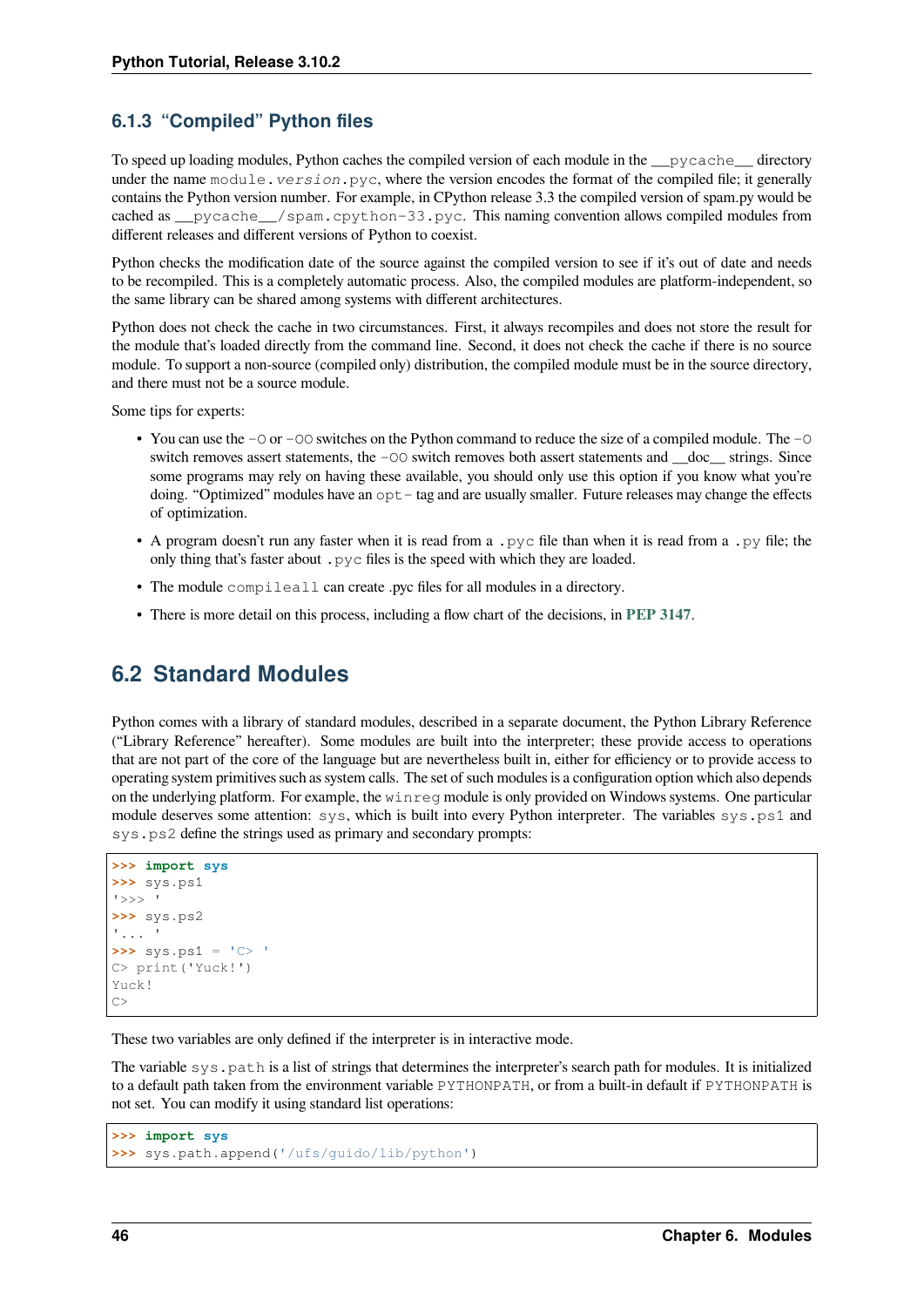### **6.3 The dir() Function**

The built-in function  $dir()$  is used to find out which names a module defines. It returns a sorted list of strings:

```
>>> import fibo, sys
>>> dir(fibo)
['__name__', 'fib', 'fib2']
>>> dir(sys)
['__breakpointhook__', '__displayhook__', '__doc__', '__excepthook__',
 '__interactivehook__', '__loader__', '__name__', '__package__', '__spec__',
 '__stderr__', '__stdin__', '__stdout__', '__unraisablehook__',
 '_clear_type_cache', '_current_frames', '_debugmallocstats', '_framework',
 '_getframe', '_git', '_home', '_xoptions', 'abiflags', 'addaudithook',
 'api_version', 'argv', 'audit', 'base_exec_prefix', 'base_prefix',
 'breakpointhook', 'builtin_module_names', 'byteorder', 'call_tracing',
 'callstats', 'copyright', 'displayhook', 'dont_write_bytecode', 'exc_info',
 'excepthook', 'exec_prefix', 'executable', 'exit', 'flags', 'float_info',
 'float_repr_style', 'get_asyncgen_hooks', 'get_coroutine_origin_tracking_depth',
 'getallocatedblocks', 'getdefaultencoding', 'getdlopenflags',
 'getfilesystemencodeerrors', 'getfilesystemencoding', 'getprofile',
 'getrecursionlimit', 'getrefcount', 'getsizeof', 'getswitchinterval',
 'gettrace', 'hash_info', 'hexversion', 'implementation', 'int_info',
 'intern', 'is_finalizing', 'last_traceback', 'last_type', 'last_value',
 'maxsize', 'maxunicode', 'meta_path', 'modules', 'path', 'path_hooks',
 'path_importer_cache', 'platform', 'prefix', 'ps1', 'ps2', 'pycache_prefix',
 'set_asyncgen_hooks', 'set_coroutine_origin_tracking_depth', 'setdlopenflags',
 'setprofile', 'setrecursionlimit', 'setswitchinterval', 'settrace', 'stderr',
 'stdin', 'stdout', 'thread_info', 'unraisablehook', 'version', 'version_info',
 'warnoptions']
```
Without arguments,  $\text{dir}(x)$  lists the names you have defined currently:

```
\Rightarrow a = [1, 2, 3, 4, 5]
>>> import fibo
>>> fib = fibo.fib
>>> dir()
['__builtins__', '__name__', 'a', 'fib', 'fibo', 'sys']
```
Note that it lists all types of names: variables, modules, functions, etc.

 $\text{dir}(x)$  does not list the names of built-in functions and variables. If you want a list of those, they are defined in the standard module builtins:

```
>>> import builtins
>>> dir(builtins)
['ArithmeticError', 'AssertionError', 'AttributeError', 'BaseException',
 'BlockingIOError', 'BrokenPipeError', 'BufferError', 'BytesWarning',
 'ChildProcessError', 'ConnectionAbortedError', 'ConnectionError',
 'ConnectionRefusedError', 'ConnectionResetError', 'DeprecationWarning',
 'EOFError', 'Ellipsis', 'EnvironmentError', 'Exception', 'False',
 'FileExistsError', 'FileNotFoundError', 'FloatingPointError',
 'FutureWarning', 'GeneratorExit', 'IOError', 'ImportError',
 'ImportWarning', 'IndentationError', 'IndexError', 'InterruptedError',
 'IsADirectoryError', 'KeyError', 'KeyboardInterrupt', 'LookupError',
 'MemoryError', 'NameError', 'None', 'NotADirectoryError', 'NotImplemented',
 'NotImplementedError', 'OSError', 'OverflowError',
 'PendingDeprecationWarning', 'PermissionError', 'ProcessLookupError',
 'ReferenceError', 'ResourceWarning', 'RuntimeError', 'RuntimeWarning',
 'StopIteration', 'SyntaxError', 'SyntaxWarning', 'SystemError',
 'SystemExit', 'TabError', 'TimeoutError', 'True', 'TypeError',
 'UnboundLocalError', 'UnicodeDecodeError', 'UnicodeEncodeError',
 'UnicodeError', 'UnicodeTranslateError', 'UnicodeWarning', 'UserWarning',
```
(continues on next page)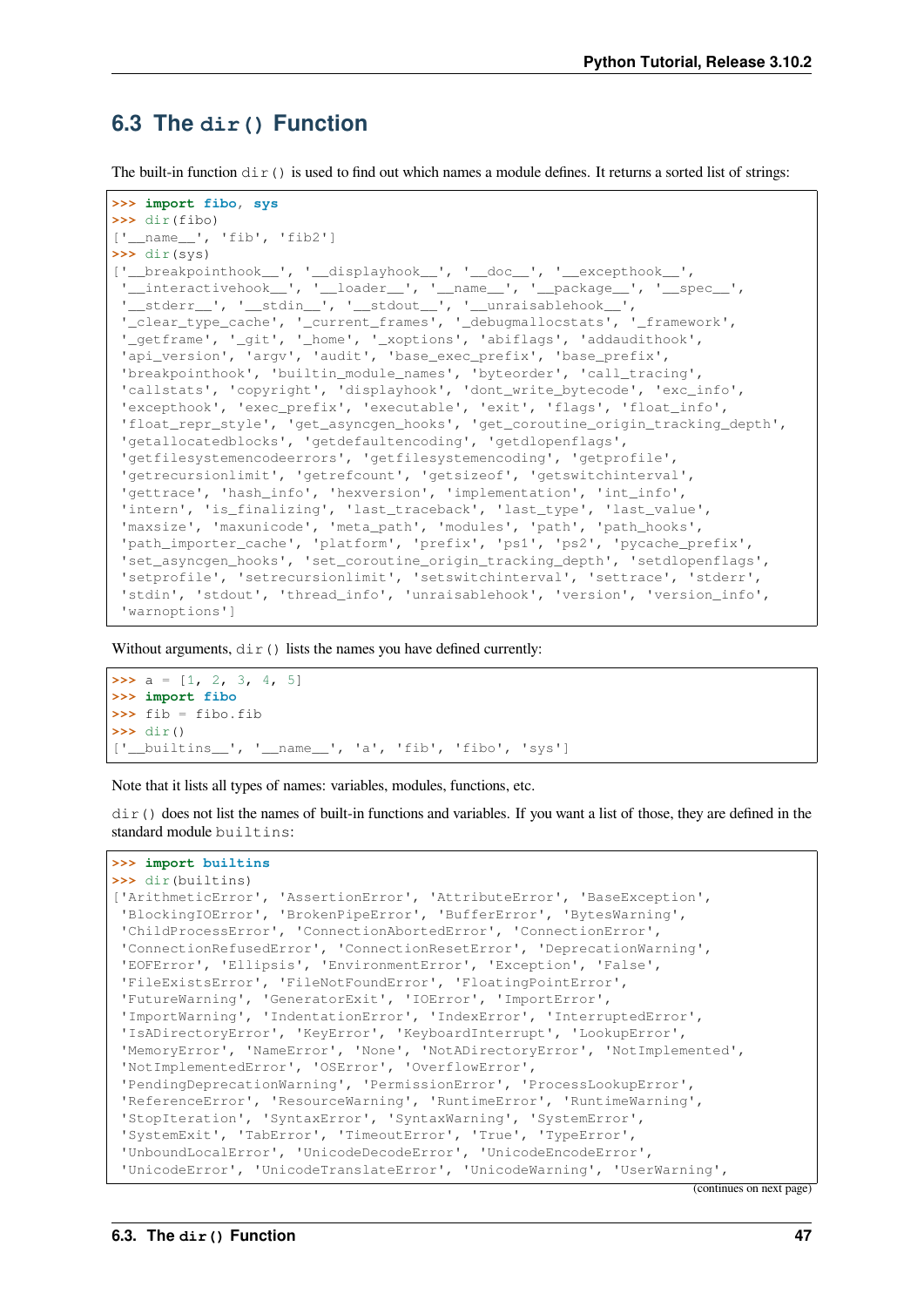(continued from previous page)

```
'ValueError', 'Warning', 'ZeroDivisionError', '_', '__build_class__',
'__debug__', '__doc__', '__import__', '__name__', '__package__', 'abs',
'all', 'any', 'ascii', 'bin', 'bool', 'bytearray', 'bytes', 'callable',
'chr', 'classmethod', 'compile', 'complex', 'copyright', 'credits',
'delattr', 'dict', 'dir', 'divmod', 'enumerate', 'eval', 'exec', 'exit',
'filter', 'float', 'format', 'frozenset', 'getattr', 'globals', 'hasattr',
'hash', 'help', 'hex', 'id', 'input', 'int', 'isinstance', 'issubclass',
'iter', 'len', 'license', 'list', 'locals', 'map', 'max', 'memoryview',
'min', 'next', 'object', 'oct', 'open', 'ord', 'pow', 'print', 'property',
'quit', 'range', 'repr', 'reversed', 'round', 'set', 'setattr', 'slice',
'sorted', 'staticmethod', 'str', 'sum', 'super', 'tuple', 'type', 'vars',
'zip']
```
### **6.4 Packages**

Packages are a way of structuring Python's module namespace by using "dotted module names". For example, the module name A. B designates a submodule named B in a package named A. Just like the use of modules saves the authors of different modules from having to worry about each other's global variable names, the use of dotted module names saves the authors of multi-module packages like NumPy or Pillow from having to worry about each other's module names.

Suppose you want to design a collection of modules (a "package") for the uniform handling of sound files and sound data. There are many different sound file formats (usually recognized by their extension, for example: .wav, . aiff, .au), so you may need to create and maintain a growing collection of modules for the conversion between the various file formats. There are also many different operations you might want to perform on sound data (such as mixing, adding echo, applying an equalizer function, creating an artificial stereo effect), so in addition you will be writing a never-ending stream of modules to perform these operations. Here's a possible structure for your package (expressed in terms of a hierarchical filesystem):

```
sound/ Top-level package
      init__.py Initialize the sound package
     formats/ Subpackage for file format conversions
            __init__.py
           wavread.py
           wavwrite.py
           aiffread.py
           aiffwrite.py
           auread.py
           auwrite.py
           ...
    effects/ Subpackage for sound effects
            __init__.py
           echo.py
           surround.py
           reverse.py
           ...
     filters/ Subpackage for filters
            __init__.py
           equalizer.py
           vocoder.py
           karaoke.py
           ...
```
When importing the package, Python searches through the directories on sys.path looking for the package subdirectory.

The \_\_init\_\_.py files are required to make Python treat directories containing the file as packages. This prevents directories with a common name, such as  $string$ , unintentionally hiding valid modules that occur later on the module search path. In the simplest case, \_\_init\_\_.py can just be an empty file, but it can also execute initialization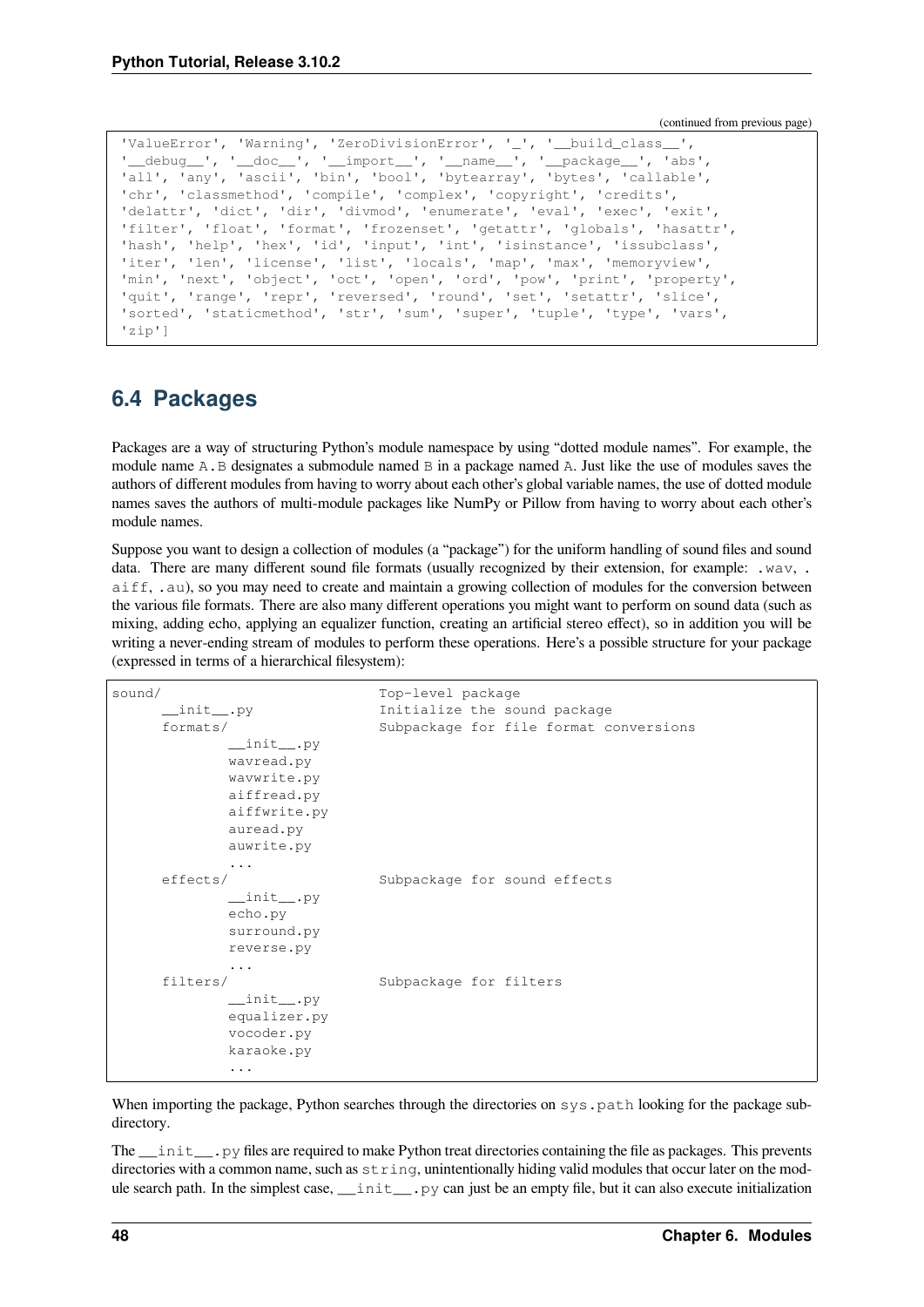code for the package or set the \_\_all\_ variable, described later.

Users of the package can import individual modules from the package, for example:

**import sound.effects.echo**

This loads the submodule sound.effects.echo. It must be referenced with its full name.

sound.effects.echo.echofilter(input, output, delay=0.7, atten=4)

An alternative way of importing the submodule is:

**from sound.effects import** echo

This also loads the submodule echo, and makes it available without its package prefix, so it can be used as follows:

echo.echofilter(input, output, delay=0.7, atten=4)

Yet another variation is to import the desired function or variable directly:

**from sound.effects.echo import** echofilter

Again, this loads the submodule echo, but this makes its function echofilter () directly available:

echofilter(input, output, delay=0.7, atten=4)

Note that when using from package import item, the item can be either a submodule (or subpackage) of the package, or some other name defined in the package, like a function, class or variable. The import statement first tests whether the item is defined in the package; if not, it assumes it is a module and attempts to load it. If it fails to find it, an ImportError exception is raised.

Contrarily, when using syntax like import item.subitem.subsubitem, each item except for the last must be a package; the last item can be a module or a package but can't be a class or function or variable defined in the previous item.

#### **6.4.1 Importing \* From a Package**

Now what happens when the user writes from sound.effects import  $*$ ? Ideally, one would hope that this somehow goes out to the filesystem, finds which submodules are present in the package, and imports them all. This could take a long time and importing sub-modules might have unwanted side-effects that should only happen when the sub-module is explicitly imported.

The only solution is for the package author to provide an explicit index of the package. The import statement uses the following convention: if a package's \_\_init\_\_.py code defines a list named \_\_all\_\_, it is taken to be the list of module names that should be imported when from package import \* is encountered. It is up to the package author to keep this list up-to-date when a new version of the package is released. Package authors may also decide not to support it, if they don't see a use for importing \* from their package. For example, the file sound/effects/\_\_init\_\_.py could contain the following code:

 $all$  =  $["echo", "surround", "reverse"]$ 

This would mean that from sound.effects import \* would import the three named submodules of the sound package.

If \_\_all\_\_ is not defined, the statement from sound.effects import \* does *not* import all submodules from the package sound.effects into the current namespace; it only ensures that the package sound.effects has been imported (possibly running any initialization code in \_\_init\_\_.py) and then imports whatever names are defined in the package. This includes any names defined (and submodules explicitly loaded) by \_\_init\_\_.py. It also includes any submodules of the package that were explicitly loaded by previous import statements. Consider this code: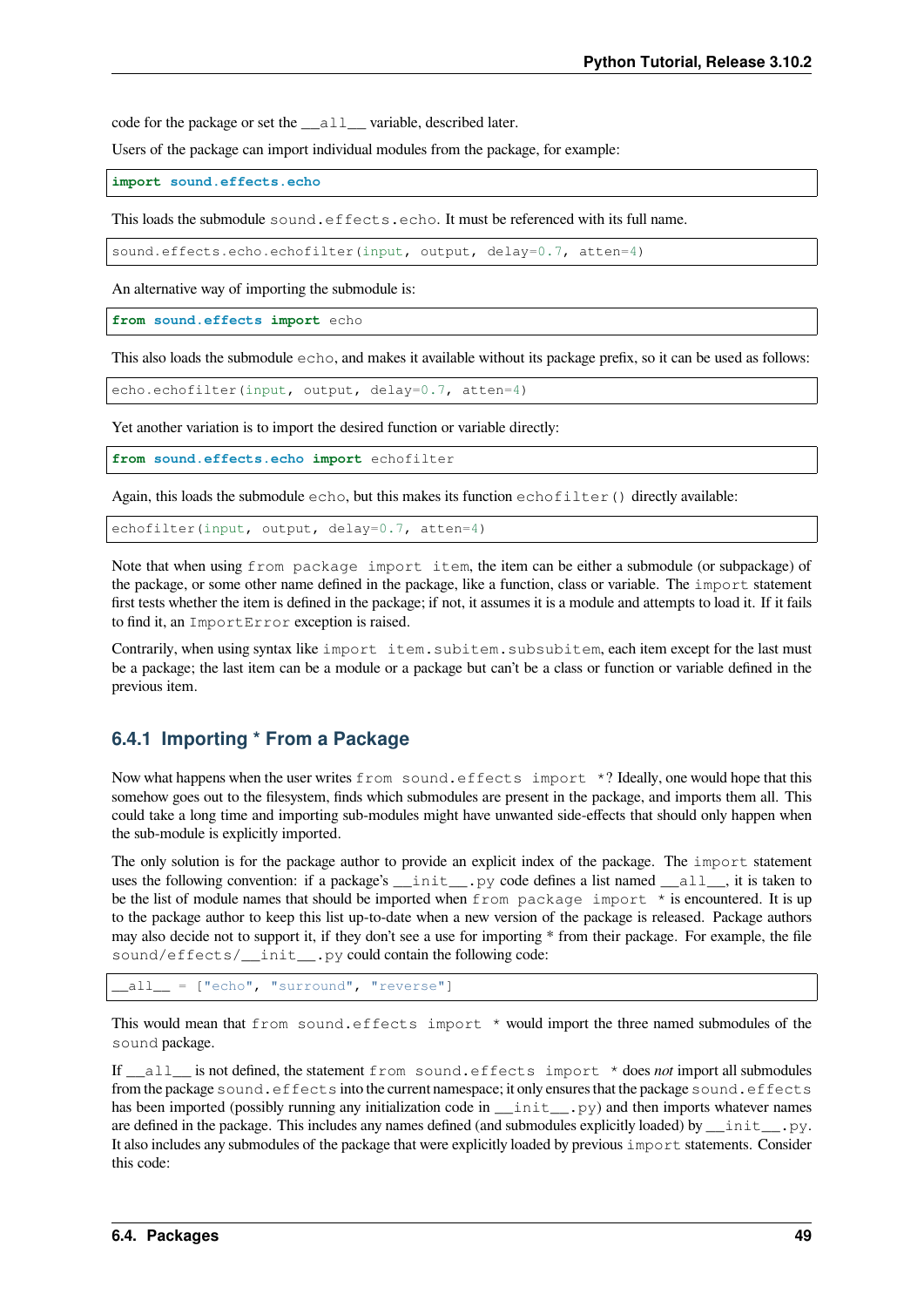```
import sound.effects.echo
import sound.effects.surround
from sound.effects import *
```
In this example, the echo and surround modules are imported in the current namespace because they are defined in the sound.effects package when the from...import statement is executed. (This also works when all is defined.)

Although certain modules are designed to export only names that follow certain patterns when you use import  $\star$ , it is still considered bad practice in production code.

Remember, there is nothing wrong with using from package import specific\_submodule! In fact, this is the recommended notation unless the importing module needs to use submodules with the same name from different packages.

### **6.4.2 Intra-package References**

When packages are structured into subpackages (as with the sound package in the example), you can use absolute imports to refer to submodules of siblings packages. For example, if the module sound.filters.vocoder needs to use the echo module in the sound.effects package, it can use from sound.effects import echo.

You can also write relative imports, with the from module import name form of import statement. These imports use leading dots to indicate the current and parent packages involved in the relative import. From the surround module for example, you might use:

```
from . import echo
from .. import formats
from ..filters import equalizer
```
Note that relative imports are based on the name of the current module. Since the name of the main module is always "\_main\_", modules intended for use as the main module of a Python application must always use absolute imports.

### **6.4.3 Packages in Multiple Directories**

Packages support one more special attribute, <u>path</u>. This is initialized to be a list containing the name of the directory holding the package's \_\_init\_\_\_.py before the code in that file is executed. This variable can be modified; doing so affects future searches for modules and subpackages contained in the package.

While this feature is not often needed, it can be used to extend the set of modules found in a package.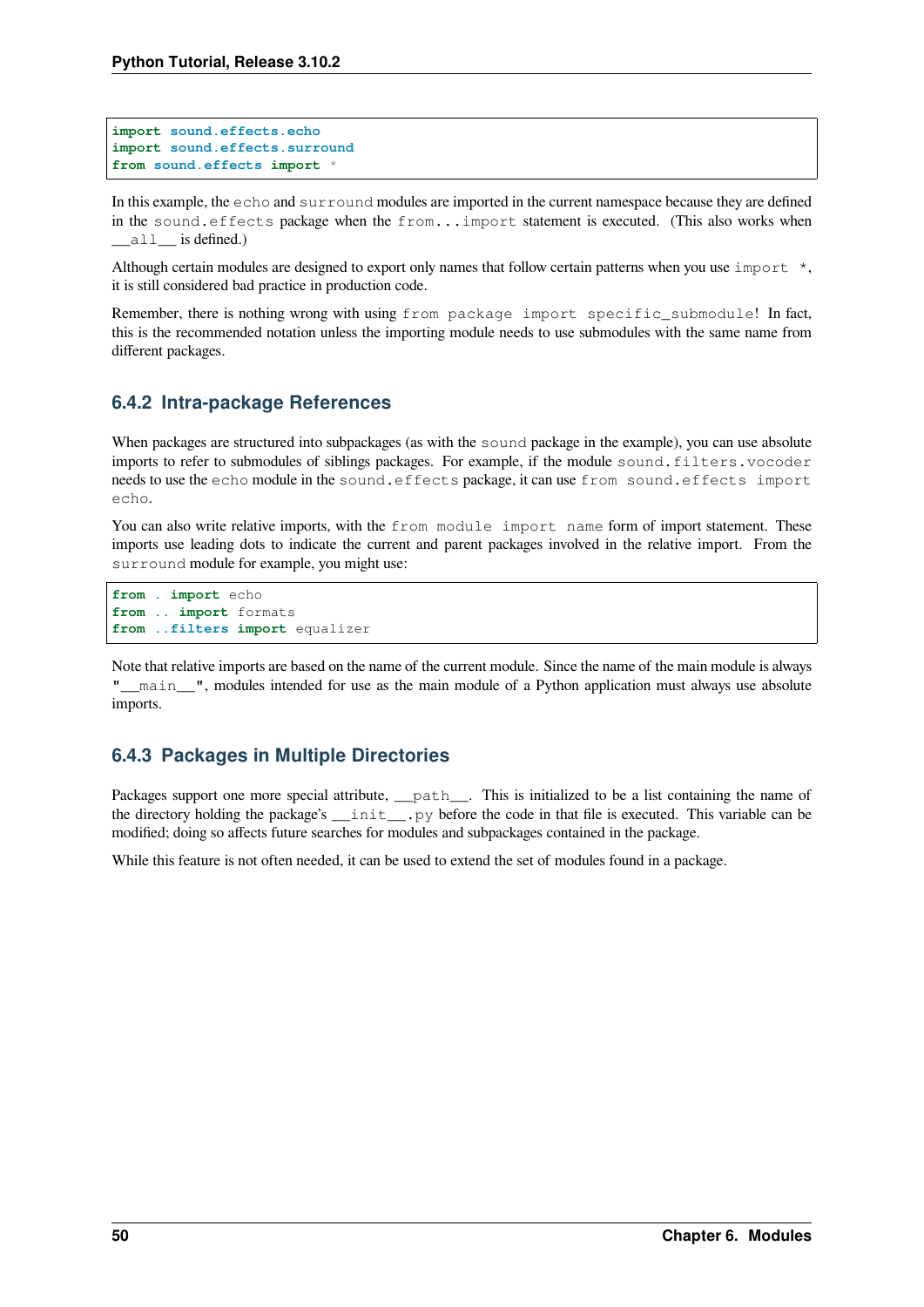### **INPUT AND OUTPUT**

There are several ways to present the output of a program; data can be printed in a human-readable form, or written to a file for future use. This chapter will discuss some of the possibilities.

### **7.1 Fancier Output Formatting**

So far we've encountered two ways of writing values: *expression statements* and the print () function. (A third way is using the write() method of file objects; the standard output file can be referenced as sys.stdout. See the Library Reference for more information on this.)

Often you'll want more control over the formatting of your output than simply printing space-separated values. There are several ways to format output.

• To use *formatted string literals*, begin a string with  $f$  or F before the opening quotation mark or triple quotation mark. Inside this string, you can write a Python expression between { and } characters that can refer to variables or literal values.

```
>>> year = 2016
>>> event = 'Referendum'
>>> f'Results of the {year} {event}'
'Results of the 2016 Referendum'
```
• The str.format() method of strings requires more manual effort. You'll still use  $\{$  and  $\}$  to mark where a variable will be substituted and can provide detailed formatting directives, but you'll also need to provide the information to be formatted.

```
>>> yes_votes = 42_572_654
>>> no_votes = 43_132_495
>>> percentage = yes_votes / (yes_votes + no_votes)
>>> '{:-9} YES votes {:2.2%}'.format(yes_votes, percentage)
' 42572654 YES votes 49.67%'
```
• Finally, you can do all the string handling yourself by using string slicing and concatenation operations to create any layout you can imagine. The string type has some methods that perform useful operations for padding strings to a given column width.

When you don't need fancy output but just want a quick display of some variables for debugging purposes, you can convert any value to a string with the repr() or  $str()$  functions.

The  $str()$  function is meant to return representations of values which are fairly human-readable, while repr() is meant to generate representations which can be read by the interpreter (or will force a SyntaxError if there is no equivalent syntax). For objects which don't have a particular representation for human consumption,  $str()$  will return the same value as  $r \in \mathcal{V}$ . Many values, such as numbers or structures like lists and dictionaries, have the same representation using either function. Strings, in particular, have two distinct representations.

Some examples: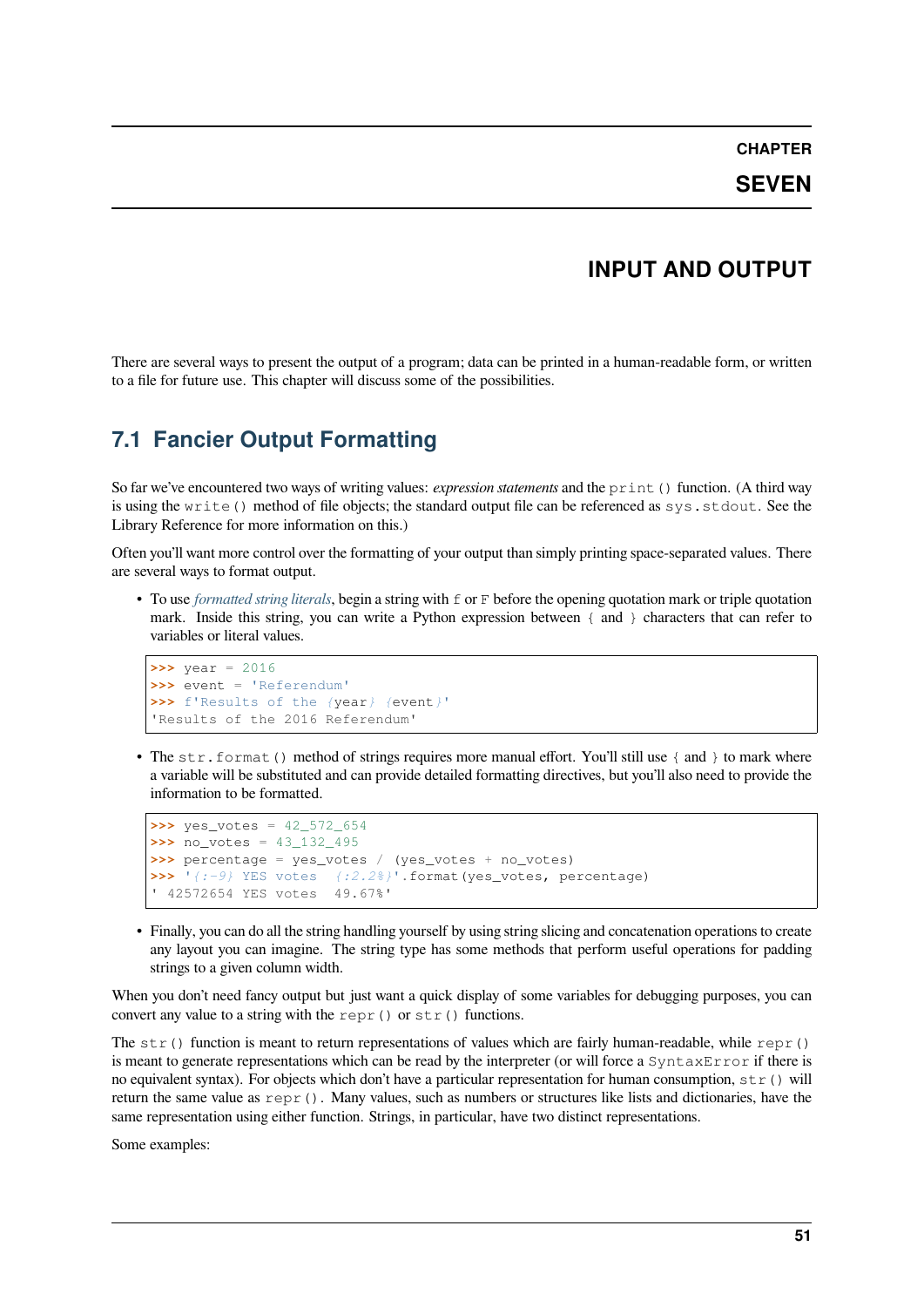```
>>> s = 'Hello, world.'
>>> str(s)
'Hello, world.'
>>> repr(s)
"'Hello, world.'"
>>> str(1/7)
'0.14285714285714285'
\Rightarrow \ge \ge \frac{10 \div 3.25}{ }\Rightarrow \Rightarrow y = 200 \div 200>>> s = 'The value of x is ' + repr(x) + ', and y is ' + repr(y) + '..'>>> print(s)
The value of x is 32.5, and y is 40000...>>> # The repr() of a string adds string quotes and backslashes:
... hello = 'hello, world\n'
>>> hellos = repr(hello)
>>> print(hellos)
'hello, world\n'
>>> # The argument to repr() may be any Python object:
... repr((x, y, ('spam', 'eggs')))
"(32.5, 40000, ('spam', 'eggs'))"
```
The string module contains a Template class that offers yet another way to substitute values into strings, using placeholders like \$x and replacing them with values from a dictionary, but offers much less control of the formatting.

#### <span id="page-57-0"></span>**7.1.1 Formatted String Literals**

Formatted string literals (also called f-strings for short) let you include the value of Python expressions inside a string by prefixing the string with  $f$  or  $F$  and writing expressions as  $\{expression\}$ .

An optional format specifier can follow the expression. This allows greater control over how the value is formatted. The following example rounds pi to three places after the decimal:

```
>>> import math
>>> print(f'The value of pi is approximately {math.pi:.3f}.')
The value of pi is approximately 3.142.
```
Passing an integer after the ':' will cause that field to be a minimum number of characters wide. This is useful for making columns line up.

```
>>> table = {'Sjoerd': 4127, 'Jack': 4098, 'Dcab': 7678}
>>> for name, phone in table.items():
... print(f'{name:10} ==> {phone:10d}')
...
Sjored ==> 4127Jack \qquad == \qquad 4098Dcab ==> 7678
```
Other modifiers can be used to convert the value before it is formatted. '!a' applies ascii(), '!s' applies str(), and '!r' applies repr():

```
>>> animals = 'eels'
>>> print(f'My hovercraft is full of {animals}.')
My hovercraft is full of eels.
>>> print(f'My hovercraft is full of {animals!r}.')
My hovercraft is full of 'eels'.
```
For a reference on these format specifications, see the reference guide for the formatspec.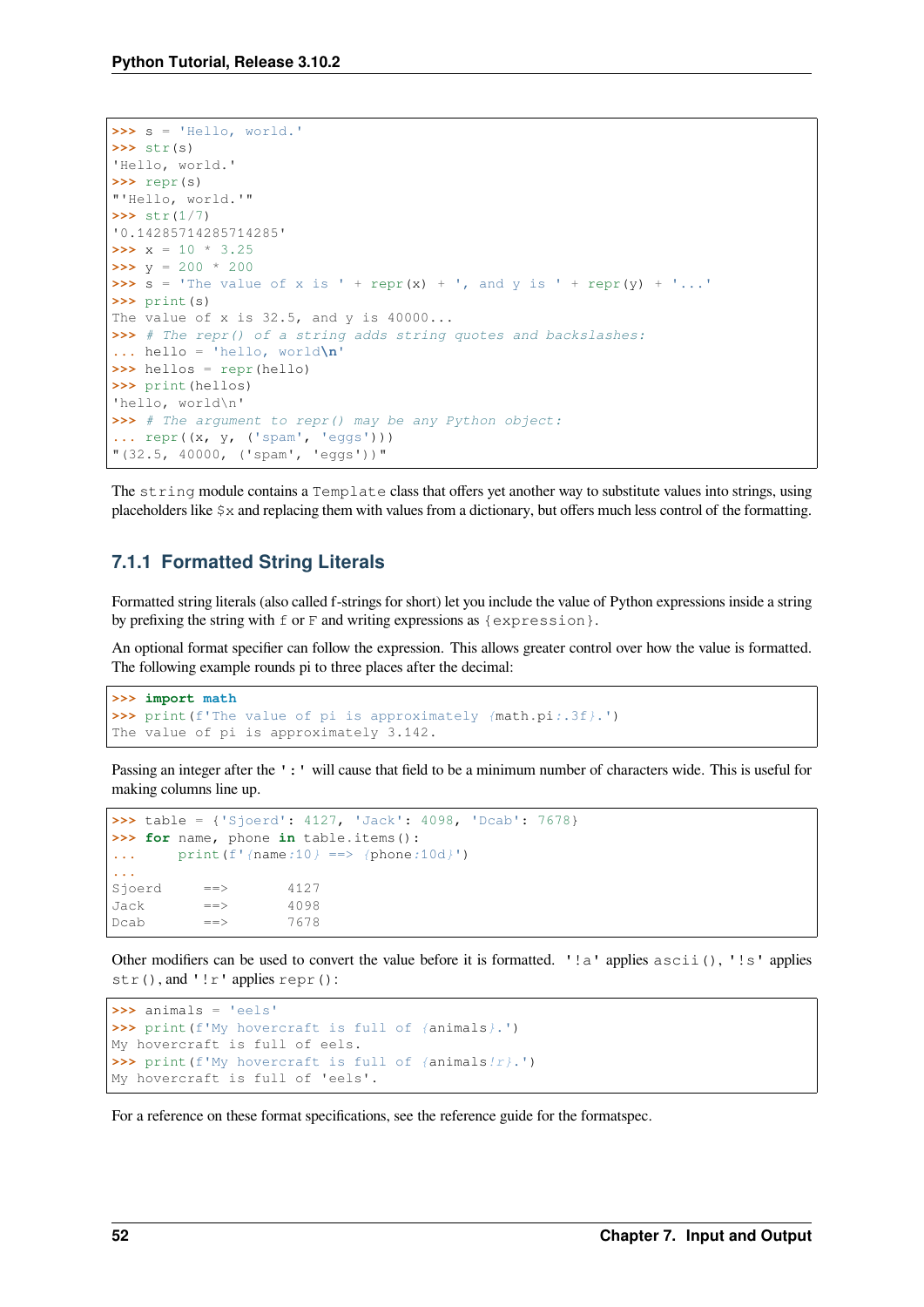#### **7.1.2 The String format() Method**

Basic usage of the str.format() method looks like this:

```
>>> print('We are the {} who say "{}!"'.format('knights', 'Ni'))
We are the knights who say "Ni!"
```
The brackets and characters within them (called format fields) are replaced with the objects passed into the str. format() method. A number in the brackets can be used to refer to the position of the object passed into the str.format() method.

```
>>> print('{0} and {1}'.format('spam', 'eggs'))
spam and eggs
>>> print('{1} and {0}'.format('spam', 'eggs'))
eggs and spam
```
If keyword arguments are used in the  $str.format()$  method, their values are referred to by using the name of the argument.

```
>>> print('This {food} is {adjective}.'.format(
... food='spam', adjective='absolutely horrible'))
This spam is absolutely horrible.
```
Positional and keyword arguments can be arbitrarily combined:

```
>>> print('The story of {0}, {1}, and {other}.'.format('Bill', 'Manfred',
                                                       other='Georg'))
The story of Bill, Manfred, and Georg.
```
If you have a really long format string that you don't want to split up, it would be nice if you could reference the variables to be formatted by name instead of by position. This can be done by simply passing the dict and using square brackets '[]' to access the keys.

```
>>> table = {'Sjoerd': 4127, 'Jack': 4098, 'Dcab': 8637678}
>>> print('Jack: {0[Jack]:d}; Sjoerd: {0[Sjoerd]:d}; '
... 'Dcab: {0[Dcab]:d}'.format(table))
Jack: 4098; Sjoerd: 4127; Dcab: 8637678
```
This could also be done by passing the table as keyword arguments with the '\*\*' notation.

```
>>> table = {'Sjoerd': 4127, 'Jack': 4098, 'Dcab': 8637678}
>>> print('Jack: {Jack:d}; Sjoerd: {Sjoerd:d}; Dcab: {Dcab:d}'.format(**table))
Jack: 4098; Sjoerd: 4127; Dcab: 8637678
```
This is particularly useful in combination with the built-in function vars(), which returns a dictionary containing all local variables.

As an example, the following lines produce a tidily-aligned set of columns giving integers and their squares and cubes:

```
>>> for x in range(1, 11):
... print('{0:2d} {1:3d} {2:4d}'.format(x, x*x, x*x*x))
...
1 1 1
2 4 8
3 9 27
4 16 64
5 25 125
6 36 216
7 49 343
8 64 512
9 81 729
10 100 1000
```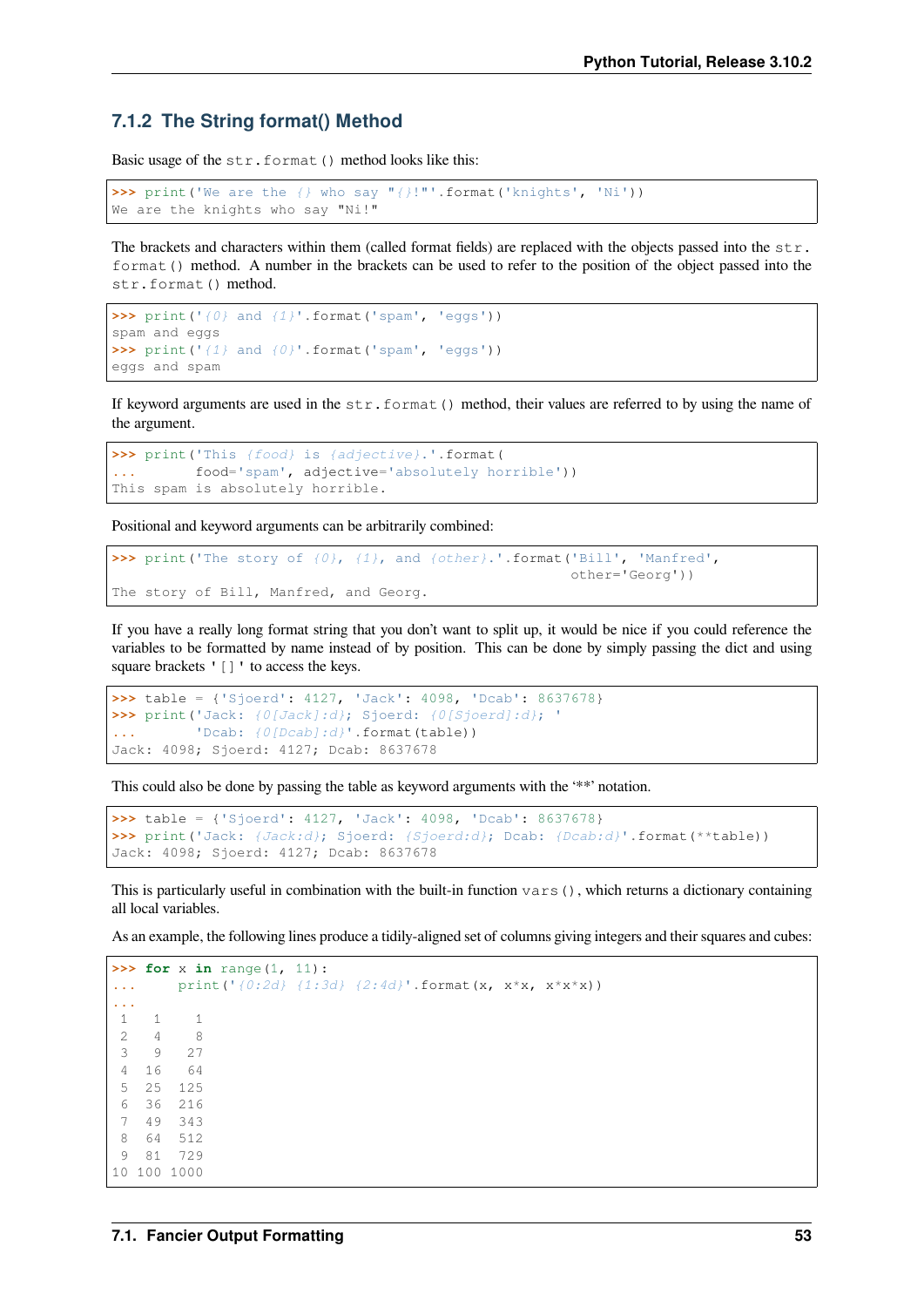For a complete overview of string formatting with  $str.format()$ , see formatstrings.

#### **7.1.3 Manual String Formatting**

Here's the same table of squares and cubes, formatted manually:

```
\Rightarrow for x in range(1, 11):
... print(repr(x).rjust(2), repr(x*x).rjust(3), end=' ')
... # Note use of 'end' on previous line
... print(repr(x*x*x).rjust(4))
...
1 1 1
2 4 8
3 9 27
4 16 64
5 25 125
6 36 216
7 49 343
8 64 512
9 81 729
10 100 1000
```
(Note that the one space between each column was added by the way print() works: it always adds spaces between its arguments.)

The  $str.rjust()$  method of string objects right-justifies a string in a field of a given width by padding it with spaces on the left. There are similar methods  $str.1$  just() and  $str.center()$ . These methods do not write anything, they just return a new string. If the input string is too long, they don't truncate it, but return it unchanged; this will mess up your column lay-out but that's usually better than the alternative, which would be lying about a value. (If you really want truncation you can always add a slice operation, as in  $x \cdot 1$  just (n) [:n].)

There is another method,  $str.zfill()$ , which pads a numeric string on the left with zeros. It understands about plus and minus signs:

```
>>> '12'.zfill(5)
'00012'
>>> '-3.14'.zfill(7)
'-003.14'
>>> '3.14159265359'.zfill(5)
'3.14159265359'
```
#### **7.1.4 Old string formatting**

The % operator (modulo) can also be used for string formatting. Given 'string' % values, instances of % in string are replaced with zero or more elements of values. This operation is commonly known as string interpolation. For example:

```
>>> import math
>>> print('The value of pi is approximately %5.3f.' % math.pi)
The value of pi is approximately 3.142.
```
More information can be found in the old-string-formatting section.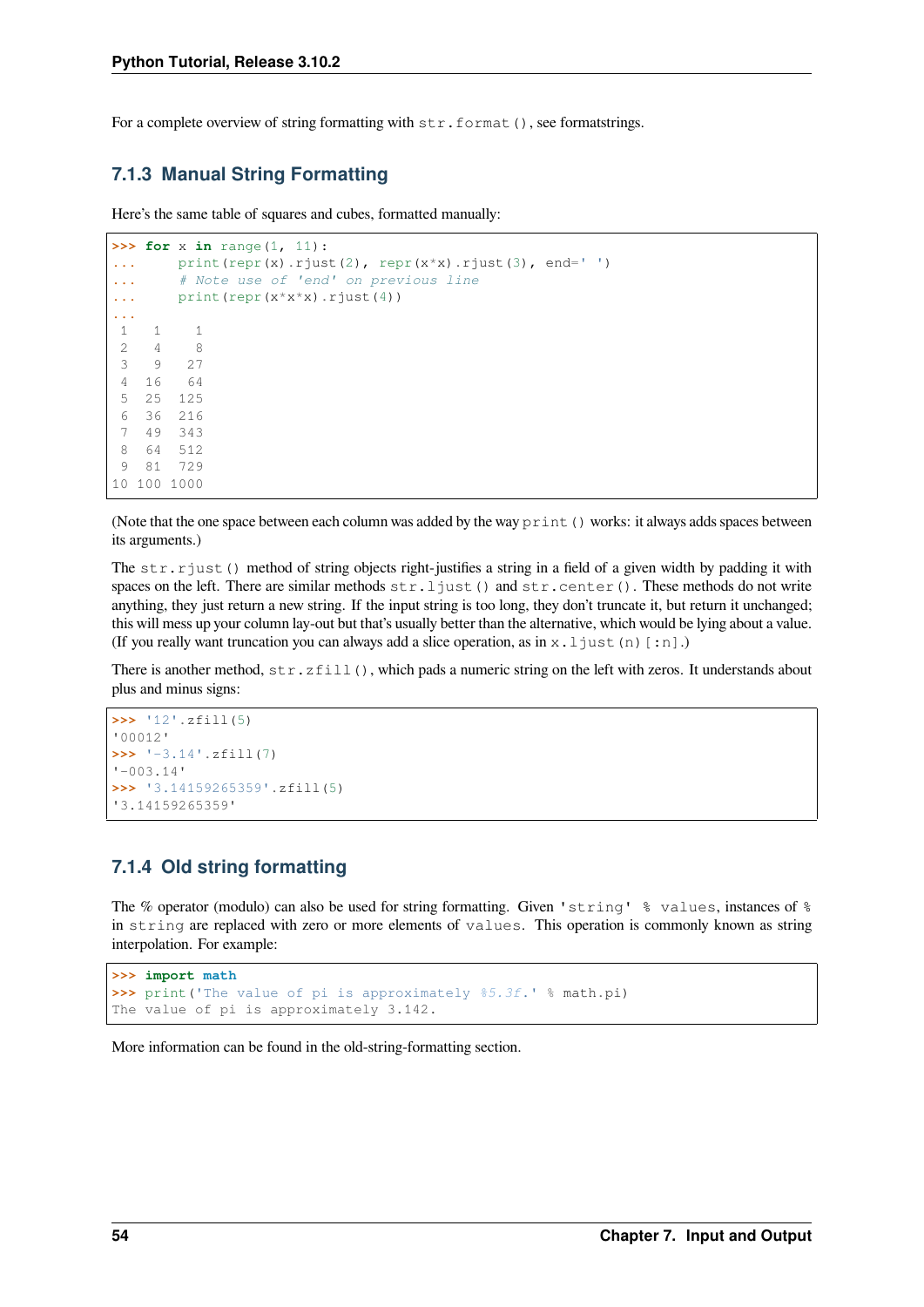## **7.2 Reading and Writing Files**

open() returns a *file object*, and is most commonly used with two arguments: open(filename, mode).

 $\Rightarrow$   $f = \text{open}('workfile', 'w')$ 

The first argument [is a string](#page-117-0) containing the filename. The second argument is another string containing a few characters describing the way in which the file will be used. *mode* can be 'r' when the file will only be read, 'w' for only writing (an existing file with the same name will be erased), and 'a' opens the file for appending; any data written to the file is automatically added to the end. 'r+' opens the file for both reading and writing. The *mode* argument is optional; 'r' will be assumed if it's omitted.

Normally, files are opened in *text mode*, that means, you read and write strings from and to the file, which are encoded in a specific encoding. If encoding is not specified, the default is platform dependent (see open()). 'b' appended to the mode opens the file in *binary mode*: now the data is read and written in the form of bytes objects. This mode should be used for all files that don't contain text.

In text mode, the default when reading is to convert platform-specific line endings ( $\ln$  on Unix,  $\ln \ln$  on Windows) to just  $\n\times$  When writing in text mode, the default is to convert occurrences of  $\n\times$  back to platform-specific line endings. This behind-the-scenes modification to file data is fine for text files, but will corrupt binary data like that in JPEG or EXE files. Be very careful to use binary mode when reading and writing such files.

It is good practice to use the with keyword when dealing with file objects. The advantage is that the file is properly closed after its suite finishes, even if an exception is raised at some point. Using with is also much shorter than writing equivalent try-finally blocks:

```
>>> with open('workfile') as f:
... read_data = f.read()
>>> # We can check that the file has been automatically closed.
>>> f.closed
True
```
If you're not using the with keyword, then you should call  $f$ . close() to close the file and immediately free up any system resources used by it.

**Warning:** Calling f.write() without using the with keyword or calling f.close() **might** result in the arguments of  $f$ .write() not being completely written to the disk, even if the program exits successfully.

After a file object is closed, either by a with statement or by calling  $f$ .close(), attempts to use the file object will automatically fail.

```
>>> f.close()
>>> f.read()
Traceback (most recent call last):
 File "<stdin>", line 1, in <module>
ValueError: I/O operation on closed file.
```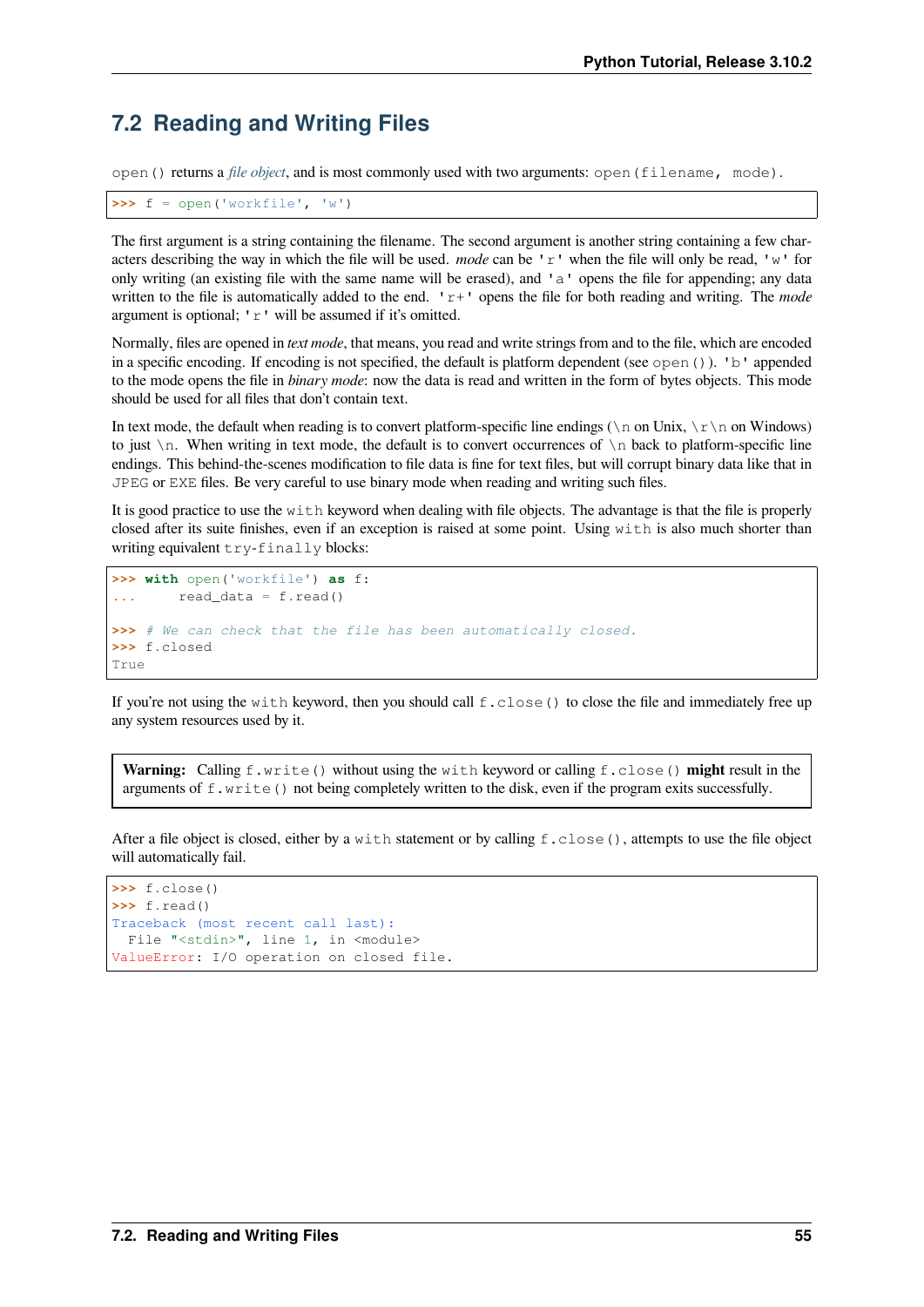#### **7.2.1 Methods of File Objects**

The rest of the examples in this section will assume that a file object called  $\epsilon$  has already been created.

To read a file's contents, call f.read(size), which reads some quantity of data and returns it as a string (in text mode) or bytes object (in binary mode). *size* is an optional numeric argument. When *size* is omitted or negative, the entire contents of the file will be read and returned; it's your problem if the file is twice as large as your machine's memory. Otherwise, at most *size* characters (in text mode) or *size* bytes (in binary mode) are read and returned. If the end of the file has been reached,  $f$ . read() will return an empty string ( $'$ ).

```
>>> f.read()
'This is the entire file.\n'
>>> f.read()
''
```
f.readline() reads a single line from the file; a newline character  $(\nabla)$  is left at the end of the string, and is only omitted on the last line of the file if the file doesn't end in a newline. This makes the return value unambiguous; if f.readline() returns an empty string, the end of the file has been reached, while a blank line is represented by  $'\n\t\$ , a string containing only a single newline.

```
>>> f.readline()
'This is the first line of the file.\n'
>>> f.readline()
'Second line of the file\n'
>>> f.readline()
''
```
For reading lines from a file, you can loop over the file object. This is memory efficient, fast, and leads to simple code:

```
>>> for line in f:
... print(line, end='')
...
This is the first line of the file.
Second line of the file
```
If you want to read all the lines of a file in a list you can also use  $list(f)$  or f.readlines().

f.write(string) writes the contents of *string* to the file, returning the number of characters written.

```
>>> f.write('This is a test\n')
15
```
Other types of objects need to be converted – either to a string (in text mode) or a bytes object (in binary mode) – before writing them:

```
>>> value = ('the answer', 42)
>>> s = str(value) # convert the tuple to string
>>> f.write(s)
18
```
f.tell() returns an integer giving the file object's current position in the file represented as number of bytes from the beginning of the file when in binary mode and an opaque number when in text mode.

To change the file object's position, use  $f$ . seek (offset, whence). The position is computed from adding *offset* to a reference point; the reference point is selected by the *whence* argument. A *whence* value of 0 measures from the beginning of the file, 1 uses the current file position, and 2 uses the end of the file as the reference point. *whence* can be omitted and defaults to 0, using the beginning of the file as the reference point.

```
>>> f = open('workfile', 'rb+')
>>> f.write(b'0123456789abcdef')
16
>>> f.seek(5) # Go to the 6th byte in the file
```
(continues on next page)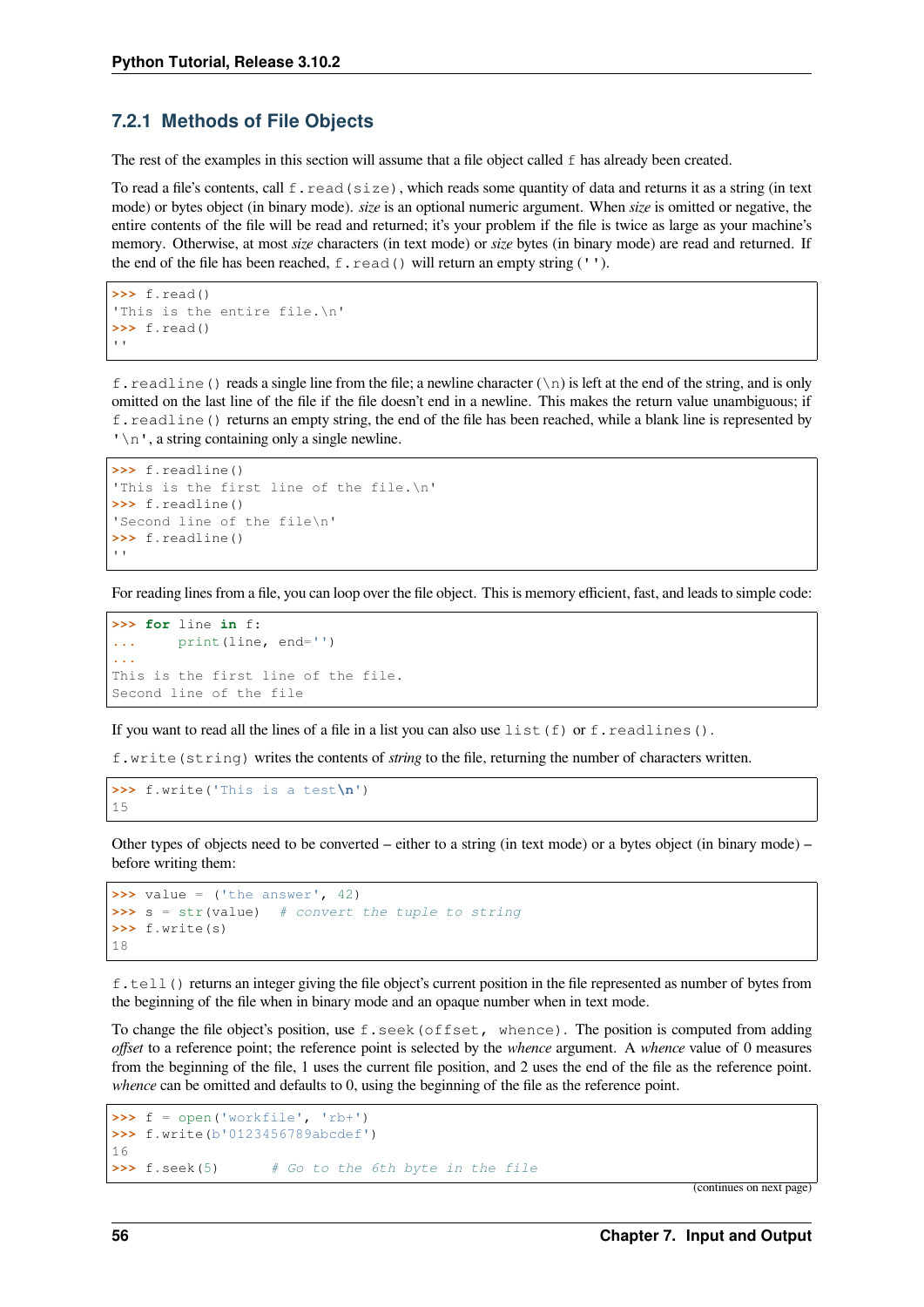```
5
>>> f.read(1)
b'5'
>>> f.seek(-3, 2) # Go to the 3rd byte before the end
13
>>> f.read(1)
b'd'
```
In text files (those opened without a b in the mode string), only seeks relative to the beginning of the file are allowed (the exception being seeking to the very file end with seek(0, 2)) and the only valid *offset* values are those returned from the f.tell(), or zero. Any other *offset* value produces undefined behaviour.

File objects have some additional methods, such as isatty () and truncate () which are less frequently used; consult the Library Reference for a complete guide to file objects.

#### **7.2.2 Saving structured data with json**

Strings can easily be written to and read from a file. Numbers take a bit more effort, since the read() method only returns strings, which will have to be passed to a function like int(), which takes a string like '123' and returns its numeric value 123. When you want to save more complex data types like nested lists and dictionaries, parsing and serializing by hand becomes complicated.

Rather than having users constantly writing and debugging code to save complicated data types to files, Python allows you to use the popular data interchange format called JSON (JavaScript Object Notation). The standard module called json can take Python data hierarchies, and convert them to string representations; this process is called *serializing*. Reconstructing the data from the string representation is called *deserializing*. Between serializing and deserializing, the string representing the object may have been stored in a file or data, or sent over a network connection to some distant machine.

**Note:** The JSON format is commonly used by modern applications to allow for data exchange. Many programmers are already familiar with it, which makes it a good choice for interoperability.

If you have an object x, you can view its JSON string representation with a simple line of code:

```
>>> import json
>>> x = [1, 'simple', 'list']
>>> json.dumps(x)
'[1, "simple", "list"]'
```
Another variant of the dumps() function, called dump(), simply serializes the object to a *text file*. So if f is a *text file* object opened for writing, we can do this:

```
json.dump(x, f)
```
[To](#page-125-0) decode the object again, if f is a *text file* object which has been opened for reading:

 $x = json.load(f)$ 

This simple serialization techniquec[an hand](#page-125-0)le lists and dictionaries, but serializing arbitrary class instances in JSON requires a bit of extra effort. The reference for the json module contains an explanation of this.

#### **See also:**

pickle - the pickle module

Contrary to *JSON*, *pickle* is a protocol which allows the serialization of arbitrarily complex Python objects. As such, it is specific to Python and cannot be used to communicate with applications written in other languages. It is also insecure by default: deserializing pickle data coming from an untrusted source can execute arbitrary code, if the data was crafted by a skilled attacker.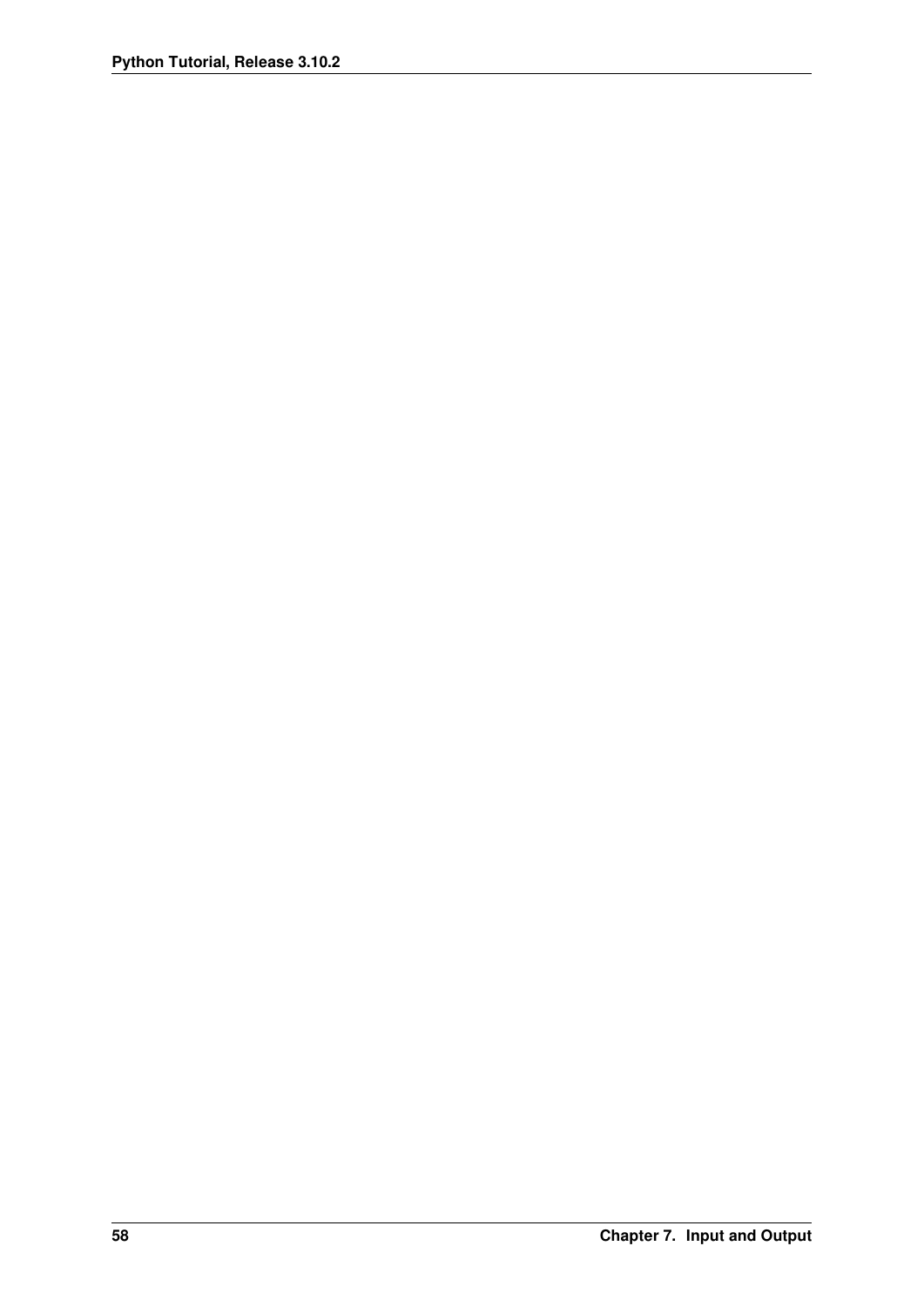## **ERRORS AND EXCEPTIONS**

Until now error messages haven't been more than mentioned, but if you have tried out the examples you have probably seen some. There are (at least) two distinguishable kinds of errors: *syntax errors* and *exceptions*.

### **8.1 Syntax Errors**

Syntax errors, also known as parsing errors, are perhaps the most common kind of complaint you get while you are still learning Python:

```
>>> while True print('Hello world')
  File "<stdin>", line 1
    while True print('Hello world')
                      \hat{\phantom{a}}SyntaxError: invalid syntax
```
The parser repeats the offending line and displays a little 'arrow' pointing at the earliest point in the line where the error was detected. The error is caused by (or at least detected at) the token *preceding* the arrow: in the example, the error is detected at the function print (), since a colon (':') is missing before it. File name and line number are printed so you know where to look in case the input came from a script.

## **8.2 Exceptions**

Even if a statement or expression is syntactically correct, it may cause an error when an attempt is made to execute it. Errors detected during execution are called *exceptions* and are not unconditionally fatal: you will soon learn how to handle them in Python programs. Most exceptions are not handled by programs, however, and result in error messages as shown here:

```
>>> 10 * (1/0)
Traceback (most recent call last):
 File "<stdin>", line 1, in <module>
ZeroDivisionError: division by zero
>>> 4 + spam*3
Traceback (most recent call last):
 File "<stdin>", line 1, in <module>
NameError: name 'spam' is not defined
\Rightarrow \frac{12!}{2!} + 2
Traceback (most recent call last):
 File "<stdin>", line 1, in <module>
TypeError: can only concatenate str (not "int") to str
```
The last line of the error message indicates what happened. Exceptions come in different types, and the type is printed as part of the message: the types in the example are ZeroDivisionError, NameError and TypeError. The string printed as the exception type is the name of the built-in exception that occurred. This is true for all built-in exceptions, but need not be true for user-defined exceptions (although it is a useful convention). Standard exception names are built-in identifiers (not reserved keywords).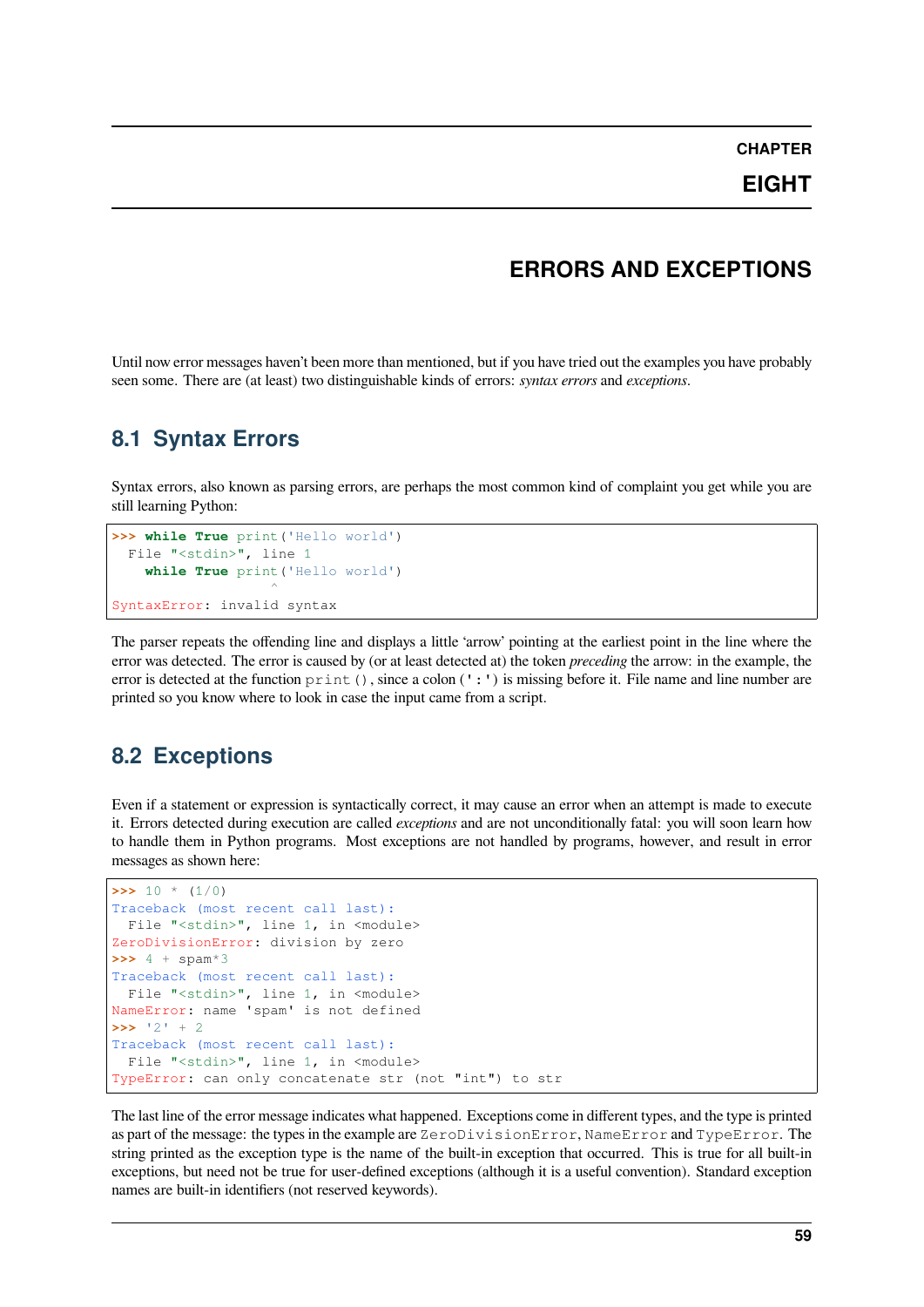The rest of the line provides detail based on the type of exception and what caused it.

The preceding part of the error message shows the context where the exception occurred, in the form of a stack traceback. In general it contains a stack traceback listing source lines; however, it will not display lines read from standard input.

bltin-exceptions lists the built-in exceptions and their meanings.

### **8.3 Handling Exceptions**

It is possible to write programs that handle selected exceptions. Look at the following example, which asks the user for input until a valid integer has been entered, but allows the user to interrupt the program (using Control-C or whatever the operating system supports); note that a user-generated interruption is signalled by raising the KeyboardInterrupt exception.

```
>>> while True:
... try:
... x = int(input("Please enter a number: "))
... break
... except ValueError:
... print("Oops! That was no valid number. Try again...")
...
```
The  $trv$  statement works as follows.

- First, the *try clause* (the statement(s) between the  $\pm ry$  and  $\pm x \cdot c$  except keywords) is executed.
- If no exception occurs, the *except clause* is skipped and execution of the try statement is finished.
- If an exception occurs during execution of the  $try$  clause, the rest of the clause is skipped. Then, if its type matches the exception named after the except keyword, the *except clause* is executed, and then execution continues after the try/except block.
- If an exception occurs which does not match the exception named in the *except clause*, it is passed on to outer try statements; if no handler is found, it is an *unhandled exception* and execution stops with a message as shown above.

A try statement may have more than one *except clause*, to specify handlers for different exceptions. At most one handler will be executed. Handlers only handle exceptions that occur in the corresponding *try clause*, not in other handlers of the same try statement. An *except clause* may name multiple exceptions as a parenthesized tuple, for example:

```
... except (RuntimeError, TypeError, NameError):
... pass
```
A class in an except clause is compatible with an exception if it is the same class or a base class thereof (but not the other way around — an *except clause* listing a derived class is not compatible with a base class). For example, the following code will print B, C, D in that order:

```
class B(Exception):
    pass
class C(B):
    pass
class D(C):
    pass
for cls in [B, C, D]:
    try:
        raise cls()
```
(continues on next page)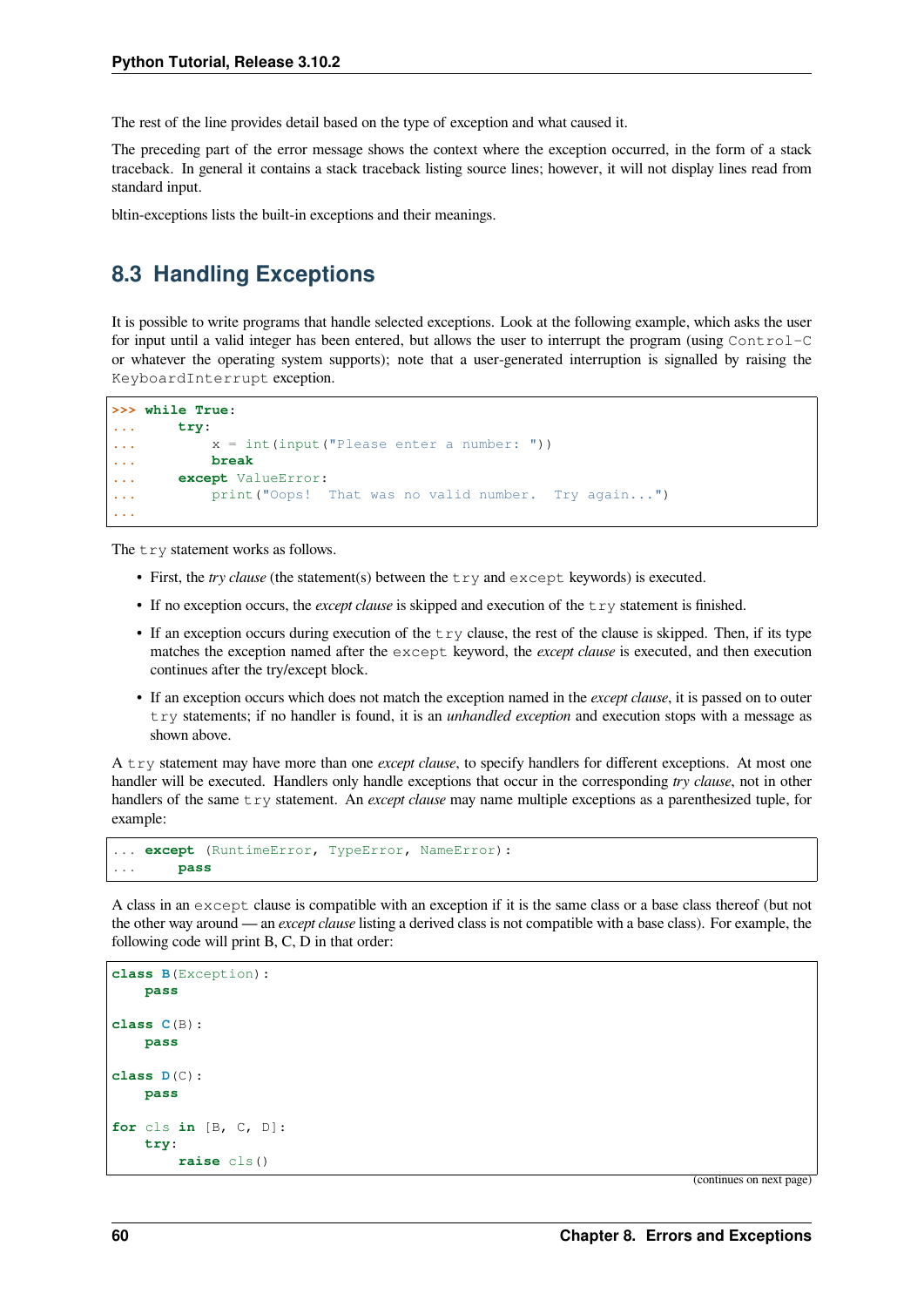(continued from previous page)

```
except D:
   print("D")
except C:
  print("C")
except B:
   print("B")
```
Note that if the *except clauses* were reversed (with except B first), it would have printed B, B, B — the first matching *except clause* is triggered.

All exceptions inherit from BaseException, and so it can be used to serve as a wildcard. Use this with extreme caution, since it is easy to mask a real programming error in this way! It can also be used to print an error message and then re-raise the exception (allowing a caller to handle the exception as well):

```
import sys
try:
    f = open('myfile.txt')s = f.readline()i = int(s.start(p())except OSError as err:
   print("OS error: \{0\}".format(err))
except ValueError:
   print("Could not convert data to an integer.")
except BaseException as err:
   print(f"Unexpected {err=}, {type(err)=}")
    raise
```
Alternatively the last except clause may omit the exception name(s), however the exception value must then be retrieved from sys.exc\_info()[1].

The try … except statement has an optional *else clause*, which, when present, must follow all *except clauses*. It is useful for code that must be executed if the *try clause* does not raise an exception. For example:

```
for arg in sys.argv[1:]:
   try:
       f = open(arg, 'r')except OSError:
       print('cannot open', arg)
    else:
       print(arg, 'has', len(f.readlines()), 'lines')
        f.close()
```
The use of the  $else$  clause is better than adding additional code to the  $try$  clause because it avoids accidentally catching an exception that wasn't raised by the code being protected by the  $\text{try} \dots$  except statement.

When an exception occurs, it may have an associated value, also known as the exception's *argument*. The presence and type of the argument depend on the exception type.

The *except clause* may specify a variable after the exception name. The variable is bound to an exception instance with the arguments stored in instance.args. For convenience, the exception instance defines  $\text{str}$  () so the arguments can be printed directly without having to reference .args. One may also instantiate an exception first before raising it and add any attributes to it as desired.

```
>>> try:
... raise Exception('spam', 'eggs')
... except Exception as inst:
... print(type(inst)) # the exception instance
... print(inst.args) # arguments stored in .args
... print(inst) # __str__ allows args to be printed directly,
... # but may be overridden in exception subclasses
... x, y = inst.args # unpack args
```
(continues on next page)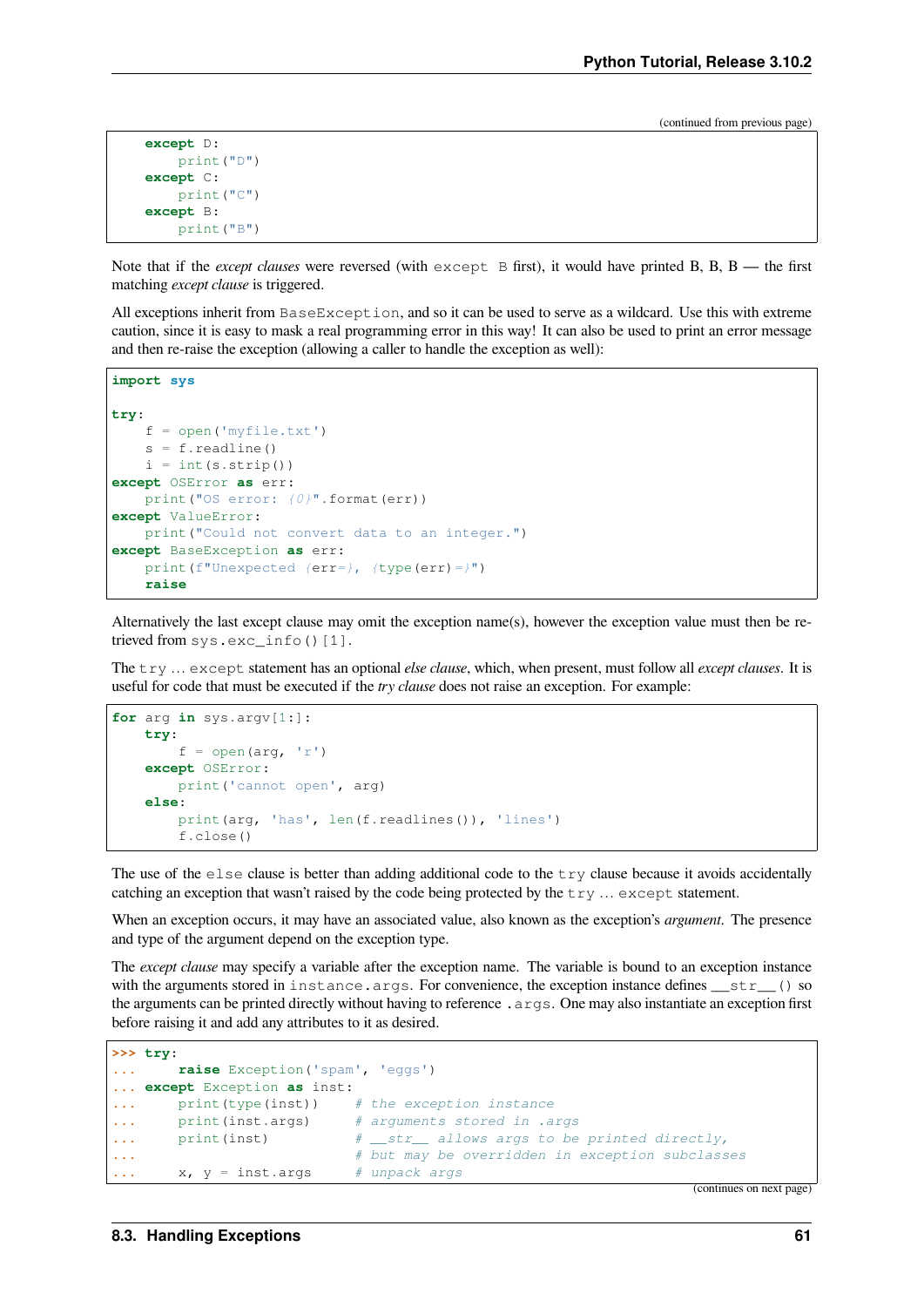(continued from previous page)

```
... print('x =', x)
... print('y =', y)
...
<class 'Exception'>
('spam', 'eggs')
('spam', 'eggs')
x = spam
y = eggs
```
If an exception has arguments, they are printed as the last part ('detail') of the message for unhandled exceptions.

Exception handlers don't just handle exceptions if they occur immediately in the *try clause*, but also if they occur inside functions that are called (even indirectly) in the *try clause*. For example:

```
>>> def this_fails():
\cdot \cdot \cdot x = 1/0...
>>> try:
... this_fails()
... except ZeroDivisionError as err:
... print('Handling run-time error:', err)
...
Handling run-time error: division by zero
```
## **8.4 Raising Exceptions**

The raise statement allows the programmer to force a specified exception to occur. For example:

```
>>> raise NameError('HiThere')
Traceback (most recent call last):
 File "<stdin>", line 1, in <module>
NameError: HiThere
```
The sole argument to raise indicates the exception to be raised. This must be either an exception instance or an exception class (a class that derives from Exception). If an exception class is passed, it will be implicitly instantiated by calling its constructor with no arguments:

**raise** ValueError *# shorthand for 'raise ValueError()'*

If you need to determine whether an exception was raised but don't intend to handle it, a simpler form of the raise statement allows you to re-raise the exception:

```
>>> try:
... raise NameError('HiThere')
... except NameError:
... print('An exception flew by!')
... raise
...
An exception flew by!
Traceback (most recent call last):
 File "<stdin>", line 2, in <module>
NameError: HiThere
```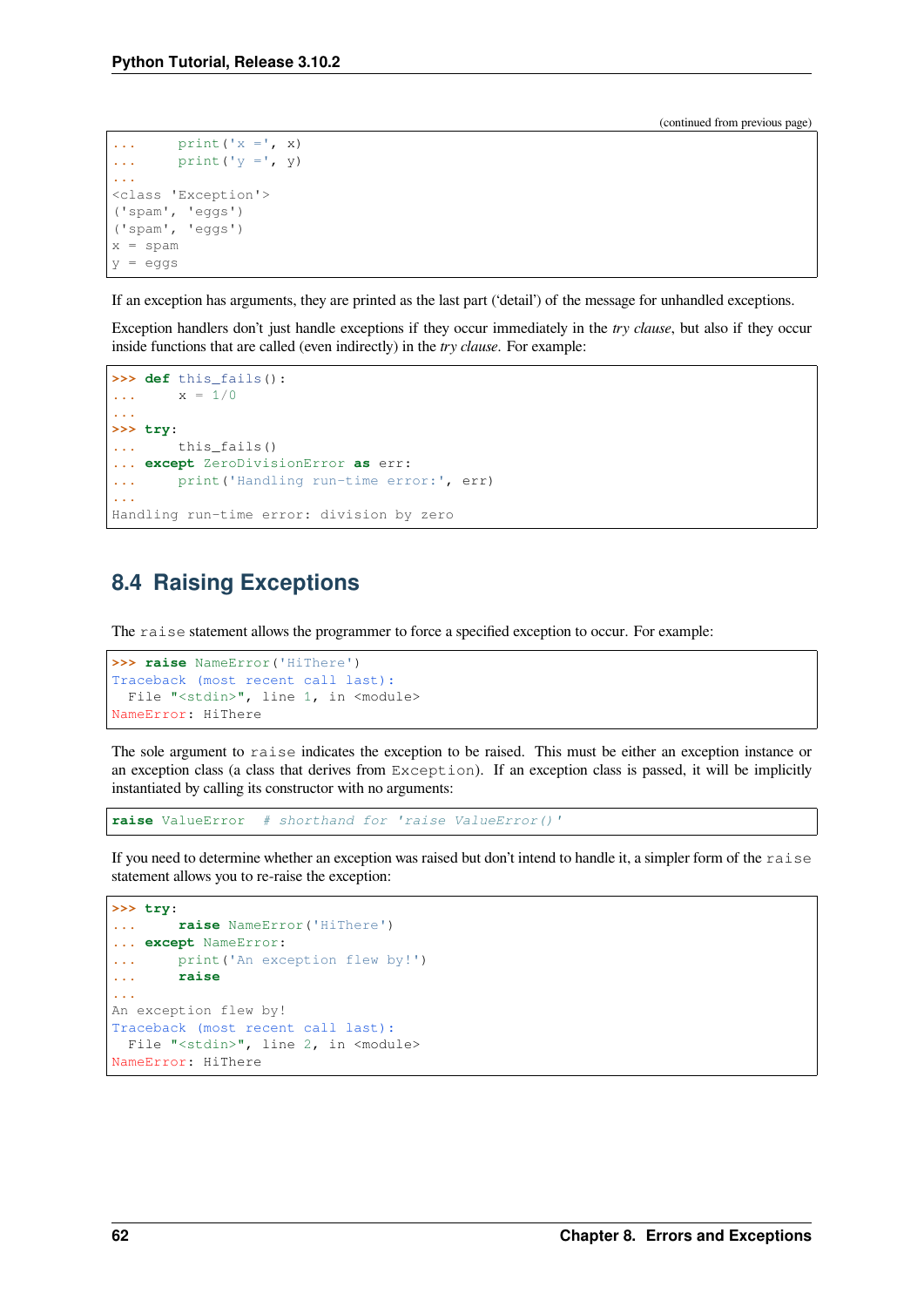## **8.5 Exception Chaining**

The raise statement allows an optional from which enables chaining exceptions. For example:

*# exc must be exception instance or None.* **raise** RuntimeError **from exc**

This can be useful when you are transforming exceptions. For example:

```
>>> def func():
... raise ConnectionError
...
>>> try:
... func()
... except ConnectionError as exc:
... raise RuntimeError('Failed to open database') from exc
...
Traceback (most recent call last):
 File "<stdin>", line 2, in <module>
File "<stdin>", line 2, in func
ConnectionError
The above exception was the direct cause of the following exception:
Traceback (most recent call last):
File "<stdin>", line 4, in <module>
RuntimeError: Failed to open database
```
Exception chaining happens automatically when an exception is raised inside an except or finally section. This can be disabled by using from None idiom:

```
>>> try:
... open('database.sqlite')
... except OSError:
... raise RuntimeError from None
...
Traceback (most recent call last):
File "<stdin>", line 4, in <module>
RuntimeError
```
For more information about chaining mechanics, see bltin-exceptions.

## **8.6 User-defined Exceptions**

Programs may name their own exceptions by creating a new exception class (see *Classes* for more about Python classes). Exceptions should typically be derived from the Exception class, either directly or indirectly.

Exception classes can be defined which do anything any other class can do, but are usually kept simple, often only offering a number of attributes that allow information about the error to be extracte[d by han](#page-72-0)dlers for the exception.

Most exceptions are defined with names that end in "Error", similar to the naming of the standard exceptions.

Many standard modules define their own exceptions to report errors that may occur in functions they define. More information on classes is presented in chapter *Classes*.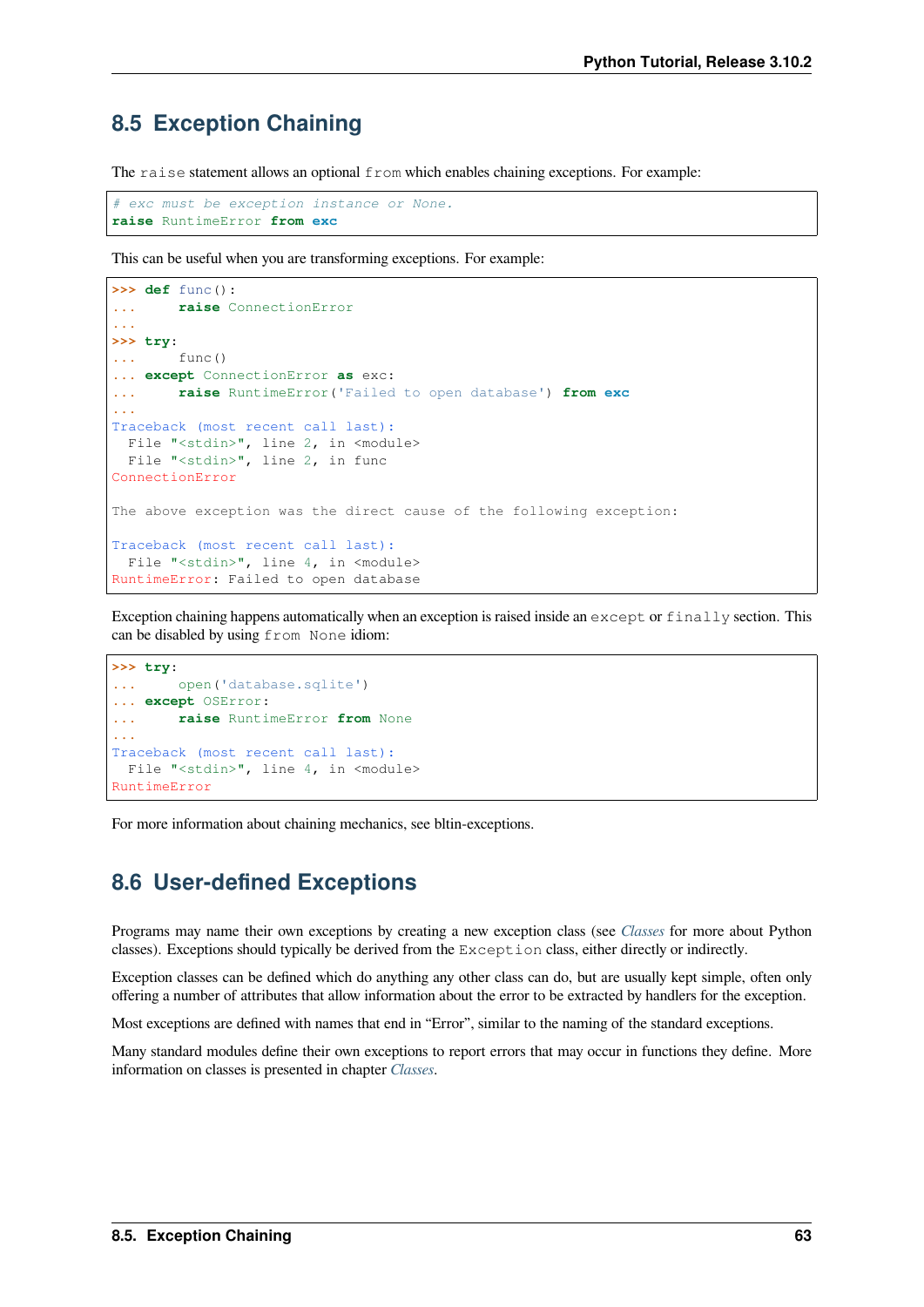### **8.7 Defining Clean-up Actions**

The try statement has another optional clause which is intended to define clean-up actions that must be executed under all circumstances. For example:

```
>>> try:
... raise KeyboardInterrupt
... finally:
... print('Goodbye, world!')
...
Goodbye, world!
KeyboardInterrupt
Traceback (most recent call last):
 File "<stdin>", line 2, in <module>
```
If a finally clause is present, the finally clause will execute as the last task before the  $try$  statement completes. The finally clause runs whether or not the try statement produces an exception. The following points discuss more complex cases when an exception occurs:

- If an exception occurs during execution of the try clause, the exception may be handled by an except clause. If the exception is not handled by an except clause, the exception is re-raised after the finally clause has been executed.
- An exception could occur during execution of an except or else clause. Again, the exception is re-raised after the finally clause has been executed.
- If the finally clause executes a break, continue or return statement, exceptions are not re-raised.
- If the try statement reaches a break, continue or return statement, the finally clause will execute just prior to the break, continue or return statement's execution.
- If a finally clause includes a return statement, the returned value will be the one from the finally clause's return statement, not the value from the try clause's return statement.

For example:

```
>>> def bool_return():
... try:
... return True
... finally:
... return False
...
>>> bool_return()
False
```
A more complicated example:

```
>>> def divide(x, y):
... try:
... result = x / y
... except ZeroDivisionError:
... print("division by zero!")
... else:
... print("result is", result)
... finally:
... print("executing finally clause")
...
>>> divide(2, 1)
result is 2.0
executing finally clause
>>> divide(2, 0)
division by zero!
executing finally clause
```
(continues on next page)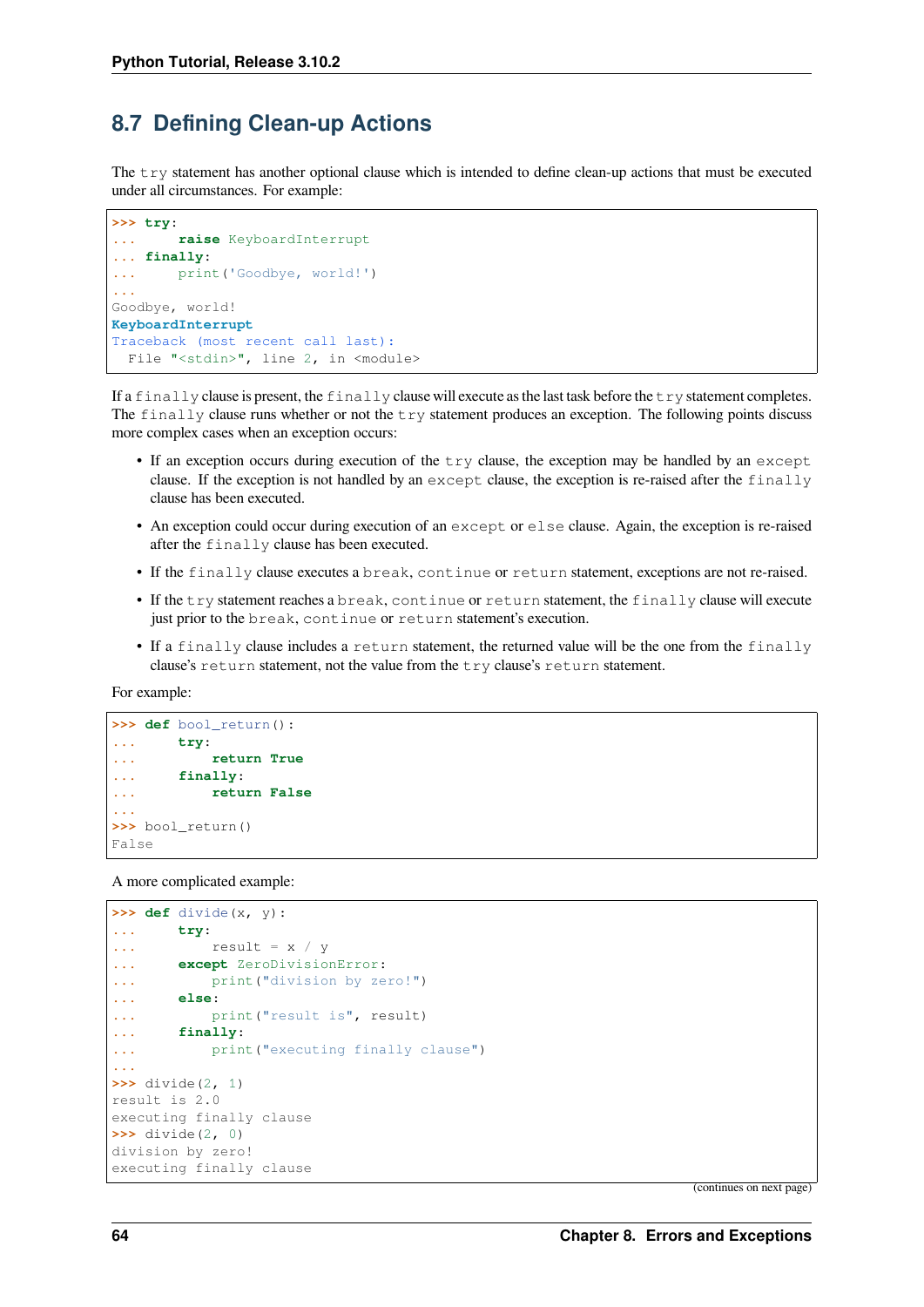(continued from previous page)

```
>>> divide("2", "1")
executing finally clause
Traceback (most recent call last):
 File "<stdin>", line 1, in <module>
 File "<stdin>", line 3, in divide
TypeError: unsupported operand type(s) for /: 'str' and 'str'
```
As you can see, the finally clause is executed in any event. The TypeError raised by dividing two strings is not handled by the except clause and therefore re-raised after the finally clause has been executed.

In real world applications, the finally clause is useful for releasing external resources (such as files or network connections), regardless of whether the use of the resource was successful.

### **8.8 Predefined Clean-up Actions**

Some objects define standard clean-up actions to be undertaken when the object is no longer needed, regardless of whether or not the operation using the object succeeded or failed. Look at the following example, which tries to open a file and print its contents to the screen.

```
for line in open("myfile.txt"):
    print(line, end="")
```
The problem with this code is that it leaves the file open for an indeterminate amount of time after this part of the code has finished executing. This is not an issue in simple scripts, but can be a problem for larger applications. The with statement allows objects like files to be used in a way that ensures they are always cleaned up promptly and correctly.

```
with open("myfile.txt") as f:
    for line in f:
        print(line, end="")
```
After the statement is executed, the file *f* is always closed, even if a problem was encountered while processing the lines. Objects which, like files, provide predefined clean-up actions will indicate this in their documentation.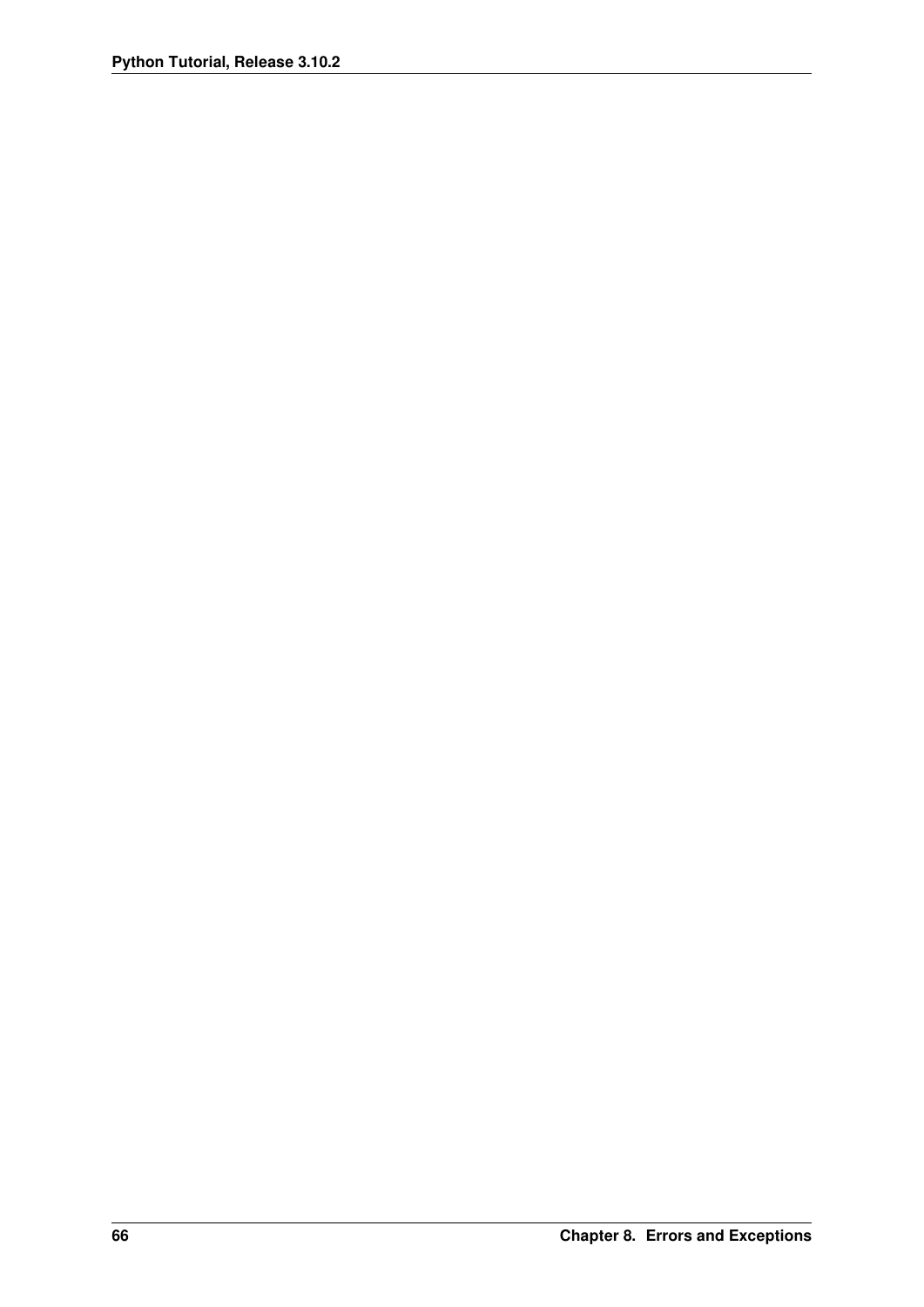# **CHAPTER NINE**

## **CLASSES**

Classes provide a means of bundling data and functionality together. Creating a new class creates a new *type* of object, allowing new *instances* of that type to be made. Each class instance can have attributes attached to it for maintaining its state. Class instances can also have methods (defined by its class) for modifying its state.

Compared with other programming languages, Python's class mechanism adds classes with a minimum of new syntax and semantics. It is a mixture of the class mechanisms found in C++ and Modula-3. Python classes provide all the standard features of Object Oriented Programming: the class inheritance mechanism allows multiple base classes, a derived class can override any methods of its base class or classes, and a method can call the method of a base class with the same name. Objects can contain arbitrary amounts and kinds of data. As is true for modules, classes partake of the dynamic nature of Python: they are created at runtime, and can be modified further after creation.

In C++ terminology, normally class members (including the data members) are *public* (except see below *Private Variables*), and all member functions are *virtual*. As in Modula-3, there are no shorthands for referencing the object's members from its methods: the method function is declared with an explicit first argument representing the object, which is provided implicitly by the call. As in Smalltalk, classes themselves are objects. This provides semantics for importing and renaming. Unlike C++ and Modula-3, built-in types can be used as base classes for extensio[n by the](#page-81-0) [user. Also](#page-81-0), like in C++, most built-in operators with special syntax (arithmetic operators, subscripting etc.) can be redefined for class instances.

(Lacking universally accepted terminology to talk about classes, I will make occasional use of Smalltalk and C++ terms. I would use Modula-3 terms, since its object-oriented semantics are closer to those of Python than C++, but I expect that few readers have heard of it.)

### **9.1 A Word About Names and Objects**

Objects have individuality, and multiple names (in multiple scopes) can be bound to the same object. This is known as aliasing in other languages. This is usually not appreciated on a first glance at Python, and can be safely ignored when dealing with immutable basic types (numbers, strings, tuples). However, aliasing has a possibly surprising effect on the semantics of Python code involving mutable objects such as lists, dictionaries, and most other types. This is usually used to the benefit of the program, since aliases behave like pointers in some respects. For example, passing an object is cheap since only a pointer is passed by the implementation; and if a function modifies an object passed as an argument, the caller will see the change — this eliminates the need for two different argument passing mechanisms as in Pascal.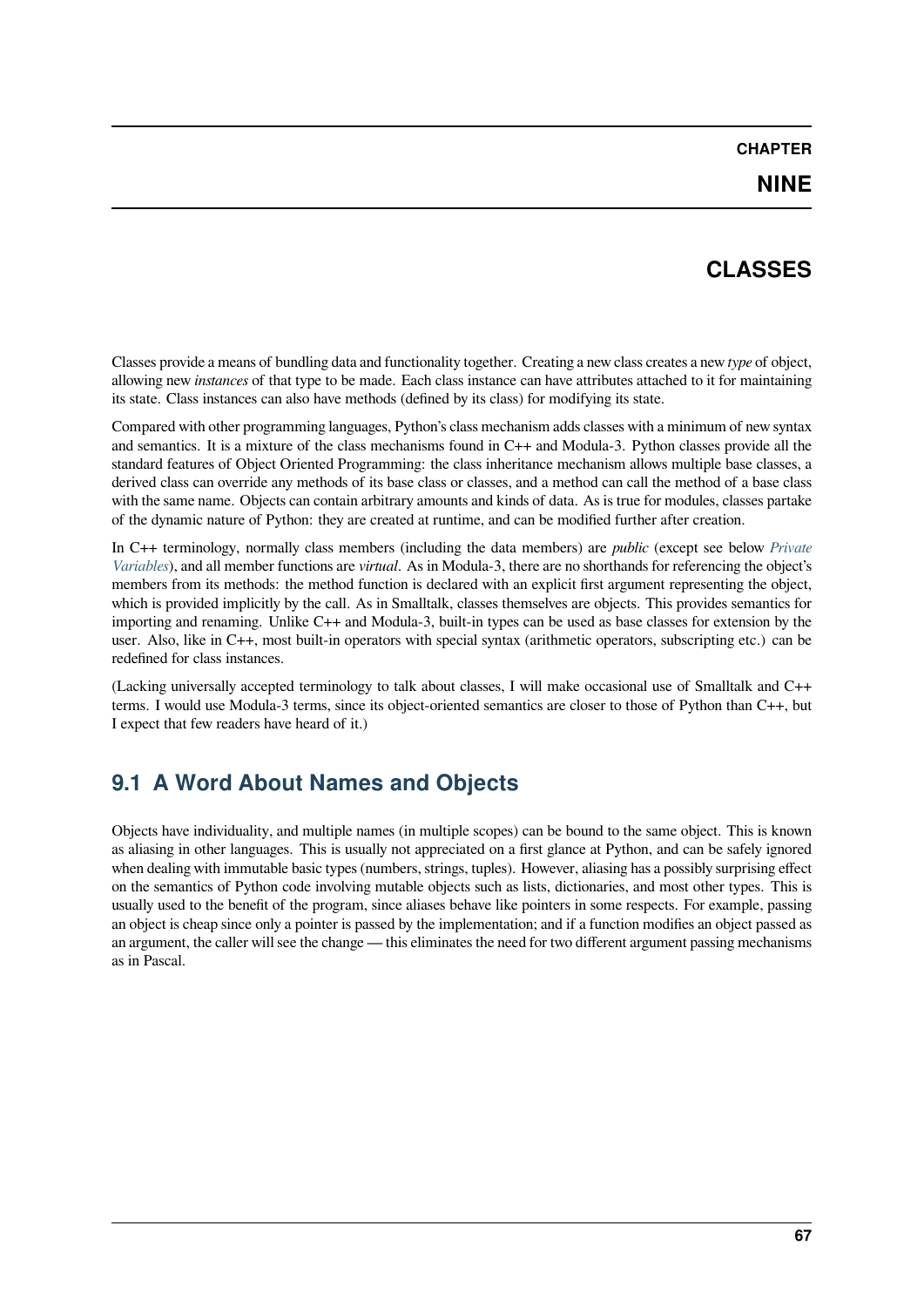# **9.2 Python Scopes and Namespaces**

Before introducing classes, I first have to tell you something about Python's scope rules. Class definitions play some neat tricks with namespaces, and you need to know how scopes and namespaces work to fully understand what's going on. Incidentally, knowledge about this subject is useful for any advanced Python programmer.

Let's begin with some definitions.

A *namespace* is a mapping from names to objects. Most namespaces are currently implemented as Python dictionaries, but that's normally not noticeable in any way (except for performance), and it may change in the future. Examples of namespaces are: the set of built-in names (containing functions such as abs(), and built-in exception names); the global names in a module; and the local names in a function invocation. In a sense the set of attributes of an object also form a namespace. The important thing to know about namespaces is that there is absolutely no relation between names in different namespaces; for instance, two different modules may both define a function maximize without confusion — users of the modules must prefix it with the module name.

By the way, I use the word *attribute* for any name following a dot — for example, in the expression z.real, real is an attribute of the object z. Strictly speaking, references to names in modules are attribute references: in the expression modname. funcname, modname is a module object and funcname is an attribute of it. In this case there happens to be a straightforward mapping between the module's attributes and the global names defined in the module: they share the same namespace!<sup>1</sup>

Attributes may be read-only or writable. In the latter case, assignment to attributes is possible. Module attributes are writable: you can write modname.the answer = 42. Writable attributes may also be deleted with the del statement. For example, del modnam[e.](#page-73-0)the\_answer will remove the attribute the\_answer from the object named by modname.

Namespaces are created at different moments and have different lifetimes. The namespace containing the built-in names is created when the Python interpreter starts up, and is never deleted. The global namespace for a module is created when the module definition is read in; normally, module namespaces also last until the interpreter quits. The statements executed by the top-level invocation of the interpreter, either read from a script file or interactively, are considered part of a module called \_\_main\_, so they have their own global namespace. (The built-in names actually also live in a module; this is called builtins.)

The local namespace for a function is created when the function is called, and deleted when the function returns or raises an exception that is not handled within the function. (Actually, forgetting would be a better way to describe what actually happens.) Of course, recursive invocations each have their own local namespace.

A *scope* is a textual region of a Python program where a namespace is directly accessible. "Directly accessible" here means that an unqualified reference to a name attempts to find the name in the namespace.

Although scopes are determined statically, they are used dynamically. At any time during execution, there are 3 or 4 nested scopes whose namespaces are directly accessible:

- the innermost scope, which is searched first, contains the local names
- the scopes of any enclosing functions, which are searched starting with the nearest enclosing scope, contains non-local, but also non-global names
- the next-to-last scope contains the current module's global names
- the outermost scope (searched last) is the namespace containing built-in names

If a name is declared global, then all references and assignments go directly to the middle scope containing the module's global names. To rebind variables found outside of the innermost scope, the nonlocal statement can be used; if not declared nonlocal, those variables are read-only (an attempt to write to such a variable will simply create a *new* local variable in the innermost scope, leaving the identically named outer variable unchanged).

Usually, the local scope references the local names of the (textually) current function. Outside functions, the local scope references the same namespace as the global scope: the module's namespace. Class definitions place yet another namespace in the local scope.

<span id="page-73-0"></span><sup>&</sup>lt;sup>1</sup> Except for one thing. Module objects have a secret read-only attribute called \_\_dict\_ which returns the dictionary used to implement the module's namespace; the name \_\_dict\_\_ is an attribute but not a global name. Obviously, using this violates the abstraction of namespace implementation, and should be restricted to things like post-mortem debuggers.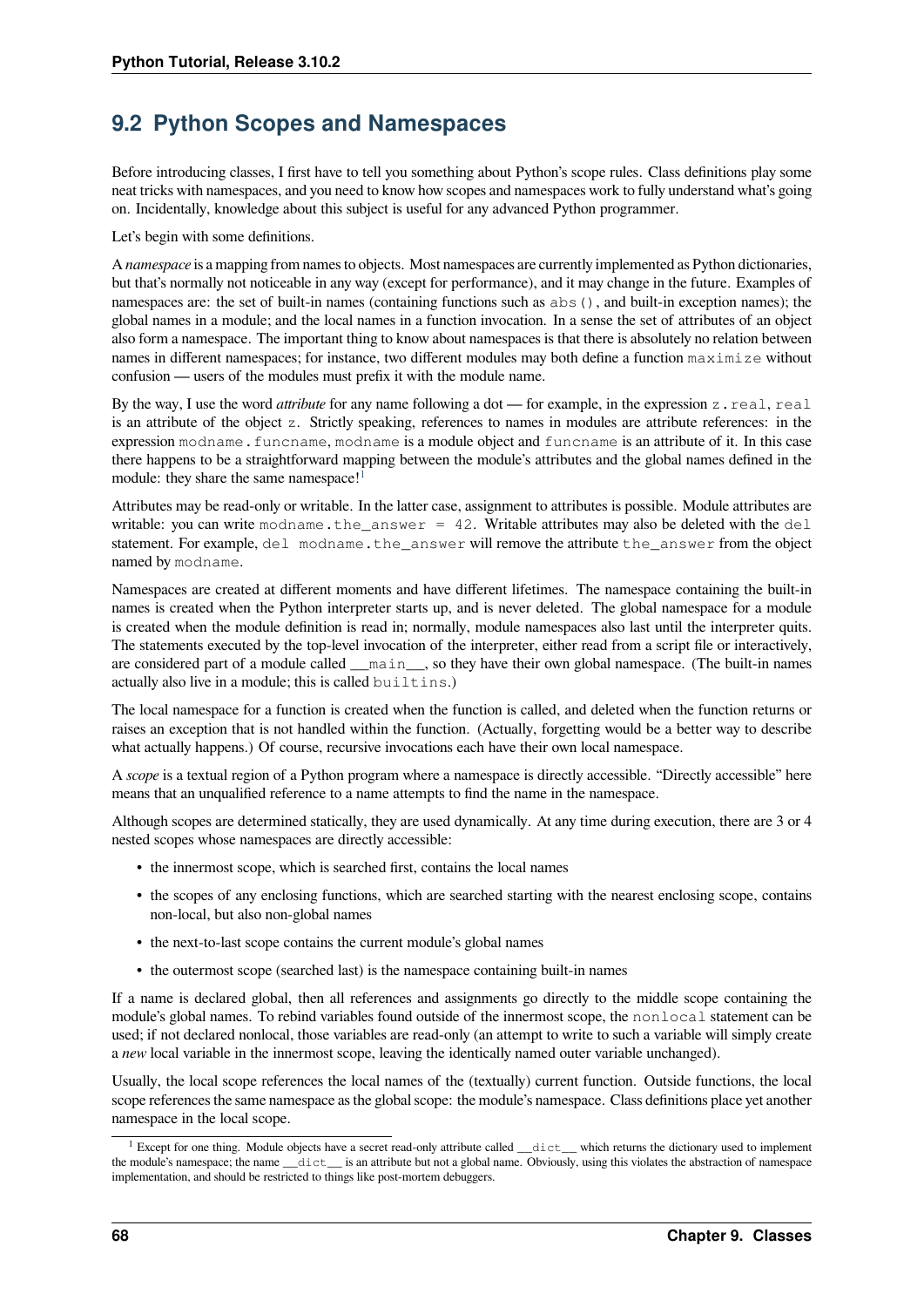It is important to realize that scopes are determined textually: the global scope of a function defined in a module is that module's namespace, no matter from where or by what alias the function is called. On the other hand, the actual search for names is done dynamically, at run time — however, the language definition is evolving towards static name resolution, at "compile" time, so don't rely on dynamic name resolution! (In fact, local variables are already determined statically.)

A special quirk of Python is that – if no global or nonlocal statement is in effect – assignments to names always go into the innermost scope. Assignments do not copy data — they just bind names to objects. The same is true for deletions: the statement  $\text{del} \times \text{r}$  removes the binding of x from the namespace referenced by the local scope. In fact, all operations that introduce new names use the local scope: in particular, import statements and function definitions bind the module or function name in the local scope.

The global statement can be used to indicate that particular variables live in the global scope and should be rebound there; the nonlocal statement indicates that particular variables live in an enclosing scope and should be rebound there.

#### **9.2.1 Scopes and Namespaces Example**

This is an example demonstrating how to reference the different scopes and namespaces, and how global and nonlocal affect variable binding:

```
def scope_test():
    def do_local():
        span = "local spam"def do_nonlocal():
       nonlocal spam
        spam = "nonlocal spam"
    def do_global():
        global spam
        span = "global spam"span = "test spam"do_local()
    print("After local assignment:", spam)
    do_nonlocal()
    print("After nonlocal assignment:", spam)
    do_global()
    print("After global assignment:", spam)
scope_test()
print("In global scope:", spam)
```
The output of the example code is:

After local assignment: test spam After nonlocal assignment: nonlocal spam After global assignment: nonlocal spam In global scope: global spam

Note how the *local* assignment (which is default) didn't change *scope* test's binding of *spam*. The nonlocal assignment changed *scope\_test*'s binding of *spam*, and the qlobal assignment changed the module-level binding.

You can also see that there was no previous binding for *spam* before the global assignment.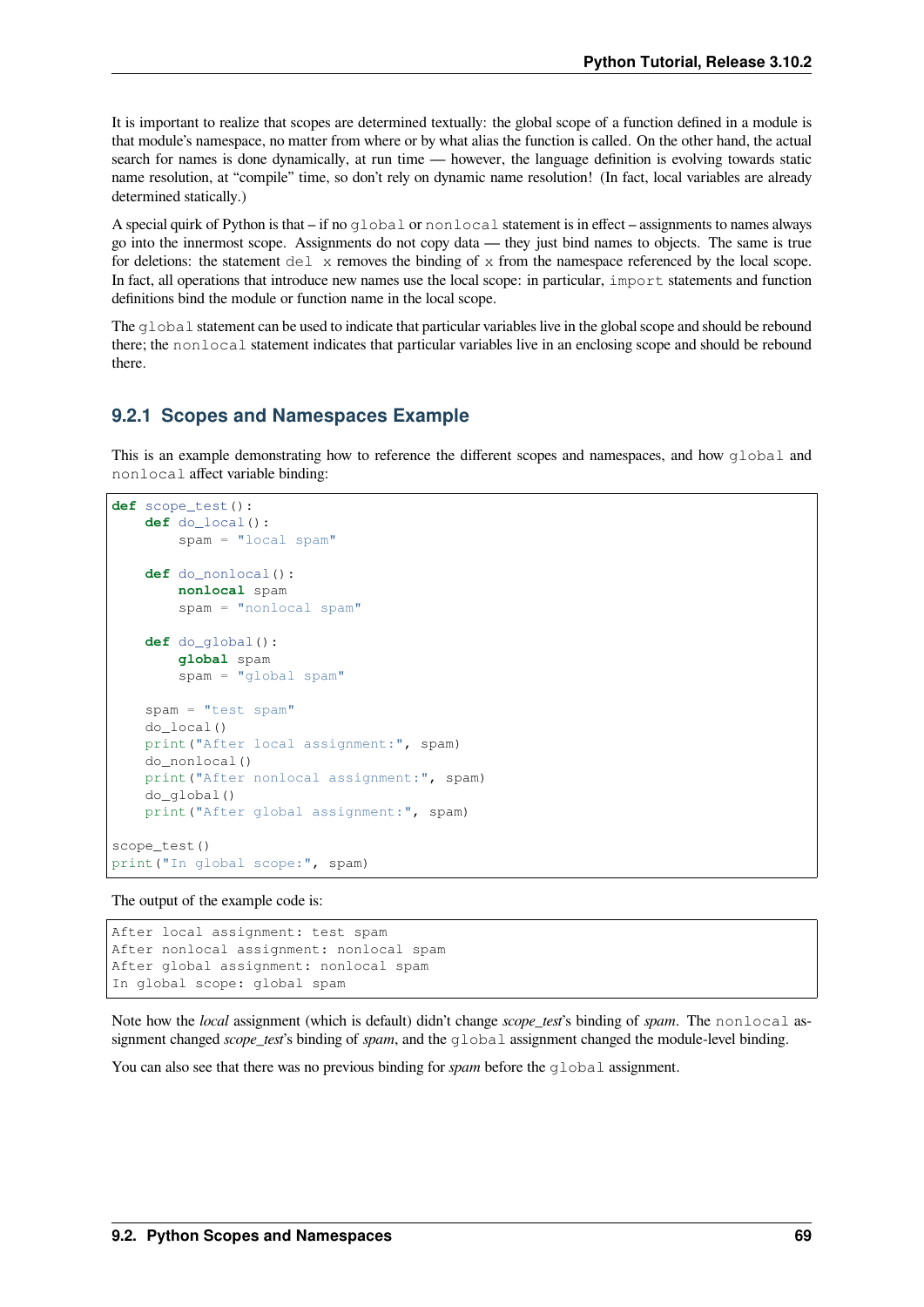## **9.3 A First Look at Classes**

Classes introduce a little bit of new syntax, three new object types, and some new semantics.

#### **9.3.1 Class Definition Syntax**

The simplest form of class definition looks like this:

```
class ClassName:
    <statement-1>
    .
    .
    .
    <statement-N>
```
Class definitions, like function definitions ( $d \in \mathsf{f}$  statements) must be executed before they have any effect. (You could conceivably place a class definition in a branch of an  $if$  statement, or inside a function.)

In practice, the statements inside a class definition will usually be function definitions, but other statements are allowed, and sometimes useful — we'll come back to this later. The function definitions inside a class normally have a peculiar form of argument list, dictated by the calling conventions for methods — again, this is explained later.

When a class definition is entered, a new namespace is created, and used as the local scope — thus, all assignments to local variables go into this new namespace. In particular, function definitions bind the name of the new function here.

When a class definition is left normally (via the end), a *class object* is created. This is basically a wrapper around the contents of the namespace created by the class definition; we'll learn more about class objects in the next section. The original local scope (the one in effect just before the class definition was entered) is reinstated, and the class object is bound here to the class name given in the class definition header (ClassName in the example).

#### **9.3.2 Class Objects**

Class objects support two kinds of operations: attribute references and instantiation.

*Attribute references* use the standard syntax used for all attribute references in Python: obj.name. Valid attribute names are all the names that were in the class's namespace when the class object was created. So, if the class definition looked like this:

```
class MyClass:
    """A simple example class"""
    i = 12345def f(self):
        return 'hello world'
```
then MyClass. i and MyClass. f are valid attribute references, returning an integer and a function object, respectively. Class attributes can also be assigned to, so you can change the value of  $MvClass$ , i by assignment.  $\dot{\phi}$ is also a valid attribute, returning the docstring belonging to the class: "A simple example class".

Class *instantiation* uses function notation. Just pretend that the class object is a parameterless function that returns a new instance of the class. For example (assuming the above class):

 $x = MyClass()$ 

creates a new *instance* of the class and assigns this object to the local variable x.

The instantiation operation ("calling" a class object) creates an empty object. Many classes like to create objects with instances customized to a specific initial state. Therefore a class may define a special method named  $\text{__init}\_\text{()},$ like this: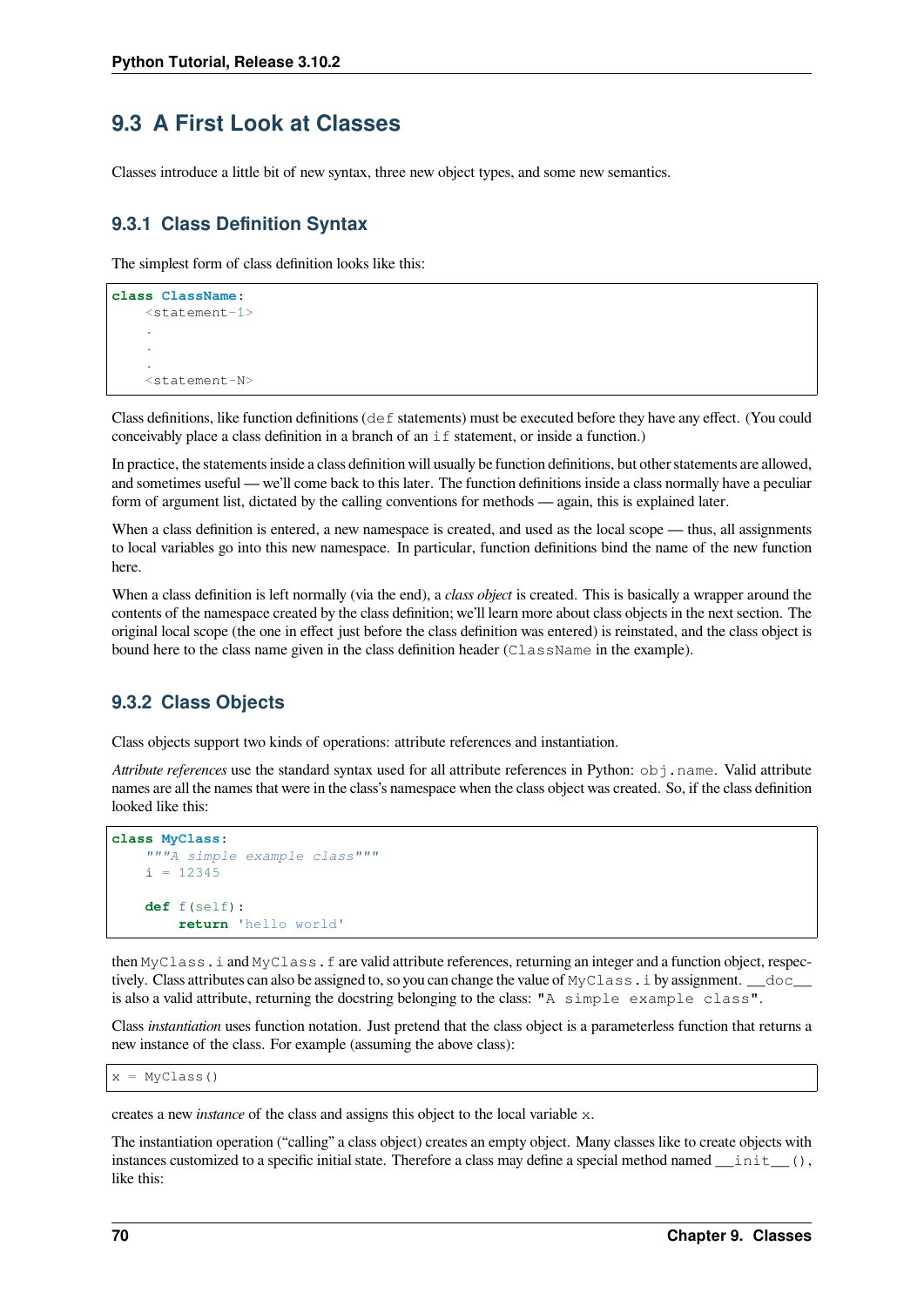**def** \_\_init\_\_(self): self.data = []

When a class defines an  $\text{unit}$  () method, class instantiation automatically invokes  $\text{unit}$  () for the newly-created class instance. So in this example, a new, initialized instance can be obtained by:

 $x = MyClass()$ 

Of course, the \_\_init\_\_() method may have arguments for greater flexibility. In that case, arguments given to the class instantiation operator are passed on to  $\text{__init__()}$ . For example,

```
>>> class Complex:
... def __init__(self, realpart, imagpart):
... self.r = realpart
... self.i = imagpart
...
\Rightarrow x = Complex(3.0, -4.5)
>>> x.r, x.i
(3.0, -4.5)
```
#### **9.3.3 Instance Objects**

Now what can we do with instance objects? The only operations understood by instance objects are attribute references. There are two kinds of valid attribute names: data attributes and methods.

*data attributes* correspond to "instance variables" in Smalltalk, and to "data members" in C++. Data attributes need not be declared; like local variables, they spring into existence when they are first assigned to. For example, if  $\times$  is the instance of MyClass created above, the following piece of code will print the value 16, without leaving a trace:

```
x counter = 1
while x.counter < 10:
    x.counter = x.counter * 2
print(x.counter)
del x.counter
```
The other kind of instance attribute reference is a *method*. A method is a function that "belongs to" an object. (In Python, the term method is not unique to class instances: other object types can have methods as well. For example, list objects have methods called append, insert, remove, sort, and so on. However, in the following discussion, we'll use the term method exclusively to mean methods of class instance objects, unless explicitly stated otherwise.)

Valid method names of an instance object depend on its class. By definition, all attributes of a class that are function objects define corresponding methods of its instances. So in our example,  $x \cdot f$  is a valid method reference, since  $MyClass. f$  is a function, but x.i is not, since  $MyClass. i$  is not. But x.f is not the same thing as  $MyClass.$ f — it is a *method object*, not a function object.

#### **9.3.4 Method Objects**

Usually, a method is called right after it is bound:

 $x$ .f()

In the MyClass example, this will return the string 'hello world'. However, it is not necessary to call a method right away:  $x \cdot f$  is a method object, and can be stored away and called at a later time. For example:

```
xf = x. fwhile True:
    print(xf())
```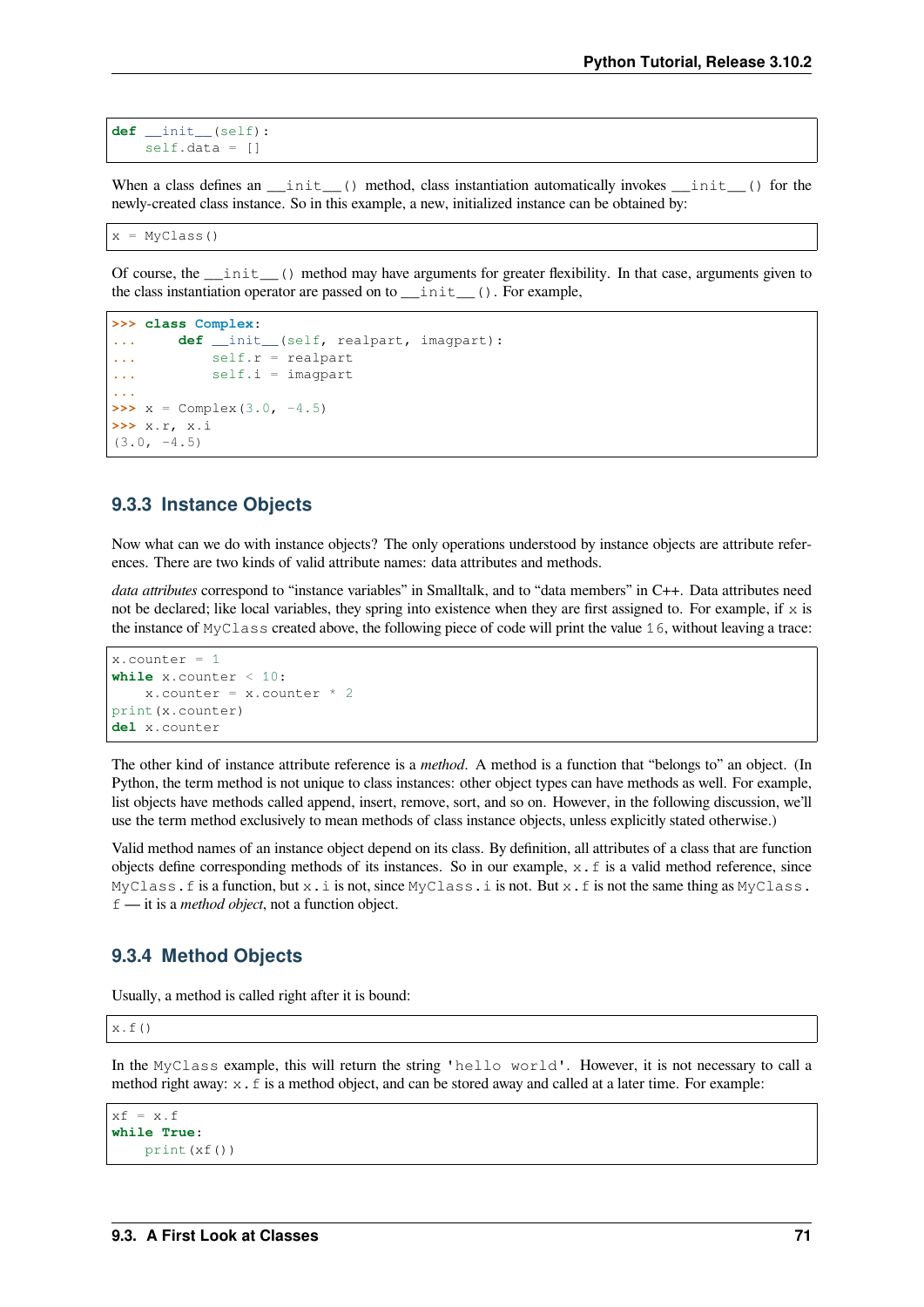will continue to print hello world until the end of time.

What exactly happens when a method is called? You may have noticed that  $x \cdot f$  () was called without an argument above, even though the function definition for  $f($ ) specified an argument. What happened to the argument? Surely Python raises an exception when a function that requires an argument is called without any — even if the argument isn't actually used…

Actually, you may have guessed the answer: the special thing about methods is that the instance object is passed as the first argument of the function. In our example, the call  $x \cdot f$  () is exactly equivalent to MyClass.  $f(x)$ . In general, calling a method with a list of *n* arguments is equivalent to calling the corresponding function with an argument list that is created by inserting the method's instance object before the first argument.

If you still don't understand how methods work, a look at the implementation can perhaps clarify matters. When a non-data attribute of an instance is referenced, the instance's class is searched. If the name denotes a valid class attribute that is a function object, a method object is created by packing (pointers to) the instance object and the function object just found together in an abstract object: this is the method object. When the method object is called with an argument list, a new argument list is constructed from the instance object and the argument list, and the function object is called with this new argument list.

#### **9.3.5 Class and Instance Variables**

Generally speaking, instance variables are for data unique to each instance and class variables are for attributes and methods shared by all instances of the class:

```
class Dog:
   kind = 'canine' # class variable shared by all instances
   def __init__(self, name):
      self.name = name # instance variable unique to each instance
\Rightarrow d = Dog('Fido')
\Rightarrow > e = Dog('Buddy')
>>> d.kind # shared by all dogs
'canine'
>>> e.kind # shared by all dogs
'canine'
>>> d.name # unique to d
'Fido'
>>> e.name # unique to e
'Buddy'
```
As discussed in *A Word About Names and Objects*, shared data can have possibly surprising effects with involving *mutable* objects such as lists and dictionaries. For example, the *tricks* list in the following code should not be used as a class variable because just a single list would be shared by all *Dog* instances:

```
class Dog:
```

```
tricks = [] # mistaken use of a class variable
    def __init__(self, name):
       self.name = name
   def add_trick(self, trick):
        self.tricks.append(trick)
>>> d = Dog('Fido')
\Rightarrow > e = Dog('Buddy')
>>> d.add_trick('roll over')
>>> e.add_trick('play dead')
```
(continues on next page)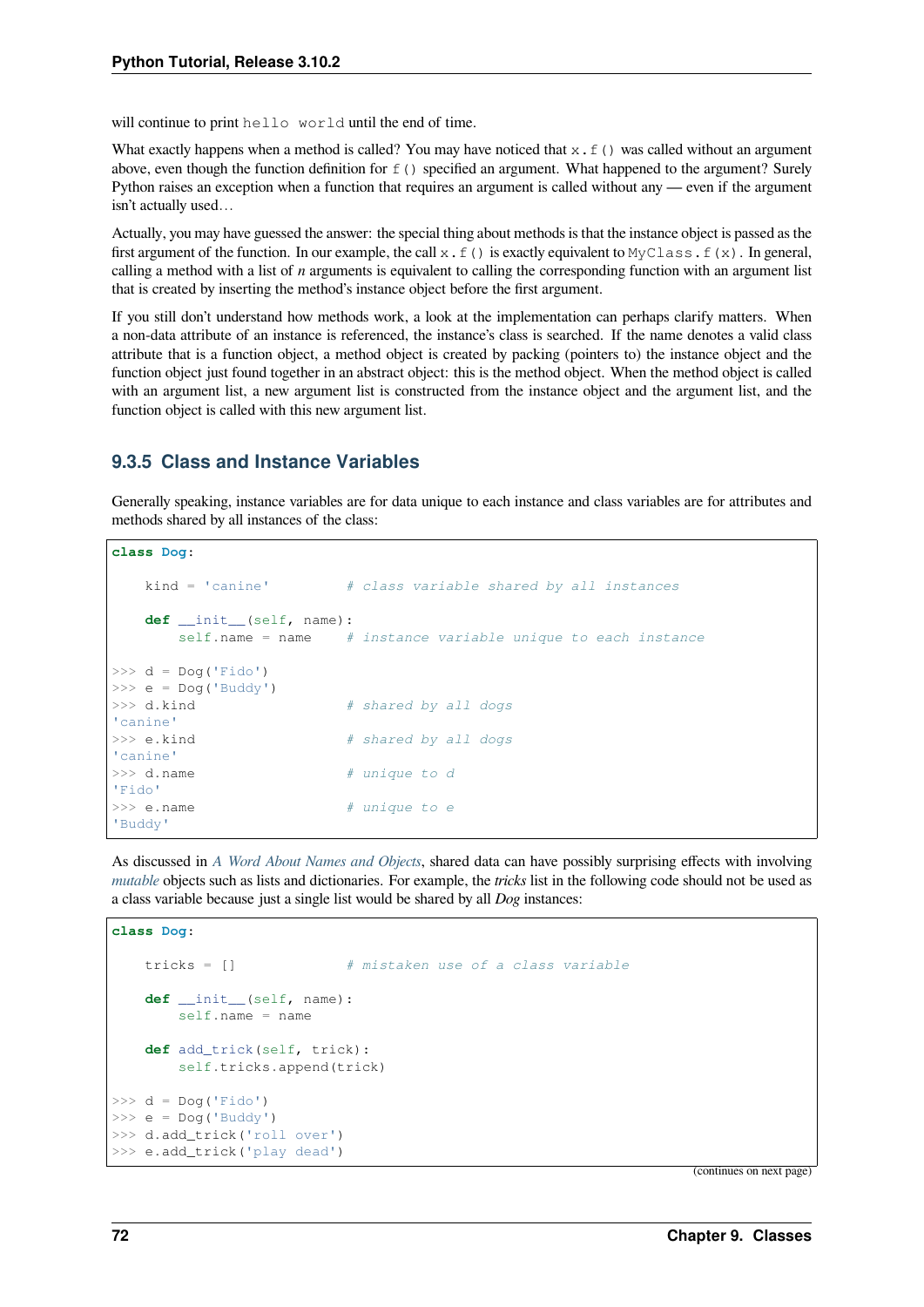(continued from previous page)

```
>>> d.tricks # unexpectedly shared by all dogs
['roll over', 'play dead']
```
Correct design of the class should use an instance variable instead:

```
class Dog:
    def __init__(self, name):
        self.name = name
        self.tricks = [] # creates a new empty list for each dog
    def add_trick(self, trick):
        self.tricks.append(trick)
>>> d = Dog('Fido')
\Rightarrow > e = Dog('Buddy')
>>> d.add_trick('roll over')
>>> e.add_trick('play dead')
>>> d.tricks
['roll over']
>>> e.tricks
['play dead']
```
### **9.4 Random Remarks**

If the same attribute name occurs in both an instance and in a class, then attribute lookup prioritizes the instance:

```
>>> class Warehouse:
       purpose = 'storage'
        region = 'west'
>>> w1 = Warehouse()
>>> print(w1.purpose, w1.region)
storage west
>>> w2 = Warehouse()
>>> w2.region = 'east'
>>> print(w2.purpose, w2.region)
storage east
```
Data attributes may be referenced by methods as well as by ordinary users ("clients") of an object. In other words, classes are not usable to implement pure abstract data types. In fact, nothing in Python makes it possible to enforce data hiding — it is all based upon convention. (On the other hand, the Python implementation, written in C, can completely hide implementation details and control access to an object if necessary; this can be used by extensions to Python written in C.)

Clients should use data attributes with care — clients may mess up invariants maintained by the methods by stamping on their data attributes. Note that clients may add data attributes of their own to an instance object without affecting the validity of the methods, as long as name conflicts are avoided — again, a naming convention can save a lot of headaches here.

There is no shorthand for referencing data attributes (or other methods!) from within methods. I find that this actually increases the readability of methods: there is no chance of confusing local variables and instance variables when glancing through a method.

Often, the first argument of a method is called  $self$ . This is nothing more than a convention: the name  $self$  has absolutely no special meaning to Python. Note, however, that by not following the convention your code may be less readable to other Python programmers, and it is also conceivable that a *class browser* program might be written that relies upon such a convention.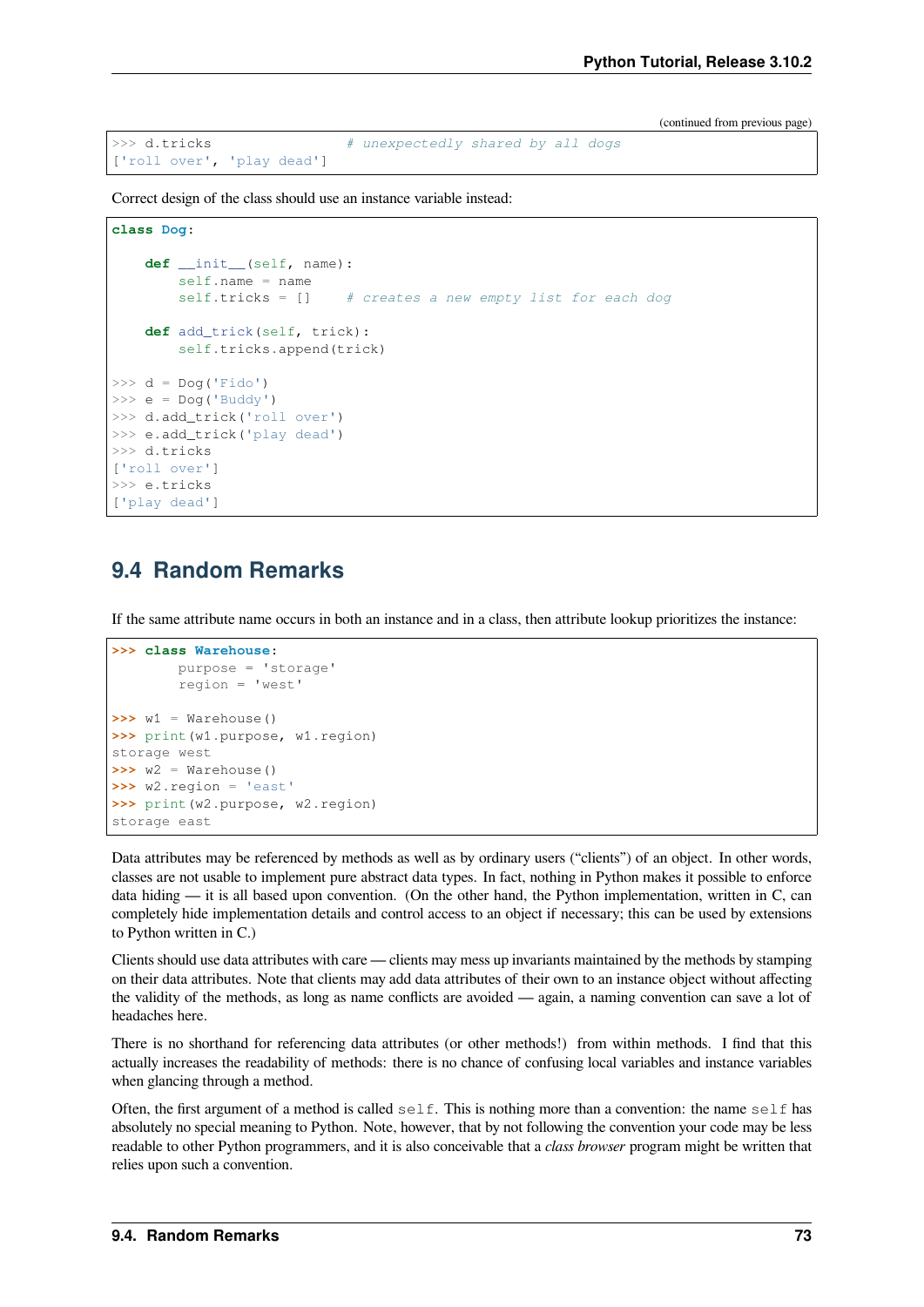Any function object that is a class attribute defines a method for instances of that class. It is not necessary that the function definition is textually enclosed in the class definition: assigning a function object to a local variable in the class is also ok. For example:

```
# Function defined outside the class
def f1(self, x, y):
    return min(x, x+y)
class C:
    f = f1def g(self):
        return 'hello world'
    h = g
```
Now f, g and h are all attributes of class C that refer to function objects, and consequently they are all methods of instances of C — h being exactly equivalent to g. Note that this practice usually only serves to confuse the reader of a program.

Methods may call other methods by using method attributes of the self argument:

```
class Bag:
    def __init__(self):
        self.data = []
    def add(self, x):
        self.data.append(x)
    def addtwice(self, x):
        self.add(x)
        self.add(x)
```
Methods may reference global names in the same way as ordinary functions. The global scope associated with a method is the module containing its definition. (A class is never used as a global scope.) While one rarely encounters a good reason for using global data in a method, there are many legitimate uses of the global scope: for one thing, functions and modules imported into the global scope can be used by methods, as well as functions and classes defined in it. Usually, the class containing the method is itself defined in this global scope, and in the next section we'll find some good reasons why a method would want to reference its own class.

Each value is an object, and therefore has a *class* (also called its *type*). It is stored as object.\_\_class\_\_.

### **9.5 Inheritance**

Of course, a language feature would not be worthy of the name "class" without supporting inheritance. The syntax for a derived class definition looks like this:

```
class DerivedClassName(BaseClassName):
    \leqstatement-1>
    .
    .
    .
    <statement-N>
```
The name BaseClassName must be defined in a scope containing the derived class definition. In place of a base class name, other arbitrary expressions are also allowed. This can be useful, for example, when the base class is defined in another module:

**class DerivedClassName**(modname.BaseClassName):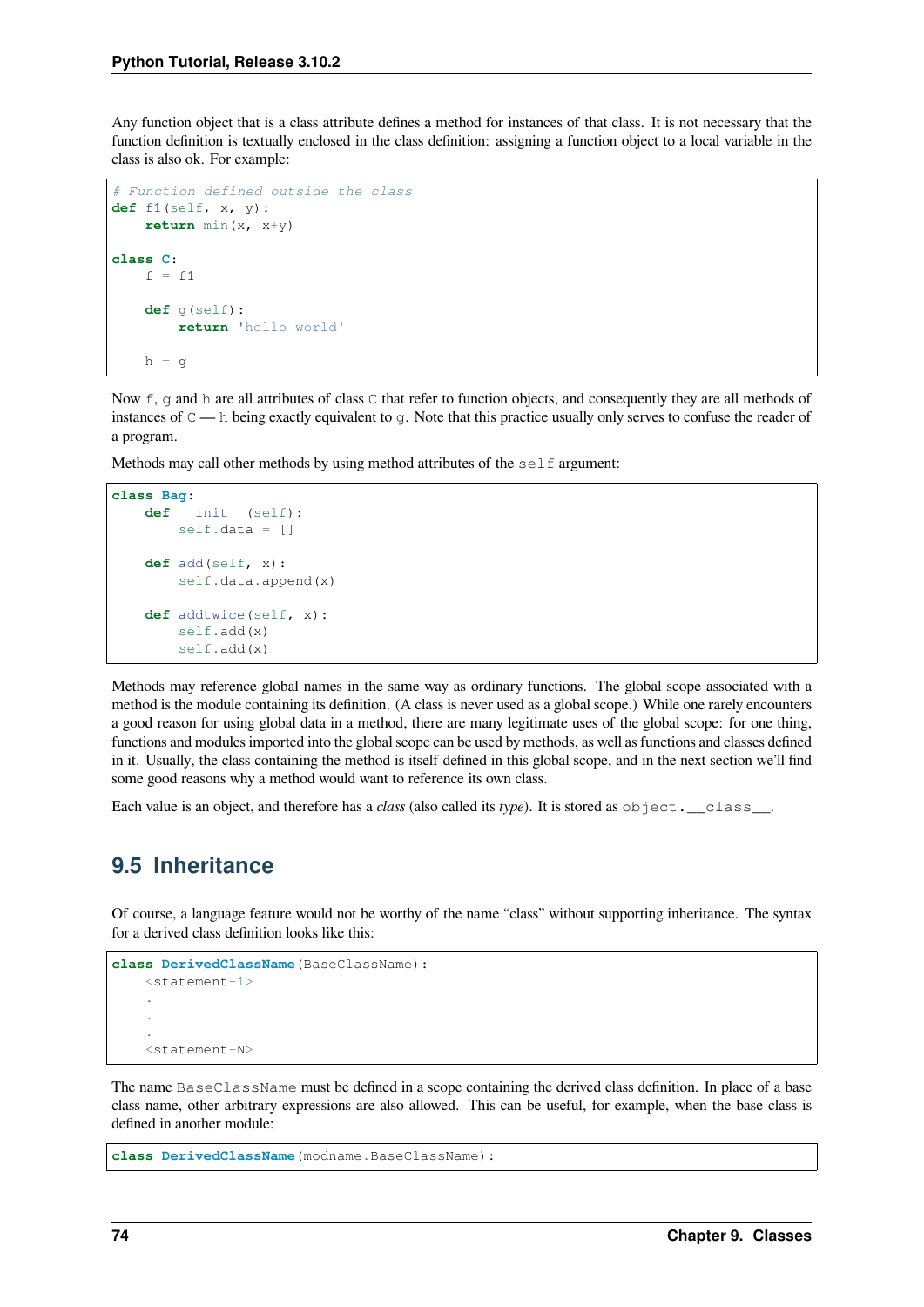Execution of a derived class definition proceeds the same as for a base class. When the class object is constructed, the base class is remembered. This is used for resolving attribute references: if a requested attribute is not found in the class, the search proceeds to look in the base class. This rule is applied recursively if the base class itself is derived from some other class.

There's nothing special about instantiation of derived classes: DerivedClassName() creates a new instance of the class. Method references are resolved as follows: the corresponding class attribute is searched, descending down the chain of base classes if necessary, and the method reference is valid if this yields a function object.

Derived classes may override methods of their base classes. Because methods have no special privileges when calling other methods of the same object, a method of a base class that calls another method defined in the same base class may end up calling a method of a derived class that overrides it. (For C++ programmers: all methods in Python are effectively virtual.)

An overriding method in a derived class may in fact want to extend rather than simply replace the base class method of the same name. There is a simple way to call the base class method directly: just call BaseClassName. methodname (self, arguments). This is occasionally useful to clients as well. (Note that this only works if the base class is accessible as BaseClassName in the global scope.)

Python has two built-in functions that work with inheritance:

- Use isinstance() to check an instance's type: isinstance(obj, int) will be True only if  $obj$ . \_\_class\_\_ is int or some class derived from int.
- Use issubclass() to check class inheritance: issubclass(bool, int) is True since bool is a subclass of int. However, issubclass(float, int) is False since float is not a subclass of int.

#### **9.5.1 Multiple Inheritance**

Python supports a form of multiple inheritance as well. A class definition with multiple base classes looks like this:

```
class DerivedClassName(Base1, Base2, Base3):
    <statement-1>
    .
    .
    .
    <statement-N>
```
For most purposes, in the simplest cases, you can think of the search for attributes inherited from a parent class as depth-first, left-to-right, not searching twice in the same class where there is an overlap in the hierarchy. Thus, if an attribute is not found in DerivedClassName, it is searched for in Base1, then (recursively) in the base classes of Base1, and if it was not found there, it was searched for in Base2, and so on.

In fact, it is slightly more complex than that; the method resolution order changes dynamically to support cooperative calls to super(). This approach is known in some other multiple-inheritance languages as call-next-method and is more powerful than the super call found in single-inheritance languages.

Dynamic ordering is necessary because all cases of multiple inheritance exhibit one or more diamond relationships (where at least one of the parent classes can be accessed through multiple paths from the bottommost class). For example, all classes inherit from object, so any case of multiple inheritance provides more than one path to reach object. To keep the base classes from being accessed more than once, the dynamic algorithm linearizes the search order in a way that preserves the left-to-right ordering specified in each class, that calls each parent only once, and that is monotonic (meaning that a class can be subclassed without affecting the precedence order of its parents). Taken together, these properties make it possible to design reliable and extensible classes with multiple inheritance. For more detail, see https://www.python.org/download/releases/2.3/mro/.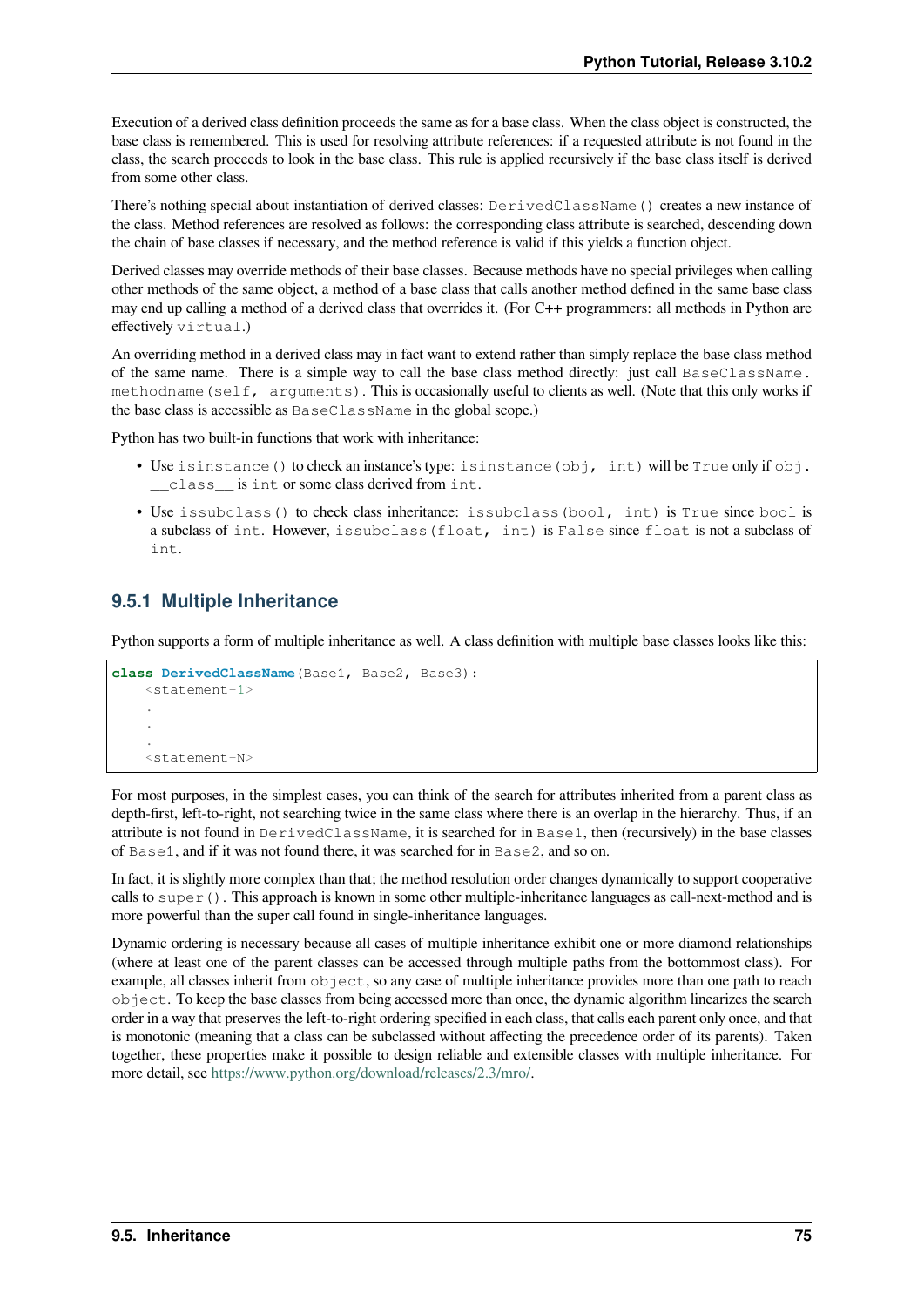### <span id="page-81-0"></span>**9.6 Private Variables**

"Private" instance variables that cannot be accessed except from inside an object don't exist in Python. However, there is a convention that is followed by most Python code: a name prefixed with an underscore (e.g. \_spam) should be treated as a non-public part of the API (whether it is a function, a method or a data member). It should be considered an implementation detail and subject to change without notice.

Since there is a valid use-case for class-private members (namely to avoid name clashes of names with names defined by subclasses), there is limited support for such a mechanism, called *name mangling*. Any identifier of the form \_\_spam (at least two leading underscores, at most one trailing underscore) is textually replaced with \_classname\_\_spam, where classname is the current class name with leading underscore(s) stripped. This mangling is done without regard to the syntactic position of the identifier, as long as it occurs within the definition of a class.

Name mangling is helpful for letting subclasses override methods without breaking intraclass method calls. For example:

```
class Mapping:
    def __init__(self, iterable):
        self.items_list = []
        self.__update(iterable)
    def update(self, iterable):
        for item in iterable:
            self.items_list.append(item)
    __update = update # private copy of original update() method
class MappingSubclass(Mapping):
    def update(self, keys, values):
        # provides new signature for update()
        # but does not break __init__()
        for item in zip(keys, values):
            self.items_list.append(item)
```
The above example would work even if MappingSubclass were to introduce a \_\_update identifier since it is replaced with \_Mapping\_\_update in the Mapping class and \_MappingSubclass\_\_update in the MappingSubclass class respectively.

Note that the mangling rules are designed mostly to avoid accidents; it still is possible to access or modify a variable that is considered private. This can even be useful in special circumstances, such as in the debugger.

Notice that code passed to  $\epsilon \times \epsilon$  () or  $\epsilon$  val() does not consider the classname of the invoking class to be the current class; this is similar to the effect of the global statement, the effect of which is likewise restricted to code that is byte-compiled together. The same restriction applies to  $\eta$  at  $\eta$ , setattr() and delattr(), as well as when referencing \_\_dict\_\_ directly.

### **9.7 Odds and Ends**

Sometimes it is useful to have a data type similar to the Pascal "record" or C "struct", bundling together a few named data items. An empty class definition will do nicely:

```
class Employee:
   pass
john = Employee() # Create an empty employee record
# Fill the fields of the record
```
(continues on next page)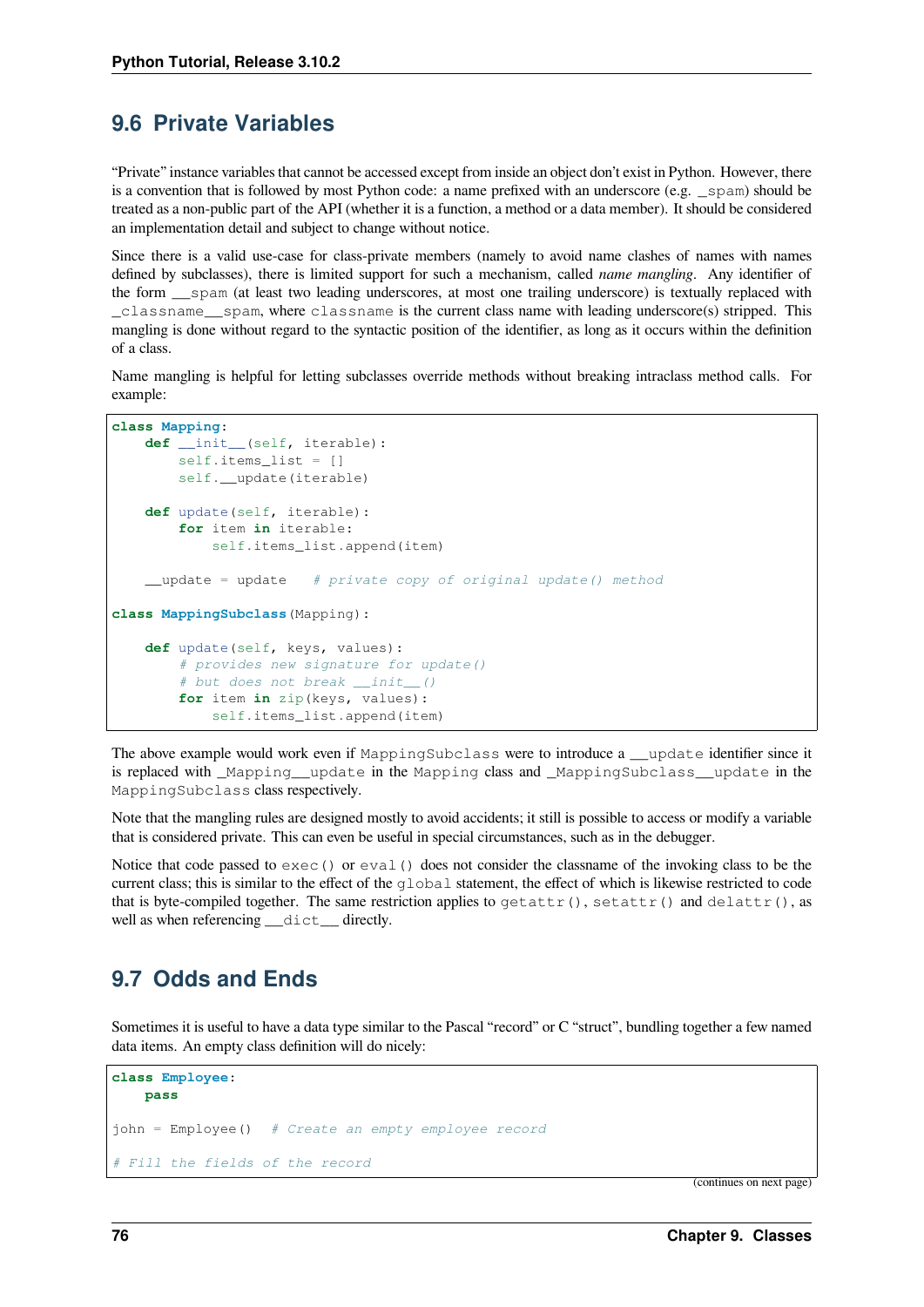(continued from previous page)

```
john.name = 'John Doe'
john.dept = 'computer lab'
john.salary = 1000
```
A piece of Python code that expects a particular abstract data type can often be passed a class that emulates the methods of that data type instead. For instance, if you have a function that formats some data from a file object, you can define a class with methods read() and readline() that get the data from a string buffer instead, and pass it as an argument.

Instance method objects have attributes, too:  $m.$  self is the instance object with the method  $m()$ , and  $m$ . func is the function object corresponding to the method.

#### **9.8 Iterators**

By now you have probably noticed that most container objects can be looped over using a for statement:

```
for element in [1, 2, 3]:
   print(element)
for element in (1, 2, 3):
   print(element)
for key in {'one':1, 'two':2}:
   print(key)
for char in "123":
   print(char)
for line in open("myfile.txt"):
   print(line, end='')
```
This style of access is clear, concise, and convenient. The use of iterators pervades and unifies Python. Behind the scenes, the for statement calls iter() on the container object. The function returns an iterator object that defines the method \_\_next\_() which accesses elements in the container one at a time. When there are no more elements, \_\_next\_() raises a StopIteration exception which tells the for loop to terminate. You can call the  $n$ next () method using the next() built-in function; this example shows how it all works:

```
\Rightarrow s = 'abc'\Rightarrow it = iter(s)
>>> it
<str_iterator object at 0x10c90e650>
>>> next(it)
'a'
>>> next(it)
'b'
>>> next(it)
^{\prime} c^{\prime}>>> next(it)
Traceback (most recent call last):
 File "<stdin>", line 1, in <module>
    next(it)
StopIteration
```
Having seen the mechanics behind the iterator protocol, it is easy to add iterator behavior to your classes. Define an  $\text{iter}$  () method which returns an object with a \_\_next\_\_() method. If the class defines \_\_next\_\_(), then \_\_iter\_\_() can just return self:

```
class Reverse:
   """Iterator for looping over a sequence backwards."""
   def __init__(self, data):
       self.data = data
       self.index = len(data)
```
(continues on next page)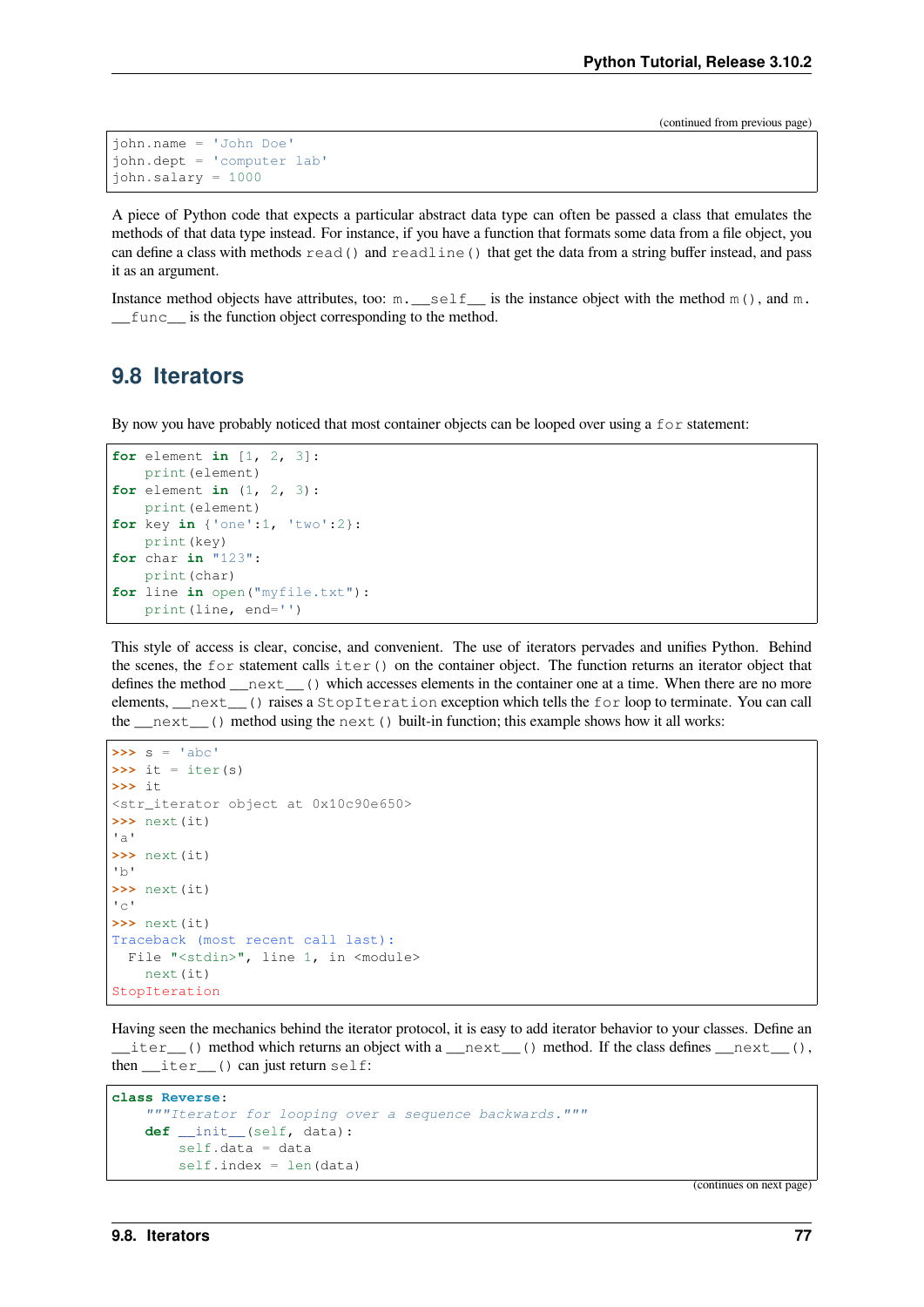```
def __iter__(self):
   return self
def __next__(self):
    if self.index == 0:
       raise StopIteration
    self.index = self.index - 1
    return self.data[self.index]
```

```
>>> rev = Reverse('spam')
>>> iter(rev)
  <__main__.Reverse object at 0x00A1DB50>
>>> for char in rev:
... print(char)
...
m
a
p
s
```
### **9.9 Generators**

*Generators* are a simple and powerful tool for creating iterators. They are written like regular functions but use the  $yield$  statement whenever they want to return data. Each time  $next()$  is called on it, the generator resumes where it left off (it remembers all the data values and which statement was last executed). An example shows that generators can be trivially easy to create:

```
def reverse(data):
    for index in range(len(data)-1, -1, -1):
        yield data[index]
```

```
>>> for char in reverse('golf'):
... print(char)
...
f
l
o
g
```
Anything that can be done with generators can also be done with class-based iterators as described in the previous section. What makes generators so compact is that the \_\_iter\_\_() and \_\_next\_\_() methods are created automatically.

Another key feature is that the local variables and execution state are automatically saved between calls. This made the function easier to write and much more clear than an approach using instance variables like self.index and self.data.

In addition to automatic method creation and saving program state, when generators terminate, they automatically raise StopIteration. In combination, these features make it easy to create iterators with no more effort than writing a regular function.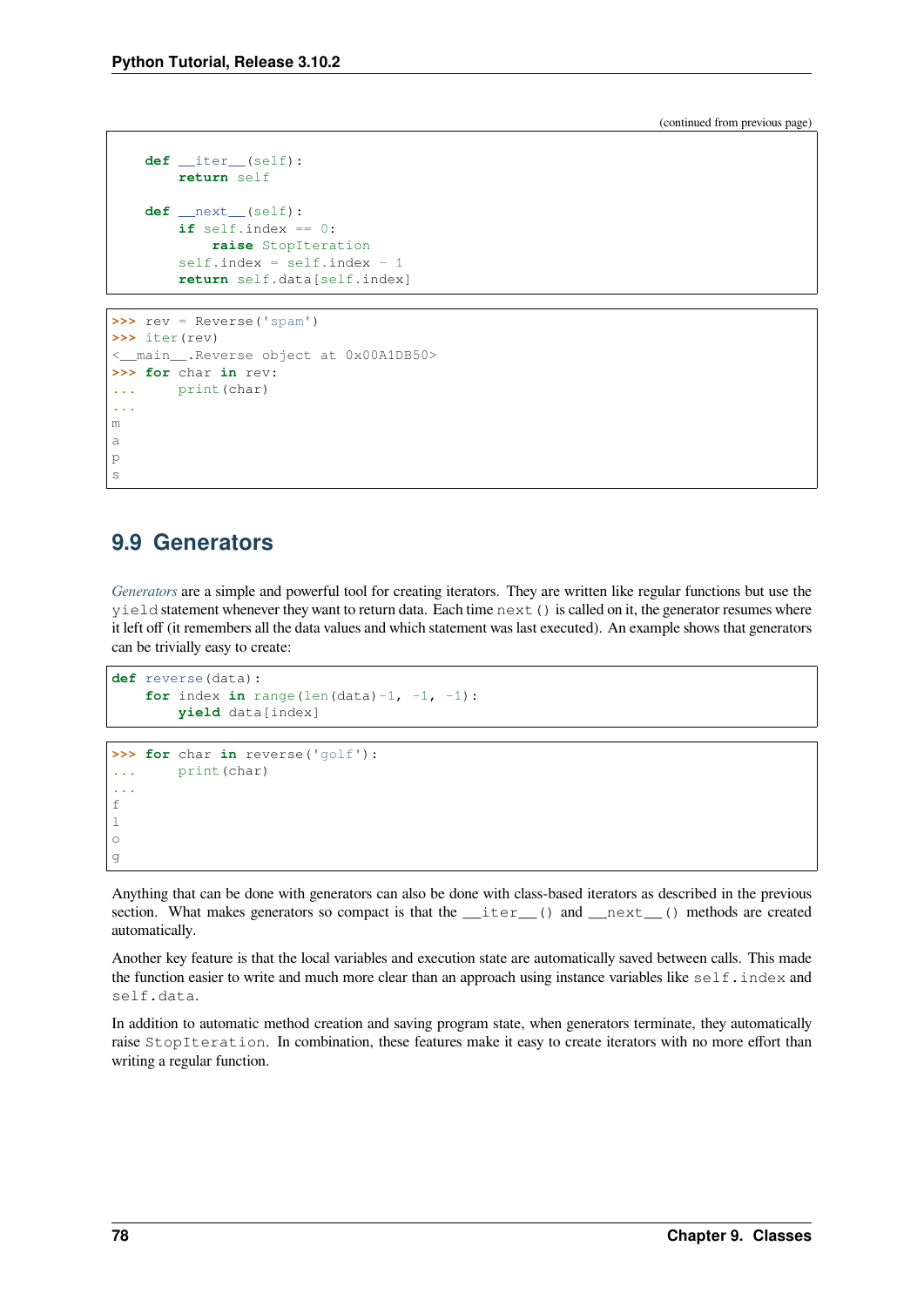## **9.10 Generator Expressions**

Some simple generators can be coded succinctly as expressions using a syntax similar to list comprehensions but with parentheses instead of square brackets. These expressions are designed for situations where the generator is used right away by an enclosing function. Generator expressions are more compact but less versatile than full generator definitions and tend to be more memory friendly than equivalent list comprehensions.

Examples:

```
>>> sum(i*i for i in range(10)) # sum of squares
285
>>> xvec = [10, 20, 30]
>>> yvec = [7, 5, 3]
>>> sum(x*y for x,y in zip(xvec, yvec)) # dot product
260
>>> unique_words = set(word for line in page for word in line.split())
>>> valedictorian = max((student.gpa, student.name) for student in graduates)
>>> data = 'golf'
>>> list(data[i] for i in range(len(data)-1, -1, -1))
['f', 'l', 'o', 'g']
```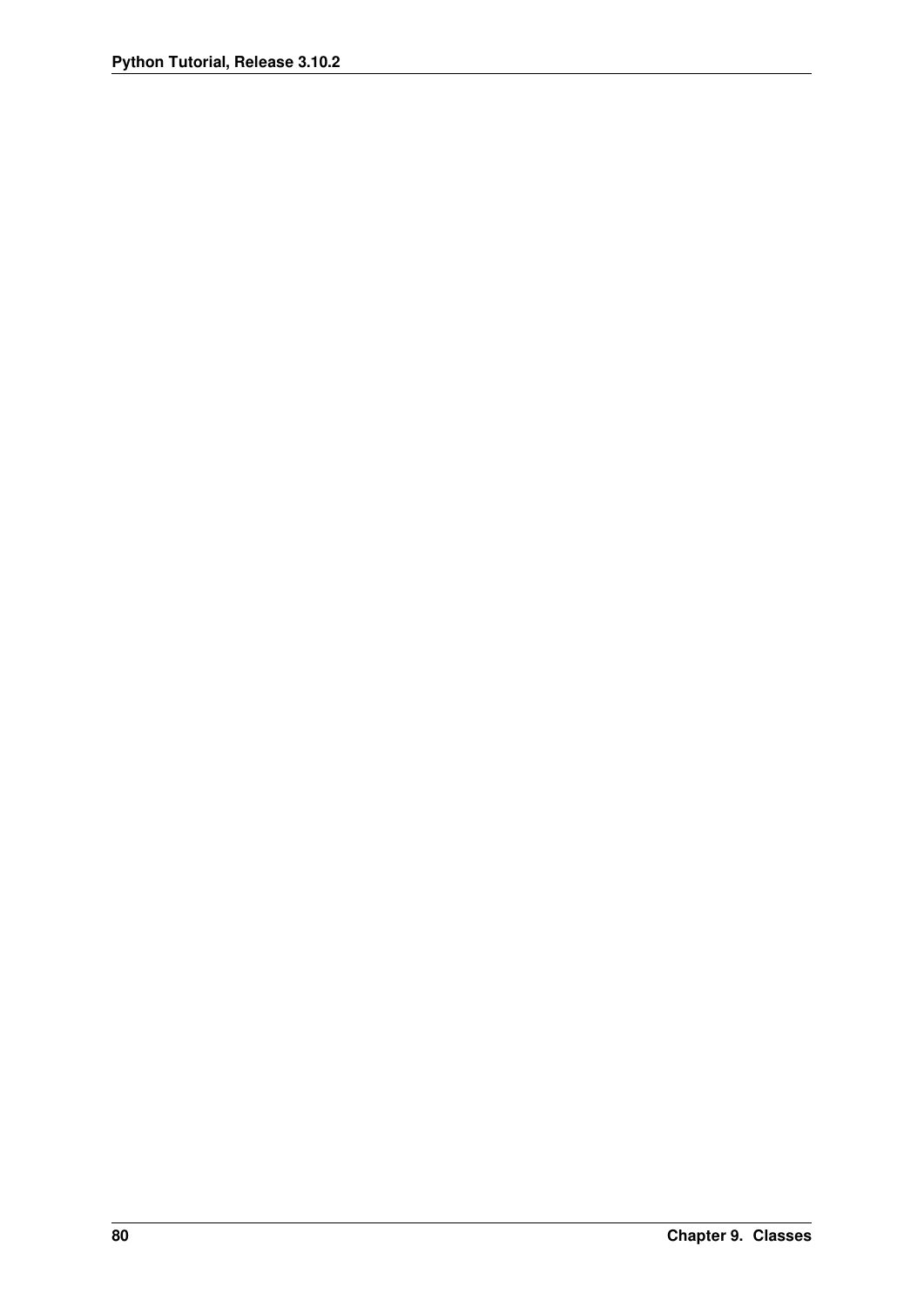# **BRIEF TOUR OF THE STANDARD LIBRARY**

## **10.1 Operating System Interface**

The os module provides dozens of functions for interacting with the operating system:

```
>>> import os
>>> os.getcwd() # Return the current working directory
'C:\\Python310'
>>> os.chdir('/server/accesslogs') # Change current working directory
>>> os.system('mkdir today') # Run the command mkdir in the system shell
\bigcap
```
Be sure to use the import os style instead of from os import  $*$ . This will keep os.open() from shadowing the built-in open() function which operates much differently.

The built-in dir() and help() functions are useful as interactive aids for working with large modules like  $\circ$ s:

```
>>> import os
>>> dir(os)
<returns a list of all module functions>
>>> help(os)
<returns an extensive manual page created from the module's docstrings>
```
For daily file and directory management tasks, the shutil module provides a higher level interface that is easier to use:

```
>>> import shutil
>>> shutil.copyfile('data.db', 'archive.db')
'archive.db'
>>> shutil.move('/build/executables', 'installdir')
'installdir'
```
### **10.2 File Wildcards**

The glob module provides a function for making file lists from directory wildcard searches:

```
>>> import glob
>>> glob.glob('*.py')
['primes.py', 'random.py', 'quote.py']
```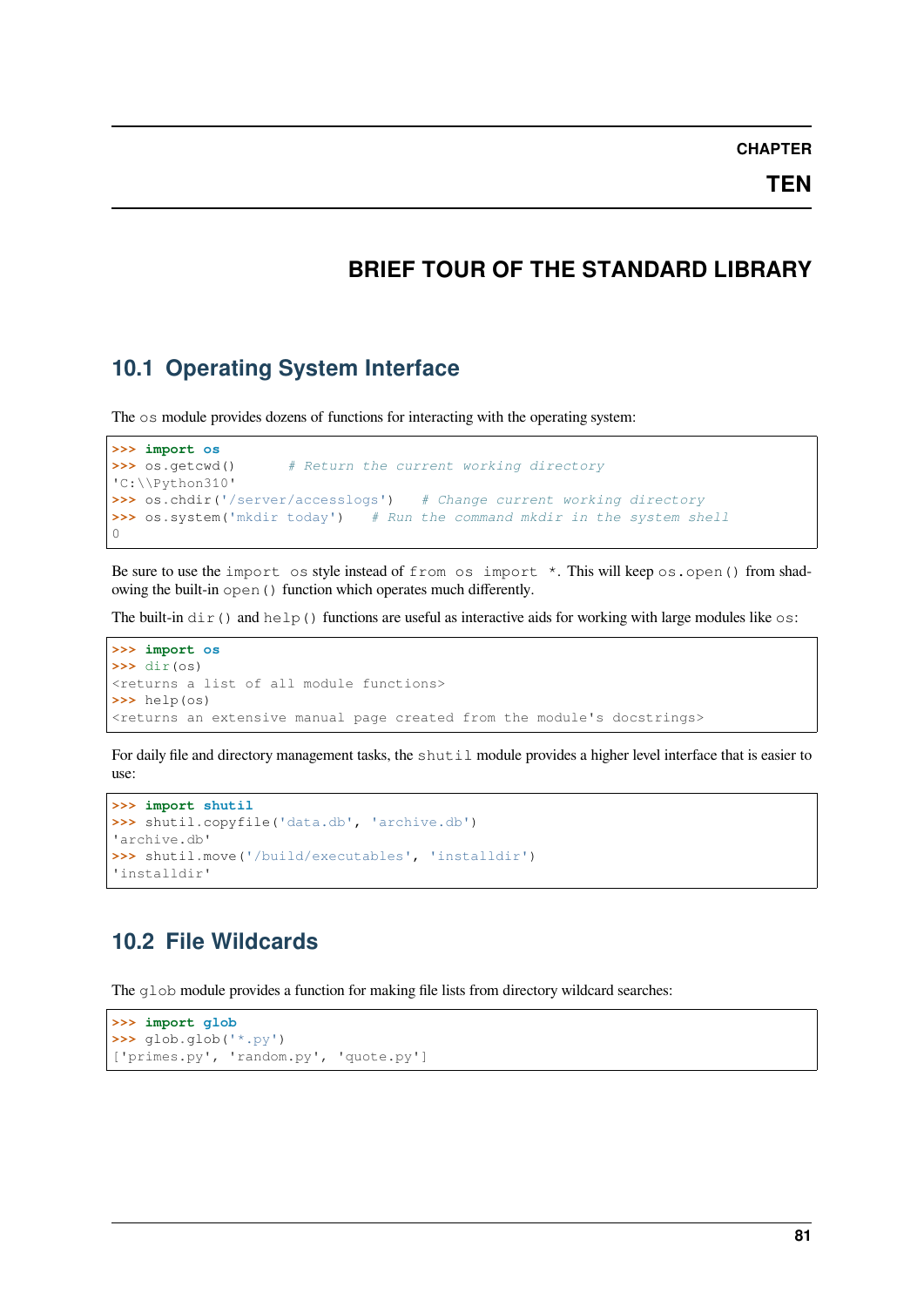#### **10.3 Command Line Arguments**

Common utility scripts often need to process command line arguments. These arguments are stored in the sys module's *argv* attribute as a list. For instance the following output results from running python demo.py one two three at the command line:

```
>>> import sys
>>> print(sys.argv)
['demo.py', 'one', 'two', 'three']
```
The argparse module provides a more sophisticated mechanism to process command line arguments. The following script extracts one or more filenames and an optional number of lines to be displayed:

```
import argparse
parser = argparse.ArgumentParser(prog = 'top',
   description = 'Show top lines from each file')
parser.add_argument('filenames', nargs='+')
parser.add_argument('-l', '--lines', type=int, default=10)
args = parser.parse_args()
print(args)
```
When run at the command line with python top.py  $-$ lines=5 alpha.txt beta.txt, the script sets args.lines to 5 and args.filenames to ['alpha.txt', 'beta.txt'].

### **10.4 Error Output Redirection and Program Termination**

The sys module also has attributes for *stdin*, *stdout*, and *stderr*. The latter is useful for emitting warnings and error messages to make them visible even when *stdout* has been redirected:

```
>>> sys.stderr.write('Warning, log file not found starting a new one\n')
Warning, log file not found starting a new one
```
The most direct way to terminate a script is to use sys.exit().

### **10.5 String Pattern Matching**

The re module provides regular expression tools for advanced string processing. For complex matching and manipulation, regular expressions offer succinct, optimized solutions:

```
>>> import re
>>> re.findall(r'\bf[a-z]*', 'which foot or hand fell fastest')
['foot', 'fell', 'fastest']
>>> re.sub(r'(\b{a-z}+) \{1', r'\}, 'cat in the the hat')
'cat in the hat'
```
When only simple capabilities are needed, string methods are preferred because they are easier to read and debug:

```
>>> 'tea for too'.replace('too', 'two')
'tea for two'
```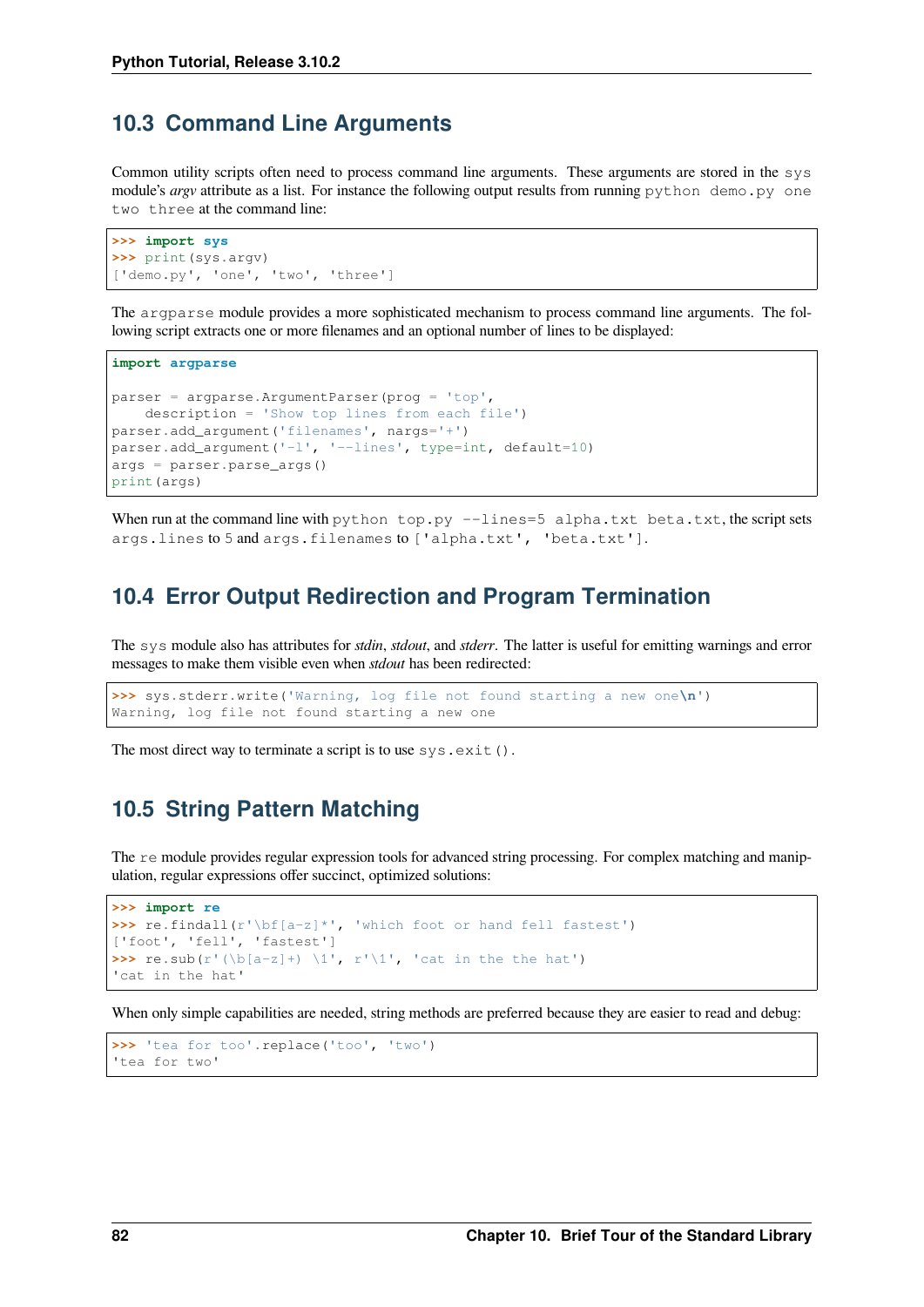## **10.6 Mathematics**

The math module gives access to the underlying C library functions for floating point math:

```
>>> import math
>>> math.cos(math.pi / 4)
0.70710678118654757
>>> math.log(1024, 2)
10.0
```
The random module provides tools for making random selections:

```
>>> import random
>>> random.choice(['apple', 'pear', 'banana'])
'apple'
>>> random.sample(range(100), 10) # sampling without replacement
[30, 83, 16, 4, 8, 81, 41, 50, 18, 33]
>>> random.random() # random float
0.17970987693706186
>>> random.randrange(6) # random integer chosen from range(6)
4
```
The statistics module calculates basic statistical properties (the mean, median, variance, etc.) of numeric data:

```
>>> import statistics
>>> data = [2.75, 1.75, 1.25, 0.25, 0.5, 1.25, 3.5]
>>> statistics.mean(data)
1.6071428571428572
>>> statistics.median(data)
1.25
>>> statistics.variance(data)
1.3720238095238095
```
The SciPy project <https://scipy.org> has many other modules for numerical computations.

### **10.7 Intern[et Access](https://scipy.org)**

There are a number of modules for accessing the internet and processing internet protocols. Two of the simplest are urllib.request for retrieving data from URLs and smtplib for sending mail:

```
>>> from urllib.request import urlopen
>>> with urlopen('http://worldtimeapi.org/api/timezone/etc/UTC.txt') as response:
... for line in response:
... line = line.decode() # Convert bytes to a str
... if line.startswith('datetime'):
... print(line.rstrip()) # Remove trailing newline
...
datetime: 2022-01-01T01:36:47.689215+00:00
>>> import smtplib
>>> server = smtplib.SMTP('localhost')
>>> server.sendmail('soothsayer@example.org', 'jcaesar@example.org',
... """To: jcaesar@example.org
... From: soothsayer@example.org
...
... Beware the Ides of March.
... """)
>>> server.quit()
```
(Note that the second example needs a mailserver running on localhost.)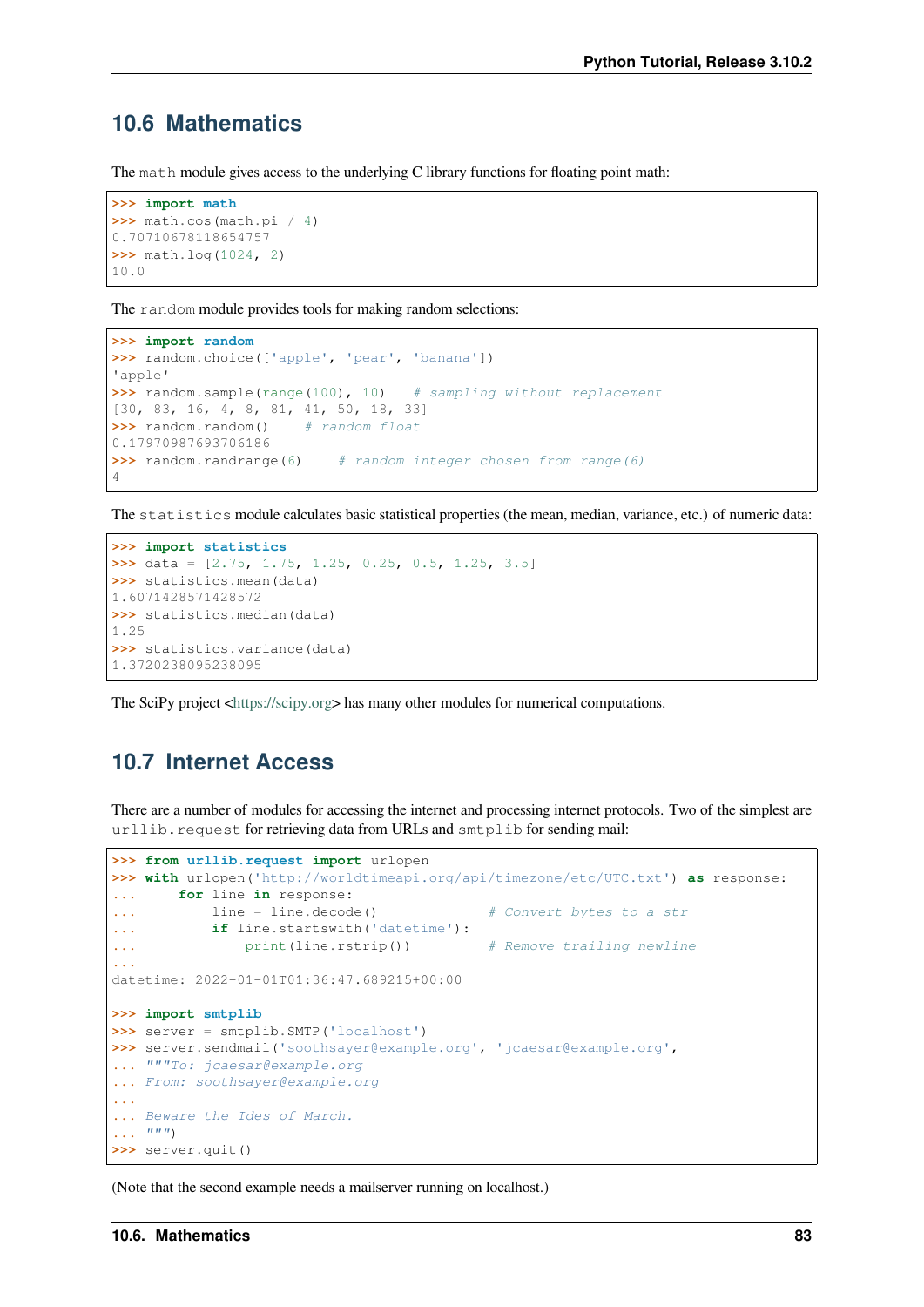### **10.8 Dates and Times**

The datetime module supplies classes for manipulating dates and times in both simple and complex ways. While date and time arithmetic is supported, the focus of the implementation is on efficient member extraction for output formatting and manipulation. The module also supports objects that are timezone aware.

```
>>> # dates are easily constructed and formatted
>>> from datetime import date
>>> now = date.today()
>>> now
datetime.date(2003, 12, 2)
>>> now.strftime("%m-%d-%y. %d %b %Y is a %A on the %d day of %B.")
'12-02-03. 02 Dec 2003 is a Tuesday on the 02 day of December.'
>>> # dates support calendar arithmetic
>>> birthday = date(1964, 7, 31)
>>> age = now - birthday
>>> age.days
14368
```
#### **10.9 Data Compression**

Common data archiving and compression formats are directly supported by modules including: zlib, gzip, bz2, lzma, zipfile and tarfile.

```
>>> import zlib
>>> s = b'witch which has which witches wrist watch'
>>> len(s)
41
\Rightarrow t = zlib.\ncompress(s)>>> len(t)
37
>>> zlib.decompress(t)
b'witch which has which witches wrist watch'
>>> zlib.crc32(s)
226805979
```
### **10.10 Performance Measurement**

Some Python users develop a deep interest in knowing the relative performance of different approaches to the same problem. Python provides a measurement tool that answers those questions immediately.

For example, it may be tempting to use the tuple packing and unpacking feature instead of the traditional approach to swapping arguments. The timeit module quickly demonstrates a modest performance advantage:

```
>>> from timeit import Timer
>>> Timer('t=a; a=b; b=t', 'a=1; b=2').timeit()
0.57535828626024577
>>> Timer('a,b = b,a', 'a=1; b=2').timeit()
0.54962537085770791
```
In contrast to timeit's fine level of granularity, the profile and pstats modules provide tools for identifying time critical sections in larger blocks of code.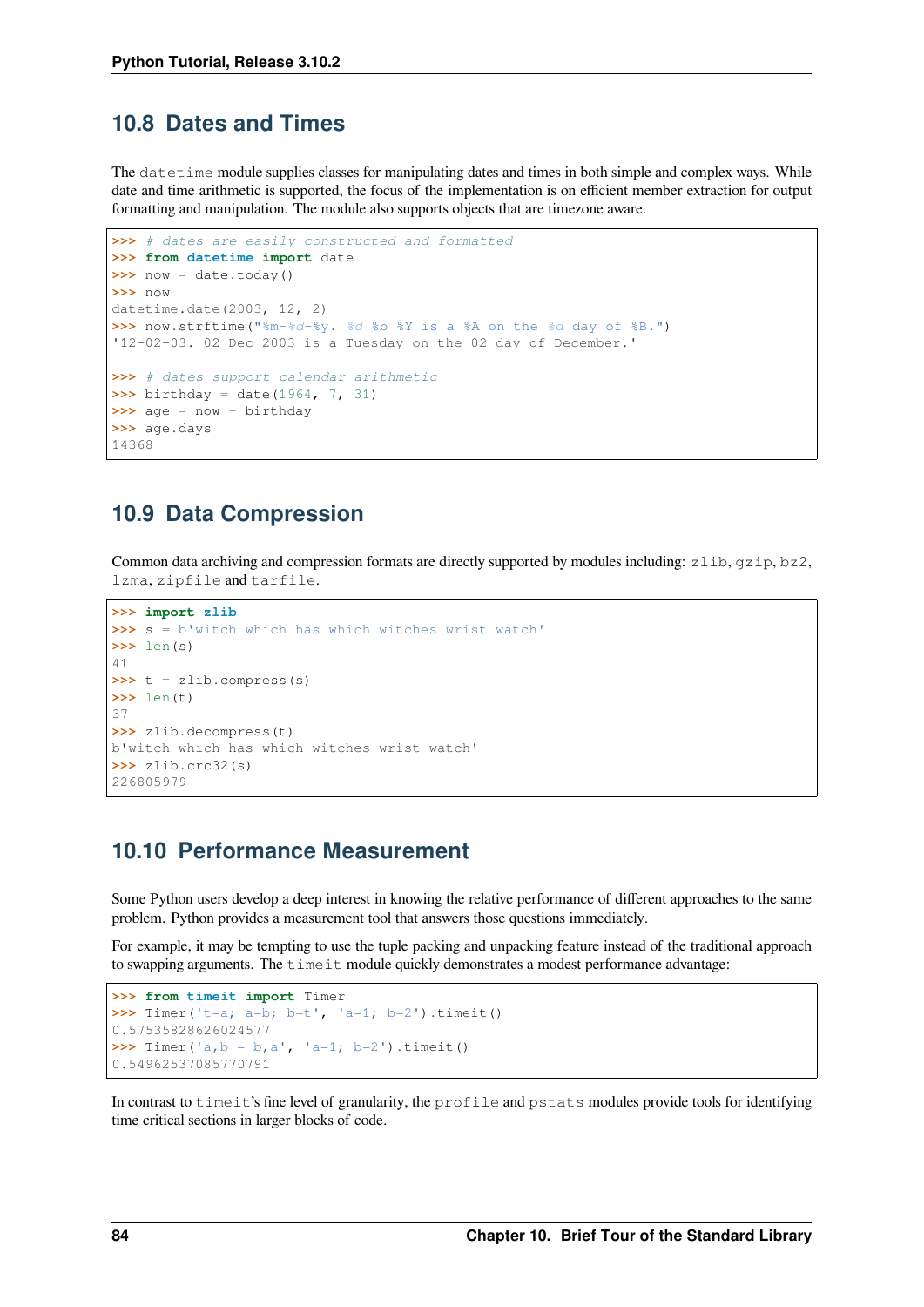## **10.11 Quality Control**

One approach for developing high quality software is to write tests for each function as it is developed and to run those tests frequently during the development process.

The doctest module provides a tool for scanning a module and validating tests embedded in a program's docstrings. Test construction is as simple as cutting-and-pasting a typical call along with its results into the docstring. This improves the documentation by providing the user with an example and it allows the doctest module to make sure the code remains true to the documentation:

```
def average(values):
    """Computes the arithmetic mean of a list of numbers.
    >>> print(average([20, 30, 70]))
    40.0
    """
    return sum(values) / len(values)
import doctest
doctest.testmod() # automatically validate the embedded tests
```
The unittest module is not as effortless as the doctest module, but it allows a more comprehensive set of tests to be maintained in a separate file:

```
import unittest
class TestStatisticalFunctions(unittest.TestCase):
   def test_average(self):
       self.assertEqual(average([20, 30, 70]), 40.0)
       self.assertEqual(round(average([1, 5, 7]), 1), 4.3)
       with self.assertRaises(ZeroDivisionError):
           average([])
       with self.assertRaises(TypeError):
           average(20, 30, 70)
unittest.main() # Calling from the command line invokes all tests
```
# **10.12 Batteries Included**

Python has a "batteries included" philosophy. This is best seen through the sophisticated and robust capabilities of its larger packages. For example:

- The xmlrpc.client and xmlrpc.server modules make implementing remote procedure calls into an almost trivial task. Despite the modules names, no direct knowledge or handling of XML is needed.
- The email package is a library for managing email messages, including MIME and other **RFC 2822**-based message documents. Unlike smtplib and poplib which actually send and receive messages, the email package has a complete toolset for building or decoding complex message structures (including attachments) and for implementing internet encoding and header protocols.
- The json package provides robust support for parsing this popular data interchange forma[t. The](https://tools.ietf.org/html/rfc2822.html) csv module supports direct reading and writing of files in Comma-Separated Value format, commonly supported by databases and spreadsheets. XML processing is supported by the  $xml$ .etree.ElementTree,  $xml$ .dom and  $xml$ .sax packages. Together, these modules and packages greatly simplify data interchange between Python applications and other tools.
- The sqlite3 module is a wrapper for the SQLite database library, providing a persistent database that can be updated and accessed using slightly nonstandard SQL syntax.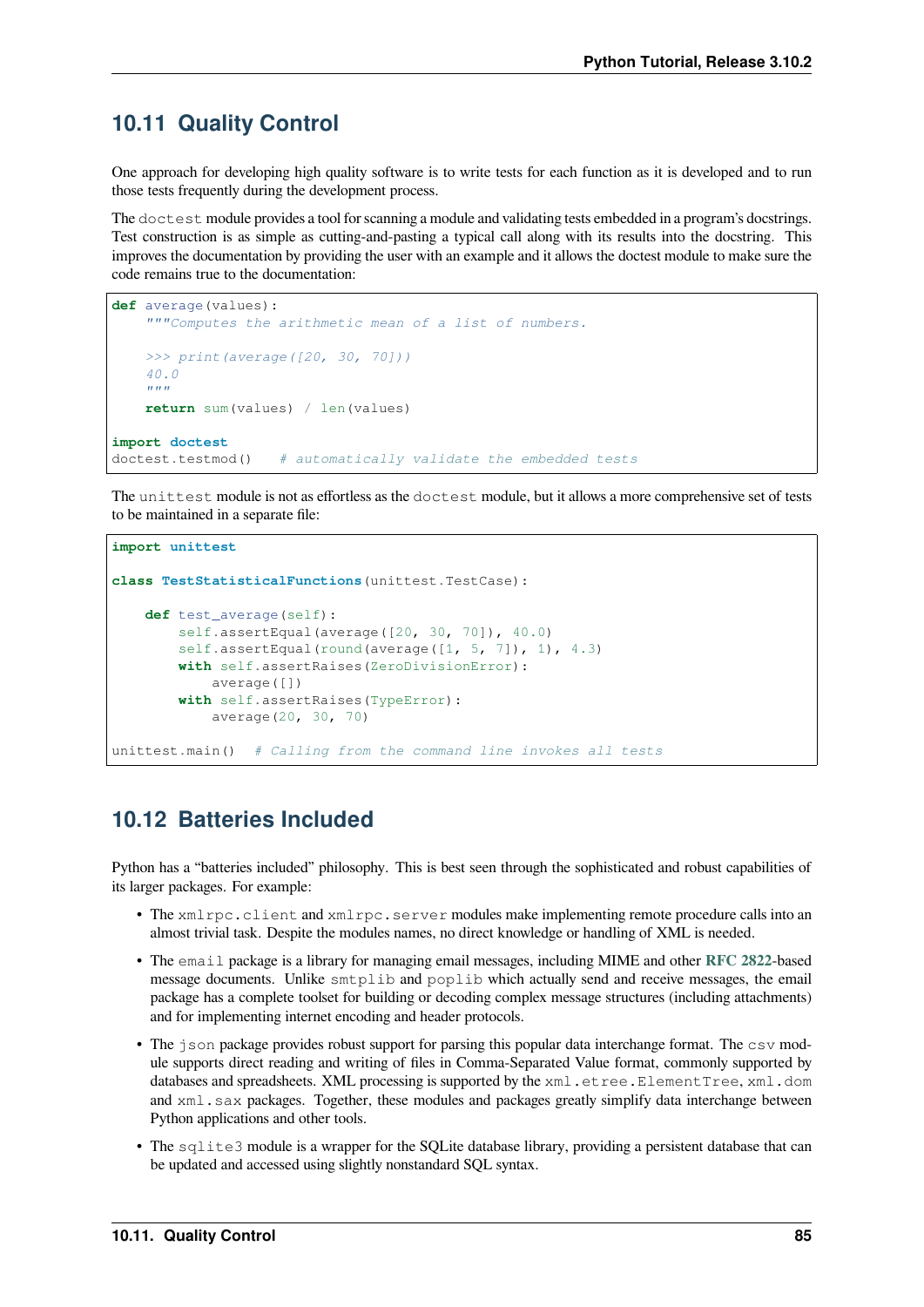• Internationalization is supported by a number of modules including gettext, locale, and the codecs package.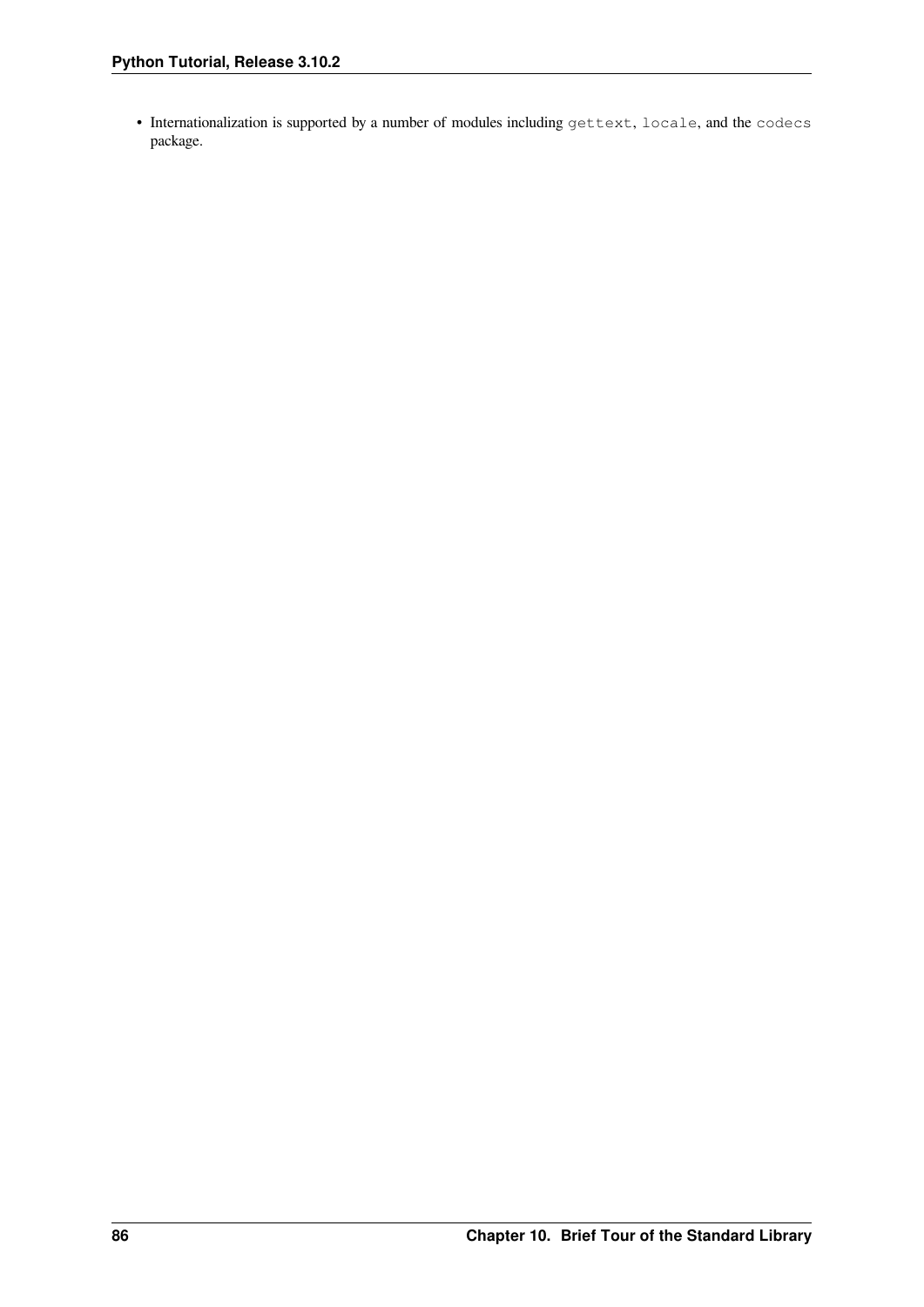### **BRIEF TOUR OF THE STANDARD LIBRARY — PART II**

This second tour covers more advanced modules that support professional programming needs. These modules rarely occur in small scripts.

### **11.1 Output Formatting**

The reprlib module provides a version of repr() customized for abbreviated displays of large or deeply nested containers:

```
>>> import reprlib
>>> reprlib.repr(set('supercalifragilisticexpialidocious'))
"{'a', 'c', 'd', 'e', 'f', 'g', ...}"
```
The pprint module offers more sophisticated control over printing both built-in and user defined objects in a way that is readable by the interpreter. When the result is longer than one line, the "pretty printer" adds line breaks and indentation to more clearly reveal data structure:

```
>>> import pprint
>>> t = [[[['black', 'cyan'], 'white', ['green', 'red']], [['magenta',
... 'yellow'], 'blue']]]
...
>>> pprint.pprint(t, width=30)
[[[['black', 'cyan'],
   'white',
   ['green', 'red']],
  [['magenta', 'yellow'],
   'blue']]]
```
The textwrap module formats paragraphs of text to fit a given screen width:

```
>>> import textwrap
>>> doc = """The wrap() method is just like fill() except that it returns
... a list of strings instead of one big string with newlines to separate
... the wrapped lines."""
...
>>> print(textwrap.fill(doc, width=40))
The wrap() method is just like fill()
except that it returns a list of strings
instead of one big string with newlines
to separate the wrapped lines.
```
The locale module accesses a database of culture specific data formats. The grouping attribute of locale's format function provides a direct way of formatting numbers with group separators:

**>>> import locale >>>** locale.setlocale(locale.LC\_ALL, 'English\_United States.1252') 'English\_United States.1252'

(continues on next page)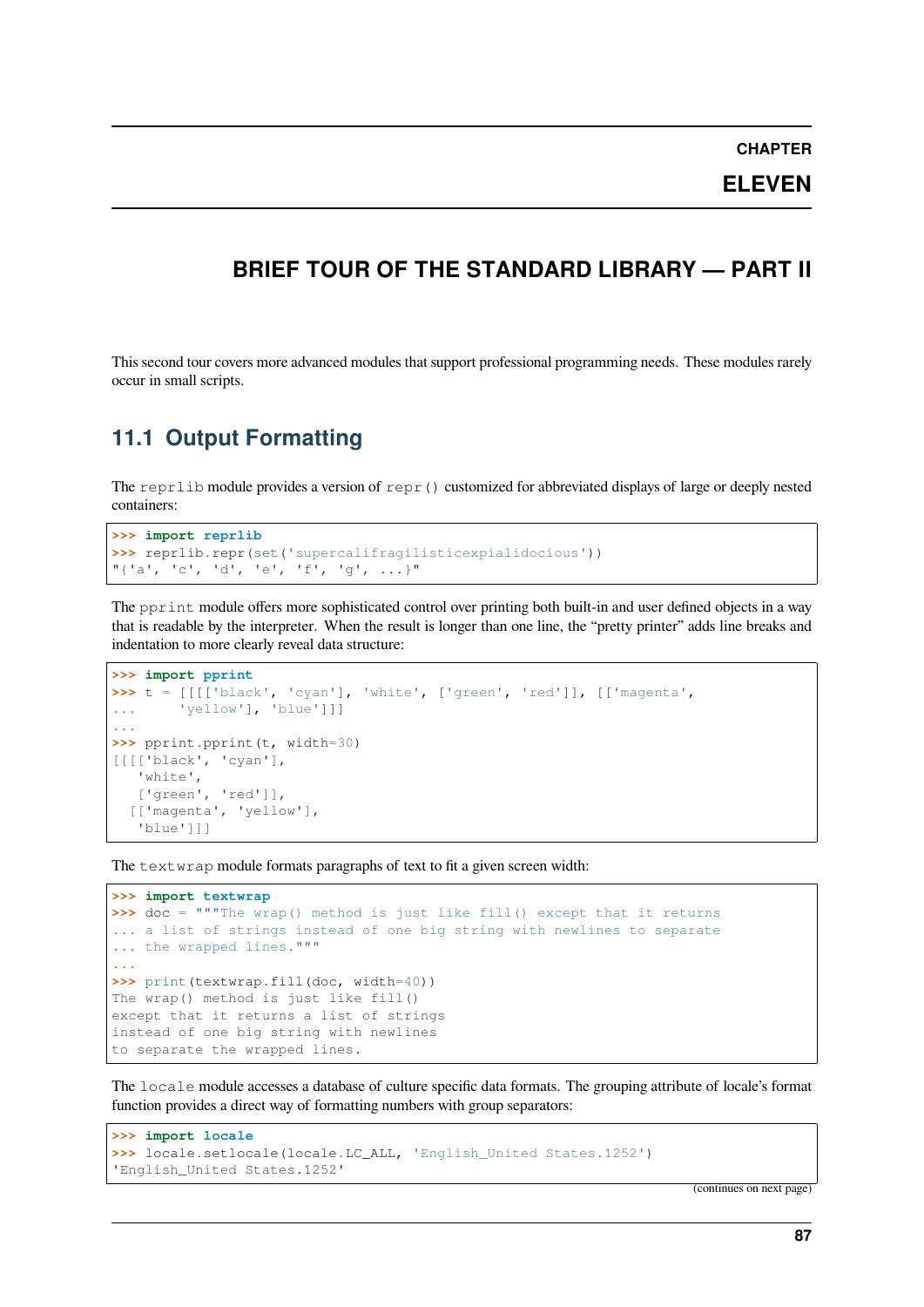(continued from previous page)

```
>>> conv = locale.localeconv() # get a mapping of conventions
>>> x = 1234567.8
>>> locale.format("%d", x, grouping=True)
'1,234,567'
>>> locale.format_string("%s%.*f", (conv['currency_symbol'],
                        ... conv['frac_digits'], x), grouping=True)
'$1,234,567.80'
```
### **11.2 Templating**

The string module includes a versatile Template class with a simplified syntax suitable for editing by end-users. This allows users to customize their applications without having to alter the application.

The format uses placeholder names formed by  $\frac{1}{2}$  with valid Python identifiers (alphanumeric characters and underscores). Surrounding the placeholder with braces allows it to be followed by more alphanumeric letters with no intervening spaces. Writing  $\$$ \$ creates a single escaped \$:

```
>>> from string import Template
>>> t = Template('${village}folk send $$10 to $cause.')
>>> t.substitute(village='Nottingham', cause='the ditch fund')
'Nottinghamfolk send $10 to the ditch fund.'
```
The substitute() method raises a KeyError when a placeholder is not supplied in a dictionary or a keyword argument. For mail-merge style applications, user supplied data may be incomplete and the safe\_substitute() method may be more appropriate — it will leave placeholders unchanged if data is missing:

```
>>> t = Template('Return the $item to $owner.')
>>> d = dict(item='unladen swallow')
>>> t.substitute(d)
Traceback (most recent call last):
  ...
KeyError: 'owner'
>>> t.safe_substitute(d)
'Return the unladen swallow to $owner.'
```
Template subclasses can specify a custom delimiter. For example, a batch renaming utility for a photo browser may elect to use percent signs for placeholders such as the current date, image sequence number, or file format:

```
>>> import time, os.path
>>> photofiles = ['img_1074.jpg', 'img_1076.jpg', 'img_1077.jpg']
>>> class BatchRename(Template):
... delimiter = '%'
>>> fmt = input('Enter rename style (%d-date %n-seqnum %f-format): ')
Enter rename style (%d-date %n-seqnum %f-format): Ashley_%n%f
>>> t = BatchRename(fmt)
>>> date = time.strftime('%d%b%y')
>>> for i, filename in enumerate(photofiles):
... base, ext = os.path.splitext(filename)
... newname = t.substitute(d=date, n=i, f=ext)
... print('{0} --> {1}'.format(filename, newname))
img_1074.jpg --> Ashley_0.jpg
img_1076.jpg --> Ashley_1.jpg
img_1077.jpg --> Ashley_2.jpg
```
Another application for templating is separating program logic from the details of multiple output formats. This makes it possible to substitute custom templates for XML files, plain text reports, and HTML web reports.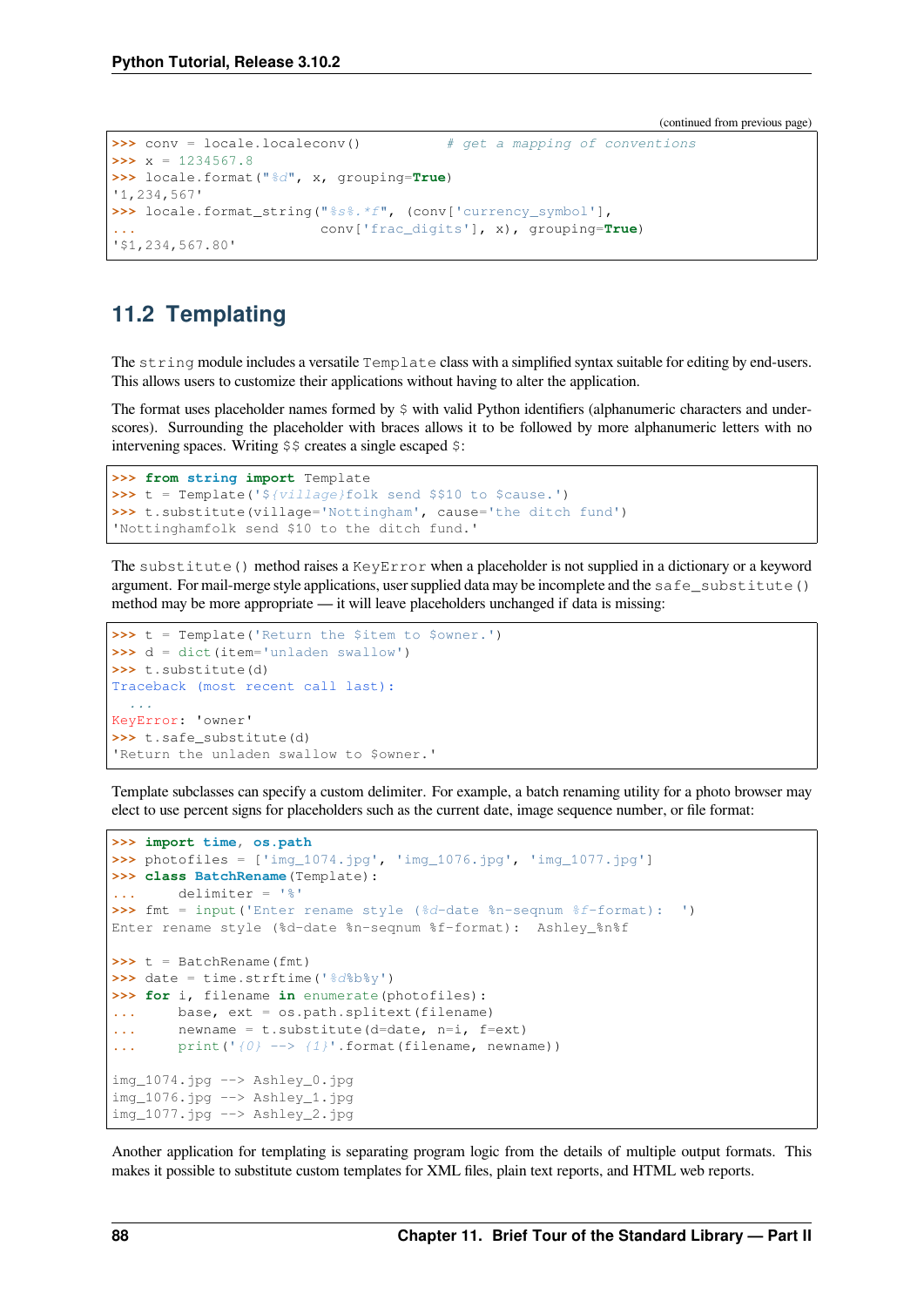#### **11.3 Working with Binary Data Record Layouts**

The struct module provides pack() and unpack() functions for working with variable length binary record formats. The following example shows how to loop through header information in a ZIP file without using the zipfile module. Pack codes "H" and "I" represent two and four byte unsigned numbers respectively. The "<" indicates that they are standard size and in little-endian byte order:

```
import struct
with open('myfile.zip', 'rb') as f:
   data = f.read()start = 0for i in range(3): # show the first 3 file headers
   start += 14fields = struct.unpack('<IIIHH', data[start:start+16])
   crc32, comp_size, uncomp_size, filenamesize, extra_size = fields
   start += 16filename = data[start:start+filenamesize]
   start += filenamesize
   extra = data[start:start+extra_size]
   print(filename, hex(crc32), comp_size, uncomp_size)
   start += extra_size + comp_size # skip to the next header
```
#### **11.4 Multi-threading**

Threading is a technique for decoupling tasks which are not sequentially dependent. Threads can be used to improve the responsiveness of applications that accept user input while other tasks run in the background. A related use case is running I/O in parallel with computations in another thread.

The following code shows how the high level threading module can run tasks in background while the main program continues to run:

```
import threading, zipfile
class AsyncZip(threading.Thread):
   def __init__(self, infile, outfile):
       threading.Thread.__init__(self)
       self.infile = infile
       self.outfile = outfile
    def run(self):
       f = zipfile.ZipFile(self.outfile, 'w', zipfile.ZIP_DEFLATED)
       f.write(self.infile)
        f.close()
       print('Finished background zip of:', self.infile)
background = AsyncZip('mydata.txt', 'myarchive.zip')
background.start()
print('The main program continues to run in foreground.')
background.join() # Wait for the background task to finish
print('Main program waited until background was done.')
```
The principal challenge of multi-threaded applications is coordinating threads that share data or other resources. To that end, the threading module provides a number of synchronization primitives including locks, events, condition variables, and semaphores.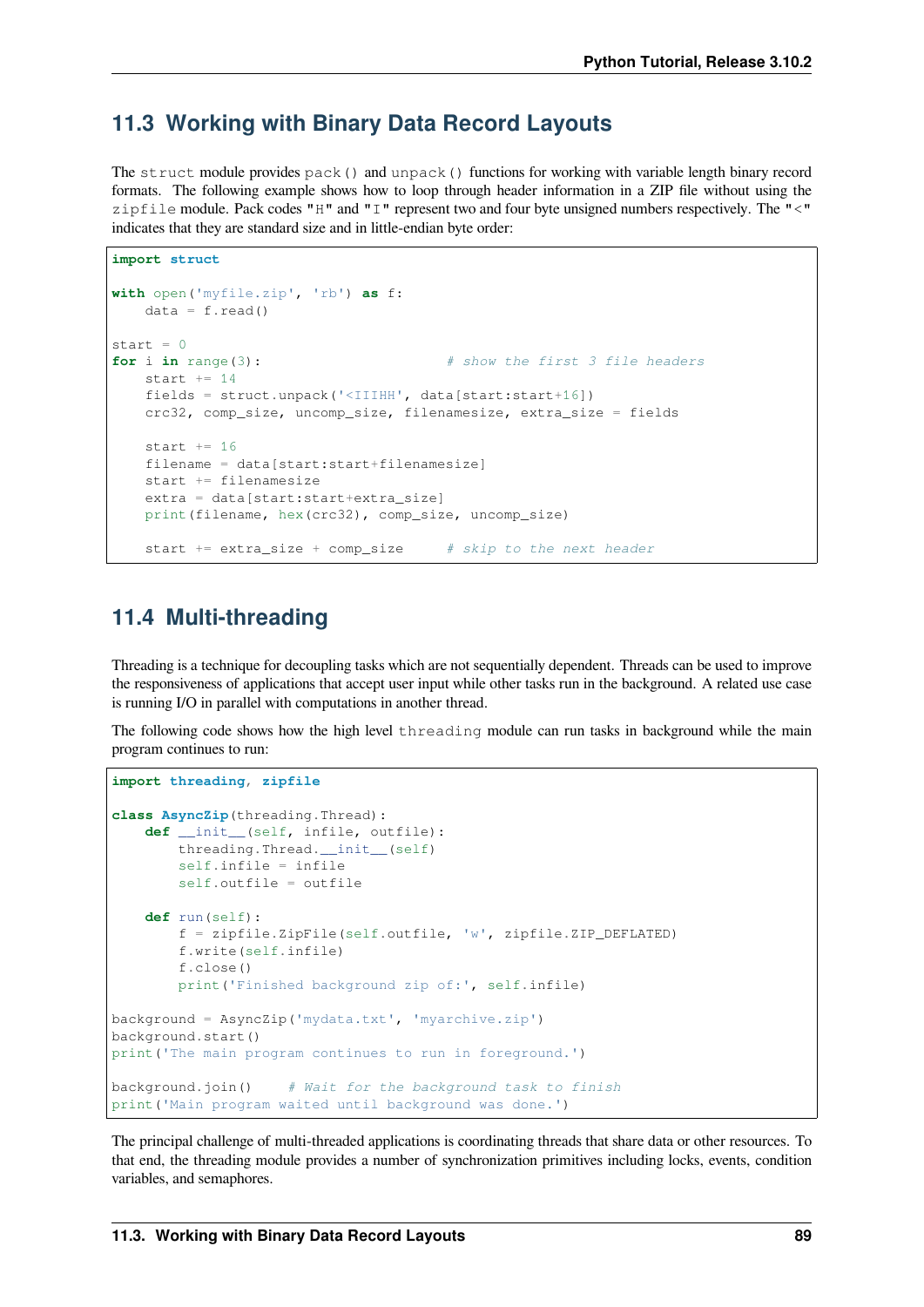While those tools are powerful, minor design errors can result in problems that are difficult to reproduce. So, the preferred approach to task coordination is to concentrate all access to a resource in a single thread and then use the queue module to feed that thread with requests from other threads. Applications using Queue objects for inter-thread communication and coordination are easier to design, more readable, and more reliable.

# **11.5 Logging**

The logging module offers a full featured and flexible logging system. At its simplest, log messages are sent to a file or to sys.stderr:

```
import logging
logging.debug('Debugging information')
logging.info('Informational message')
logging.warning('Warning:config file %s not found', 'server.conf')
logging.error('Error occurred')
logging.critical('Critical error -- shutting down')
```
This produces the following output:

```
WARNING:root:Warning:config file server.conf not found
ERROR:root:Error occurred
CRITICAL:root:Critical error -- shutting down
```
By default, informational and debugging messages are suppressed and the output is sent to standard error. Other output options include routing messages through email, datagrams, sockets, or to an HTTP Server. New filters can select different routing based on message priority: DEBUG, INFO, WARNING, ERROR, and CRITICAL.

The logging system can be configured directly from Python or can be loaded from a user editable configuration file for customized logging without altering the application.

### **11.6 Weak References**

Python does automatic memory management (reference counting for most objects and *garbage collection* to eliminate cycles). The memory is freed shortly after the last reference to it has been eliminated.

This approach works fine for most applications but occasionally there is a need to track objects only as long as they are being used by something else. Unfortunately, just tracking them creates a reference that makes them permanent. The weakref module provides tools for tracking objects without creating a referenc[e. When the object](#page-118-1) is no longer needed, it is automatically removed from a weakref table and a callback is triggered for weakref objects. Typical applications include caching objects that are expensive to create:

```
>>> import weakref, gc
>>> class A:
... def __init__(self, value):
... self.value = value
... def __repr__(self):
... return str(self.value)
...
>>> a = A(10) # create a reference
>>> d = weakref.WeakValueDictionary()
>>> d['primary'] = a # does not create a reference
>>> d['primary'] # fetch the object if it is still alive
10
>>> del a # remove the one reference
>>> gc.collect() # run garbage collection right away
\Omega>>> d['primary'] # entry was automatically removed
```
(continues on next page)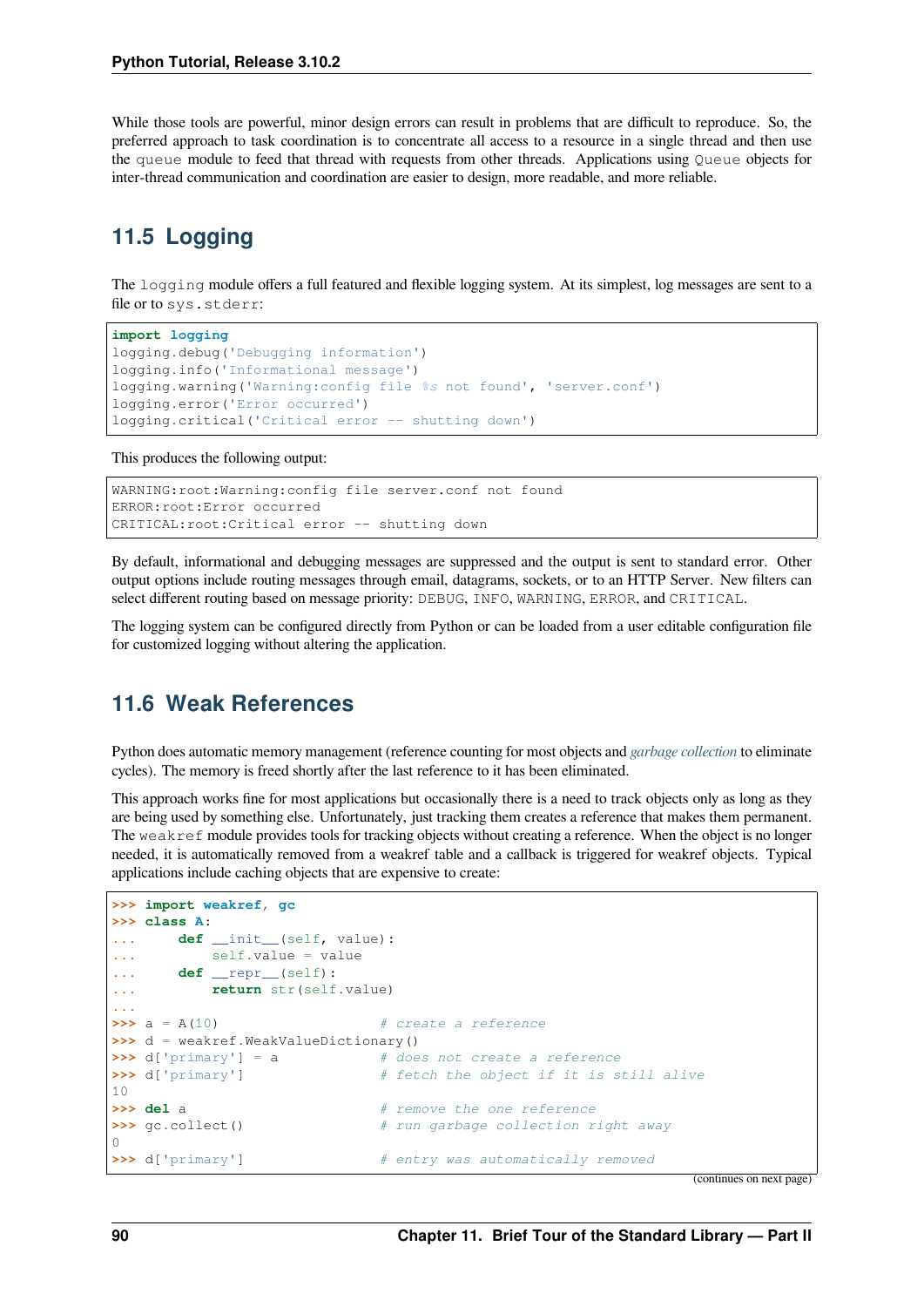(continued from previous page)

```
Traceback (most recent call last):
 File "<stdin>", line 1, in <module>
   d['primary'] # entry was automatically removed
 File "C:/python310/lib/weakref.py", line 46, in __getitem__
   o = self.data[key]()
KeyError: 'primary'
```
### **11.7 Tools for Working with Lists**

Many data structure needs can be met with the built-in list type. However, sometimes there is a need for alternative implementations with different performance trade-offs.

The array module provides an array() object that is like a list that stores only homogeneous data and stores it more compactly. The following example shows an array of numbers stored as two byte unsigned binary numbers (typecode "H") rather than the usual 16 bytes per entry for regular lists of Python int objects:

```
>>> from array import array
>>> a = array('H', [4000, 10, 700, 22222])
>>> sum(a)
26932
>>> a[1:3]
array('H', [10, 700])
```
The collections module provides a deque() object that is like a list with faster appends and pops from the left side but slower lookups in the middle. These objects are well suited for implementing queues and breadth first tree searches:

```
>>> from collections import deque
>>> d = deque(["task1", "task2", "task3"])
>>> d.append("task4")
>>> print("Handling", d.popleft())
Handling task1
```

```
unsearched = deque([starting_node])
def breadth_first_search(unsearched):
    node = unsearched.popleft()
    for m in gen_moves(node):
        if is_goal(m):
            return m
        unsearched.append(m)
```
In addition to alternative list implementations, the library also offers other tools such as the bisect module with functions for manipulating sorted lists:

```
>>> import bisect
>>> scores = [(100, 'perl'), (200, 'tcl'), (400, 'lua'), (500, 'python')]
>>> bisect.insort(scores, (300, 'ruby'))
>>> scores
[(100, 'perl'), (200, 'tcl'), (300, 'ruby'), (400, 'lua'), (500, 'python')]
```
The heapq module provides functions for implementing heaps based on regular lists. The lowest valued entry is always kept at position zero. This is useful for applications which repeatedly access the smallest element but do not want to run a full list sort:

```
>>> from heapq import heapify, heappop, heappush
>>> data = [1, 3, 5, 7, 9, 2, 4, 6, 8, 0]
>>> heapify(data) # rearrange the list into heap order
>>> heappush(data, -5) # add a new entry
```
(continues on next page)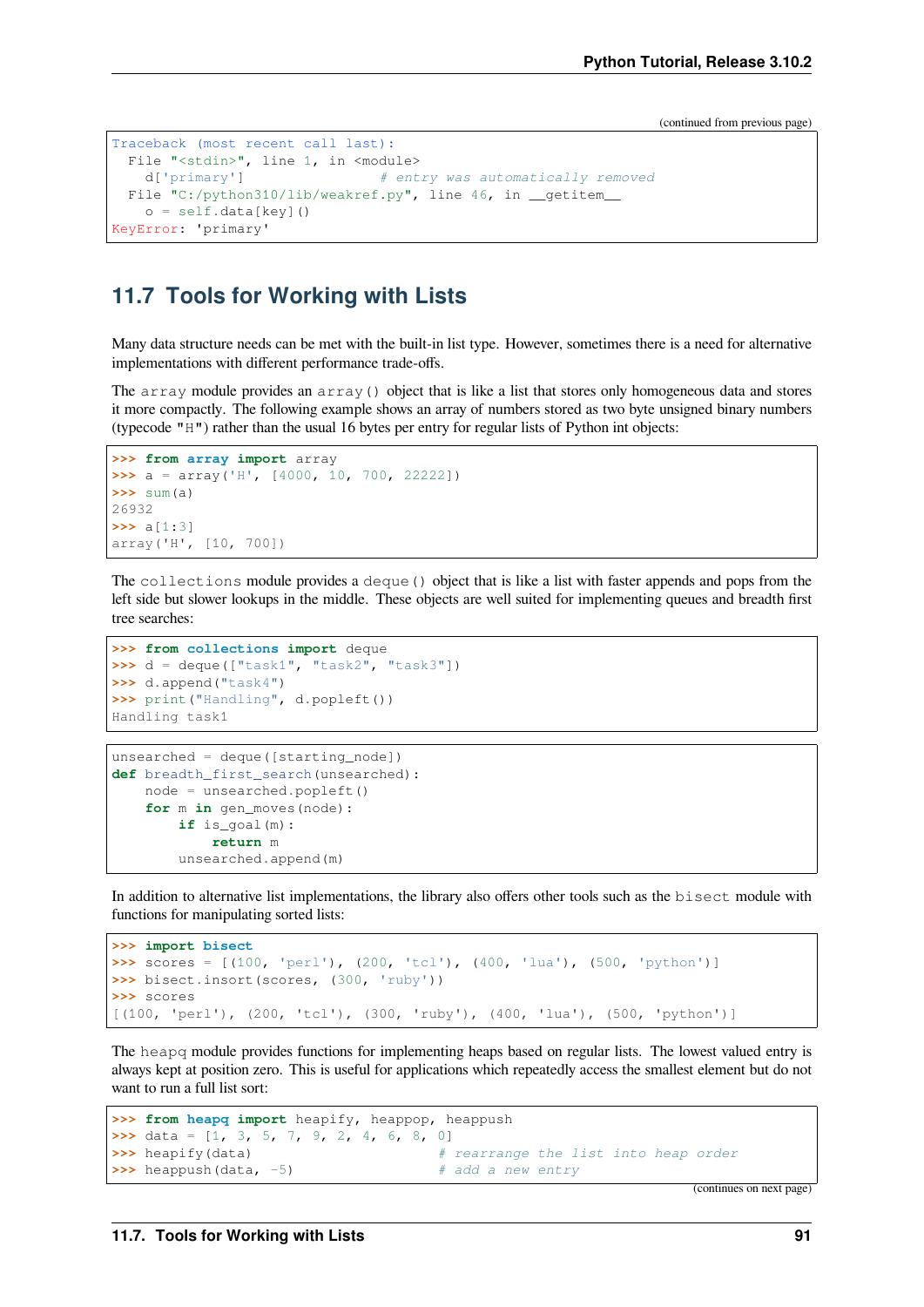(continued from previous page)

```
>>> [heappop(data) for i in range(3)] # fetch the three smallest entries
[-5, 0, 1]
```
### **11.8 Decimal Floating Point Arithmetic**

The decimal module offers a Decimal datatype for decimal floating point arithmetic. Compared to the built-in float implementation of binary floating point, the class is especially helpful for

- financial applications and other uses which require exact decimal representation,
- control over precision,
- control over rounding to meet legal or regulatory requirements,
- tracking of significant decimal places, or
- applications where the user expects the results to match calculations done by hand.

For example, calculating a 5% tax on a 70 cent phone charge gives different results in decimal floating point and binary floating point. The difference becomes significant if the results are rounded to the nearest cent:

```
>>> from decimal import *
>>> round(Decimal('0.70') * Decimal('1.05'), 2)
Decimal('0.74')
>>> round(.70 * 1.05, 2)
0.73
```
The Decimal result keeps a trailing zero, automatically inferring four place significance from multiplicands with two place significance. Decimal reproduces mathematics as done by hand and avoids issues that can arise when binary floating point cannot exactly represent decimal quantities.

Exact representation enables the Decimal class to perform modulo calculations and equality tests that are unsuitable for binary floating point:

```
>>> Decimal('1.00') % Decimal('.10')
Decimal('0.00')
>>> 1.00 % 0.10
0.09999999999999995
>>> sum([Decimal('0.1')]*10) == Decimal('1.0')
True
\Rightarrow sum([0.1]*10) == 1.0
False
```
The decimal module provides arithmetic with as much precision as needed:

```
>>> getcontext().prec = 36
>>> Decimal(1) / Decimal(7)
Decimal('0.142857142857142857142857142857142857')
```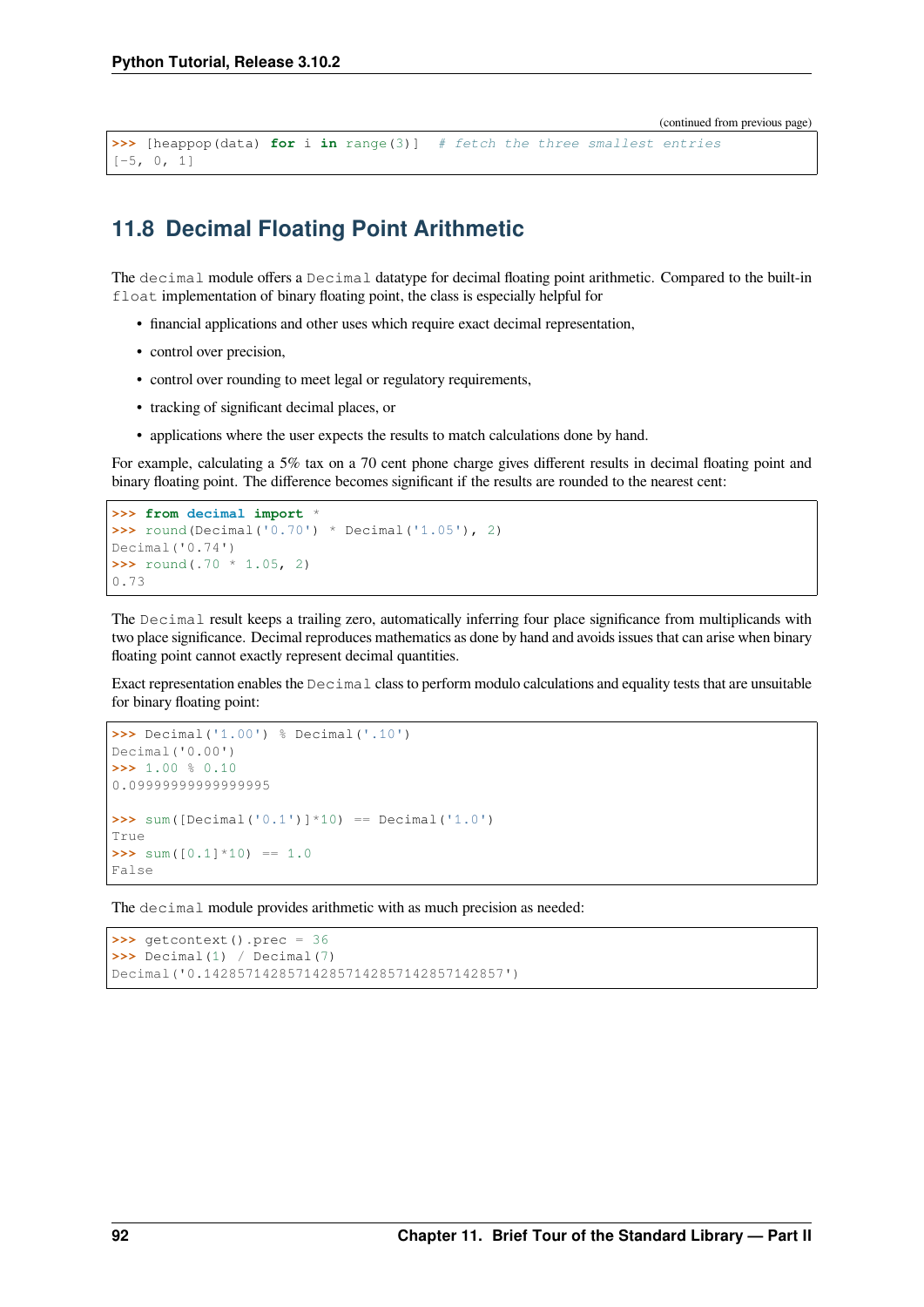### **VIRTUAL ENVIRONMENTS AND PACKAGES**

### **12.1 Introduction**

Python applications will often use packages and modules that don't come as part of the standard library. Applications will sometimes need a specific version of a library, because the application may require that a particular bug has been fixed or the application may be written using an obsolete version of the library's interface.

This means it may not be possible for one Python installation to meet the requirements of every application. If application A needs version 1.0 of a particular module but application B needs version 2.0, then the requirements are in conflict and installing either version 1.0 or 2.0 will leave one application unable to run.

The solution for this problem is to create a *virtual environment*, a self-contained directory tree that contains a Python installation for a particular version of Python, plus a number of additional packages.

Different applications can then use different virtual environments. To resolve the earlier example of conflicting requirements, application A can have its own virtual environment with version 1.0 installed while application B has another virtual environment with version2[.0. If application B](#page-126-0) requires a library be upgraded to version 3.0, this will not affect application A's environment.

### **12.2 Creating Virtual Environments**

The module used to create and manage virtual environments is called venv. venv will usually install the most recent version of Python that you have available. If you have multiple versions of Python on your system, you can select a specific Python version by running python3 or whichever version you want.

To create a virtual environment, decide upon a directory where you want to place it, and run the venv module as a script with the directory path:

python3 -m venv tutorial-env

This will create the tutorial-env directory if it doesn't exist, and also create directories inside it containing a copy of the Python interpreter and various supporting files.

A common directory location for a virtual environment is .venv. This name keeps the directory typically hidden in your shell and thus out of the way while giving it a name that explains why the directory exists. It also prevents clashing with .env environment variable definition files that some tooling supports.

Once you've created a virtual environment, you may activate it.

On Windows, run:

tutorial-env\Scripts\activate.bat

On Unix or MacOS, run:

source tutorial-env/bin/activate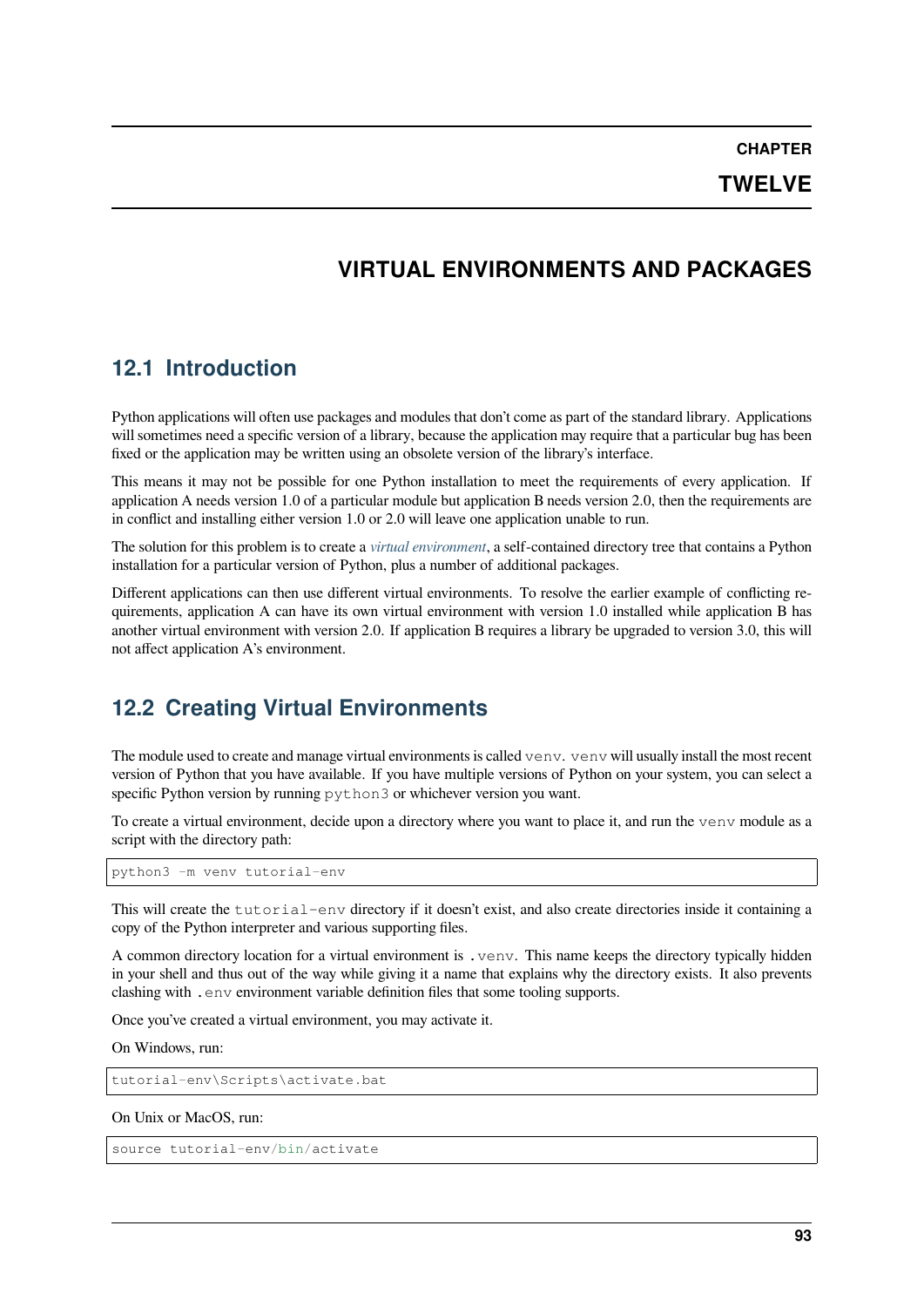(This script is written for the bash shell. If you use the **csh** or **fish** shells, there are alternate activate.csh and activate.fish scripts you should use instead.)

Activating the virtual environment will change your shell's prompt to show what virtual environment you're using, and modify the environment so that running python will get you that particular version and installation of Python. For example:

```
$ source ~/envs/tutorial-env/bin/activate
(tutorial-env) $ python
Python 3.5.1 (default, May 6 2016, 10:59:36)
  ...
>>> import sys
>>> sys.path
['', '/usr/local/lib/python35.zip', ...,
'~/envs/tutorial-env/lib/python3.5/site-packages']
>>>
```
### **12.3 Managing Packages with pip**

You can install, upgrade, and remove packages using a program called **pip**. By default pip will install packages from the Python Package Index, <https://pypi.org>. You can browse the Python Package Index by going to it in your web browser.

pip has a number of subcommands: "install", "uninstall", "freeze", etc. (Consult the installing-index guide for complete documentation for pip[.\)](https://pypi.org)

You can install the latest version of a package by specifying a package's name:

```
(tutorial-env) $ python -m pip install novas
Collecting novas
 Downloading novas-3.1.1.3.tar.gz (136kB)
Installing collected packages: novas
 Running setup.py install for novas
Successfully installed novas-3.1.1.3
```
You can also install a specific version of a package by giving the package name followed by  $=$  and the version number:

```
(tutorial-env) $ python -m pip install requests==2.6.0
Collecting requests==2.6.0
 Using cached requests-2.6.0-py2.py3-none-any.whl
Installing collected packages: requests
Successfully installed requests-2.6.0
```
If you re-run this command, pip will notice that the requested version is already installed and do nothing. You can supply a different version number to get that version, or you can run pip install --upgrade to upgrade the package to the latest version:

```
(tutorial-env) $ python -m pip install --upgrade requests
Collecting requests
Installing collected packages: requests
 Found existing installation: requests 2.6.0
   Uninstalling requests-2.6.0:
      Successfully uninstalled requests-2.6.0
Successfully installed requests-2.7.0
```
pip uninstall followed by one or more package names will remove the packages from the virtual environment.

pip show will display information about a particular package: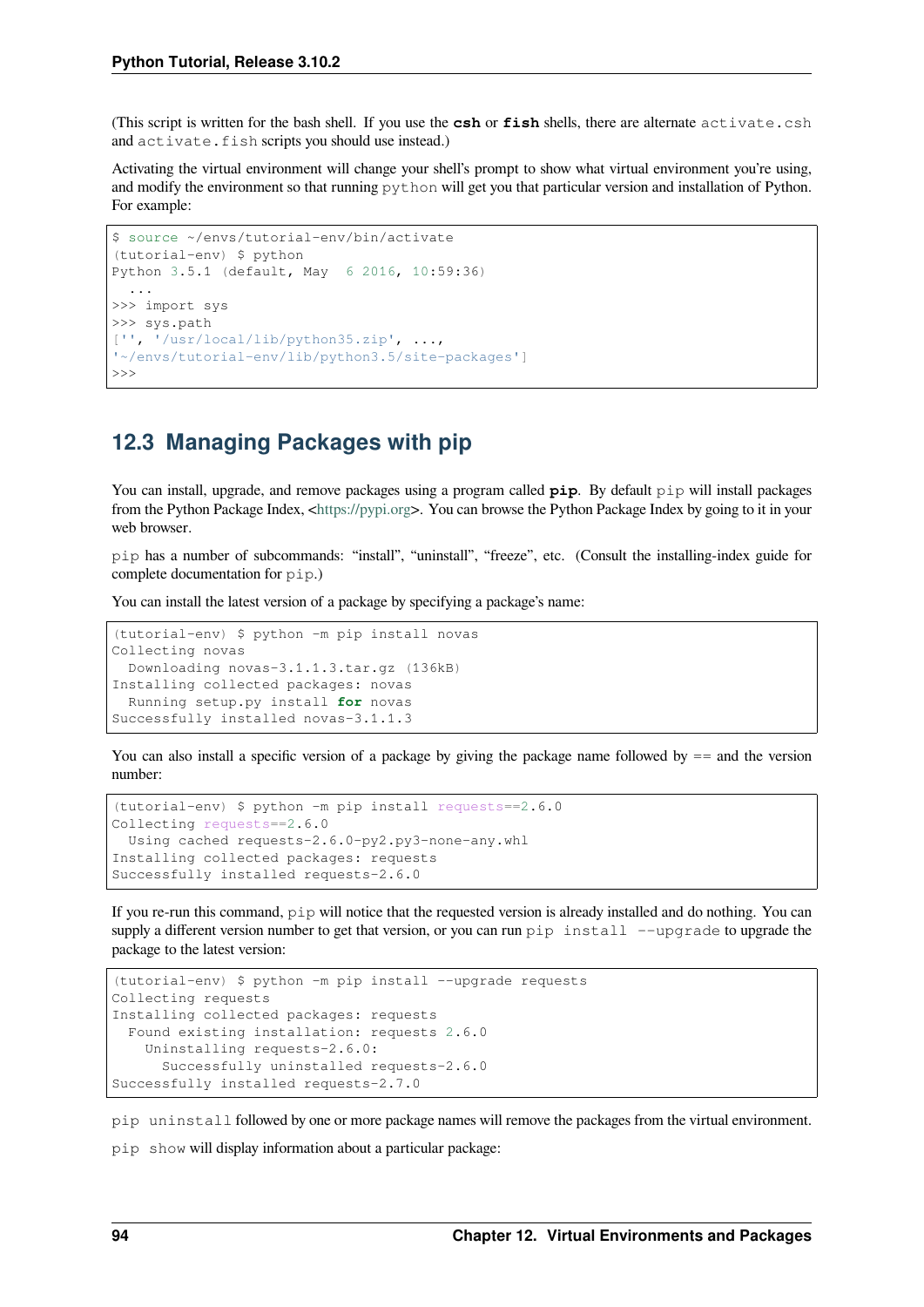```
(tutorial-env) $ pip show requests
---
Metadata-Version: 2.0
Name: requests
Version: 2.7.0
Summary: Python HTTP for Humans.
Home-page: http://python-requests.org
Author: Kenneth Reitz
Author-email: me@kennethreitz.com
License: Apache 2.0
Location: /Users/akuchling/envs/tutorial-env/lib/python3.4/site-packages
Requires:
```
pip list will display all of the packages installed in the virtual environment:

```
(tutorial-env) $ pip list
novas (3.1.1.3)
numpy (1.9.2)
pip (7.0.3)
requests (2.7.0)
setuptools (16.0)
```
pip freeze will produce a similar list of the installed packages, but the output uses the format that pip install expects. A common convention is to put this list in a requirements.txt file:

```
(tutorial-env) $ pip freeze > requirements.txt
(tutorial-env) $ cat requirements.txt
novas==3.1.1.3
numpy==1.9.2
requests==2.7.0
```
The requirements.txt can then be committed to version control and shipped as part of an application. Users can then install all the necessary packages with  $install -r$ :

```
(tutorial-env) $ python -m pip install -r requirements.txt
Collecting novas==3.1.1.3 (from -r requirements.txt (line 1))
  ...
Collecting numpy==1.9.2 (from -r requirements.txt (line 2))
  ...
Collecting requests==2.7.0 (from -r requirements.txt (line 3))
  ...
Installing collected packages: novas, numpy, requests
 Running setup.py install for novas
Successfully installed novas-3.1.1.3 numpy-1.9.2 requests-2.7.0
```
pip has many more options. Consult the installing-index guide for complete documentation for pip. When you've written a package and want to make it available on the Python Package Index, consult the distributing-index guide.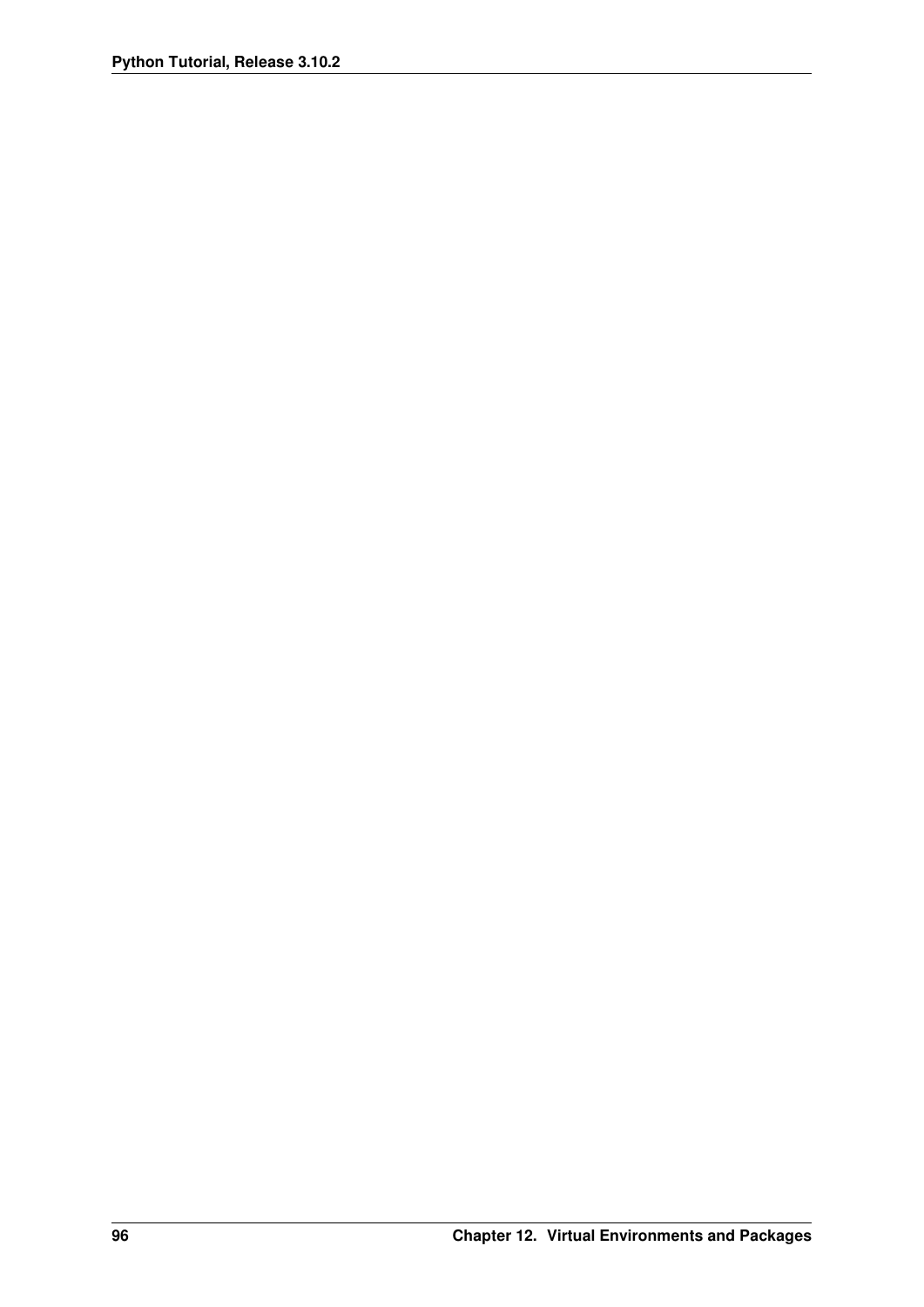### **WHAT NOW?**

Reading this tutorial has probably reinforced your interest in using Python — you should be eager to apply Python to solving your real-world problems. Where should you go to learn more?

This tutorial is part of Python's documentation set. Some other documents in the set are:

• library-index:

You should browse through this manual, which gives complete (though terse) reference material about types, functions, and the modules in the standard library. The standard Python distribution includes a *lot* of additional code. There are modules to read Unix mailboxes, retrieve documents via HTTP, generate random numbers, parse command-line options, write CGI programs, compress data, and many other tasks. Skimming through the Library Reference will give you an idea of what's available.

- installing-index explains how to install additional modules written by other Python users.
- reference-index: A detailed explanation of Python's syntax and semantics. It's heavy reading, but is useful as a complete guide to the language itself.

More Python resources:

- https://www.python.org: The major Python web site. It contains code, documentation, and pointers to Pythonrelated pages around the web. This web site is mirrored in various places around the world, such as Europe, Japan, and Australia; a mirror may be faster than the main site, depending on your geographical location.
- [https://docs.python.org:](https://www.python.org) Fast access to Python's documentation.
- https://pypi.org: The Python Package Index, previously also nicknamed the Cheese Shop<sup>1</sup>, is an index of usercreated Python modules that are available for download. Once you begin releasing code, you can register it [here so that others can fi](https://docs.python.org)nd it.
- https://code.activestate.com/recipes/langs/python/: The Python Cookbook is a sizable [co](#page-102-0)llection of code ex[amples, larger m](https://pypi.org)odules, and useful scripts. Particularly notable contributions are collected in a book also titled Python Cookbook (O'Reilly & Associates, ISBN 0-596-00797-3.)
- http://www.pyvideo.org [collects links to Python-re](https://code.activestate.com/recipes/langs/python/)lated videos from conferences and user-group meetings.
- https://scipy.org: The Scientific Python project includes modules for fast array computations and manipulations plus a host of packages for such things as linear algebra, Fourier transforms, non-linear solvers, random number [distributions, statistical a](http://www.pyvideo.org)nalysis and the like.

For Python-related questions and problem reports, you can post to the newsgroup *comp.lang.python*, or send them [to the mailing lis](https://scipy.org)t at python-list@python.org. The newsgroup and mailing list are gatewayed, so messages posted to one will automatically be forwarded to the other. There are hundreds of postings a day, asking (and answering) questions, suggesting new features, and announcing new modules. Mailing list archives are available at https://mail.python.org/pipermail/.

Before posting, be sure to [check the list of Frequen](mailto:python-list@python.org)tly Asked Questions (also called the FAQ). The FAQ answers many of the questions that come up again and again, and may already contain the solution for your problem.

<span id="page-102-0"></span><sup>&</sup>lt;sup>1</sup> "Cheese Shop" is a Monty Python's sketch: a customer enters a cheese shop, but whatever cheese he asks for, the clerk says it's missing.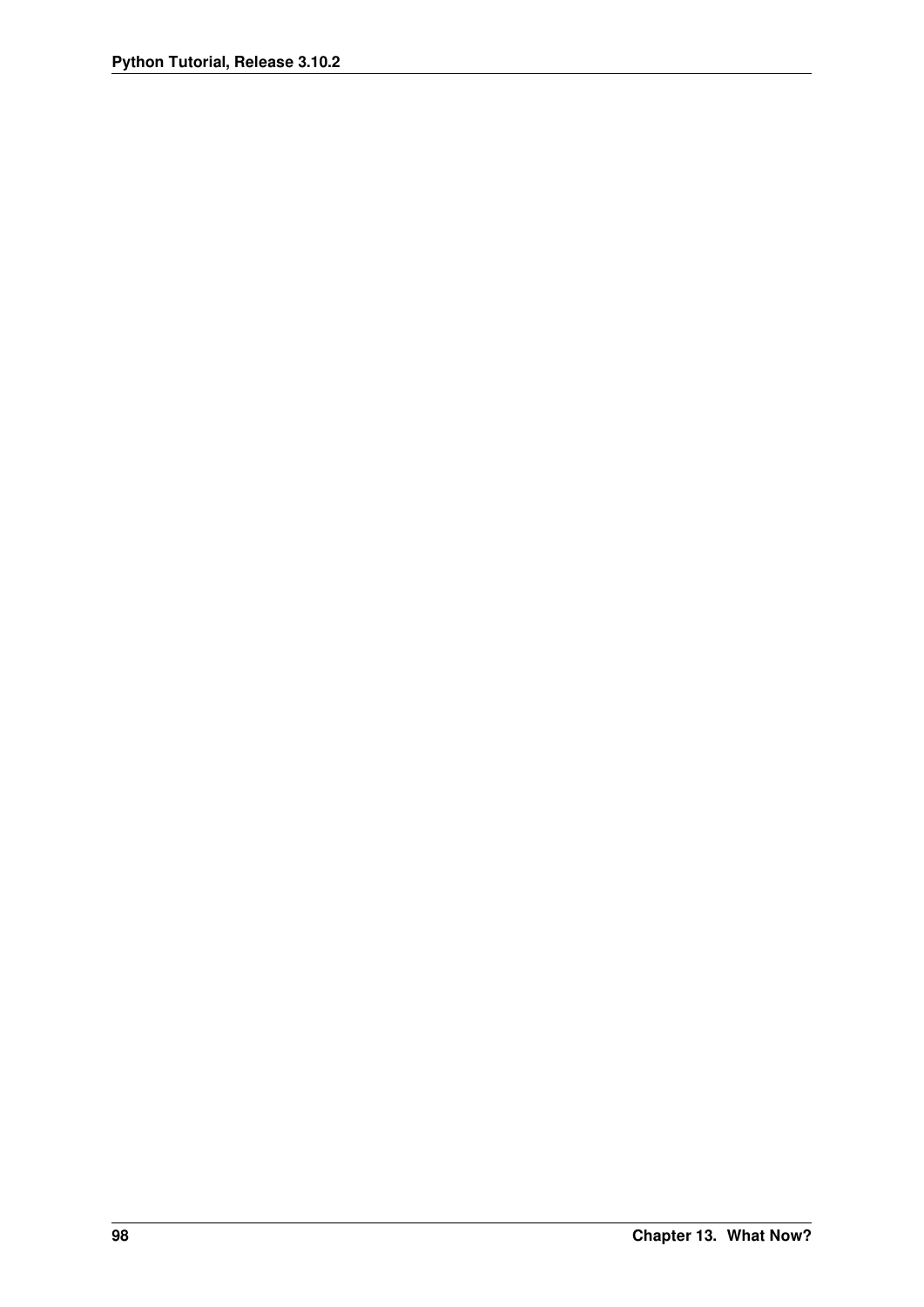## **INTERACTIVE INPUT EDITING AND HISTORY SUBSTITUTION**

Some versions of the Python interpreter support editing of the current input line and history substitution, similar to facilities found in the Korn shell and the GNU Bash shell. This is implemented using the GNU Readline library, which supports various styles of editing. This library has its own documentation which we won't duplicate here.

## **14.1 Tab Completion and History Editing**

Completion of variable and module names is automatically enabled at interpreter startup so that the Tab key invokes the completion function; it looks at Python statement names, the current local variables, and the available module names. For dotted expressions such as  $string.a$ , it will evaluate the expression up to the final '.' and then suggest completions from the attributes of the resulting object. Note that this may execute application-defined code if an object with a  $q$ getattr $($ ) method is part of the expression. The default configuration also saves your history into a file named .python\_history in your user directory. The history will be available again during the next interactive interpreter session.

## **14.2 Alternatives to the Interactive Interpreter**

This facility is an enormous step forward compared to earlier versions of the interpreter; however, some wishes are left: It would be nice if the proper indentation were suggested on continuation lines (the parser knows if an indent token is required next). The completion mechanism might use the interpreter's symbol table. A command to check (or even suggest) matching parentheses, quotes, etc., would also be useful.

One alternative enhanced interactive interpreter that has been around for quite some time is IPython, which features tab completion, object exploration and advanced history management. It can also be thoroughly customized and embedded into other applications. Another similar enhanced interactive environment is bpython.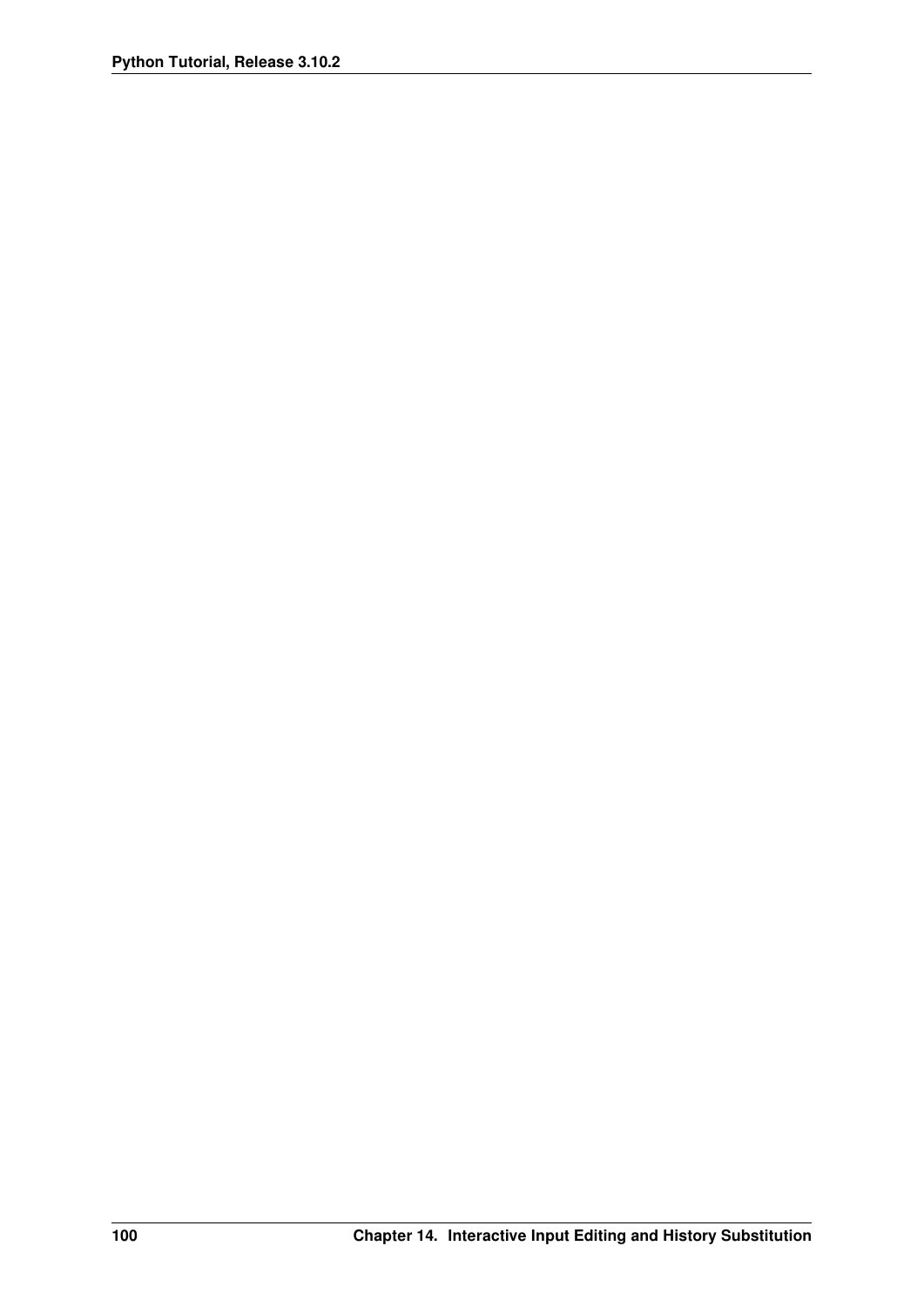# **FLOATING POINT ARITHMETIC: ISSUES AND LIMITATIONS**

Floating-point numbers are represented in computer hardware as base 2 (binary) fractions. For example, the decimal fraction

0.125

has value  $1/10 + 2/100 + 5/1000$ , and in the same way the binary fraction

#### 0.001

has value  $0/2 + 0/4 + 1/8$ . These two fractions have identical values, the only real difference being that the first is written in base 10 fractional notation, and the second in base 2.

Unfortunately, most decimal fractions cannot be represented exactly as binary fractions. A consequence is that, in general, the decimal floating-point numbers you enter are only approximated by the binary floating-point numbers actually stored in the machine.

The problem is easier to understand at first in base 10. Consider the fraction 1/3. You can approximate that as a base 10 fraction:

0.3

or, better,

0.33

or, better,

0.333

and so on. No matter how many digits you're willing to write down, the result will never be exactly 1/3, but will be an increasingly better approximation of 1/3.

In the same way, no matter how many base 2 digits you're willing to use, the decimal value 0.1 cannot be represented exactly as a base 2 fraction. In base 2, 1/10 is the infinitely repeating fraction

0.0001100110011001100110011001100110011001100110011...

Stop at any finite number of bits, and you get an approximation. On most machines today, floats are approximated using a binary fraction with the numerator using the first 53 bits starting with the most significant bit and with the denominator as a power of two. In the case of 1/10, the binary fraction is  $3602879701896397 / 2 \times 55$ which is close to but not exactly equal to the true value of  $1/10$ .

Many users are not aware of the approximation because of the way values are displayed. Python only prints a decimal approximation to the true decimal value of the binary approximation stored by the machine. On most machines, if Python were to print the true decimal value of the binary approximation stored for 0.1, it would have to display

**>>>** 0.1 0.1000000000000000055511151231257827021181583404541015625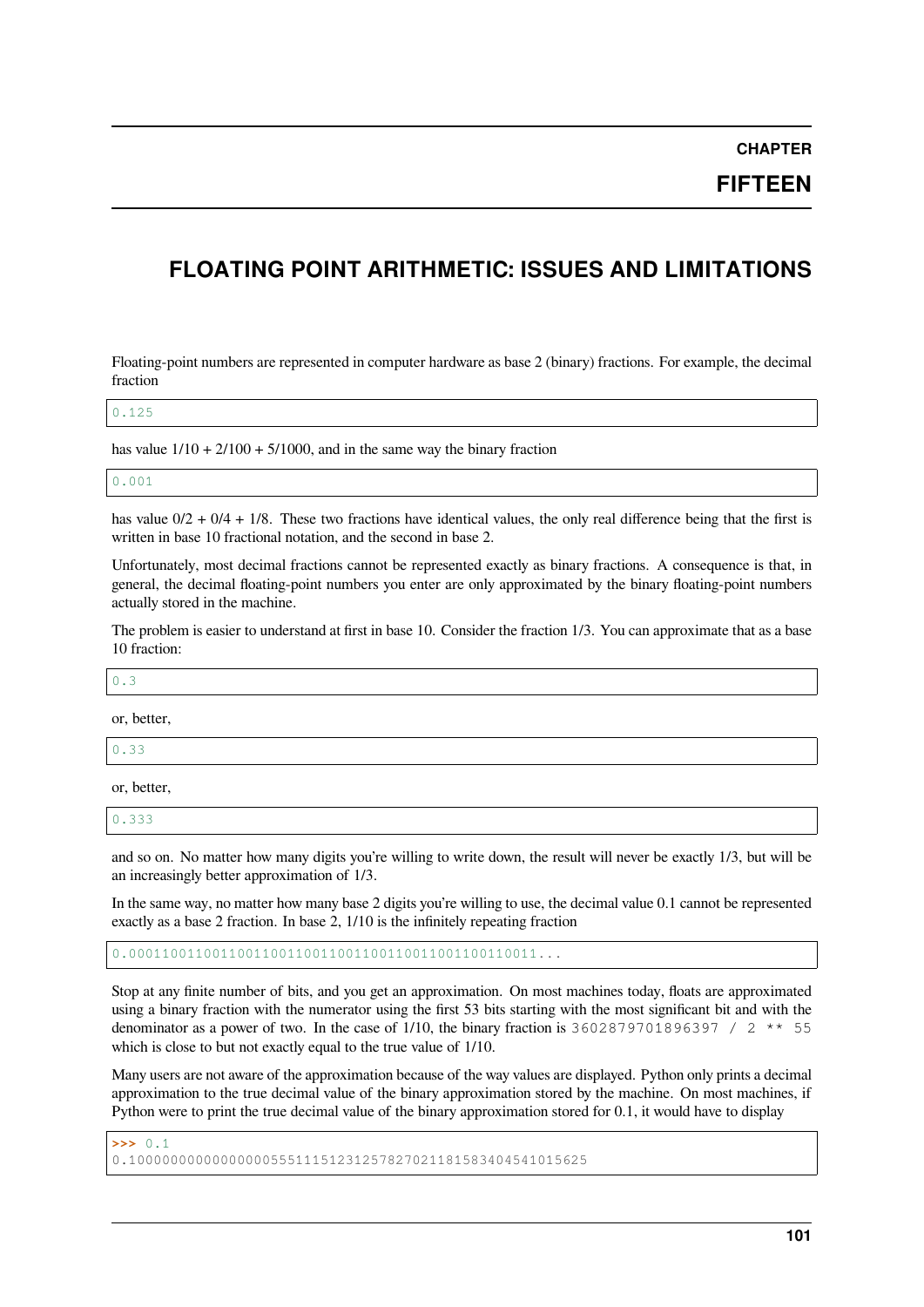That is more digits than most people find useful, so Python keeps the number of digits manageable by displaying a rounded value instead

**>>>** 1 / 10 0.1

Just remember, even though the printed result looks like the exact value of 1/10, the actual stored value is the nearest representable binary fraction.

Interestingly, there are many different decimal numbers that share the same nearest approximate binary fraction. For example, the numbers 0.1 and 0.100000000000000001 and 0. 1000000000000000055511151231257827021181583404541015625 are all approximated by 3602879701896397 / 2 \*\* 55. Since all of these decimal values share the same approximation, any one of them could be displayed while still preserving the invariant  $\epsilon$  val (repr(x)) == x.

Historically, the Python prompt and built-in repr() function would choose the one with 17 significant digits, 0. 10000000000000001. Starting with Python 3.1, Python (on most systems) is now able to choose the shortest of these and simply display 0.1.

Note that this is in the very nature of binary floating-point: this is not a bug in Python, and it is not a bug in your code either. You'll see the same kind of thing in all languages that support your hardware's floating-point arithmetic (although some languages may not *display* the difference by default, or in all output modes).

For more pleasant output, you may wish to use string formatting to produce a limited number of significant digits:

```
>>> format(math.pi, '.12g') # give 12 significant digits
'3.14159265359'
>>> format(math.pi, '.2f') # give 2 digits after the point
'3.14'
>>> repr(math.pi)
'3.141592653589793'
```
It's important to realize that this is, in a real sense, an illusion: you're simply rounding the *display* of the true machine value.

One illusion may beget another. For example, since 0.1 is not exactly 1/10, summing three values of 0.1 may not yield exactly 0.3, either:

```
\rightarrow \rightarrow .1 + .1 + .1 == .3
False
```
Also, since the 0.1 cannot get any closer to the exact value of 1/10 and 0.3 cannot get any closer to the exact value of  $3/10$ , then pre-rounding with round () function cannot help:

**>>>** round(.1, 1) + round(.1, 1) + round(.1, 1) == round(.3, 1) False

Though the numbers cannot be made closer to their intended exact values, the round() function can be useful for post-rounding so that results with inexact values become comparable to one another:

```
\Rightarrow \Rightarrow \text{round}(.1 + .1 + .1, 10) == \text{round}(.3, 10)True
```
Binary floating-point arithmetic holds many surprises like this. The problem with "0.1" is explained in precise detail below, in the "Representation Error" section. See The Perils of Floating Point for a more complete account of other common surprises.

As that says near the end, "there are no easy answers." Still, don't be unduly wary of floating-point! The errors in Python float operations are inherited from the floating-point hardware, and on most machines are on the order of no more than 1 part in 2\*\*53 per operation. That's [more than adequate for most t](https://www.lahey.com/float.htm)asks, but you do need to keep in mind that it's not decimal arithmetic and that every float operation can suffer a new rounding error.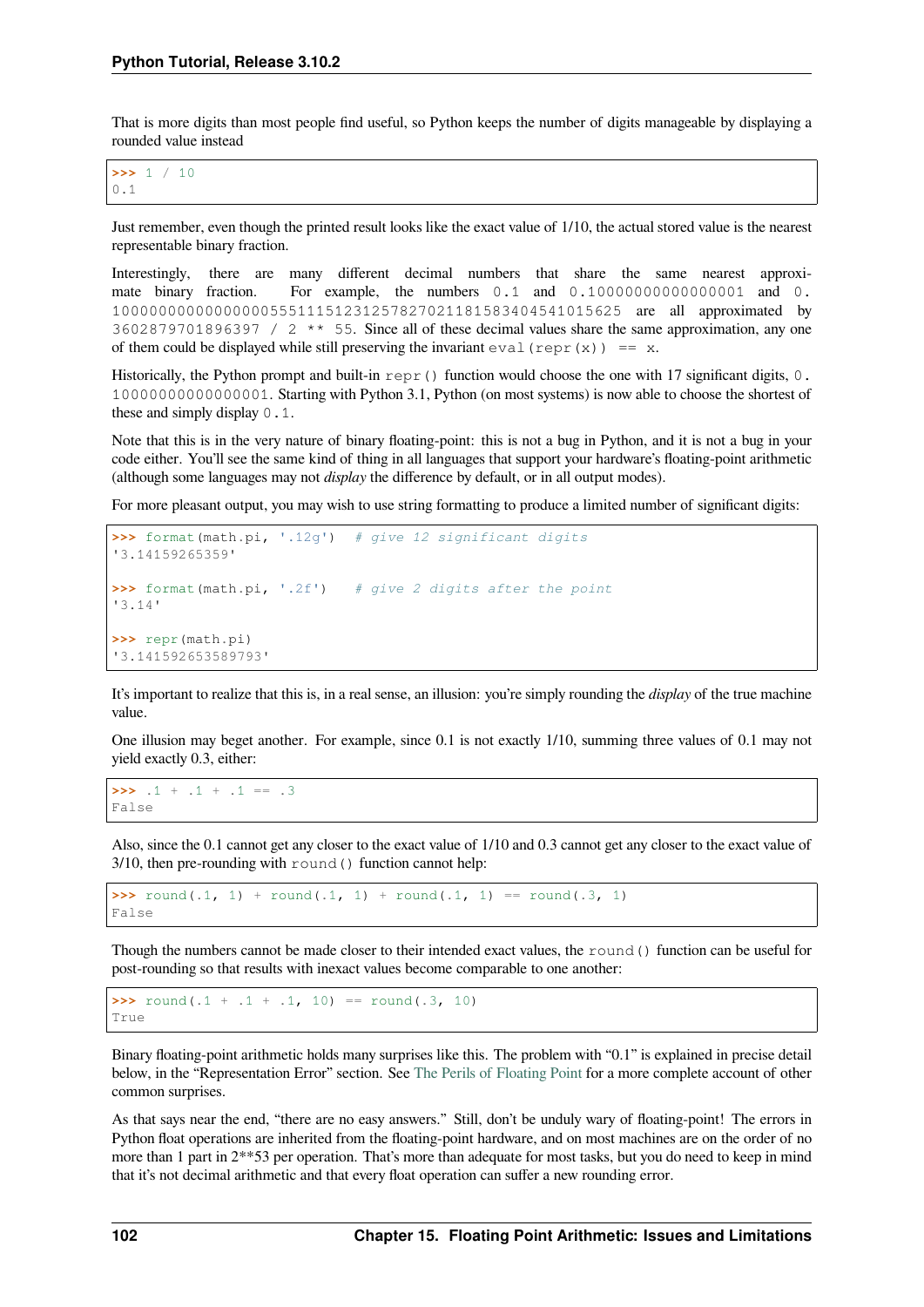While pathological cases do exist, for most casual use of floating-point arithmetic you'll see the result you expect in the end if you simply round the display of your final results to the number of decimal digits you expect.  $str()$ usually suffices, and for finer control see the  $str.format()$  method's format specifiers in formatstrings.

For use cases which require exact decimal representation, try using the decimal module which implements decimal arithmetic suitable for accounting applications and high-precision applications.

Another form of exact arithmetic is supported by the fractions module which implements arithmetic based on rational numbers (so the numbers like 1/3 can be represented exactly).

If you are a heavy user of floating point operations you should take a look at the NumPy package and many other packages for mathematical and statistical operations supplied by the SciPy project. See <https://scipy.org>.

Python provides tools that may help on those rare occasions when you really *do* want to know the exact value of a float. The float.as\_integer\_ratio() method expresses the value of a float as a fraction:

```
>>> x = 3.14159
>>> x.as_integer_ratio()
(3537115888337719, 1125899906842624)
```
Since the ratio is exact, it can be used to losslessly recreate the original value:

```
>>> x == 3537115888337719 / 1125899906842624
True
```
The float.hex() method expresses a float in hexadecimal (base 16), again giving the exact value stored by your computer:

```
>>> x.hex()
'0x1.921f9f01b866ep+1'
```
This precise hexadecimal representation can be used to reconstruct the float value exactly:

```
>>> x == float.fromhex('0x1.921f9f01b866ep+1')
True
```
Since the representation is exact, it is useful for reliably porting values across different versions of Python (platform independence) and exchanging data with other languages that support the same format (such as Java and C99).

Another helpful tool is the math.fsum() function which helps mitigate loss-of-precision during summation. It tracks "lost digits" as values are added onto a running total. That can make a difference in overall accuracy so that the errors do not accumulate to the point where they affect the final total:

```
\Rightarrow sum([0.1] * 10) == 1.0
False
>>> math.fsum([0.1] * 10) == 1.0
True
```
# **15.1 Representation Error**

This section explains the "0.1" example in detail, and shows how you can perform an exact analysis of cases like this yourself. Basic familiarity with binary floating-point representation is assumed.

*Representation error* refers to the fact that some (most, actually) decimal fractions cannot be represented exactly as binary (base 2) fractions. This is the chief reason why Python (or Perl, C, C++, Java, Fortran, and many others) often won't display the exact decimal number you expect.

Why is that? 1/10 is not exactly representable as a binary fraction. Almost all machines today (November 2000) use IEEE-754 floating point arithmetic, and almost all platforms map Python floats to IEEE-754 "double precision". 754 doubles contain 53 bits of precision, so on input the computer strives to convert 0.1 to the closest fraction it can of the form  $J/2^{**}N$  where *J* is an integer containing exactly 53 bits. Rewriting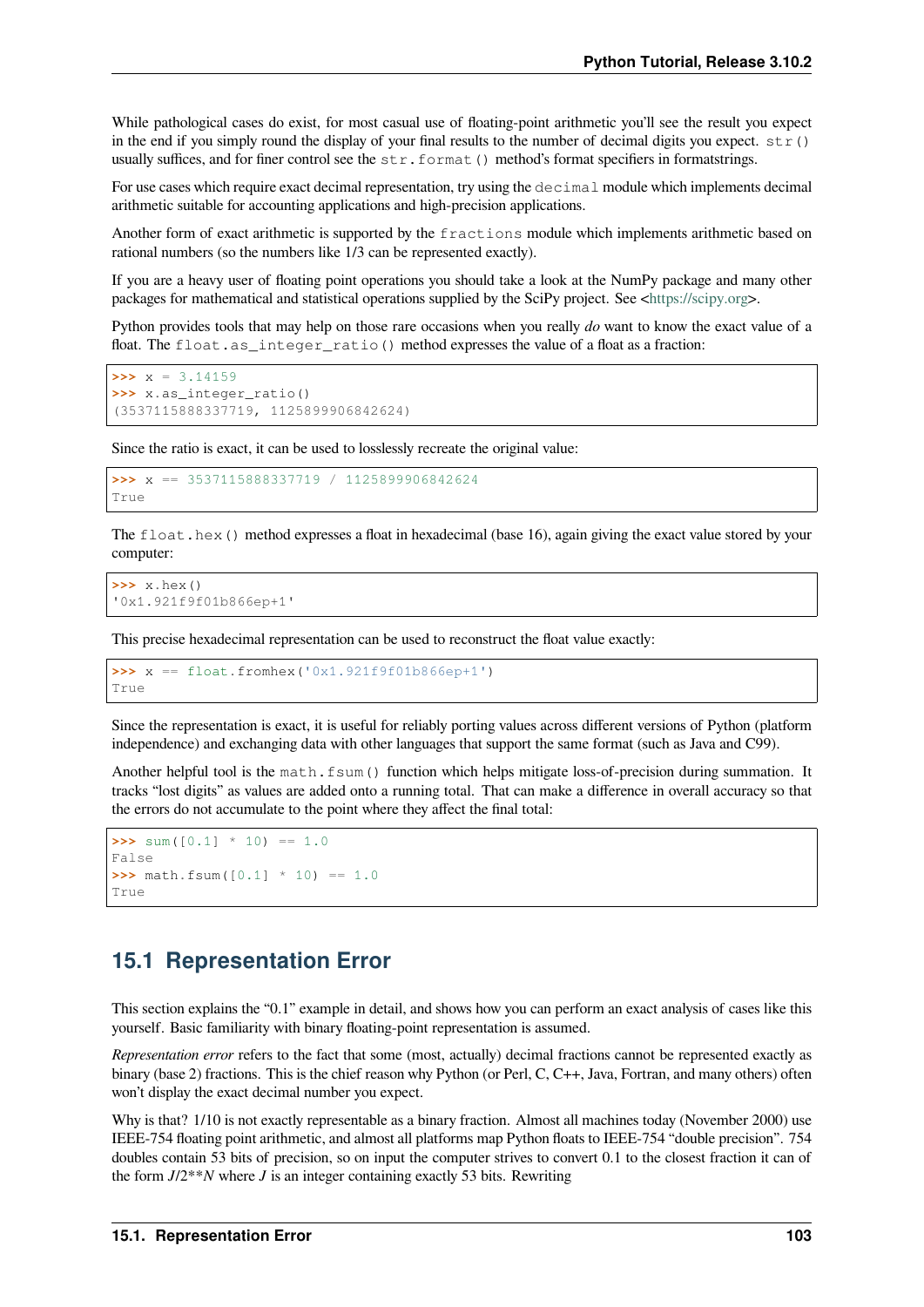```
1 / 10 \sim = J / (2**N)
```
as

```
J \sim = 2**N / 10
```
and recalling that *J* has exactly 53 bits (is  $>= 2 \times 52$  but  $< 2 \times 53$ ), the best value for *N* is 56:

**>>>**  $2^{**}52 \le 2^{**}56$  // 10  $\le 2^{**}53$ True

That is, 56 is the only value for *N* that leaves *J* with exactly 53 bits. The best possible value for *J* is then that quotient rounded:

```
>>> q, r = \text{divmod}(2**56, 10)>>> r
6
```
Since the remainder is more than half of 10, the best approximation is obtained by rounding up:

```
>>> q+1
7205759403792794
```
Therefore the best possible approximation to 1/10 in 754 double precision is:

7205759403792794 / 2 \*\* 56

Dividing both the numerator and denominator by two reduces the fraction to:

3602879701896397 / 2 \*\* 55

Note that since we rounded up, this is actually a little bit larger than 1/10; if we had not rounded up, the quotient would have been a little bit smaller than 1/10. But in no case can it be *exactly* 1/10!

So the computer never "sees" 1/10: what it sees is the exact fraction given above, the best 754 double approximation it can get:

```
>>> 0.1 * 2 ** 55
3602879701896397.0
```
If we multiply that fraction by  $10^{**}$ 55, we can see the value out to 55 decimal digits:

```
>>> 3602879701896397 * 10 ** 55 // 2 ** 55
1000000000000000055511151231257827021181583404541015625
```
meaning that the exact number stored in the computer is equal to the decimal value 0.1000000000000000055511151231257827021181583404541015625. Instead of displaying the full decimal value, many languages (including older versions of Python), round the result to 17 significant digits:

```
>>> format(0.1, '.17f')
'0.10000000000000001'
```
**>>>** (0.1).as\_integer\_ratio()

The fractions and decimal modules make these calculations easy:

```
>>> from decimal import Decimal
>>> from fractions import Fraction
>>> Fraction.from_float(0.1)
Fraction(3602879701896397, 36028797018963968)
```

```
(continues on next page)
```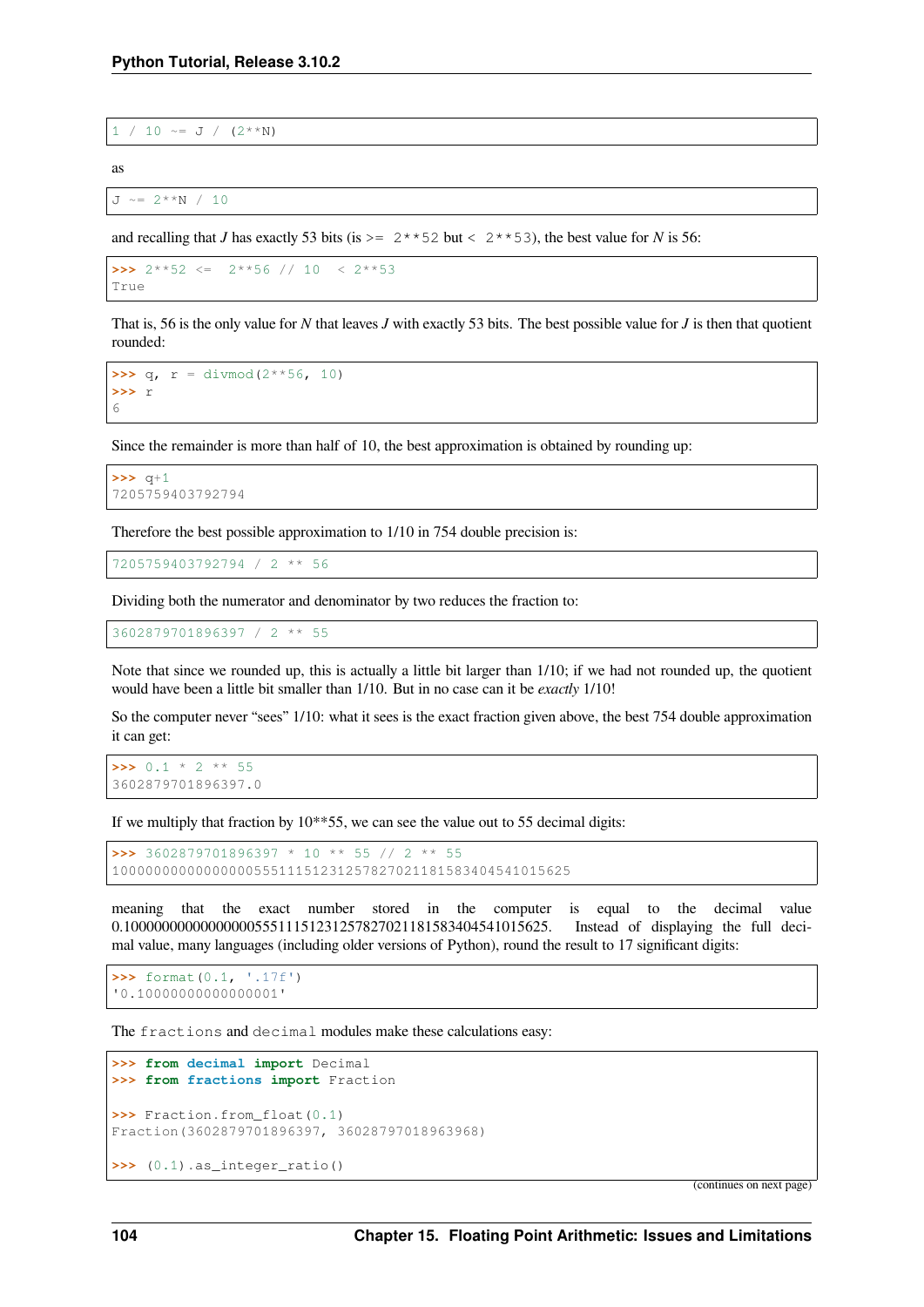(continued from previous page)

```
(3602879701896397, 36028797018963968)
```

```
>>> Decimal.from_float(0.1)
Decimal('0.1000000000000000055511151231257827021181583404541015625')
```

```
>>> format(Decimal.from_float(0.1), '.17')
'0.10000000000000001'
```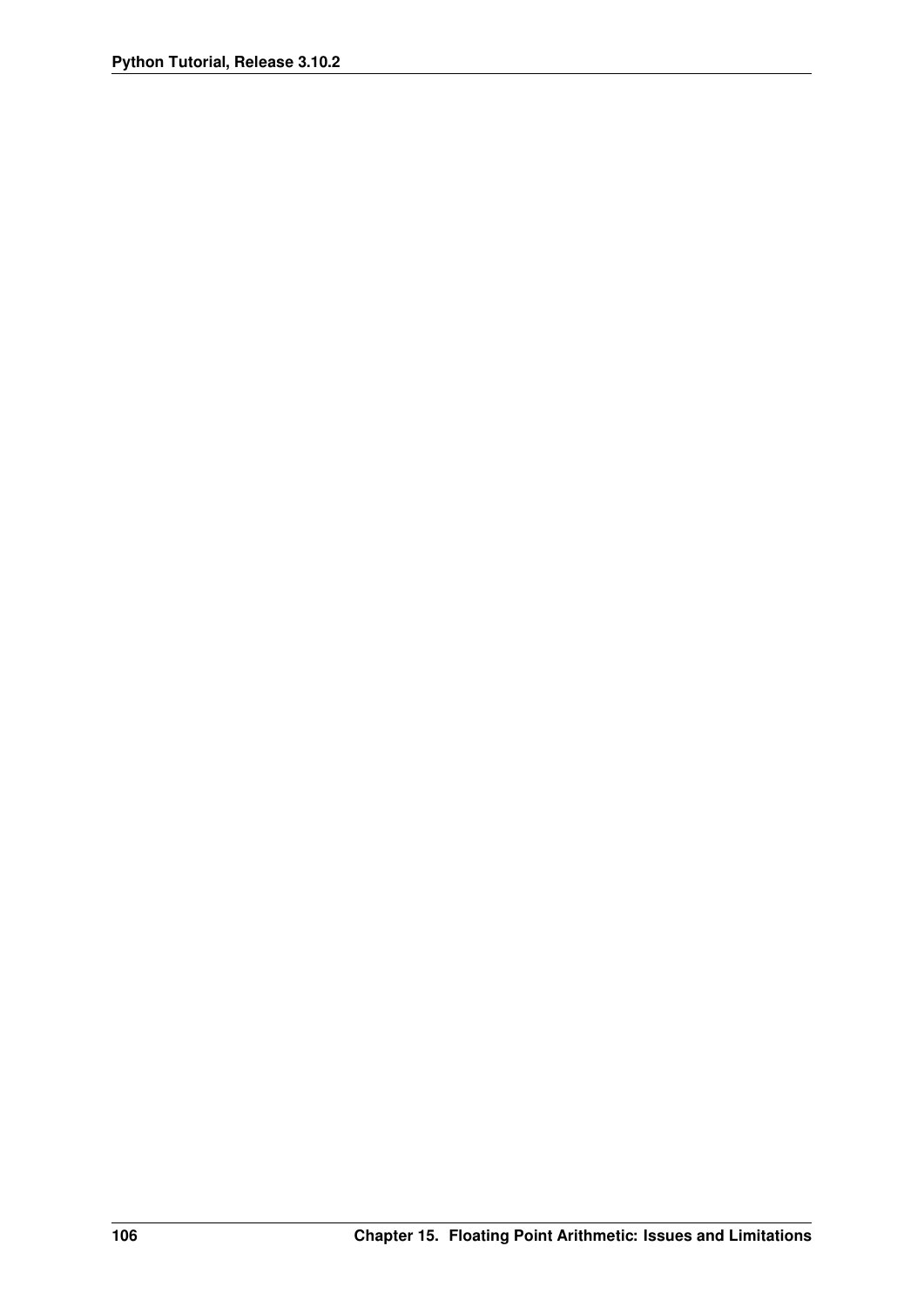# **APPENDIX**

# **16.1 Interactive Mode**

### **16.1.1 Error Handling**

When an error occurs, the interpreter prints an error message and a stack trace. In interactive mode, it then returns to the primary prompt; when input came from a file, it exits with a nonzero exit status after printing the stack trace. (Exceptions handled by an except clause in a try statement are not errors in this context.) Some errors are unconditionally fatal and cause an exit with a nonzero exit; this applies to internal inconsistencies and some cases of running out of memory. All error messages are written to the standard error stream; normal output from executed commands is written to standard output.

Typing the interrupt character (usually Control-C or Delete) to the primary or secondary prompt cancels the input and returns to the primary prompt.<sup>1</sup> Typing an interrupt while a command is executing raises the KeyboardInterrupt exception, which may be handled by a try statement.

## **16.1.2 Executable Python Script[s](#page-112-0)**

On BSD'ish Unix systems, Python scripts can be made directly executable, like shell scripts, by putting the line

*#!/usr/bin/env python3.5*

(assuming that the interpreter is on the user's PATH) at the beginning of the script and giving the file an executable mode. The #! must be the first two characters of the file. On some platforms, this first line must end with a Unix-style line ending ('\n'), not a Windows ('\r\n') line ending. Note that the hash, or pound, character, '#', is used to start a comment in Python.

The script can be given an executable mode, or permission, using the **chmod** command.

**\$** chmod +x myscript.py

On Windows systems, there is no notion of an "executable mode". The Python installer automatically associates .py files with python.exe so that a double-click on a Python file will run it as a script. The extension can also be .pyw, in that case, the console window that normally appears is suppressed.

<span id="page-112-0"></span><sup>&</sup>lt;sup>1</sup> A problem with the GNU Readline package may prevent this.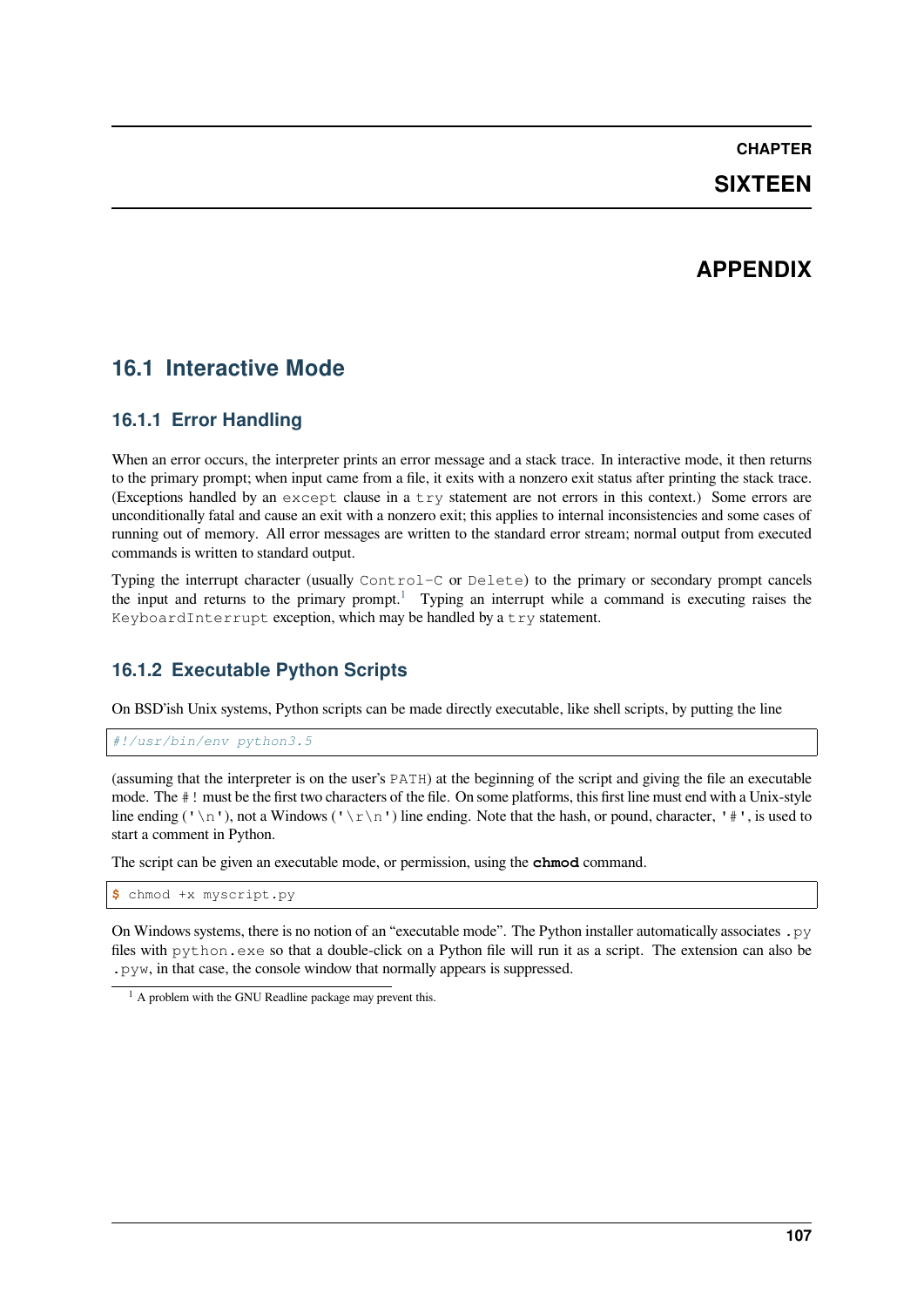## **16.1.3 The Interactive Startup File**

When you use Python interactively, it is frequently handy to have some standard commands executed every time the interpreter is started. You can do this by setting an environment variable named PYTHONSTARTUP to the name of a file containing your start-up commands. This is similar to the .profile feature of the Unix shells.

This file is only read in interactive sessions, not when Python reads commands from a script, and not when  $/$ dev/ tty is given as the explicit source of commands (which otherwise behaves like an interactive session). It is executed in the same namespace where interactive commands are executed, so that objects that it defines or imports can be used without qualification in the interactive session. You can also change the prompts sys.ps1 and sys.ps2 in this file.

If you want to read an additional start-up file from the current directory, you can program this in the global startup file using code like if os.path.isfile('.pythonrc.py'): exec(open('.pythonrc.py'). read()). If you want to use the startup file in a script, you must do this explicitly in the script:

```
import os
filename = os.environ.get('PYTHONSTARTUP')
if filename and os.path.isfile(filename):
    with open(filename) as fobj:
       startup_file = fobj.read()
    exec(startup_file)
```
# **16.1.4 The Customization Modules**

Python provides two hooks to let you customize it: sitecustomize and usercustomize. To see how it works, you need first to find the location of your user site-packages directory. Start Python and run this code:

```
>>> import site
>>> site.getusersitepackages()
'/home/user/.local/lib/python3.5/site-packages'
```
Now you can create a file named usercustomize.py in that directory and put anything you want in it. It will affect every invocation of Python, unless it is started with the -s option to disable the automatic import.

sitecustomize works in the same way, but is typically created by an administrator of the computer in the global site-packages directory, and is imported before usercustomize. See the documentation of the site module for more details.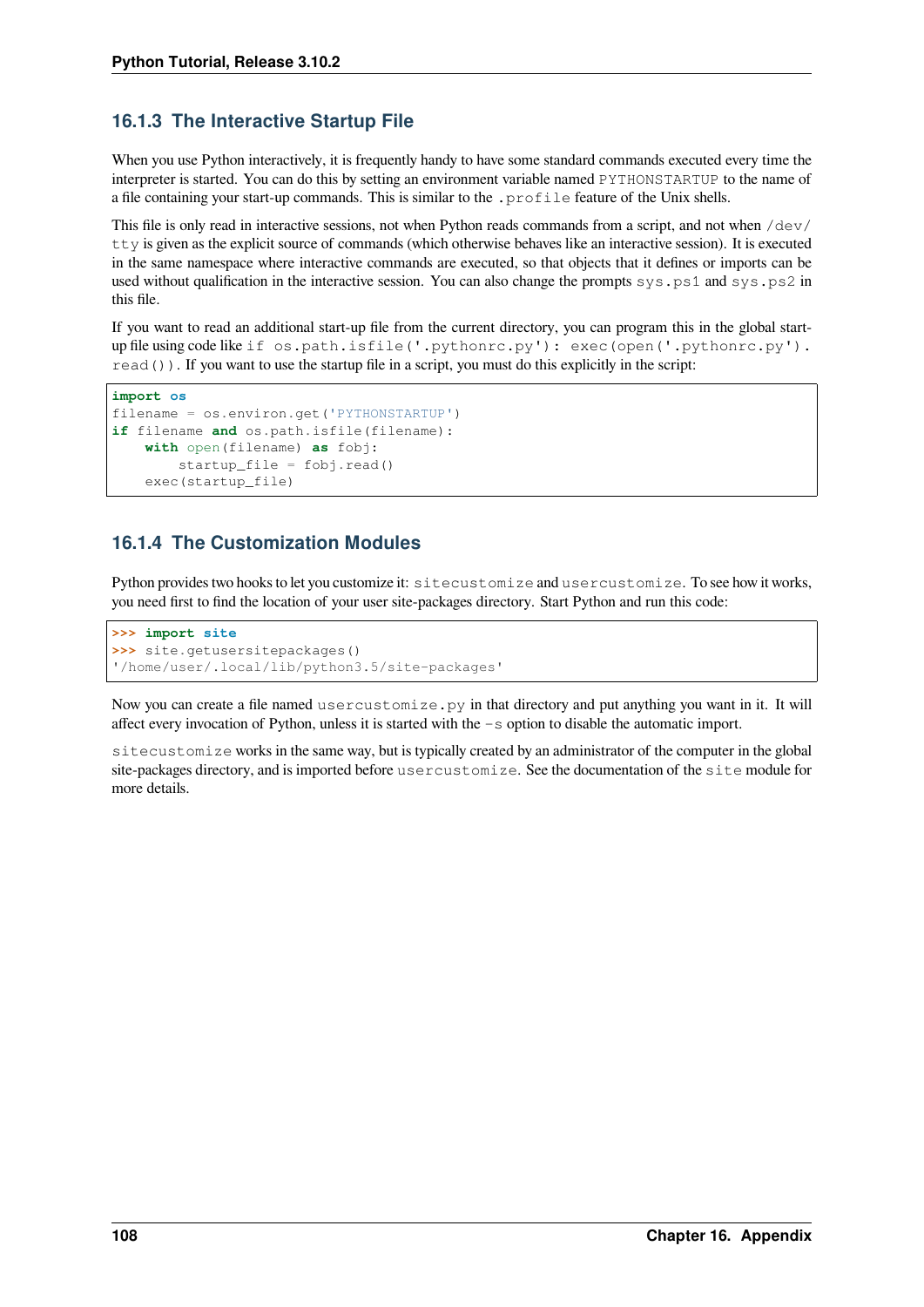**A**

# **GLOSSARY**

- **>>>** The default Python prompt of the interactive shell. Often seen for code examples which can be executed interactively in the interpreter.
- **...** Can refer to:
	- The default Python prompt of the interactive shell when entering the code for an indented code block, when within a pair of matching left and right delimiters (parentheses, square brackets, curly braces or triple quotes), or after specifying a decorator.
	- The Ellipsis built-in constant.
- **2to3** A tool that tries to convert Python 2.x code to Python 3.x code by handling most of the incompatibilities which can be detected by parsing the source and traversing the parse tree.

2to3 is available in the standard library as lib2to3; a standalone entry point is provided as Tools/ scripts/2to3. See 2to3-reference.

- **abstract base class** Abstract base classes complement *duck-typing* by providing a way to define interfaces when other techniques like hasattr() would be clumsy or subtly wrong (for example with magic methods). ABCs introduce virtual subclasses, which are classes that don't inherit from a class but are still recognized by isinstance() and issubclass(); see the abc module documentation. Python comes with many built-in ABCs for data structures (in the collec[tions.abc](#page-117-0) module), numbers (in the numbers module), streams (in the io module), import finders and loaders (in the importlib.abc module). You can create your own ABCs with the abc module.
- <span id="page-114-0"></span>**annotation** A label associated with a variable, a class attribute or a function parameter or return value, used by convention as a *type hint*.

<span id="page-114-2"></span>Annotations of local variables cannot be accessed at runtime, but annotations of global variables, class attributes, and functions are stored in the \_\_annotations\_\_ special attribute of modules, classes, and functions, respectiv[ely.](#page-125-0)

See *variable annotation*, *function annotation*, **PEP 484** and **PEP 526**, which describe this functionality. Also see annotations-howto for best practices on working with annotations.

**argument** A value passed to a *function* (or *method*) when calling the function. There are two kinds of argument:

• *[keyword argument](#page-126-0)*: [an argument preced](#page-118-0)[ed by an id](https://www.python.org/dev/peps/pep-0484)enti[fier \(e.g.](https://www.python.org/dev/peps/pep-0526) name=) in a function call or passed as a value in a dictionary preceded by  $*$ . For example, 3 and 5 are both keyword arguments in the following calls to complex[\(\)](#page-118-1):

```
complex(real=3, imag=5)
complex(**{'real': 3, 'imag': 5})
```
• *positional argument*: an argument that is not a keyword argument. Positional arguments can appear at the beginning of an argument list and/or be passed as elements of an *iterable* preceded by \*. For example, 3 and 5 are both positional arguments in the following calls:

```
complex(3, 5)
complex(*(3, 5))
```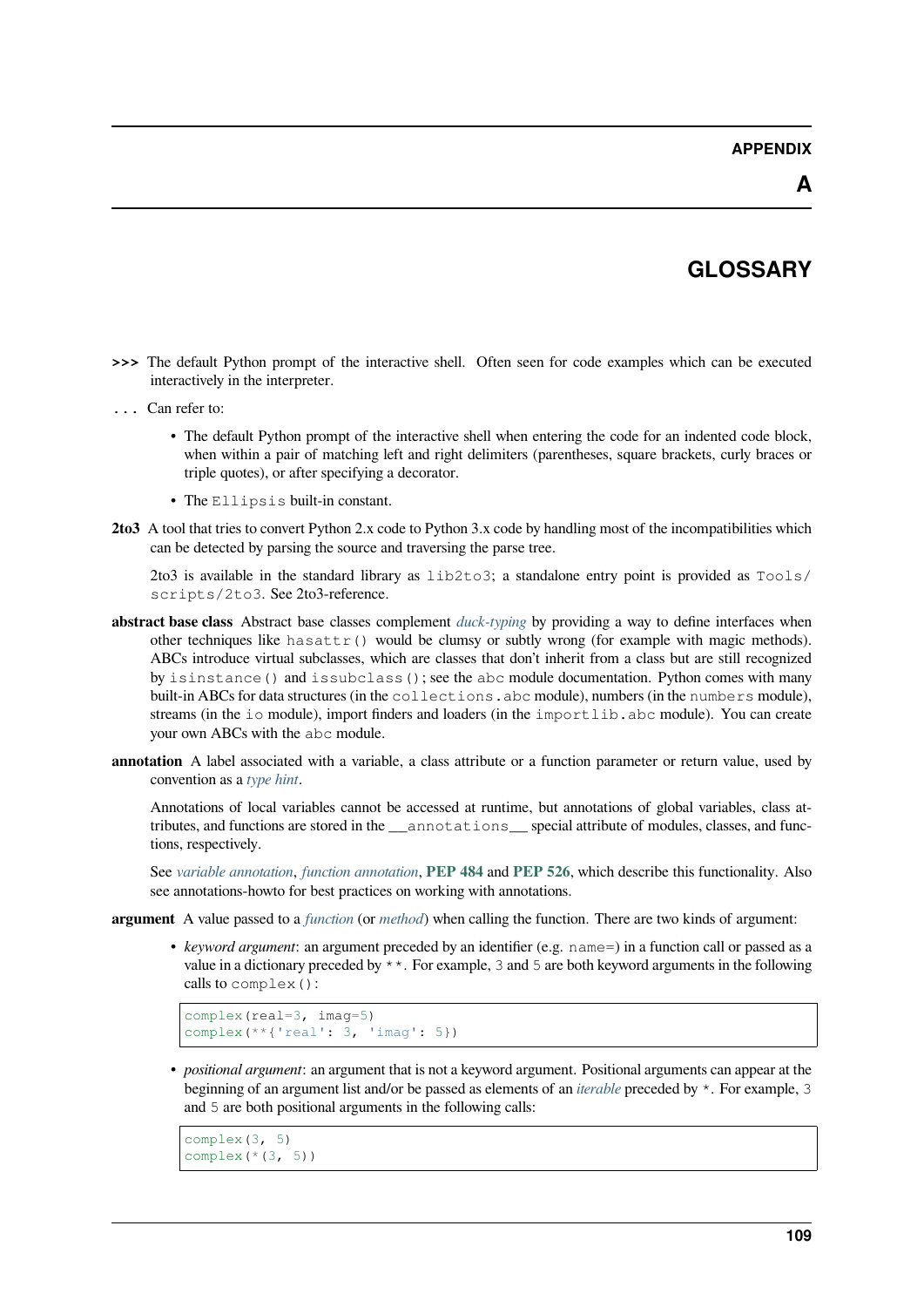Arguments are assigned to the named local variables in a function body. See the calls section for the rules governing this assignment. Syntactically, any expression can be used to represent an argument; the evaluated value is assigned to the local variable.

See also the *parameter* glossary entry, the FAQ question on the difference between arguments and parameters, and **PEP 362**.

- **asynchronous context manager** An object which controls the environment seen in an async with statement by defining \_\_[aenter\\_](#page-122-0)\_() and \_\_aexit\_\_() methods. Introduced by **PEP 492**.
- **asynchro[nous gene](https://www.python.org/dev/peps/pep-0362)rator** A function which returns an *asynchronous generator iterator*. It looks like a coroutine function defined with async def except that it contains yield expressions for producing a series of values usable in an async for loop.

<span id="page-115-1"></span>Usually refers to an asynchronous generator function, but may refer to an *[asynchro](https://www.python.org/dev/peps/pep-0492)nous generator iterator* in some contexts. In cases where the intended meani[ng isn't clear, using the full terms](#page-115-0) avoids ambiguity.

An asynchronous generator function may contain await expressions as well as async for, and async with statements.

**asynchronous generator iterator** An object created by a *asynchronous generator* function.

This is an *asynchronous iterator* which when called using the \_\_anext\_\_() method returns an awaitable object which will execute the body of the asynchronous generator function until the next yield expression.

<span id="page-115-0"></span>Each yield temporarily suspends processing, reme[mbering the location exe](#page-115-1)cution state (including local variables and [pending try-statements](#page-115-2)). When the *asynchronous generator iterator* effectively resumes with another awaitable returned by \_\_anext\_\_(), it picks up where it left off. See **PEP 492** and **PEP 525**.

- **asynchronous iterable** An object, that can be used in an async for statement. Must return an *asynchronous iterator* from its \_\_aiter\_\_() method. Introduced by **PEP 492**.
- **asynchronous iterator** An object that implements the \_\_aiter\_() [and](https://www.python.org/dev/peps/pep-0492) \_\_anext\_() methods. \_\_anext\_\_ must return an *awaitable* object. async for resolves the awaitables returned by an asynchronous iterator's \_\_anext\_\_() method until [it raises](https://www.python.org/dev/peps/pep-0492) a StopAsyncIteration [exception.](#page-115-2) [Introdu](#page-115-2)ced by **PEP 492**.
- <span id="page-115-2"></span>**attribute** A value associated with an object which is referenced by name using dotted expressions. For example, if an object *o* has an attribute *a* it [would be r](#page-115-3)eferenced as *o.a*.
- **awaitable** An obje[ct that can](https://www.python.org/dev/peps/pep-0492) be used in an await expression. Can be a *coroutine* or an object with an \_\_await\_\_() method. See also **PEP 492**.
- **BDFL** Benevolent Dictator For Life, a.k.a. Guido van Rossum, Python's creator.
- <span id="page-115-3"></span>**binary file** A *file object* able to read and write *bytes-like objects*. Examples of bina[ry files ar](#page-116-0)e files opened in binary mode ('rb', 'wb' or 'rb+'), [sys.std](https://www.python.org/dev/peps/pep-0492)in.buffer, sys.stdout.buffer, and instances of io. BytesIO and gzip.GzipFile.

<span id="page-115-6"></span>Seealso *[text file](#page-117-1)* for a file object able to r[ead and write](#page-115-4)  $str$  objects.

**borrowed reference** In Python's C API, a borrowed reference is a reference to an object. It does not modify the object reference count. It becomes a dangling pointer if the object is destroyed. For example, a garbage collectio[n can re](#page-125-1)move the last *strong reference* to the object and so destroy it.

<span id="page-115-5"></span>Calling Py\_INCREF() on the *borrowed reference* is recommended to convert it to a *strong reference* inplace, except when the object cannot be destroyed before the last usage of the borrowed reference. The Py\_NewRef() function can [be used to creat](#page-125-2)e a new *strong reference*.

**bytes-like object** An object that supports the bufferobjects and can export a C-*contiguous* buffer. This includes all bytes, bytearray, and array. array objects, as well as many common memoryview [objects. By](#page-125-2)teslike objects can be used for various operations that w[ork with binary d](#page-125-2)ata; these include compression, saving to a binary file, and sending over a socket.

<span id="page-115-4"></span>Some operations need the binary data to be mutable. The documentat[ion often r](#page-116-1)efers to these as "readwrite bytes-like objects". Example mutable buffer objects include bytearray and a memoryview of a bytearray. Other operations require the binary data to be stored in immutable objects ("read-only byteslike objects"); examples of these include bytes and a memoryview of a bytes object.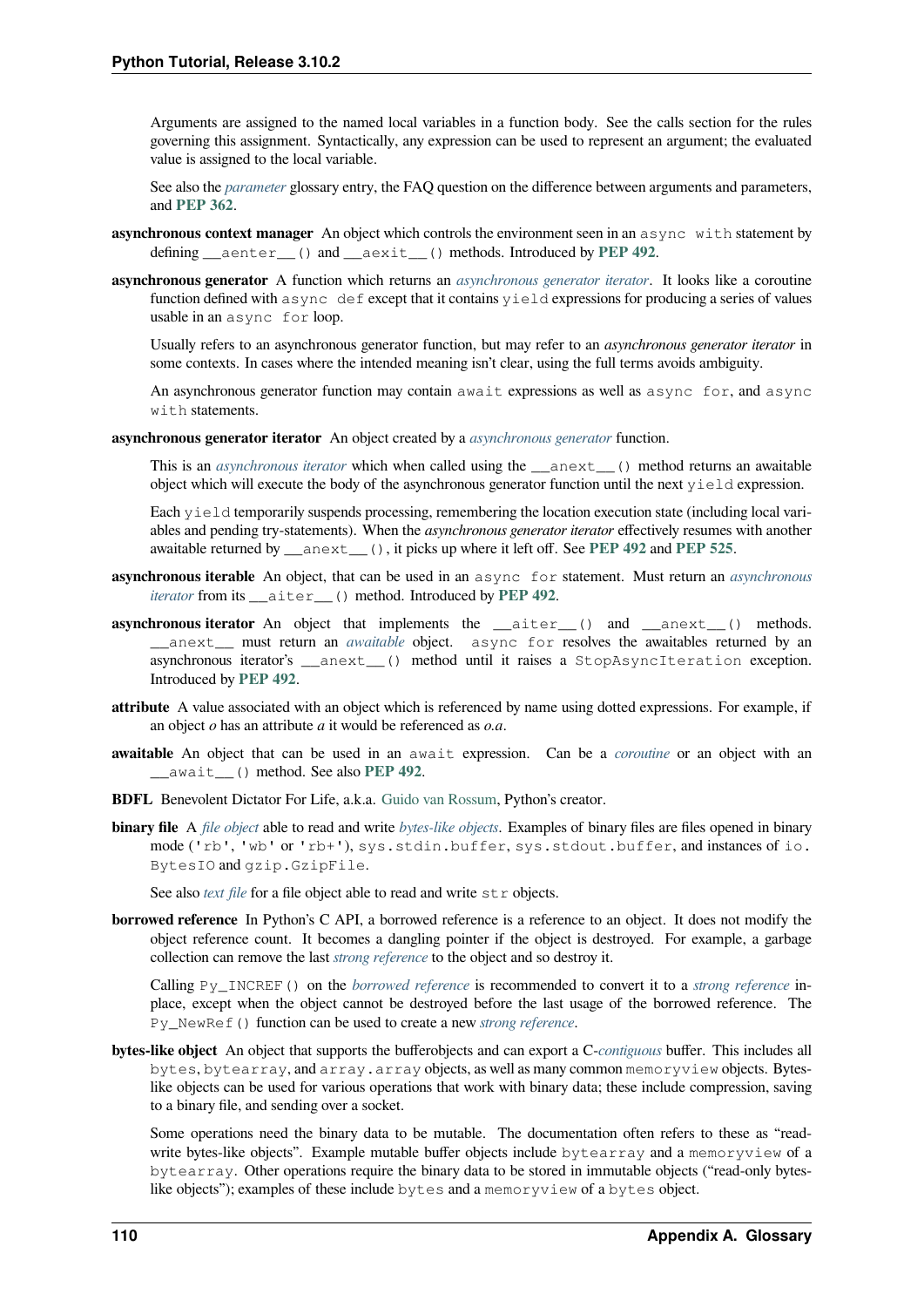**bytecode** Python source code is compiled into bytecode, the internal representation of a Python program in the CPython interpreter. The bytecode is also cached in  $.pyc$  files so that executing the same file is faster the second time (recompilation from source to bytecode can be avoided). This "intermediate language" is said to run on a *virtual machine* that executes the machine code corresponding to each bytecode. Do note that bytecodes are not expected to work between different Python virtual machines, nor to be stable between Python releases.

<span id="page-116-2"></span>A list of byt[ecode instruction](#page-126-1)s can be found in the documentation for the dis module.

- **callback** A subroutine function which is passed as an argument to be executed at some point in the future.
- **class** A template for creating user-defined objects. Class definitions normally contain method definitions which operate on instances of the class.
- **class variable** A variable defined in a class and intended to be modified only at class level (i.e., not in an instance of the class).
- **coercion** The implicit conversion of an instance of one type to another during an operation which involves two arguments of the same type. For example, int (3.15) converts the floating point number to the integer 3, but in 3+4.5, each argument is of a different type (one int, one float), and both must be converted to the same type before they can be added or it will raise a TypeError. Without coercion, all arguments of even compatible types would have to be normalized to the same value by the programmer, e.g.,  $f$ loat (3)+4.5 rather than just  $3+4$ . 5.
- **complex number** An extension of the familiar real number system in which all numbers are expressed as a sum of a real part and an imaginary part. Imaginary numbers are real multiples of the imaginary unit (the square root of  $-1$ ), often written i in mathematics or  $\dot{\uparrow}$  in engineering. Python has built-in support for complex numbers, which are written with this latter notation; the imaginary part is written with a j suffix, e.g.,  $3+1$ j. To get access to complex equivalents of the math module, use cmath. Use of complex numbers is a fairly advanced mathematical feature. If you're not aware of a need for them, it's almost certain you can safely ignore them.
- **context manager** An object which controls the environment seen in a with statement by defining \_\_enter\_\_() and \_\_exit\_\_() methods. See **PEP 343**.
- **context variable** A variable which can have different values depending on its context. This is similar to Thread-Local Storage in which each execution thread may have a different value for a variable. However, with context variables, there may be several contexts in one execution thread and the main usage for context variables is to keep track of variables in concurr[ent asynch](https://www.python.org/dev/peps/pep-0343)ronous tasks. See contextvars.
- **contiguous** A buffer is considered contiguous exactly if it is either *C-contiguous* or *Fortran contiguous*. Zerodimensional buffers are C and Fortran contiguous. In one-dimensional arrays, the items must be laid out in memory next to each other, in order of increasing indexes starting from zero. In multidimensional C-contiguous arrays, the last index varies the fastest when visiting items in order of memory address. However, in Fortran contiguous arrays, the first index varies the fastest.
- <span id="page-116-1"></span>**coroutine** Coroutines are a more generalized form of subroutines. Subroutines are entered at one point and exited at another point. Coroutines can be entered, exited, and resumed at many different points. They can be implemented with the async def statement. See also **PEP 492**.
- <span id="page-116-0"></span>**coroutine function** A function which returns a *coroutine* object. A coroutine function may be defined with the async def statement, and may contain await, async for, and async with keywords. These were introduced by **PEP 492**.
- **CPython** The canonical implementation of the Python progr[amming la](https://www.python.org/dev/peps/pep-0492)nguage, as distributed on python.org. The term "CPython" is used when necessaryt[o distingu](#page-116-0)ish this implementation from others such as Jython or IronPython.
- **decorator** A functi[on returnin](https://www.python.org/dev/peps/pep-0492)g another function, usually applied as a function transformation using the [@wrap](https://www.python.org)per syntax. Common examples for decorators are classmethod() and staticmethod().

The decorator syntax is merely syntactic sugar, the following two function definitions are semantically equivalent:

**def** f(arg): ...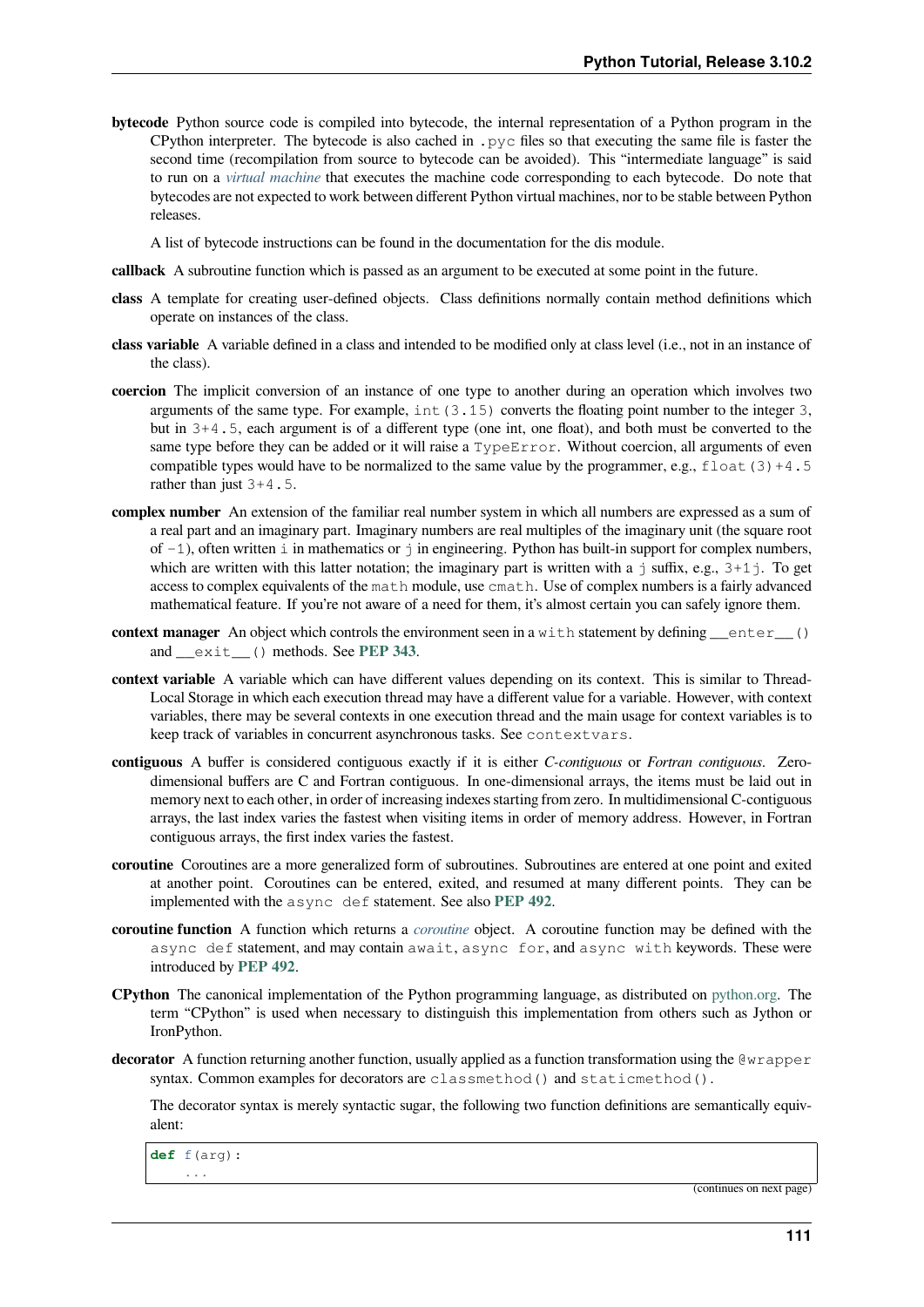```
f =staticmethod(f)
@staticmethod
def f(arg):
    ...
```
The same concept exists for classes, but is less commonly used there. See the documentation for function definitions and class definitions for more about decorators.

descriptor Any object which defines the methods \_get\_(), \_set\_(), or \_delete\_(). When a class attribute is a descriptor, its special binding behavior is triggered upon attribute lookup. Normally, using *a.b* to get, set or delete an attribute looks up the object named *b* in the class dictionary for *a*, but if *b* is a descriptor, the respective descriptor method gets called. Understanding descriptors is a key to a deep understanding of Python because they are the basis for many features including functions, methods, properties, class methods, static methods, and reference to super classes.

For more information about descriptors' methods, see descriptors or the Descriptor How To Guide.

- **dictionary** An associative array, where arbitrary keys are mapped to values. The keys can be any object with \_\_hash\_\_() and \_\_eq\_\_() methods. Called a hash in Perl.
- **dictionary comprehension** A compact way to process all or part of the elements in an iterable and return a dictionary with the results. results =  $\{n: n * * 2 \text{ for } n \text{ in } range(10)\}$  generates a dictionary containing key n mapped to value  $n \times 2$ . See comprehensions.
- dictionary view The objects returned from dict.keys(), dict.values(), and dict.items() are called dictionary views. They provide a dynamic view on the dictionary's entries, which means that when the dictionary changes, the view reflects these changes. To force the dictionary view to become a full list use list(dictview). See dict-views.
- **docstring** A string literal which appears as the first expression in a class, function or module. While ignored when the suite is executed, it is recognized by the compiler and put into the  $\_\text{doc}\_\text{attribute}$  attribute of the enclosing class, function or module. Since it is available via introspection, it is the canonical place for documentation of the object.
- **duck-typing** A programming style which does not look at an object's type to determine if it has the right interface; instead, the method or attribute is simply called or used ("If it looks like a duck and quacks like a duck, it must be a duck.") By emphasizing interfaces rather than specific types, well-designed code improves its flexibility by allowing polymorphic substitution. Duck-typing avoids tests using type() or isinstance(). (Note, however, that duck-typing can be complemented with *abstract base classes*.) Instead, it typically employs hasattr() tests or *EAFP* programming.
- <span id="page-117-0"></span>**EAFP** Easier to ask for forgiveness than permission. This common Python coding style assumes the existence of valid keys or attributes and catches exceptions if the assumption proves false. This clean and fast style is characterized by the presence of many try and except [statements. The tec](#page-114-0)hnique contrasts with the *LBYL* style common to man[y other](#page-117-2) languages such as C.
- <span id="page-117-2"></span>**expression** A piece of syntax which can be evaluated to some value. In other words, an expression is an accumulation of expression elements like literals, names, attribute access, operators or function calls which all return a value. In contrast to many other languages, not all language constructs are expressions. There are also *state[ment](#page-121-0)*s which cannot be used as expressions, such as while. Assignments are also statements, not expressions.

<span id="page-117-3"></span>**extension module** A module written in C or C++, using Python's C API to interact with the core and with user code.

- **f-string** String literals prefixed with 'f' or 'F' are commonly called "f-strings" which is short for form[atted string](#page-125-3) literals. See also **PEP 498**.
- **file object** An object exposing a file-oriented API (with methods such as read() or write()) to an underlying resource. Depending on the way it was created, a file object can mediate access to a real on-disk file or to another type of storage or communication device (for example standard input/output, in-memory buffers, sockets, pipes, etc.). File [objects ar](https://www.python.org/dev/peps/pep-0498)e also called *file-like objects* or *streams*.

<span id="page-117-1"></span>There are actually three categories of file objects: raw *binary files*, buffered *binary files* and *text files*. Their interfaces are defined in the io module. The canonical way to create a file object is by using the open ()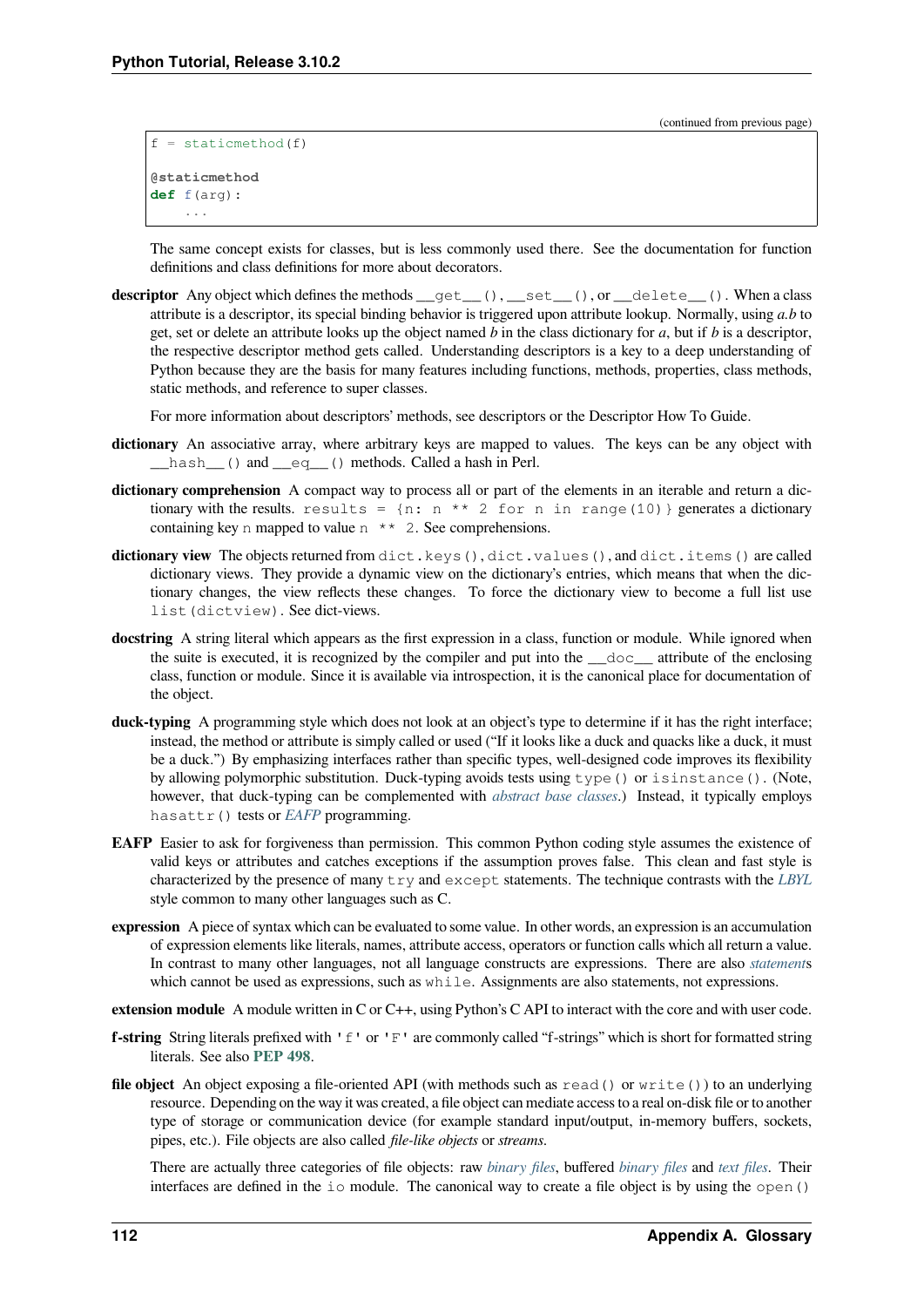function.

#### **file-like object** A synonym for *file object*.

**filesystem encoding and error handler** Encoding and error handler used by Python to decode bytes from the operating system and encode Unicode to the operating system.

The filesystem encoding [must guara](#page-117-1)ntee to successfully decode all bytes below 128. If the file system encoding fails to provide this guarantee, API functions can raise UnicodeError.

<span id="page-118-2"></span>The sys.getfilesystemencoding() and sys.getfilesystemencodeerrors() functions can be used to get the filesystem encoding and error handler.

The *filesystem encoding and error handler* are configured at Python startup by the PyConfig\_Read() function: see filesystem\_encoding and filesystem\_errors members of PyConfig.

See also the *locale encoding*.

**finder** An [object that tries to find the](#page-118-2) *loader* for a module that is being imported.

Since Python 3.3, there are two types of finder: *meta path finders* for use with sys.meta\_path, and *path entry finders* [for use with](#page-121-1) sys.path\_hooks.

<span id="page-118-4"></span>See **PEP 302**, **PEP 420** and **P[EP 451](#page-121-2)** for much more detail.

- **floor division** Mathematical division that rounds dow[n to nearest integ](#page-121-3)er. The floor division operator is //. [For](#page-123-0) [example, the](#page-123-0) expression 11 // 4 evaluates to 2 in contrast to the 2.75 returned by float true division. Note that  $(-11)$  [// 4](https://www.python.org/dev/peps/pep-0420) is  $-3$  be[cause that](https://www.python.org/dev/peps/pep-0451) is  $-2.75$  rounded *downward*. See PEP 238.
- **function** A series of statements which returns some value to a caller. It can also be passed zero or more *arguments* which may be used in the execution of the body. See also *parameter*, *method*, and the function section.
- **function annotation** An *annotation* of a function parameter or return value.

<span id="page-118-1"></span>Function annotations are usually used for *type hints*: for example, this function is expected to tak[e two](#page-114-1) int arguments and is also expected to have an int return val[ue:](#page-122-0)

<span id="page-118-0"></span>**def** sum\_two\_nu[mbers\(a:](#page-114-2) int, b: int) -> int: **return** a + b

Function annotation syntax is explained in section function.

See *variable annotation* and **PEP 484**, which describe this functionality. Also see annotations-howto for best practices on working with annotations.

**\_\_future\_\_** A future statement, from \_\_future\_\_ import <feature>, directs the compiler to compile the current module using syntax or semantics that will become standard in a future release of Python. The \_\_[future\\_\\_](#page-126-0) module doc[uments the](https://www.python.org/dev/peps/pep-0484) possible values of *feature*. By importing this module and evaluating its variables, you can see when a new feature was first added to the language and when it will (or did) become the default:

```
>>> import future
>>> __future__.division
_Feature((2, 2, 0, 'alpha', 2), (3, 0, 0, 'alpha', 0), 8192)
```
- **garbage collection** The process of freeing memory when it is not used anymore. Python performs garbage collection via reference counting and a cyclic garbage collector that is able to detect and break reference cycles. The garbage collector can be controlled using the gc module.
- **generator** A function which returns a *generator iterator*. It looks like a normal function except that it contains yield expressions for producing a series of values usable in a for-loop or that can be retrieved one at a time with the next() function.

<span id="page-118-6"></span><span id="page-118-5"></span>Usually refers to a generator function, but may refer to a *generator iterator* in some contexts. In cases where the intended meaning isn't clear[, using the full ter](#page-118-3)ms avoids ambiguity.

<span id="page-118-3"></span>**generator iterator** An object created by a *generator* function.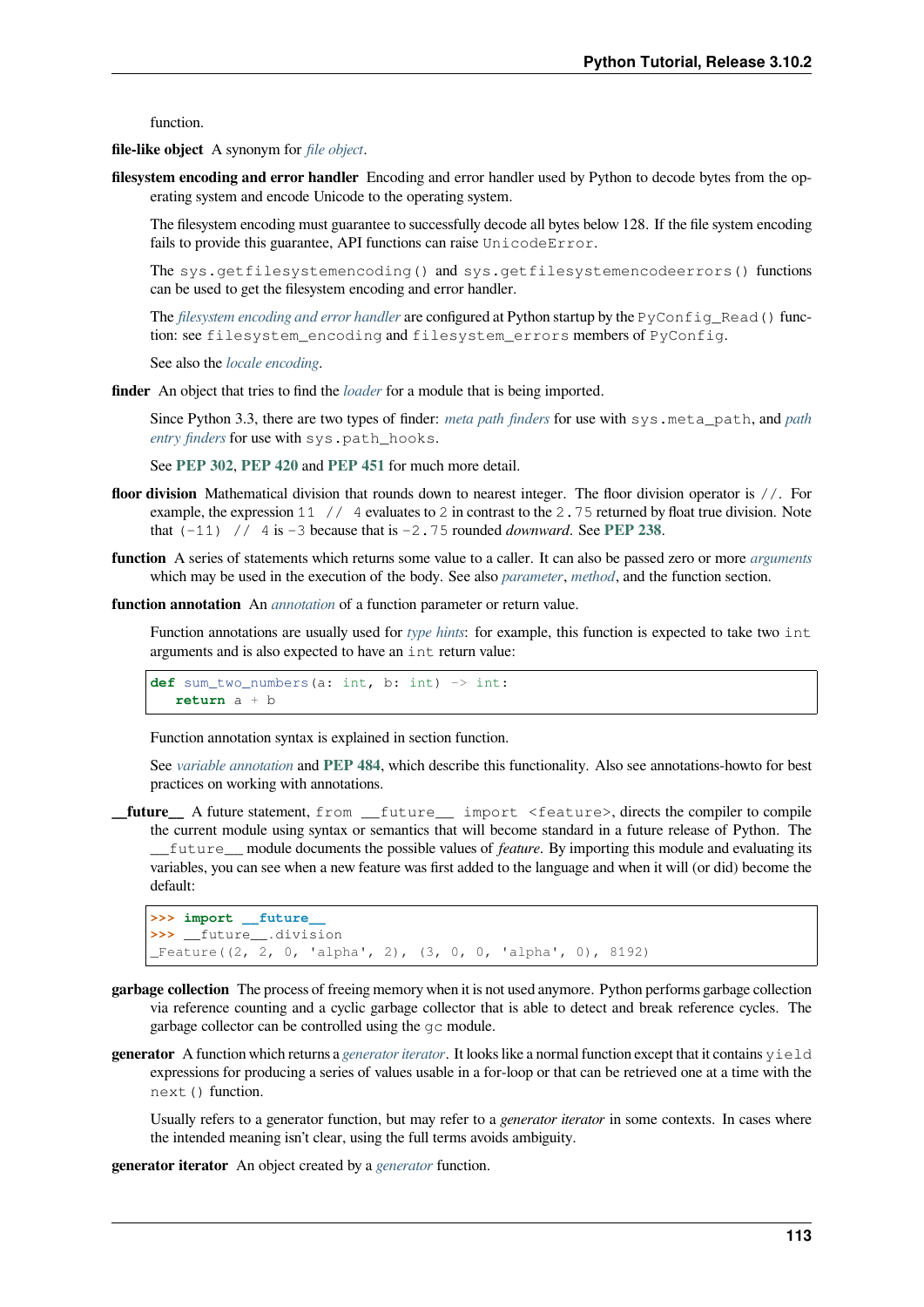Each yield temporarily suspends processing, remembering the location execution state (including local variables and pending try-statements). When the *generator iterator* resumes, it picks up where it left off (in contrast to functions which start fresh on every invocation).

**generator expression** An expression that returns an iterator. It looks like a normal expression followed by a for clause defining a loop variable, range, and an optional if clause. The combined expression generates values for an enclosing function:

**>>>** sum(i\*i **for** i **in** range(10)) *# sum of squares 0, 1, 4, ... 81* 285

**generic function** A function composed of multiple functions implementing the same operation for different types. Which implementation should be used during a call is determined by the dispatch algorithm.

<span id="page-119-3"></span>See also the *single dispatch* glossary entry, the functools.singledispatch() decorator, and **PEP 443**.

**generic type** A *type* that can be parameterized; typically a container class such as list or dict. Used for *type hints* and *an[notations](#page-125-4)*.

[For](https://www.python.org/dev/peps/pep-0443) more details, see generic alias types, **PEP 483**, **PEP 484**, **PEP 585**, and the typing module.

- **GIL** See *global [inter](#page-125-5)preter lock*.
- **globa[l inte](#page-125-0)rpr[eter lock](#page-114-2)** The mechanism used by the *CPython* interpreter to assure that only one thread executes Python *bytecode* at a time. This simplifie[s the CPyt](https://www.python.org/dev/peps/pep-0483)[hon implem](https://www.python.org/dev/peps/pep-0484)[entation b](https://www.python.org/dev/peps/pep-0585)y making the object model (including critical built-in types such as dict) implicitly safe against concurrent access. Locking the entire interpreter ma[kes it easier for the int](#page-119-0)erpreter to be multi-threaded, at the expense of much of the parallelism afforded by multi-processor machines.

<span id="page-119-0"></span>Howev[er, some e](#page-116-2)xtension modules, either standard or third-party, are designed so as to release the GIL when doing computationally-intensive tasks such as compression or hashing. Also, the GIL is always released when doing I/O.

Past efforts to create a "free-threaded" interpreter (one which locks shared data at a much finer granularity) have not been successful because performance suffered in the common single-processor case. It is believed that overcoming this performance issue would make the implementation much more complicated and therefore costlier to maintain.

- **hash-based pyc** A bytecode cache file that uses the hash rather than the last-modified time of the corresponding source file to determine its validity. See pyc-invalidation.
- **hashable** An object is *hashable* if it has a hash value which never changes during its lifetime (it needs a  $_{\text{hash}}$  () method), and can be compared to other objects (it needs an  $_{\text{seq}}$  () method). Hashable objects which compare equal must have the same hash value.

Hashability makes an object usable as a dictionary key and a set member, because these data structures use the hash value internally.

Most of Python's immutable built-in objects are hashable; mutable containers (such as lists or dictionaries) are not; immutable containers (such as tuples and frozensets) are only hashable if their elements are hashable. Objects which are instances of user-defined classes are hashable by default. They all compare unequal (except with themselves), and their hash value is derived from their  $id()$ .

- **IDLE** An Integrated Development Environment for Python. IDLE is a basic editor and interpreter environment which ships with the standard distribution of Python.
- **immutable** An object with a fixed value. Immutable objects include numbers, strings and tuples. Such an object cannot be altered. A new object has to be created if a different value has to be stored. They play an important role in places where a constant hash value is needed, for example as a key in a dictionary.
- <span id="page-119-1"></span>**import path** A list of locations (or *path entries*) that are searched by the *path based finder* for modules to import. During import, this list of locations usually comes from sys.path, but for subpackages it may also come from the parent package's \_\_path\_\_ attribute.
- <span id="page-119-2"></span>**importing** The process by which P[ython code i](#page-123-1)n one module is made ava[ilable to Python co](#page-123-2)de in another module.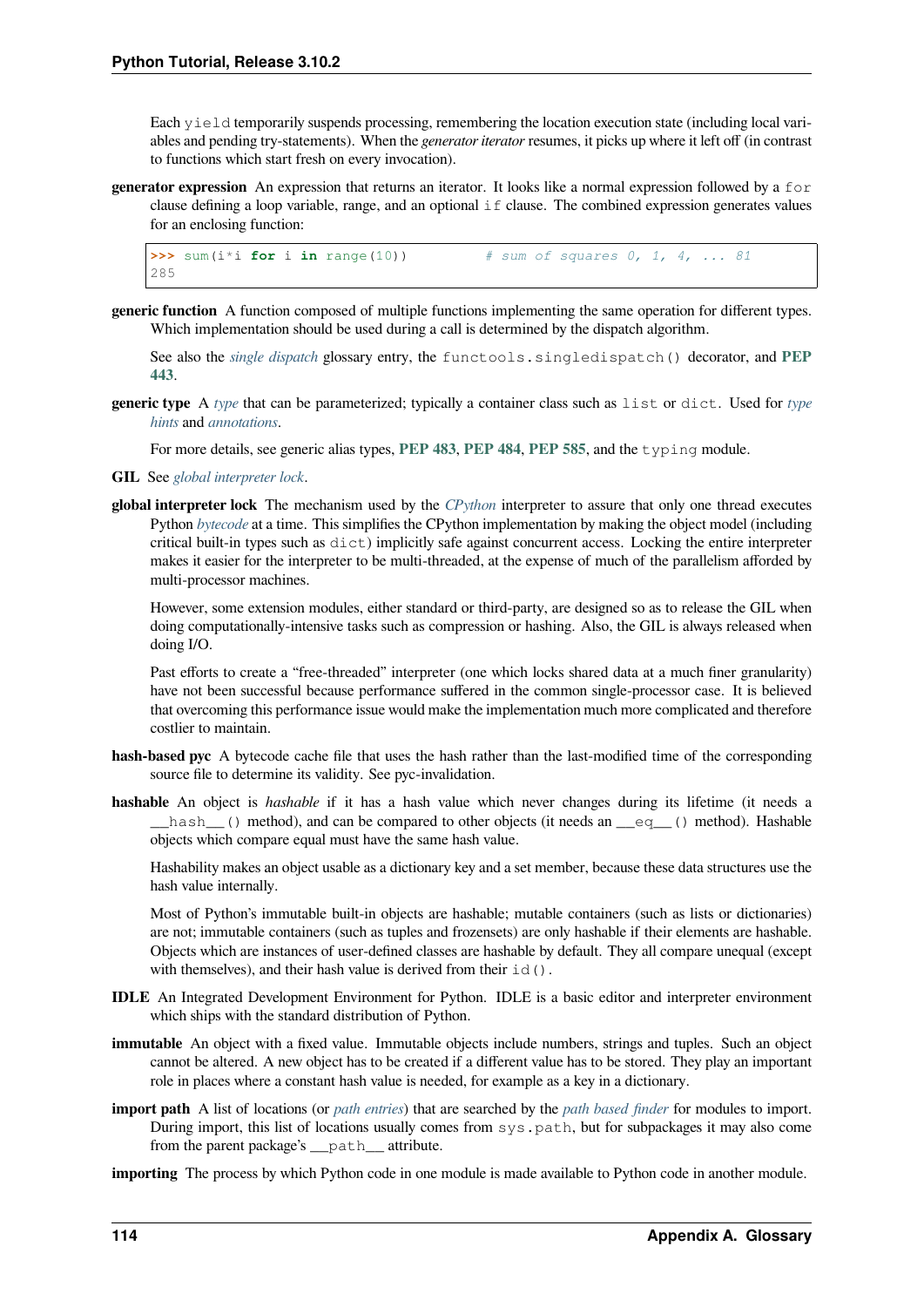**importer** An object that both finds and loads a module; both a *finder* and *loader* object.

- **interactive** Python has an interactive interpreter which means you can enter statements and expressions at the interpreter prompt, immediately execute them and see their results. Just launch python with no arguments (possibly by selecting it from your computer's main men[u\). It i](#page-118-4)s av[ery pow](#page-121-2)erful way to test out new ideas or inspect modules and packages (remember help $(x)$ ).
- <span id="page-120-0"></span>**interpreted** Python is an interpreted language, as opposed to a compiled one, though the distinction can be blurry because of the presence of the bytecode compiler. This means that source files can be run directly without explicitly creating an executable which is then run. Interpreted languages typically have a shorter development/debug cycle than compiled ones, though their programs generally also run more slowly. See also *interactive*.
- **interpreter shutdown** When asked to shut down, the Python interpreter enters a special phase where it gradually releases all allocated resources, such as modules and various critical internal structures. It also makes several calls to the *garbage collector*. This can trigger the execution of code in user-defined destructors or weakref callbacks. Code executed during the shutdown phase can encounter various exceptions [as the res](#page-120-0)ources it relies on may not function anymore (common examples are library modules or the warnings machinery).

Themain r[eason for interpret](#page-118-5)er shutdown is that the \_\_main\_\_ module or the script being run has finished executing.

**iterable** An object capable of returning its members one at a time. Examples of iterables include all sequence types (such as list, str, and tuple) and some non-sequence types like dict, *file objects*, and objects of any classes you define with an \_\_iter\_\_() method or with a \_\_getitem\_\_() method that implements *Sequence* semantics.

<span id="page-120-2"></span>Iterables can be used in a for loop and in many other places where a sequence is needed ( $z$ ip(), map(), ...). When an iterable object is passed as an argument to the built-in function  $\text{iter}($ )[, it ret](#page-117-1)urns an iterator for the object. This iterator is good for one pass over the set of values. When using iterables, it is usually not [necessary](#page-124-0) to call iter() or deal with iterator objects yourself. The for statement does that automatically for you, creating a temporary unnamed variable to hold the iterator for the duration of the loop. See also *iterator*, *sequence*, and *generator*.

<span id="page-120-1"></span>**iterator** An object representing a stream of data. Repeated calls to the iterator's \_next\_() method (or passing it to the built-in function  $next()$  return successive items in the stream. When no more data are available a StopIteration exception is raised instead. At this point, the iterator object is exhausted and [any fur](#page-120-1)[ther calls](#page-124-0) to its [\\_\\_next](#page-118-6)\_\_() method just raise StopIteration again. Iterators are required to have an \_\_iter\_\_() method that returns the iterator object itself so every iterator is also iterable and may be used in most places where other iterables are accepted. One notable exception is code which attempts multiple iteration passes. A container object (such as a list) produces a fresh new iterator each time you pass it to the iter() function or use it in a for loop. Attempting this with an iterator will just return the same exhausted iterator object used in the previous iteration pass, making it appear like an empty container.

More information can be found in typeiter.

**CPython implementation detail:** CPython does not consistently apply the requirement that an iterator define iter ().

**key function** A key function or collation function is a callable that returns a value used for sorting or ordering. For example,  $locale.strxfrm()$  is used to produce a sort key that is aware of locale specific sort conventions.

A number of tools in Python accept key functions to control how elements are ordered or grouped. They include min(), max(), sorted(), list.sort(), heapq.merge(), heapq.nsmallest(), heapq. nlargest(), and itertools.groupby().

There are several ways to create a key function. For example, the  $str. lower$  () method can serve as a key function for case insensitive sorts. Alternatively, a key function can be built from a lambda expression such as lambda r:  $(r[0], r[2])$ . Also, the operator module provides three key function constructors: attrgetter(), itemgetter(), and methodcaller(). See the Sorting HOW TO for examples of how to create and use key functions.

#### **keyword argument** See *argument*.

**lambda** An anonymous inline function consisting of a single *expression* which is evaluated when the function is called. The syntax to create a lambda function is lambda [parameters]: expression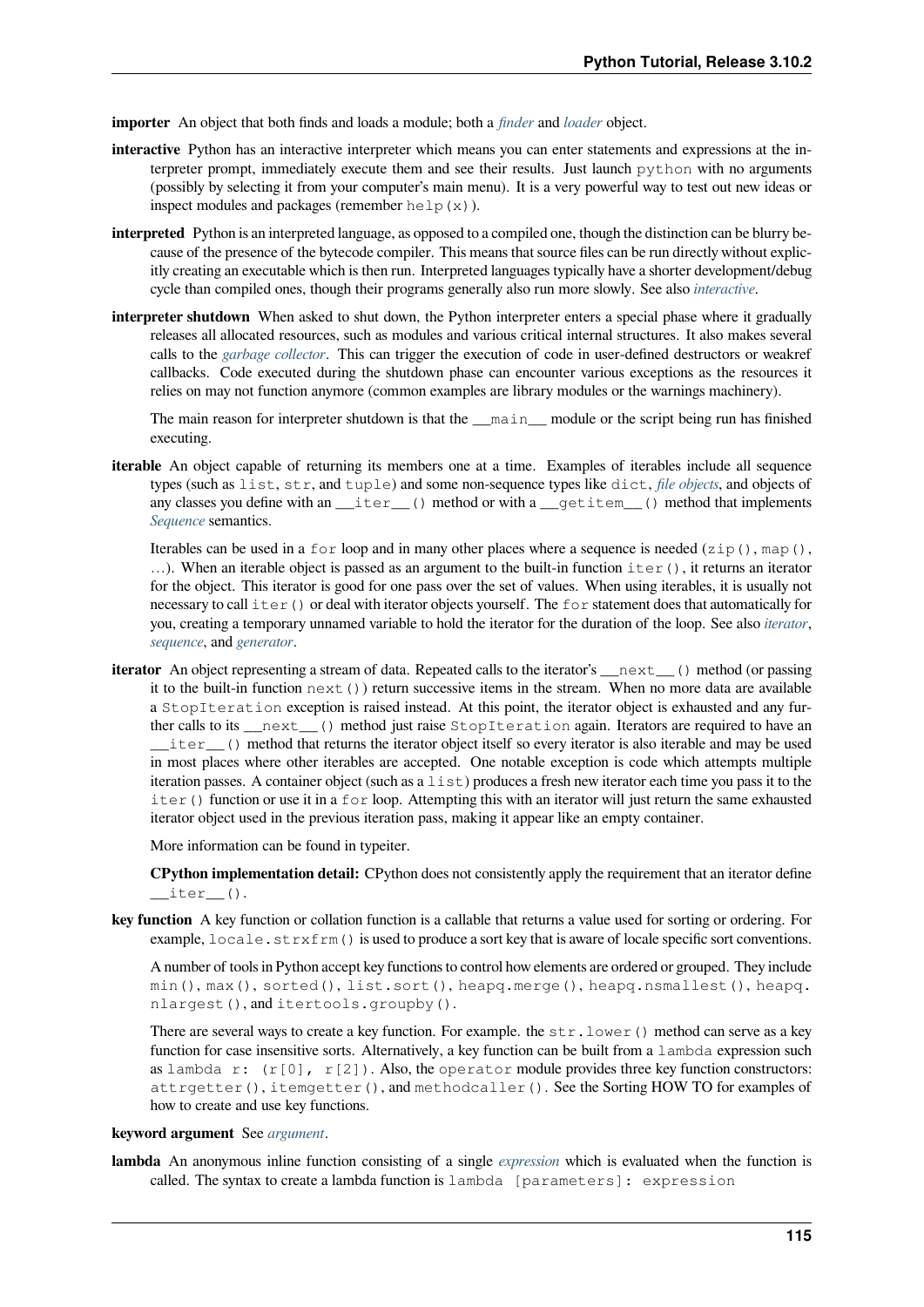**LBYL** Look before you leap. This coding style explicitly tests for pre-conditions before making calls or lookups. This style contrasts with the *EAFP* approach and is characterized by the presence of many if statements.

<span id="page-121-0"></span>In a multi-threaded environment, the LBYL approach can risk introducing a race condition between "the looking" and "the leaping". For example, the code, if key in mapping: return mapping [key] can fail if another thread removes *key* from *mapping* after the test, but before the lookup. This issue can be solved with locks or by usin[g the E](#page-117-2)AFP approach.

**locale encoding** On Unix, it is the encoding of the LC CTYPE locale. It can be set with locale. setlocale(locale.LC\_CTYPE, new\_locale).

On Windows, it is the ANSI code page (ex: cp1252).

<span id="page-121-1"></span>locale.getpreferredencoding(False) can be used to get the locale encoding.

Python uses the *filesystem encoding and error handler* to convert between Unicode filenames and bytes filenames.

- **list** A built-in Python *sequence*. Despite its name it is more akin to an array in other languages than to a linked list sinceaccess to elements is  $O(1)$ .
- **list comprehension** A compact way to process all or part of the elements in a sequence and return a list with the results. result =  $['{\cdot}; #04x]'$ . format(x) for x in range(256) if x  $\frac{1}{6}$  2 == 0] generates a list of st[rings cont](#page-124-0)aining even hex numbers  $(0x.)$  in the range from 0 to 255. The  $\pm$  f clause is optional. If omitted, all elements in range(256) are processed.
- **loader** An object that loads a module. It must define a method named load\_module(). A loader is typically returned by a *finder*. See **PEP 302** for details and importlib.abc.Loader for an *abstract base class*.

**magic method** An informal synonym for *special method*.

- <span id="page-121-2"></span>**mapping** A container object that supports arbitrary key lookups and implements the methods specified in the Mapping or [Mut](#page-118-4)abl[eMappin](https://www.python.org/dev/peps/pep-0302)g abstract base classes. Examples include dict, [collections](#page-114-0). defaultdict, collections[.OrderedDic](#page-125-6)t and collections.Counter.
- **meta path finder** A *finder* returned by a search of sys.meta\_path. Meta path finders are related to, but different from *path entry finders*.

<span id="page-121-3"></span>See importlib.abc.MetaPathFinder for the methods that meta path finders implement.

**metaclass** The class [of a c](#page-118-4)lass. Class definitions create a class name, a class dictionary, and a list of base classes. The [metaclass is respo](#page-123-0)nsible for taking those three arguments and creating the class. Most object oriented programming languages provide a default implementation. What makes Python special is that it is possible to create custom metaclasses. Most users never need this tool, but when the need arises, metaclasses can provide powerful, elegant solutions. They have been used for logging attribute access, adding thread-safety, tracking object creation, implementing singletons, and many other tasks.

More information can be found in metaclasses.

- **method** A function which is defined inside a class body. If called as an attribute of an instance of that class, the method will get the instance object as its first *argument* (which is usually called self). See *function* and *nested scope*.
- **method resolution order** Method Resolution Order is the order in which base classes are searched for a member during lookup. See The Python 2.3 Method [Resolutio](#page-114-1)n Order for details of the algorithm [used by t](#page-118-1)he [Python](#page-122-1) [interp](#page-122-1)reter since the 2.3 release.
- **module** An object that serves as an organizational unit of Python code. Modules have a namespace containing arbitrary Python ob[jects. Modules are loaded into Python by t](https://www.python.org/download/releases/2.3/mro/)he process of *importing*.

<span id="page-121-4"></span>See also *package*.

**module spec** A namespace containing the import-related information used to load a module. An instance of importlib.machinery.ModuleSpec.

**MRO** See *me[thod reso](#page-122-2)lution order*.

**mutable** Mutable objects can change their value but keep their id(). See also *immutable*.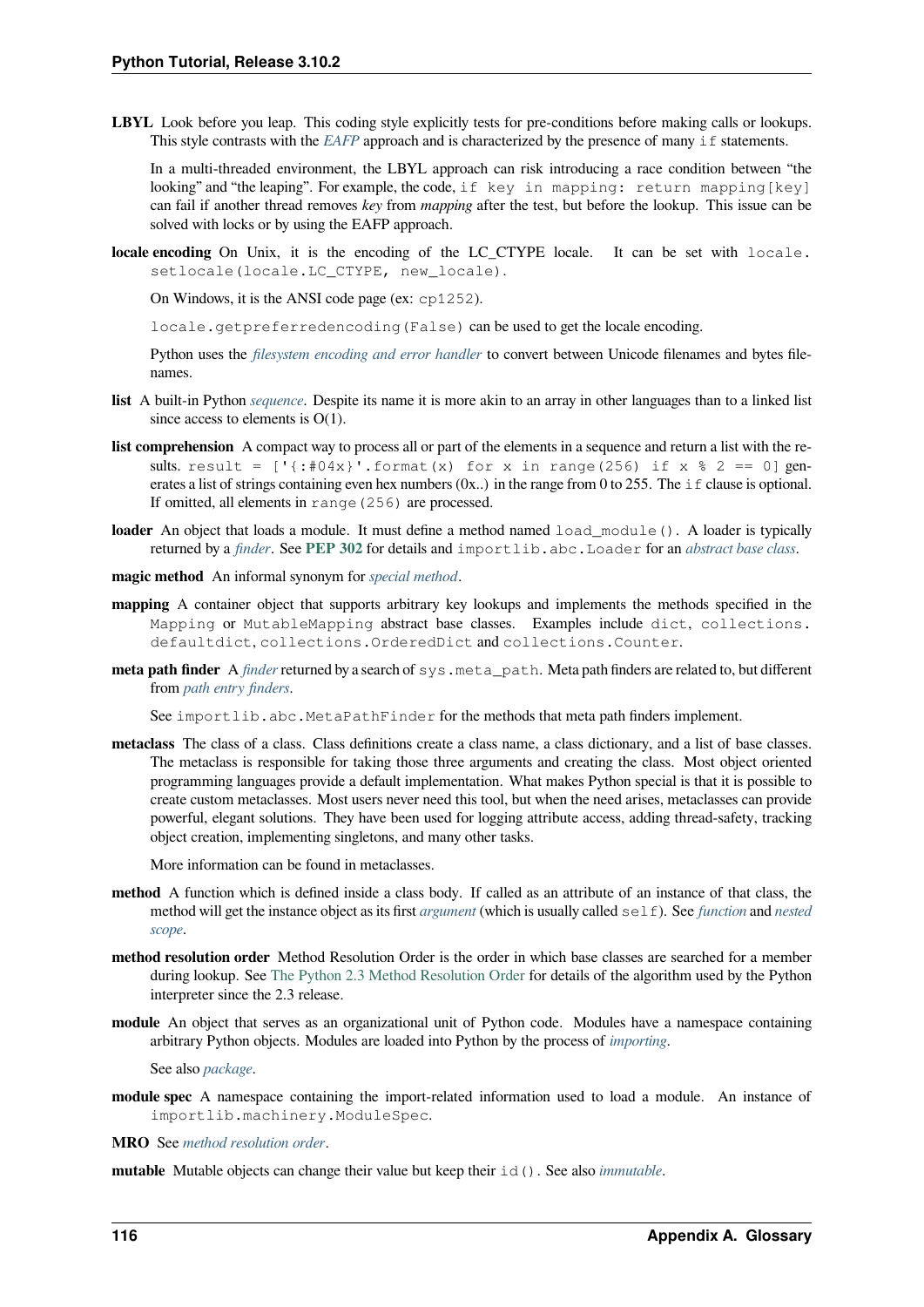**named tuple** The term "named tuple" applies to any type or class that inherits from tuple and whose indexable elements are also accessible using named attributes. The type or class may have other features as well.

Several built-in types are named tuples, including the values returned by time.localtime() and os. stat(). Another example is sys.float\_info:

| $\rightarrow \rightarrow$ sys.float_info[1]<br>  1024                                 | # indexed access     |
|---------------------------------------------------------------------------------------|----------------------|
|                                                                                       |                      |
| >>> sys.float_info.max_exp                                                            | # named field access |
| 1024                                                                                  |                      |
| $\rightarrow\rightarrow\rightarrow$ isinstance(sys.float_info, tuple) # kind of tuple |                      |
| l True                                                                                |                      |

Some named tuples are built-in types (such as the above examples). Alternatively, a named tuple can be created from a regular class definition that inherits from tuple and that defines named fields. Such a class can be written by hand or it can be created with the factory function collections.namedtuple(). The latter technique also adds some extra methods that may not be found in hand-written or built-in named tuples.

- **namespace** The place where a variable is stored. Namespaces are implemented as dictionaries. There are the local, global and built-in namespaces as well as nested namespaces in objects (in methods). Namespaces support modularity by preventing naming conflicts. For instance, the functions builtins.open and os.open() are distinguished by their namespaces. Namespaces also aid readability and maintainability by making it clear which module implements a function. For instance, writing random.seed() or itertools.islice() makes it clear that those functions are implemented by the random and itertools modules, respectively.
- **namespace package** A **PEP 420** *package* which serves only as a container for subpackages. Namespace packages may have no physical representation, and specifically are not like a *regular package* because they have no \_\_init\_\_.py file.

<span id="page-122-4"></span>See also *module*.

- **nested scope** The abilit[y to refer](https://www.python.org/dev/peps/pep-0420) [to a var](#page-122-2)iable in an enclosing definition. [For instance, a f](#page-124-1)unction defined inside another function can refer to variables in the outer function. Note that nested scopes by default work only for reference and not for assignment. Local variables both read and write in the innermost scope. Likewise, global variable[s read an](#page-121-4)d write to the global namespace. The nonlocal allows writing to outer scopes.
- <span id="page-122-1"></span>**new-style class** Old name for the flavor of classes now used for all class objects. In earlier Python versions, only new-style classes could use Python's newer, versatile features like \_\_slots\_\_, descriptors, properties, \_\_getattribute\_\_(), class methods, and static methods.
- <span id="page-122-3"></span>**object** Any data with state (attributes or value) and defined behavior (methods). Also the ultimate base class of any *new-style class*.
- **package** A Python *module* which can contain submodules or recursively, subpackages. Technically, a package is a Python module with an \_\_path\_\_ attribute.

<span id="page-122-2"></span>[See also](#page-122-3) *regular package* and *namespace package*.

- **parameter** A nam[ed entity](#page-121-4) in a *function* (or method) definition that specifies an *argument* (or in some cases, arguments) that the function can accept. There are five kinds of parameter:
	- *po[sitional-or-keywo](#page-124-1)rd*: [specifies an argumen](#page-122-4)t that can be passed either *positionally* or as a *keyword argument*. This is the def[ault kind](#page-118-1) of parameter, for example *foo* and *bar* [in the follo](#page-114-1)wing:

<span id="page-122-0"></span>**def** func(foo, bar=**None**): ...

• *[positi](#page-114-1)onal-only*: specifies an argument that can be supplied only by po[sition. Posit](#page-114-1)ional-o[nly parameters](#page-114-1) can be defined by including a / character in the parameter list of the function definition after them, for example *posonly1* and *posonly2* in the following:

**def** func(posonly1, posonly2, /, positional\_or\_keyword): ...

• *keyword-only*: specifies an argument that can be supplied only by keyword. Keyword-only parameters can be defined by including a single var-positional parameter or bare  $\star$  in the parameter list of the function definition before them, for example *kw\_only1* and *kw\_only2* in the following: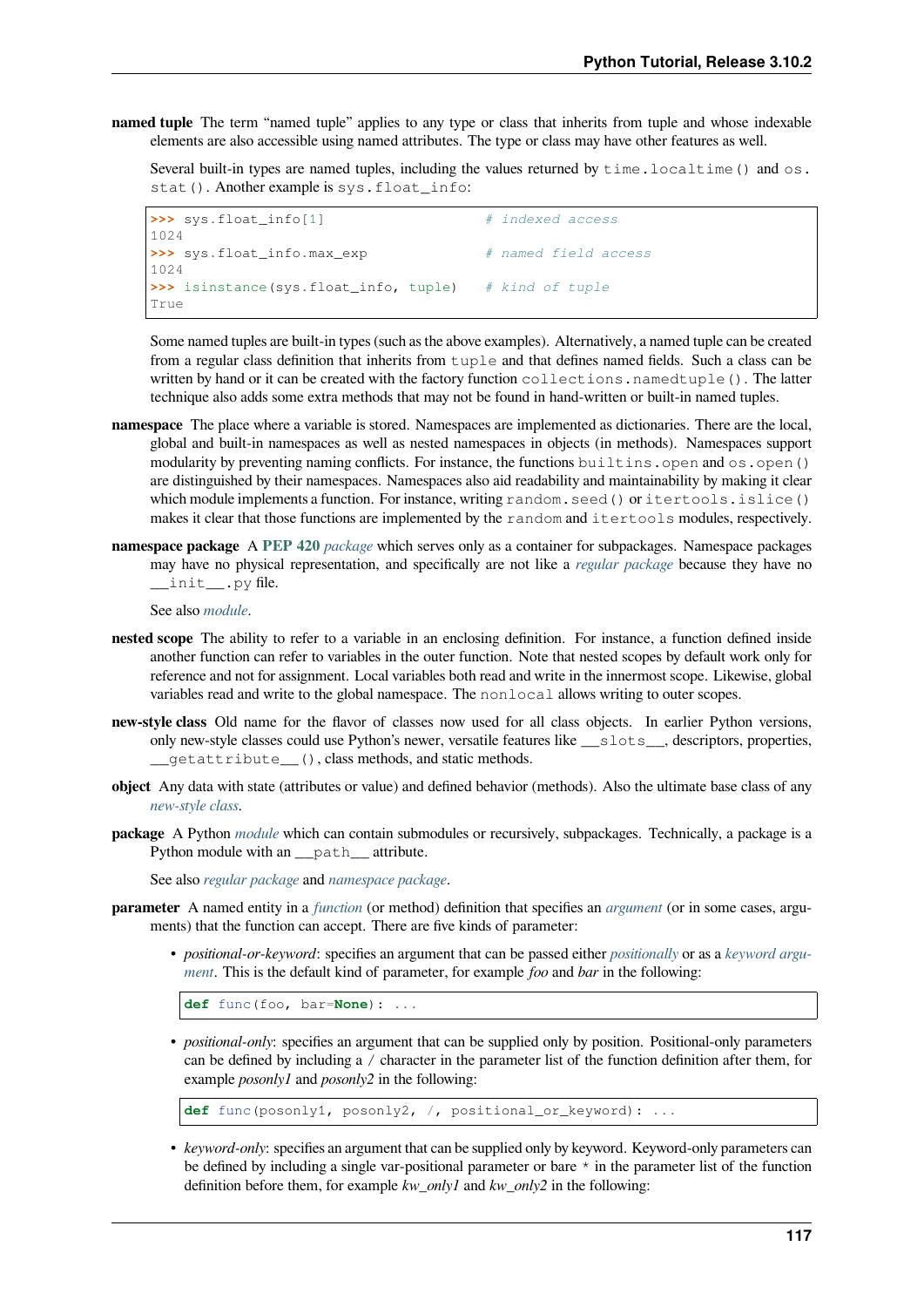```
def func(arg, *, kw_only1, kw_only2): ...
```
• *var-positional*: specifies that an arbitrary sequence of positional arguments can be provided (in addition to any positional arguments already accepted by other parameters). Such a parameter can be defined by prepending the parameter name with \*, for example *args* in the following:

```
def func(*args, **kwargs): ...
```
• *var-keyword*: specifies that arbitrarily many keyword arguments can be provided (in addition to any keyword arguments already accepted by other parameters). Such a parameter can be defined by prepending the parameter name with \*\*, for example *kwargs* in the example above.

Parameters can specify both optional and required arguments, as well as default values for some optional arguments.

See also the *argument* glossary entry, the FAQ question on the difference between arguments and parameters, the inspect.Parameter class, the function section, and **PEP 362**.

- **path entry** A single location on the *import path* which the *path based finder* consults to find modules for importing.
- **path entry [finder](#page-114-1)** A *finder* returned by a callable on sys.path\_hooks (i.e. a *path entry hook*) which knows how to locate modules given a *path entry*.

<span id="page-123-1"></span><span id="page-123-0"></span>See importlib.abc.Pa[thEntryFi](#page-119-2)nder for [the methods that](#page-123-2) path entry finders implement.

- **path entry hook** A [callable](#page-118-4) on the sys.path\_hook list which returns a *path [entry finder](#page-123-3)* if it knows how to find modules on a specific *pat[h entry](#page-123-1)*.
- **path based finder** One of the default *meta path finders* which searches an *import path* for modules.
- <span id="page-123-3"></span><span id="page-123-2"></span>**path-likeobject** An object representing a file system path. A path-like o[bject is either a](#page-123-0) str or bytes object representing a path, o[r an object](#page-123-1) implementing the  $\circ s$ . PathLike protocol. An object that supports the  $\circ s$ . PathLike protocol can be converted to a str or bytes file system path by calling the  $\circ s$ . fspath() function;  $\circ s$ . fsdecode() and  $\circ s$ . fsencode() can be used to [guarantee a](#page-119-2) str or bytes result instead, respectively. Introduced by **PEP 519**.
- **PEP** Python Enhancement Proposal. A PEP is a design document providing information to the Python community, or describing a new feature for Python or its processes or environment. PEPs should provide a concise technical specification and a rational[e for propo](https://www.python.org/dev/peps/pep-0519)sed features.

PEPs are intended to be the primary mechanisms for proposing major new features, for collecting community input on an issue, and for documenting the design decisions that have gone into Python. The PEP author is responsible for building consensus within the community and documenting dissenting opinions.

See **PEP 1**.

**portion** A set of files in a single directory (possibly stored in a zip file) that contribute to a namespace package, as defined in **PEP 420**.

#### **positional [argum](https://www.python.org/dev/peps/pep-0001)ent** See *argument*.

**provisional API** A provisional API is one which has been deliberately excluded from the standard library's backwards co[mpatibility](https://www.python.org/dev/peps/pep-0420) guarantees. While major changes to such interfaces are not expected, as long as they are marked provisional, backwards incompatible changes (up to and including removal of the interface) may occur if deemed necessary [by core d](#page-114-1)evelopers. Such changes will not be made gratuitously – they will occur only if serious fundamental flaws are uncovered that were missed prior to the inclusion of the API.

Even for provisional APIs, backwards incompatible changes are seen as a "solution of last resort" - every attempt will still be made to find a backwards compatible resolution to any identified problems.

This process allows the standard library to continue to evolve over time, without locking in problematic design errors for extended periods of time. See **PEP 411** for more details.

#### **provisional package** See *provisional API*.

**Python 3000** Nickname for the Python 3.x release line (coined long ago when the release of version 3 was something in the distant future.) This is also abbrev[iated "Py3](https://www.python.org/dev/peps/pep-0411)k".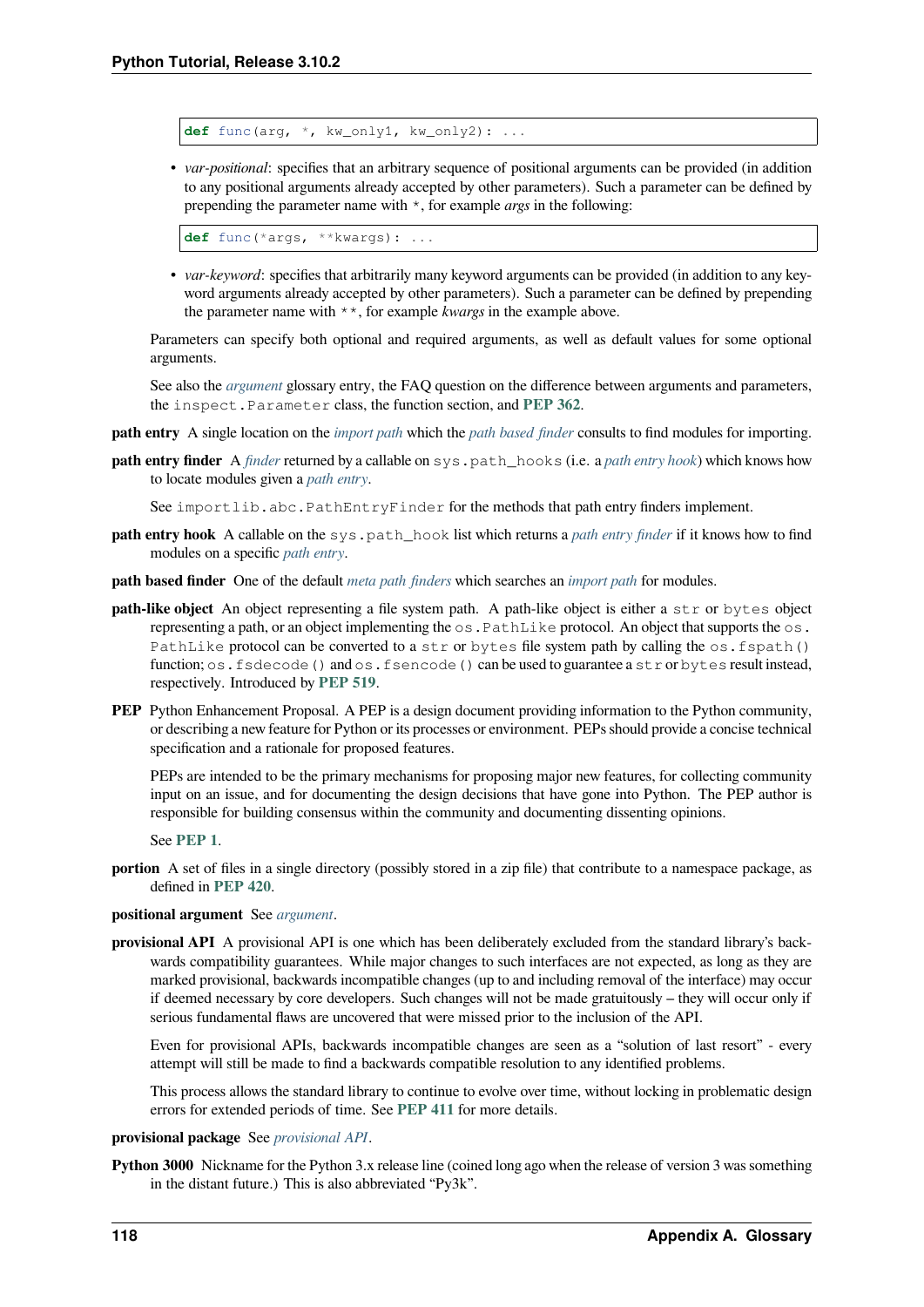**Pythonic** An idea or piece of code which closely follows the most common idioms of the Python language, rather than implementing code using concepts common to other languages. For example, a common idiom in Python is to loop over all elements of an iterable using a for statement. Many other languages don't have this type of construct, so people unfamiliar with Python sometimes use a numerical counter instead:

```
for i in range(len(food)):
    print(food[i])
```
As opposed to the cleaner, Pythonic method:

```
for piece in food:
    print(piece)
```
**qualified name** A dotted name showing the "path" from a module's global scope to a class, function or method defined in that module, as defined in **PEP 3155**. For top-level functions and classes, the qualified name is the same as the object's name:

```
>>> class C:
... class D:
... def meth(self):
... pass
...
>>> C.__qualname__
C<sub>1</sub>>>> C.D.__qualname__
'C.D'
>>> C.D.meth.__qualname__
'C.D.meth'
```
When used to refer to modules, the *fully qualified name* means the entire dotted path to the module, including any parent packages, e.g. email.mime.text:

```
>>> import email.mime.text
>>> email.mime.text.__name__
'email.mime.text'
```
- **reference count** The number of references to an object. When the reference count of an object drops to zero, it is deallocated. Reference counting is generally not visible to Python code, but it is a key element of the *CPython* implementation. The sys module defines a  $q$ etrefcount() function that programmers can call to return the reference count for a particular object.
- **regular package** A traditional *package*, such as a directory containing an *\_\_init\_\_.py* file.

<span id="page-124-1"></span>See also *namespace package*.

- **\_\_slots\_\_** A declaration inside a class that saves memory by pre-declaring space for instance attributes and eliminating instance dictionaries. [Though](#page-122-2) popular, the technique is somewhat tricky to get right and is best reserved for rare [cases where there ar](#page-122-4)e large numbers of instances in a memory-critical application.
- **sequence** An *iterable* which supports efficient element access using integer indices via the \_\_getitem\_\_() special method and defines a \_\_len\_\_() method that returns the length of the sequence. Some built-in sequence types are list, str, tuple, and bytes. Note that dict also supports \_\_getitem\_\_() and \_\_len\_\_(), but is considered a mapping rather than a sequence because the lookups use arbitrary *immutable* keys rat[her than](#page-120-2) integers.

<span id="page-124-0"></span>The collections.abc.Sequence abstract base class defines a much richer interface that goes beyond just \_\_getitem\_() and \_\_len\_(), adding count(), index(), \_\_contains\_(), and \_\_reversed\_\_(). Types that implement this expanded interface can be registered expli[citly using](#page-119-1) register().

**set comprehension** A compact way to process all or part of the elements in an iterable and return a set with the results. results = {c for c in 'abracadabra' if c not in 'abc'} generates the set of strings {'r', 'd'}. See comprehensions.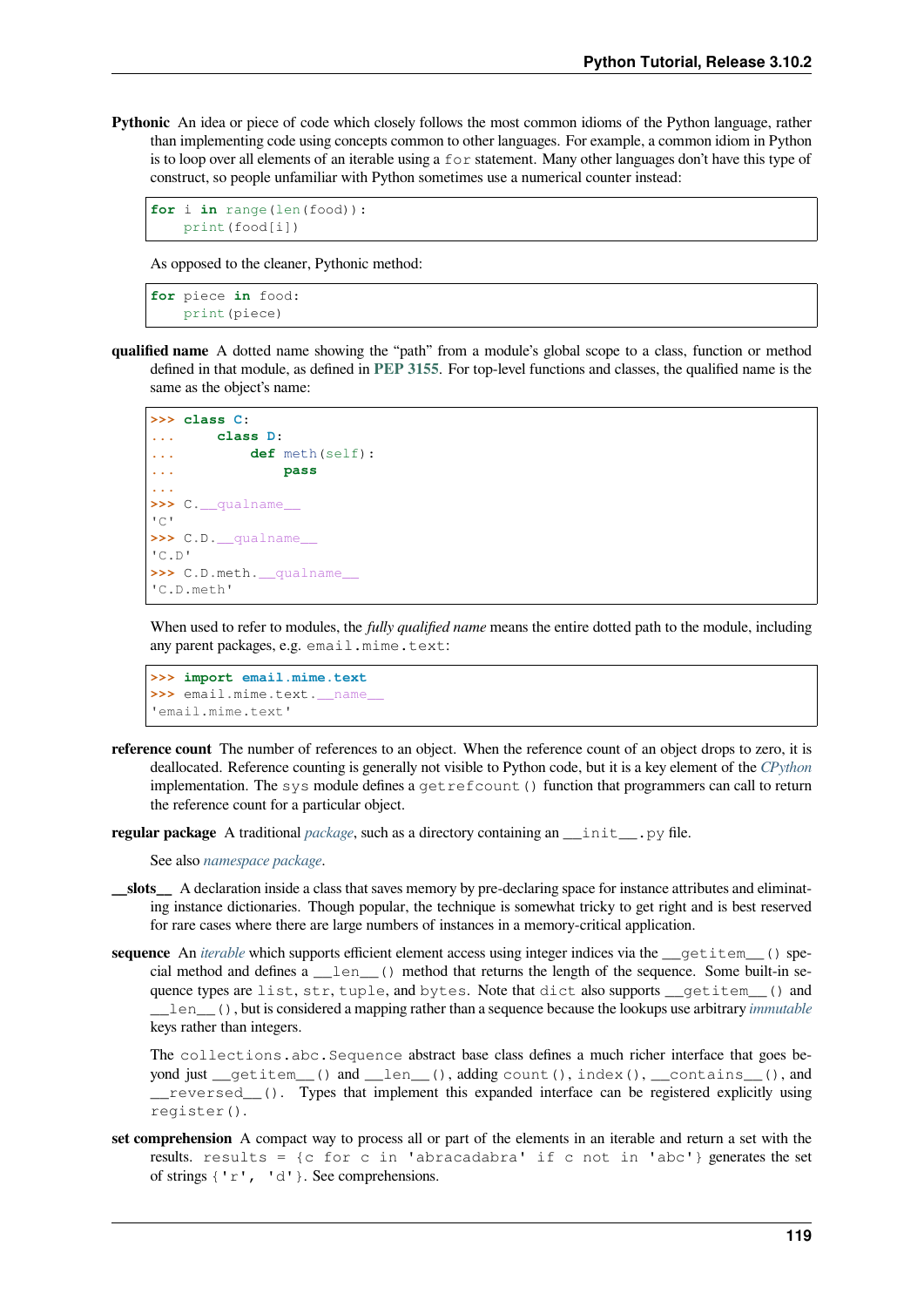- **single dispatch** A form of *generic function* dispatch where the implementation is chosen based on the type of a single argument.
- <span id="page-125-4"></span>**slice** An object usually containing a portion of a *sequence*. A slice is created using the subscript notation, [] with colons between numbers when several are given, such as in  $variable_name[1:3:5]$ . The bracket (subscript) notation uses slice [objects in](#page-119-3)ternally.
- **special method** A method that is called implicitly by Python to execute a certain operation on a type, such as addition. Such methods have names starting and end[ing with](#page-124-0) double underscores. Special methods are documented in specialnames.
- <span id="page-125-6"></span>**statement** A statement is part of a suite (a "block" of code). A statement is either an *expression* or one of several constructs with a keyword, such as if, while or for.
- **strong reference** In Python's C API, a strong reference is a reference to an object which increments the object's reference count when it is created and decrements the object's reference count w[hen it is del](#page-117-3)eted.

<span id="page-125-3"></span><span id="page-125-2"></span>The Py\_NewRef() function can be used to create a strong reference to an object. Usually, the Py\_DECREF() function must be called on the strong reference before exiting the scope of the strong reference, to avoid leaking one reference.

See also *borrowed reference*.

**text encoding** A codec which encodes Unicode strings to bytes.

**text file** A *file object* able to read and write str objects. Often, a text file actually accesses a byte-oriented datastream and handles the *[text encoding](#page-115-5)* automatically. Examples of text files are files opened in text mode ( $'r'$  or  $'w'$ ), sys.stdin, sys.stdout, and instances of io.StringIO.

<span id="page-125-7"></span><span id="page-125-1"></span>See also *[binary](#page-117-1) file* for a file object able to read and write *bytes-like objects*.

- **triple-quoted string** [A string whi](#page-125-7)ch is bound by three instances of either a quotation mark (") or an apostrophe ('). While they don't provide any functionality not available with single-quoted strings, they are useful for a number of reasons. They allow you to include unescaped single and double quotes within a string and they can span mu[ltiple lines](#page-115-6) without the use of the continuation ch[aracter, making t](#page-115-4)hem especially useful when writing docstrings.
- **type** The type of a Python object determines what kind of object it is; every object has a type. An object's type is accessible as its \_\_class\_\_ attribute or can be retrieved with type (obj).

**type alias** A synonym for a type, created by assigning the type to an identifier.

<span id="page-125-5"></span>Type aliases are useful for simplifying *type hints*. For example:

```
def remove_gray_shades(
       colors: list[tuple[int, int, int]]) -> list[tuple[int, int, int]]:
   pass
```
could be made more readable like this:

```
Color = tuple(int, int, int]def remove_gray_shades(colors: list[Color]) -> list[Color]:
   pass
```
See typing and **PEP 484**, which describe this functionality.

**type hint** An *annotation* that specifies the expected type for a variable, a class attribute, or a function parameter or return value.

Type hints are opt[ional and](https://www.python.org/dev/peps/pep-0484) are not enforced by Python but they are useful to static type analysis tools, and aid IDEs w[ith code com](#page-114-2)pletion and refactoring.

<span id="page-125-0"></span>Type hints of global variables, class attributes, and functions, but not local variables, can be accessed using typing.get\_type\_hints().

See typing and **PEP 484**, which describe this functionality.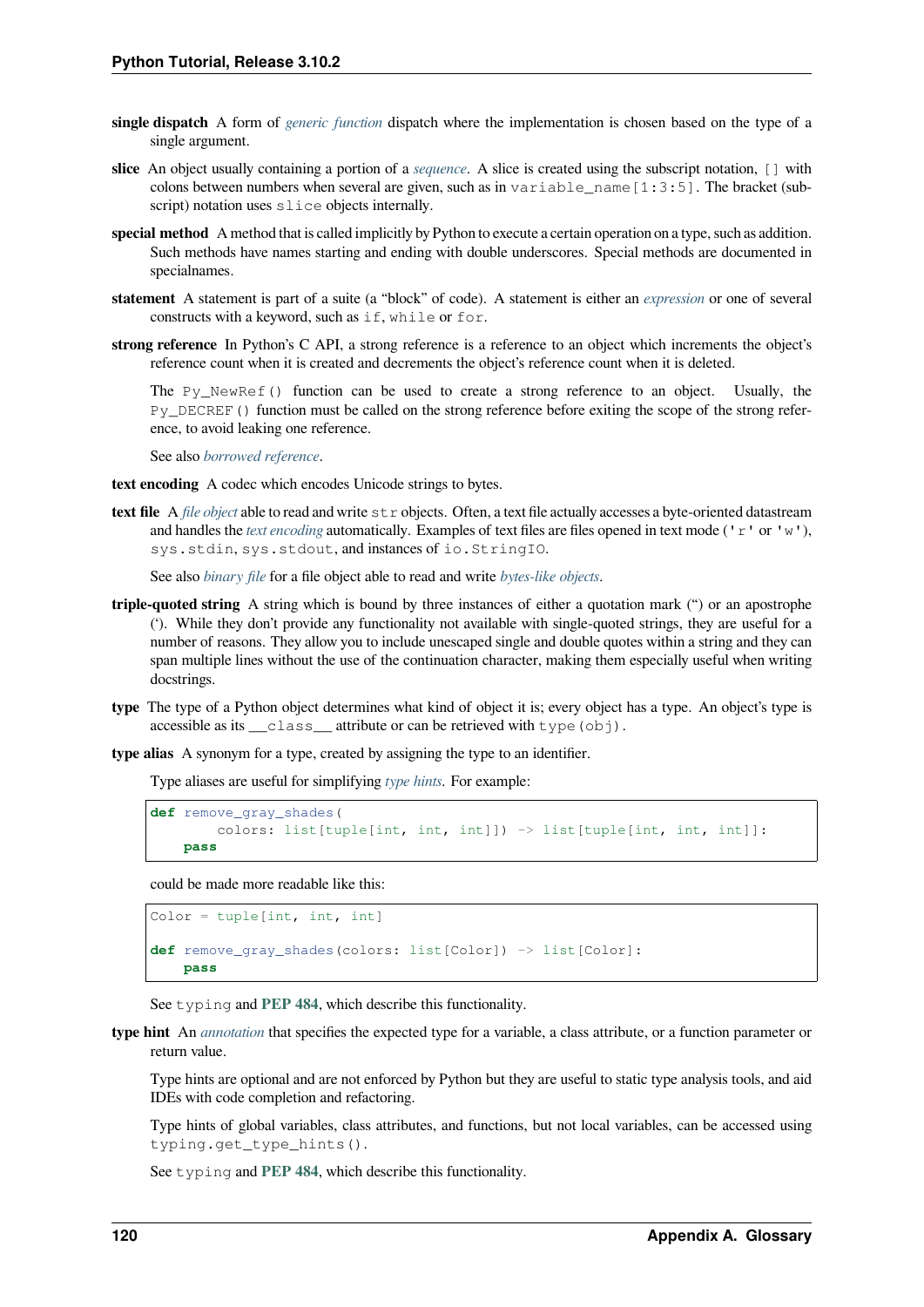**universal newlines** A manner of interpreting text streams in which all of the following are recognized as ending a line: the Unix end-of-line convention '\n', the Windows convention '\n\n', and the old Macintosh convention '\r'. See **PEP 278** and **PEP 3116**, as well as bytes.splitlines() for an additional use.

**variable annotation** An *annotation* of a variable or a class attribute.

When annotating a variable or a class attribute, assignment is optional:

```
class C:
    field: 'annotation'
```
Variable annotations are usually used for *type hints*: for example this variable is expected to take int values:

count:  $int = 0$ 

Variable annotation syntax is explained i[n section a](#page-125-0)nnassign.

See *function annotation*, **PEP 484** and **PEP 526**, which describe this functionality. Also see annotations-howto for best practices on working with annotations.

**virtual environment** A cooperatively isolated runtime environment that allows Python users and applications to install and upgrade Python distributio[n packages](https://www.python.org/dev/peps/pep-0526) without interfering with the behaviour of other Python applicati[ons running on the s](#page-118-0)[ame system](https://www.python.org/dev/peps/pep-0484).

See also venv.

- **virtual machine** A computer defined entirely in software. Python's virtual machine executes the *bytecode* emitted by the bytecode compiler.
- <span id="page-126-1"></span>**Zen of Python** Listing of Python design principles and philosophies that are helpful in understanding and using the language. The listing can be found by typing "import this" at the interactive prompt.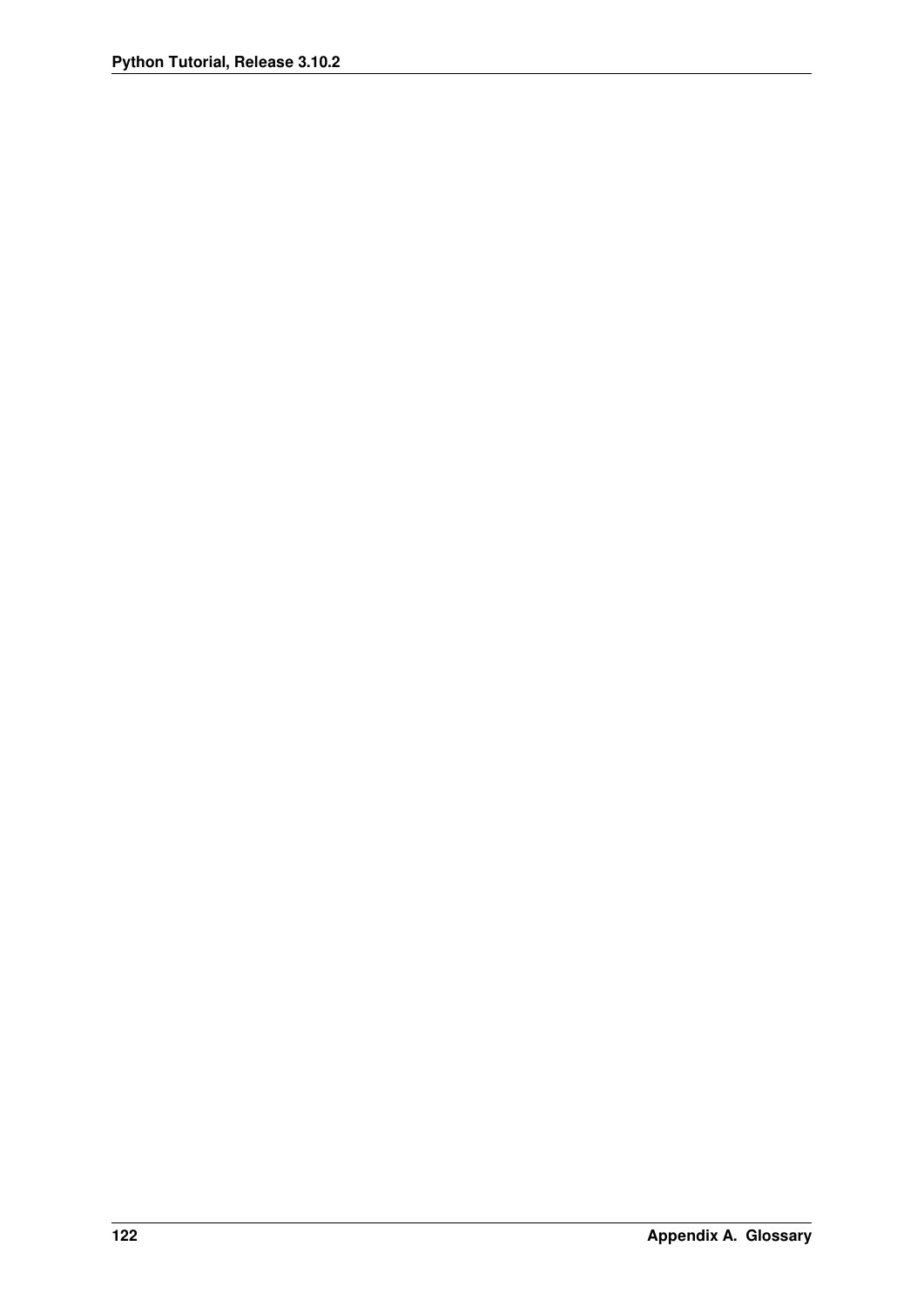**B**

# **ABOUT THESE DOCUMENTS**

These documents are generated from reStructuredText sources by Sphinx, a document processor specifically written for the Python documentation.

Development of the documentation and its toolchain is an entirely volunteer effort, just like Python itself. If you want to contribute, please take a loo[k at the reporting-](http://docutils.sourceforge.net/rst.html)bugs page [for info](http://sphinx-doc.org/)rmation on how to do so. New volunteers are always welcome!

Many thanks go to:

- Fred L. Drake, Jr., the creator of the original Python documentation toolset and writer of much of the content;
- the Docutils project for creating reStructuredText and the Docutils suite;
- Fredrik Lundh for his Alternative Python Reference project from which Sphinx got many good ideas.

# **B.1 C[ontrib](http://docutils.sourceforge.net/)utor[s to the Python Do](http://effbot.org/zone/pyref.htm)cumentation**

Many people have contributed to the Python language, the Python standard library, and the Python documentation. See Misc/ACKS in the Python source distribution for a partial list of contributors.

It is only with the input and contributions of the Python community that Python has such wonderful documentation – Thank You!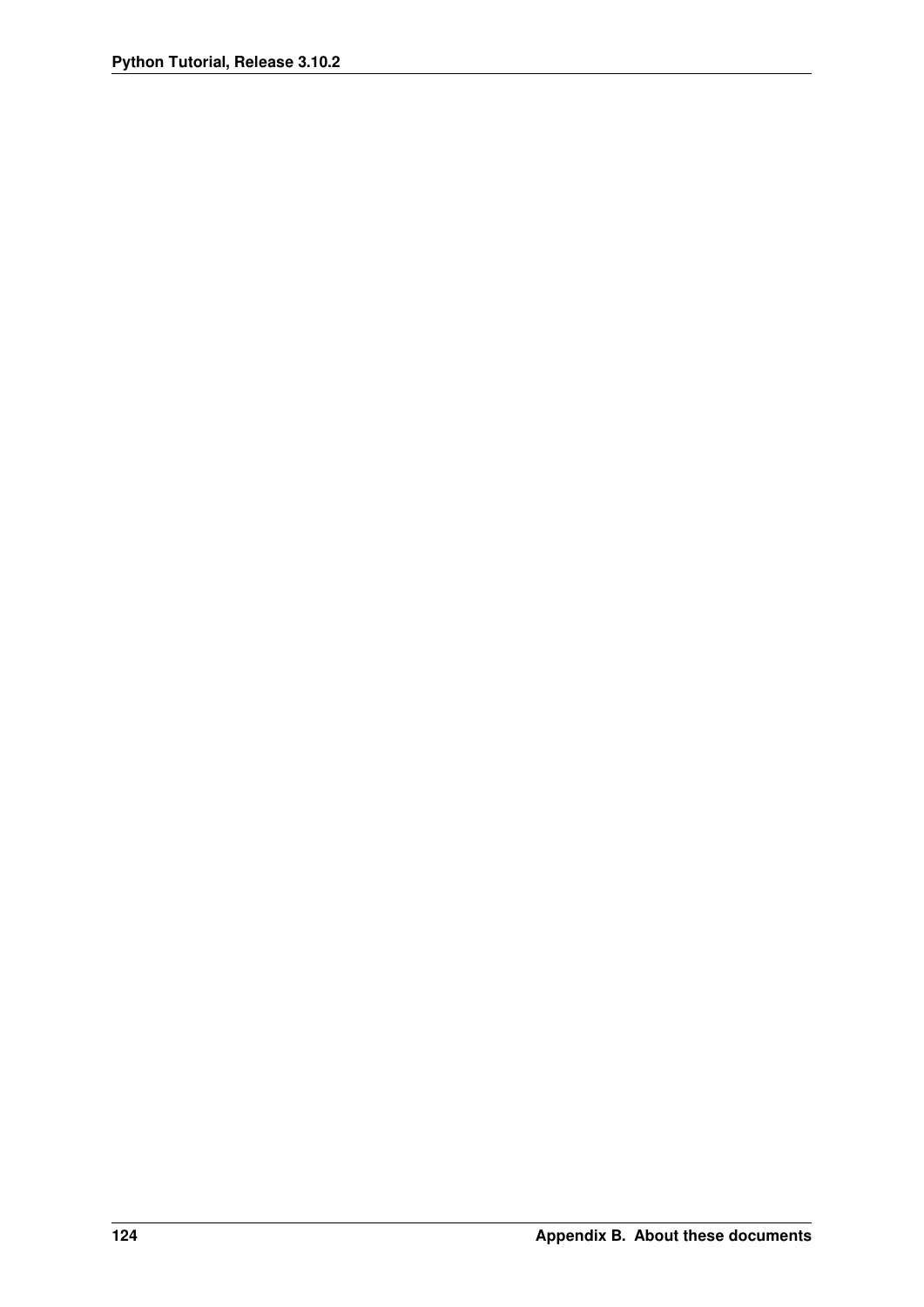**C**

# **HISTORY AND LICENSE**

# **C.1 History of the software**

Python was created in the early 1990s by Guido van Rossum at Stichting Mathematisch Centrum (CWI, see https: //www.cwi.nl/) in the Netherlands as a successor of a language called ABC. Guido remains Python's principal author, although it includes many contributions from others.

In 1995, Guido continued his work on Python at the Corporation for National Research Initiatives (CNRI, see [https:](https://www.cwi.nl/) [//www.cnri.res](https://www.cwi.nl/)ton.va.us/) in Reston, Virginia where he released several versions of the software.

In May 2000, Guido and the Python core development team moved to BeOpen.com to form the BeOpen Python-Labs team. In October of the same year, the PythonLabs team moved to Digital Creations (now Zope Corporation; see https://www.zope.org/). In 2001, the Python Software Foundation (PSF, see https://www.python.org/psf[/\) was](https://www.cnri.reston.va.us/) [formed, a non-profit orga](https://www.cnri.reston.va.us/)nization created specifically to own Python-related Intellectual Property. Zope Corporation is a sponsoring member of the PSF.

All Python releases are Open Source (see https://opensource.org/ for the Open Source Definition). Historically, most, but [not all, Python releases](https://www.zope.org/) have also been GPL-compatible; the table below sum[marizes the various releases.](https://www.python.org/psf/)

| Release            | Derived from  | Year         | Owner       | GPL compatible? |
|--------------------|---------------|--------------|-------------|-----------------|
| $0.9.0$ thru $1.2$ | n/a           | 1991-1995    | <b>CWI</b>  | yes             |
| 1.3 thru 1.5.2     | 1.2           | 1995-1999    | <b>CNRI</b> | yes             |
| 1.6                | 1.5.2         | 2000         | <b>CNRI</b> | no              |
| 2.0                | 1.6           | 2000         | BeOpen.com  | no              |
| 1.6.1              | 1.6           | 2001         | <b>CNRI</b> | no              |
| 2.1                | $2.0 + 1.6.1$ | 2001         | <b>PSF</b>  | no              |
| 2.0.1              | $2.0 + 1.6.1$ | 2001         | <b>PSF</b>  | yes             |
| 2.1.1              | $2.1 + 2.0.1$ | 2001         | <b>PSF</b>  | yes             |
| 2.1.2              | 2.1.1         | 2002         | <b>PSF</b>  | yes             |
| 2.1.3              | 2.1.2         | 2002         | <b>PSF</b>  | yes             |
| 2.2 and above      | 2.1.1         | $2001 - now$ | <b>PSF</b>  | yes             |

**Note:** GPL-compatible doesn't mean that we're distributing Python under the GPL. All Python licenses, unlike the GPL, let you distribute a modified version without making your changes open source. The GPL-compatible licenses make it possible to combine Python with other software that is released under the GPL; the others don't.

Thanks to the many outside volunteers who have worked under Guido's direction to make these releases possible.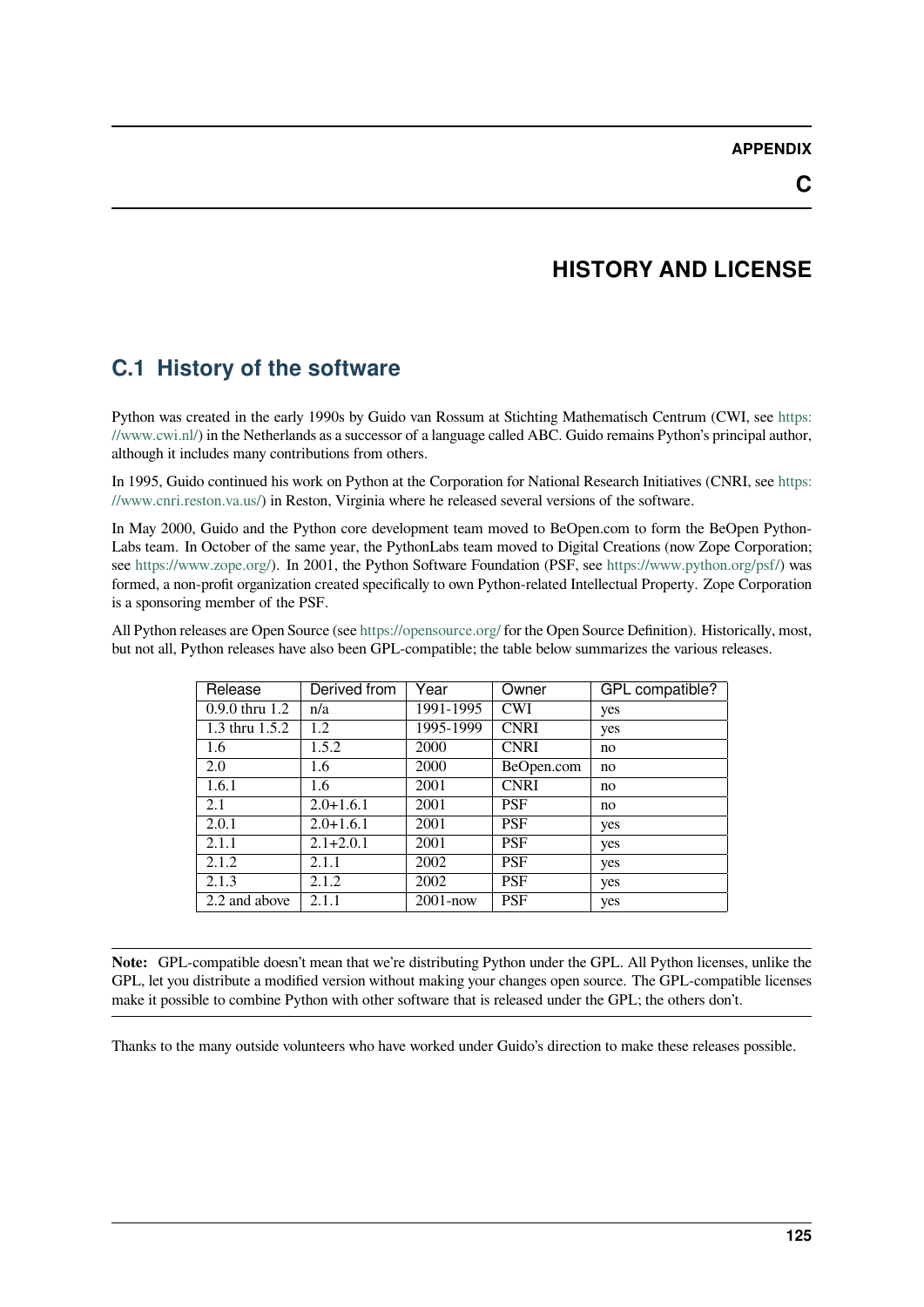# **C.2 Terms and conditions for accessing or otherwise using Python**

Python software and documentation are licensed under the *PSF License Agreement*.

Starting with Python 3.8.6, examples, recipes, and other code in the documentation are dual licensed under the PSF License Agreement and the *Zero-Clause BSD license*.

Some software incorporated into Python is under different [licenses. The licenses](#page-131-0) are listed with code falling under that license. See *Licenses and Acknowledgements for Incorporated Software* for an incomplete list of these licenses.

#### **C.2.1 PSF LICENSE AGREEMENT FOR PYTHON 3.10.2**

<span id="page-131-0"></span>1. This LIC[ENSE AGREEMENT is between the Python So](#page-135-0)ftware Foundation␣ *,→*("PSF"), and the Individual or Organization ("Licensee") accessing and otherwise␣ *,→*using Python 3.10.2 software in source or binary form and its associated␣ *,→*documentation. 2. Subject to the terms and conditions of this License Agreement, PSF␣ *,→*hereby grants Licensee a nonexclusive, royalty-free, world-wide license to␣ *,→*reproduce, analyze, test, perform and/or display publicly, prepare derivative. *,→*works, distribute, and otherwise use Python 3.10.2 alone or in any derivative version, provided, however, that PSF's License Agreement and PSF's\_ *,→*notice of copyright, i.e., "Copyright © 2001-2022 Python Software Foundation; All\_ *,→*Rights Reserved" are retained in Python 3.10.2 alone or in any derivative␣ *,→*version prepared by Licensee. 3. In the event Licensee prepares a derivative work that is based on or incorporates Python 3.10.2 or any part thereof, and wants to make the derivative work available to others as provided herein, then Licensee␣ *,→*hereby agrees to include in any such work a brief summary of the changes made␣ *,→*to Python 3.10.2. 4. PSF is making Python 3.10.2 available to Licensee on an "AS IS" basis. PSF MAKES NO REPRESENTATIONS OR WARRANTIES, EXPRESS OR IMPLIED. BY WAY. *,→*OF EXAMPLE, BUT NOT LIMITATION, PSF MAKES NO AND DISCLAIMS ANY␣ *,→*REPRESENTATION OR WARRANTY OF MERCHANTABILITY OR FITNESS FOR ANY PARTICULAR PURPOSE OR␣ *,→*THAT THE USE OF PYTHON 3.10.2 WILL NOT INFRINGE ANY THIRD PARTY RIGHTS. 5. PSF SHALL NOT BE LIABLE TO LICENSEE OR ANY OTHER USERS OF PYTHON 3.10.2 FOR ANY INCIDENTAL, SPECIAL, OR CONSEQUENTIAL DAMAGES OR LOSS AS A␣ *,→*RESULT OF MODIFYING, DISTRIBUTING, OR OTHERWISE USING PYTHON 3.10.2, OR ANY␣

*,→*DERIVATIVE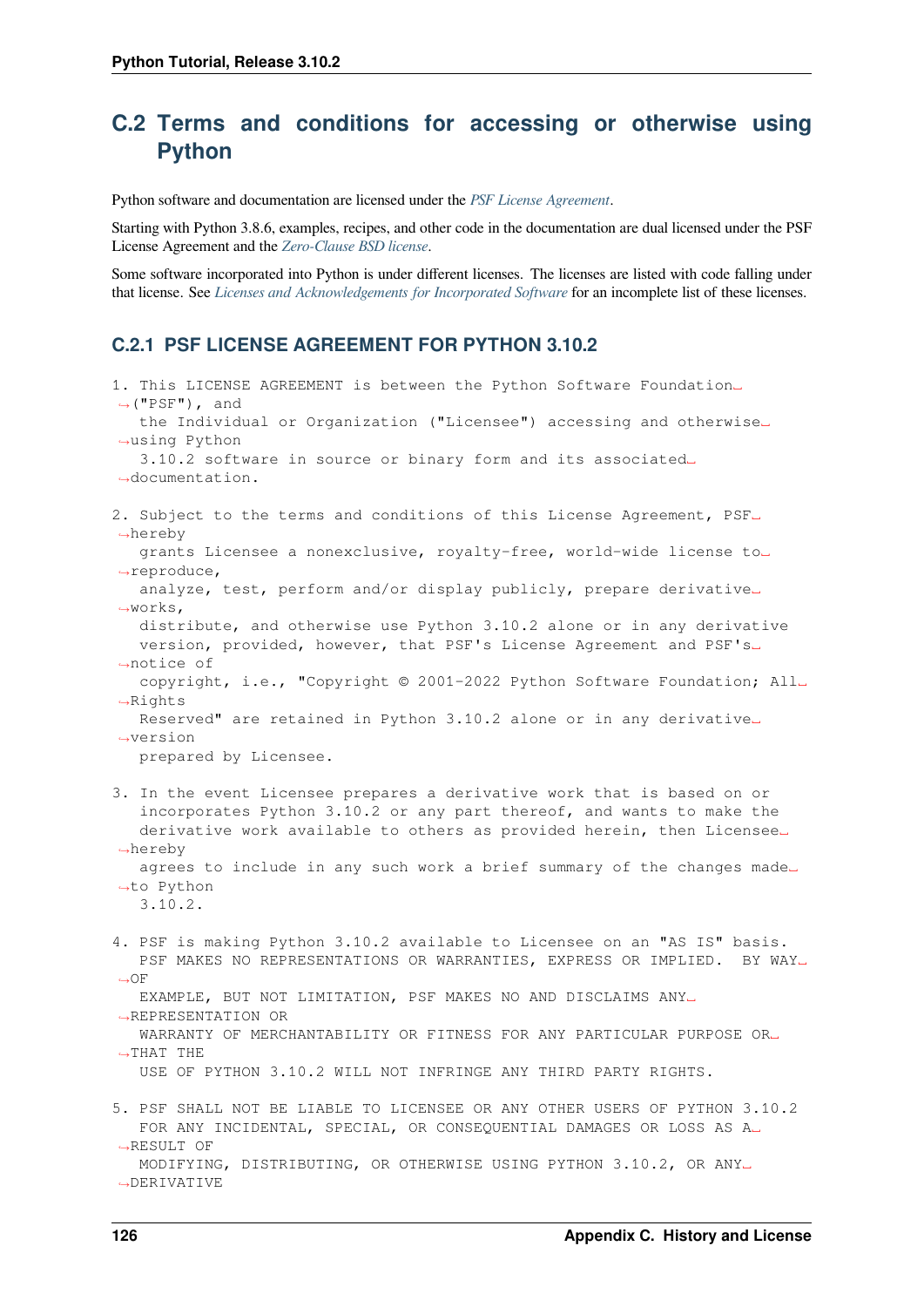THEREOF, EVEN IF ADVISED OF THE POSSIBILITY THEREOF.

6. This License Agreement will automatically terminate upon a material␣ *,→*breach of its terms and conditions. 7. Nothing in this License Agreement shall be deemed to create any␣ *,→*relationship of agency, partnership, or joint venture between PSF and Licensee. ␣ *,→*This License Agreement does not grant permission to use PSF trademarks or trade name␣ *,→*in a trademark sense to endorse or promote products or services of Licensee, \_ *,→*or any third party.

8. By copying, installing or otherwise using Python 3.10.2, Licensee agrees to be bound by the terms and conditions of this License Agreement.

#### **C.2.2 BEOPEN.COM LICENSE AGREEMENT FOR PYTHON 2.0**

#### BEOPEN PYTHON OPEN SOURCE LICENSE AGREEMENT VERSION 1

- 1. This LICENSE AGREEMENT is between BeOpen.com ("BeOpen"), having an office at 160 Saratoga Avenue, Santa Clara, CA 95051, and the Individual or Organization ("Licensee") accessing and otherwise using this software in source or binary form and its associated documentation ("the Software").
- 2. Subject to the terms and conditions of this BeOpen Python License Agreement, BeOpen hereby grants Licensee a non-exclusive, royalty-free, world-wide license to reproduce, analyze, test, perform and/or display publicly, prepare derivative works, distribute, and otherwise use the Software alone or in any derivative version, provided, however, that the BeOpen Python License is retained in the Software, alone or in any derivative version prepared by Licensee.
- 3. BeOpen is making the Software available to Licensee on an "AS IS" basis. BEOPEN MAKES NO REPRESENTATIONS OR WARRANTIES, EXPRESS OR IMPLIED. BY WAY OF EXAMPLE, BUT NOT LIMITATION, BEOPEN MAKES NO AND DISCLAIMS ANY REPRESENTATION OR WARRANTY OF MERCHANTABILITY OR FITNESS FOR ANY PARTICULAR PURPOSE OR THAT THE USE OF THE SOFTWARE WILL NOT INFRINGE ANY THIRD PARTY RIGHTS.
- 4. BEOPEN SHALL NOT BE LIABLE TO LICENSEE OR ANY OTHER USERS OF THE SOFTWARE FOR ANY INCIDENTAL, SPECIAL, OR CONSEQUENTIAL DAMAGES OR LOSS AS A RESULT OF USING, MODIFYING OR DISTRIBUTING THE SOFTWARE, OR ANY DERIVATIVE THEREOF, EVEN IF ADVISED OF THE POSSIBILITY THEREOF.
- 5. This License Agreement will automatically terminate upon a material breach of its terms and conditions.
- 6. This License Agreement shall be governed by and interpreted in all respects by the law of the State of California, excluding conflict of law provisions. Nothing in this License Agreement shall be deemed to create any relationship of agency, partnership, or joint venture between BeOpen and Licensee. This License Agreement does not grant permission to use BeOpen trademarks or trade names in a trademark sense to endorse or promote products or services of Licensee, or any third party. As an exception, the "BeOpen Python" logos available at http://www.pythonlabs.com/logos.html may be used according to the permissions granted on that web page.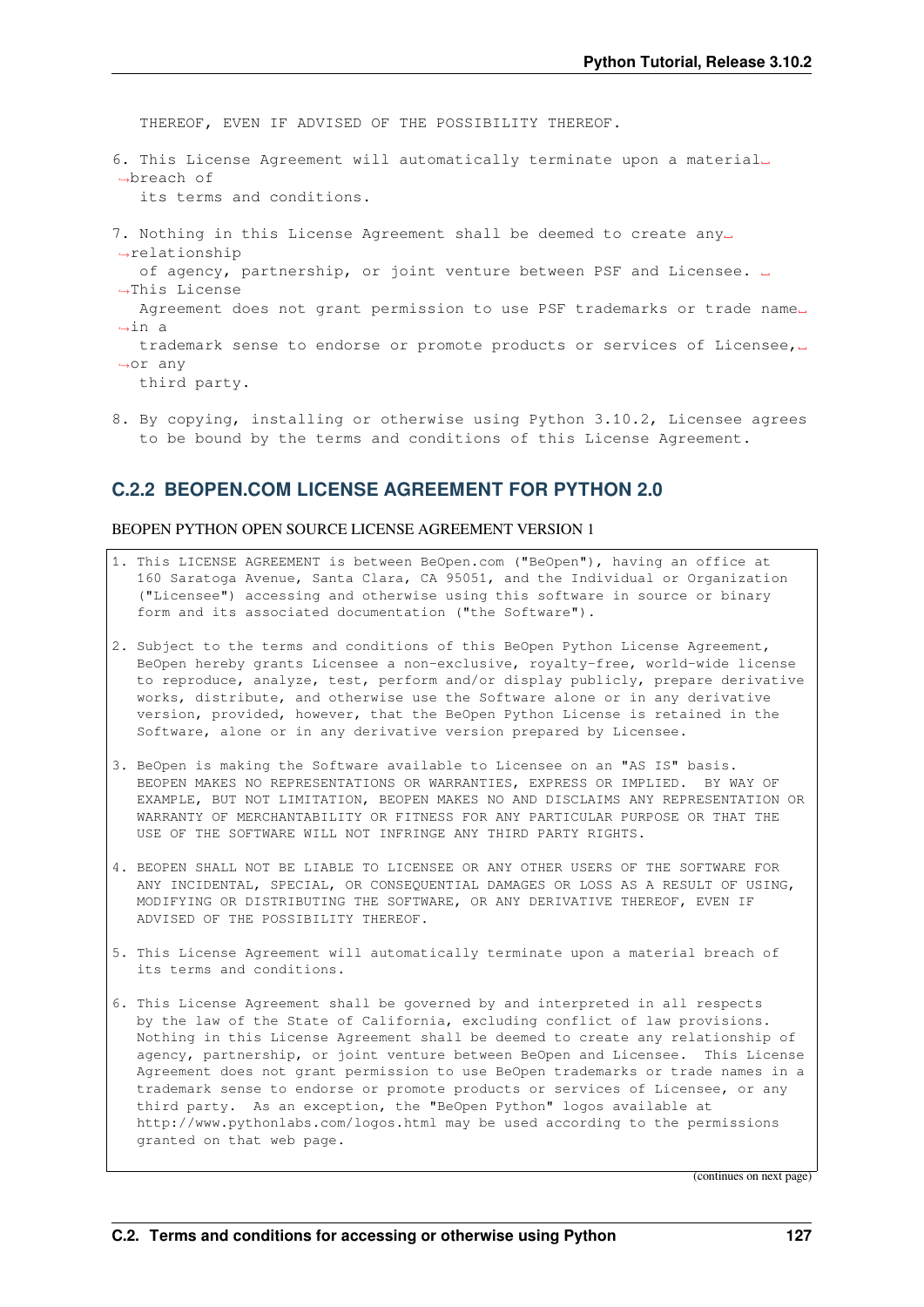(continued from previous page)

7. By copying, installing or otherwise using the software, Licensee agrees to be bound by the terms and conditions of this License Agreement.

## **C.2.3 CNRI LICENSE AGREEMENT FOR PYTHON 1.6.1**

- 1. This LICENSE AGREEMENT is between the Corporation for National Research Initiatives, having an office at 1895 Preston White Drive, Reston, VA 20191 ("CNRI"), and the Individual or Organization ("Licensee") accessing and otherwise using Python 1.6.1 software in source or binary form and its associated documentation.
- 2. Subject to the terms and conditions of this License Agreement, CNRI hereby grants Licensee a nonexclusive, royalty-free, world-wide license to reproduce, analyze, test, perform and/or display publicly, prepare derivative works, distribute, and otherwise use Python 1.6.1 alone or in any derivative version, provided, however, that CNRI's License Agreement and CNRI's notice of copyright, i.e., "Copyright © 1995-2001 Corporation for National Research Initiatives; All Rights Reserved" are retained in Python 1.6.1 alone or in any derivative version prepared by Licensee. Alternately, in lieu of CNRI's License Agreement, Licensee may substitute the following text (omitting the quotes): "Python 1.6.1 is made available subject to the terms and conditions in CNRI's License Agreement. This Agreement together with Python 1.6.1 may be located on the internet using the following unique, persistent identifier (known as a handle): 1895.22/1013. This Agreement may also be obtained from a proxy server on the internet using the following URL: http://hdl.handle.net/1895.22/1013."
- 3. In the event Licensee prepares a derivative work that is based on or incorporates Python 1.6.1 or any part thereof, and wants to make the derivative work available to others as provided herein, then Licensee hereby agrees to include in any such work a brief summary of the changes made to Python 1.6.1.
- 4. CNRI is making Python 1.6.1 available to Licensee on an "AS IS" basis. CNRI MAKES NO REPRESENTATIONS OR WARRANTIES, EXPRESS OR IMPLIED. BY WAY OF EXAMPLE, BUT NOT LIMITATION, CNRI MAKES NO AND DISCLAIMS ANY REPRESENTATION OR WARRANTY OF MERCHANTABILITY OR FITNESS FOR ANY PARTICULAR PURPOSE OR THAT THE USE OF PYTHON 1.6.1 WILL NOT INFRINGE ANY THIRD PARTY RIGHTS.
- 5. CNRI SHALL NOT BE LIABLE TO LICENSEE OR ANY OTHER USERS OF PYTHON 1.6.1 FOR ANY INCIDENTAL, SPECIAL, OR CONSEQUENTIAL DAMAGES OR LOSS AS A RESULT OF MODIFYING, DISTRIBUTING, OR OTHERWISE USING PYTHON 1.6.1, OR ANY DERIVATIVE THEREOF, EVEN IF ADVISED OF THE POSSIBILITY THEREOF.
- 6. This License Agreement will automatically terminate upon a material breach of its terms and conditions.
- 7. This License Agreement shall be governed by the federal intellectual property law of the United States, including without limitation the federal copyright law, and, to the extent such U.S. federal law does not apply, by the law of the Commonwealth of Virginia, excluding Virginia's conflict of law provisions. Notwithstanding the foregoing, with regard to derivative works based on Python 1.6.1 that incorporate non-separable material that was previously distributed under the GNU General Public License (GPL), the law of the Commonwealth of Virginia shall govern this License Agreement only as to issues arising under or with respect to Paragraphs 4, 5, and 7 of this License Agreement. Nothing in this License Agreement shall be deemed to create any relationship of agency, partnership, or joint venture between CNRI and Licensee. This License Agreement does not grant permission to use CNRI trademarks or trade name in a trademark sense to endorse or promote products or services of Licensee, or any third party.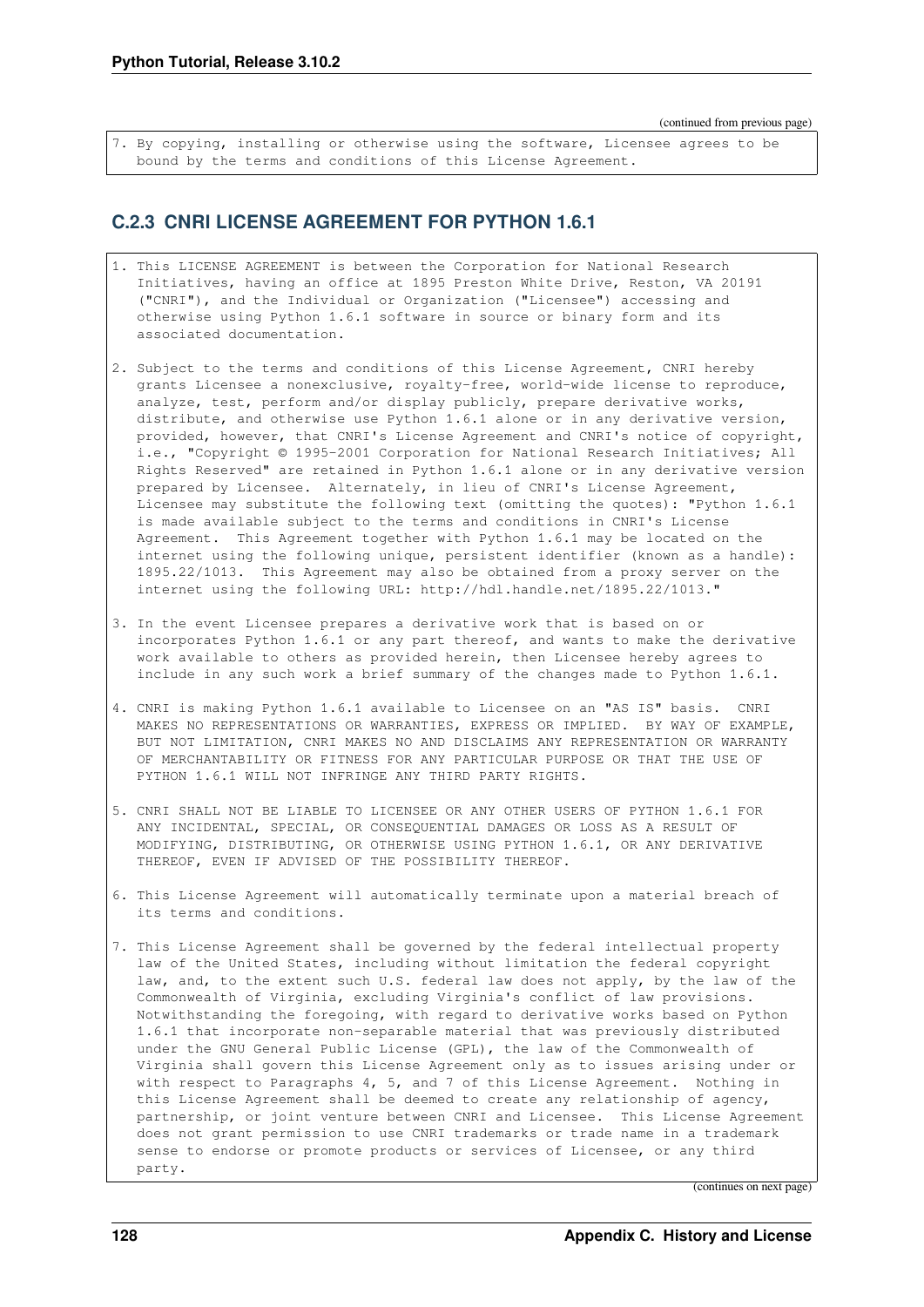(continued from previous page)

8. By clicking on the "ACCEPT" button where indicated, or by copying, installing or otherwise using Python 1.6.1, Licensee agrees to be bound by the terms and conditions of this License Agreement.

## **C.2.4 CWI LICENSE AGREEMENT FOR PYTHON 0.9.0 THROUGH 1.2**

Copyright © 1991 - 1995, Stichting Mathematisch Centrum Amsterdam, The Netherlands. All rights reserved.

Permission to use, copy, modify, and distribute this software and its documentation for any purpose and without fee is hereby granted, provided that the above copyright notice appear in all copies and that both that copyright notice and this permission notice appear in supporting documentation, and that the name of Stichting Mathematisch Centrum or CWI not be used in advertising or publicity pertaining to distribution of the software without specific, written prior permission.

STICHTING MATHEMATISCH CENTRUM DISCLAIMS ALL WARRANTIES WITH REGARD TO THIS SOFTWARE, INCLUDING ALL IMPLIED WARRANTIES OF MERCHANTABILITY AND FITNESS, IN NO EVENT SHALL STICHTING MATHEMATISCH CENTRUM BE LIABLE FOR ANY SPECIAL, INDIRECT OR CONSEQUENTIAL DAMAGES OR ANY DAMAGES WHATSOEVER RESULTING FROM LOSS OF USE, DATA OR PROFITS, WHETHER IN AN ACTION OF CONTRACT, NEGLIGENCE OR OTHER TORTIOUS ACTION, ARISING OUT OF OR IN CONNECTION WITH THE USE OR PERFORMANCE OF THIS SOFTWARE.

## **C.2.5 ZERO-CLAUSE BSD LICENSE FOR CODE IN THE PYTHON 3.10.2 DOCU-MENTATION**

Permission to use, copy, modify, and/or distribute this software for any purpose with or without fee is hereby granted.

THE SOFTWARE IS PROVIDED "AS IS" AND THE AUTHOR DISCLAIMS ALL WARRANTIES WITH REGARD TO THIS SOFTWARE INCLUDING ALL IMPLIED WARRANTIES OF MERCHANTABILITY AND FITNESS. IN NO EVENT SHALL THE AUTHOR BE LIABLE FOR ANY SPECIAL, DIRECT, INDIRECT, OR CONSEQUENTIAL DAMAGES OR ANY DAMAGES WHATSOEVER RESULTING FROM LOSS OF USE, DATA OR PROFITS, WHETHER IN AN ACTION OF CONTRACT, NEGLIGENCE OR OTHER TORTIOUS ACTION, ARISING OUT OF OR IN CONNECTION WITH THE USE OR PERFORMANCE OF THIS SOFTWARE.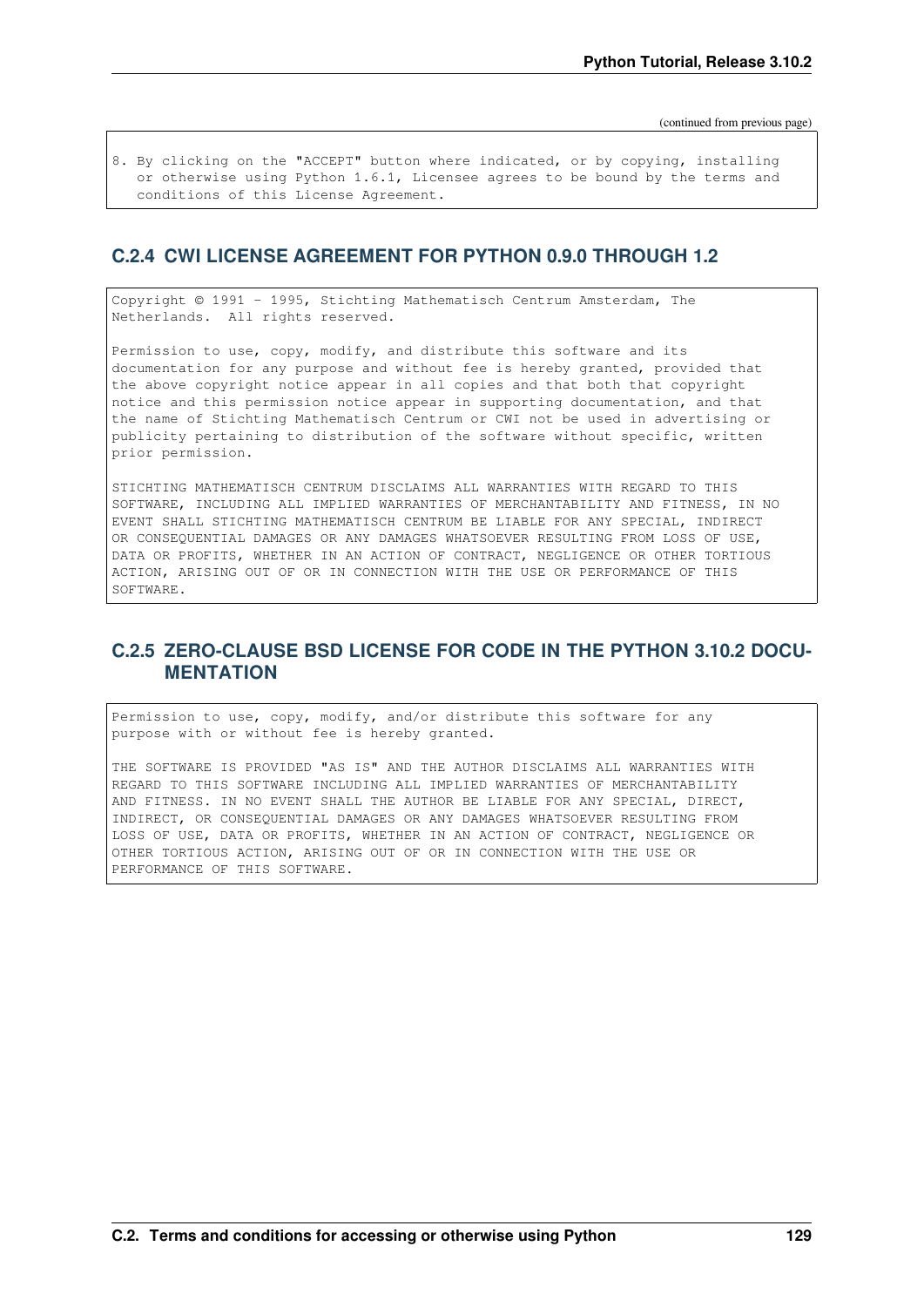# **C.3 Licenses and Acknowledgements for Incorporated Software**

<span id="page-135-0"></span>This section is an incomplete, but growing list of licenses and acknowledgements for third-party software incorporated in the Python distribution.

## **C.3.1 Mersenne Twister**

The random module includes code based on a download from http://www.math.sci.hiroshima-u.ac.jp/~m-mat/ MT/MT2002/emt19937ar.html. The following are the verbatim comments from the original code:

```
A C-program for MT19937, with initialization improved 2002/1/26.
Coded by Takuji Nishimura and Makoto Matsumoto.
Before using, initialize the state by using init_genrand(seed)
or init_by_array(init_key, key_length).
Copyright (C) 1997 - 2002, Makoto Matsumoto and Takuji Nishimura,
All rights reserved.
Redistribution and use in source and binary forms, with or without
modification, are permitted provided that the following conditions
are met:
1. Redistributions of source code must retain the above copyright
   notice, this list of conditions and the following disclaimer.
 2. Redistributions in binary form must reproduce the above copyright
   notice, this list of conditions and the following disclaimer in the
   documentation and/or other materials provided with the distribution.
3. The names of its contributors may not be used to endorse or promote
    products derived from this software without specific prior written
   permission.
THIS SOFTWARE IS PROVIDED BY THE COPYRIGHT HOLDERS AND CONTRIBUTORS
"AS IS" AND ANY EXPRESS OR IMPLIED WARRANTIES, INCLUDING, BUT NOT
LIMITED TO, THE IMPLIED WARRANTIES OF MERCHANTABILITY AND FITNESS FOR
A PARTICULAR PURPOSE ARE DISCLAIMED. IN NO EVENT SHALL THE COPYRIGHT OWNER OR
CONTRIBUTORS BE LIABLE FOR ANY DIRECT, INDIRECT, INCIDENTAL, SPECIAL,
EXEMPLARY, OR CONSEQUENTIAL DAMAGES (INCLUDING, BUT NOT LIMITED TO,
PROCUREMENT OF SUBSTITUTE GOODS OR SERVICES; LOSS OF USE, DATA, OR
PROFITS; OR BUSINESS INTERRUPTION) HOWEVER CAUSED AND ON ANY THEORY OF
LIABILITY, WHETHER IN CONTRACT, STRICT LIABILITY, OR TORT (INCLUDING
NEGLIGENCE OR OTHERWISE) ARISING IN ANY WAY OUT OF THE USE OF THIS
SOFTWARE, EVEN IF ADVISED OF THE POSSIBILITY OF SUCH DAMAGE.
Any feedback is very welcome.
```
http://www.math.sci.hiroshima-u.ac.jp/~m-mat/MT/emt.html email: m-mat @ math.sci.hiroshima-u.ac.jp (remove space)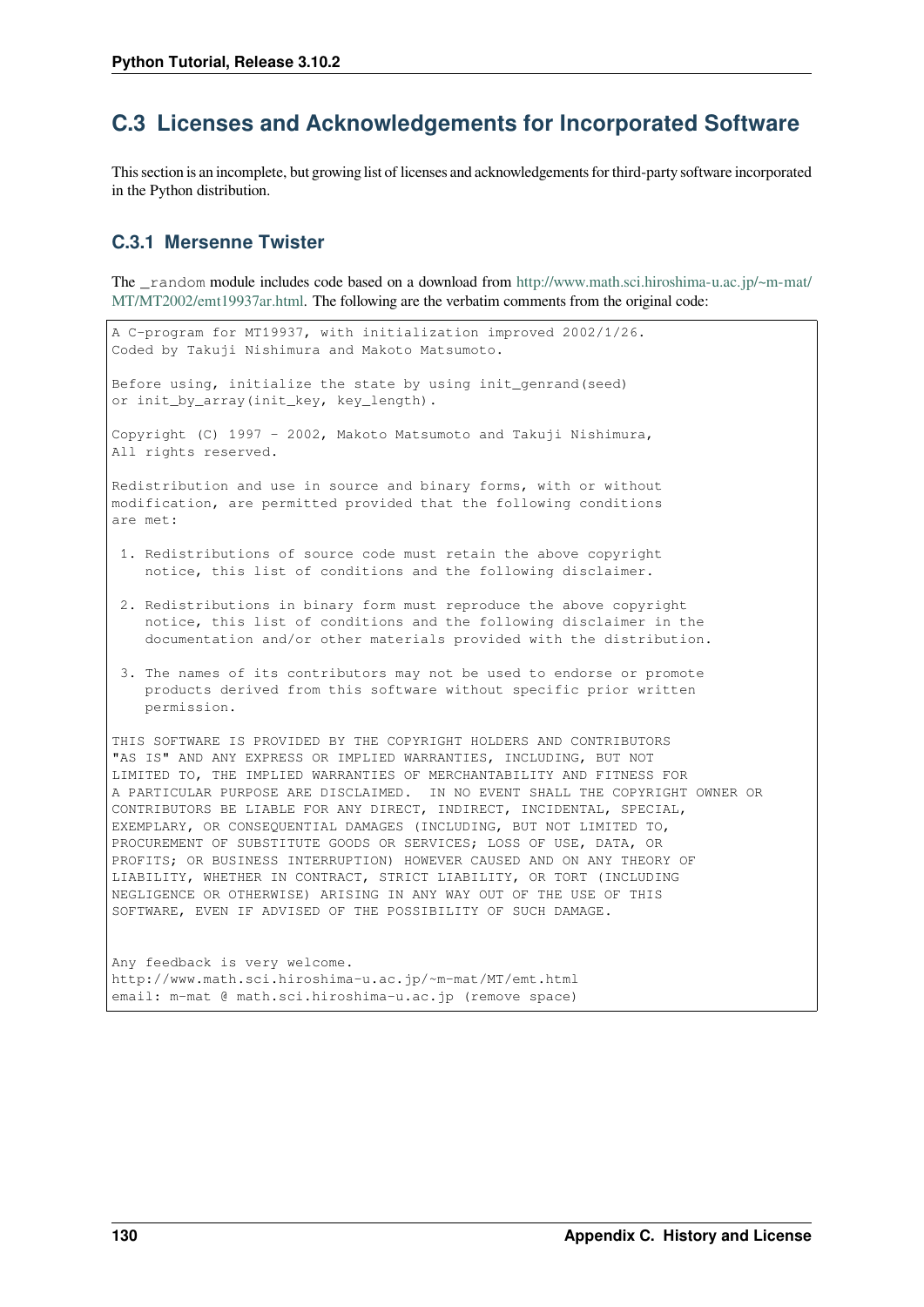## **C.3.2 Sockets**

The socket module uses the functions, getaddrinfo(), and getnameinfo(), which are coded in separate source files from the WIDE Project, http://www.wide.ad.jp/.

```
Copyright (C) 1995, 1996, 1997, and 1998 WIDE Project.
All rights reserved.
Redistribution and use in source and binary forms, with or without
modification, are permitted provided that the following conditions
are met:
1. Redistributions of source code must retain the above copyright
   notice, this list of conditions and the following disclaimer.
2. Redistributions in binary form must reproduce the above copyright
  notice, this list of conditions and the following disclaimer in the
  documentation and/or other materials provided with the distribution.
3. Neither the name of the project nor the names of its contributors
  may be used to endorse or promote products derived from this software
  without specific prior written permission.
THIS SOFTWARE IS PROVIDED BY THE PROJECT AND CONTRIBUTORS ``AS IS'' AND
ANY EXPRESS OR IMPLIED WARRANTIES, INCLUDING, BUT NOT LIMITED TO, THE
IMPLIED WARRANTIES OF MERCHANTABILITY AND FITNESS FOR A PARTICULAR PURPOSE
ARE DISCLAIMED. IN NO EVENT SHALL THE PROJECT OR CONTRIBUTORS BE LIABLE
FOR ANY DIRECT, INDIRECT, INCIDENTAL, SPECIAL, EXEMPLARY, OR CONSEQUENTIAL
DAMAGES (INCLUDING, BUT NOT LIMITED TO, PROCUREMENT OF SUBSTITUTE GOODS
OR SERVICES; LOSS OF USE, DATA, OR PROFITS; OR BUSINESS INTERRUPTION)
HOWEVER CAUSED AND ON ANY THEORY OF LIABILITY, WHETHER IN CONTRACT, STRICT
LIABILITY, OR TORT (INCLUDING NEGLIGENCE OR OTHERWISE) ARISING IN ANY WAY
OUT OF THE USE OF THIS SOFTWARE, EVEN IF ADVISED OF THE POSSIBILITY OF
SUCH DAMAGE.
```
### **C.3.3 Asynchronous socket services**

The asynchat and asyncore modules contain the following notice:

Copyright 1996 by Sam Rushing

All Rights Reserved

Permission to use, copy, modify, and distribute this software and its documentation for any purpose and without fee is hereby granted, provided that the above copyright notice appear in all copies and that both that copyright notice and this permission notice appear in supporting documentation, and that the name of Sam Rushing not be used in advertising or publicity pertaining to distribution of the software without specific, written prior permission.

SAM RUSHING DISCLAIMS ALL WARRANTIES WITH REGARD TO THIS SOFTWARE, INCLUDING ALL IMPLIED WARRANTIES OF MERCHANTABILITY AND FITNESS, IN NO EVENT SHALL SAM RUSHING BE LIABLE FOR ANY SPECIAL, INDIRECT OR CONSEQUENTIAL DAMAGES OR ANY DAMAGES WHATSOEVER RESULTING FROM LOSS OF USE, DATA OR PROFITS, WHETHER IN AN ACTION OF CONTRACT, NEGLIGENCE OR OTHER TORTIOUS ACTION, ARISING OUT OF OR IN CONNECTION WITH THE USE OR PERFORMANCE OF THIS SOFTWARE.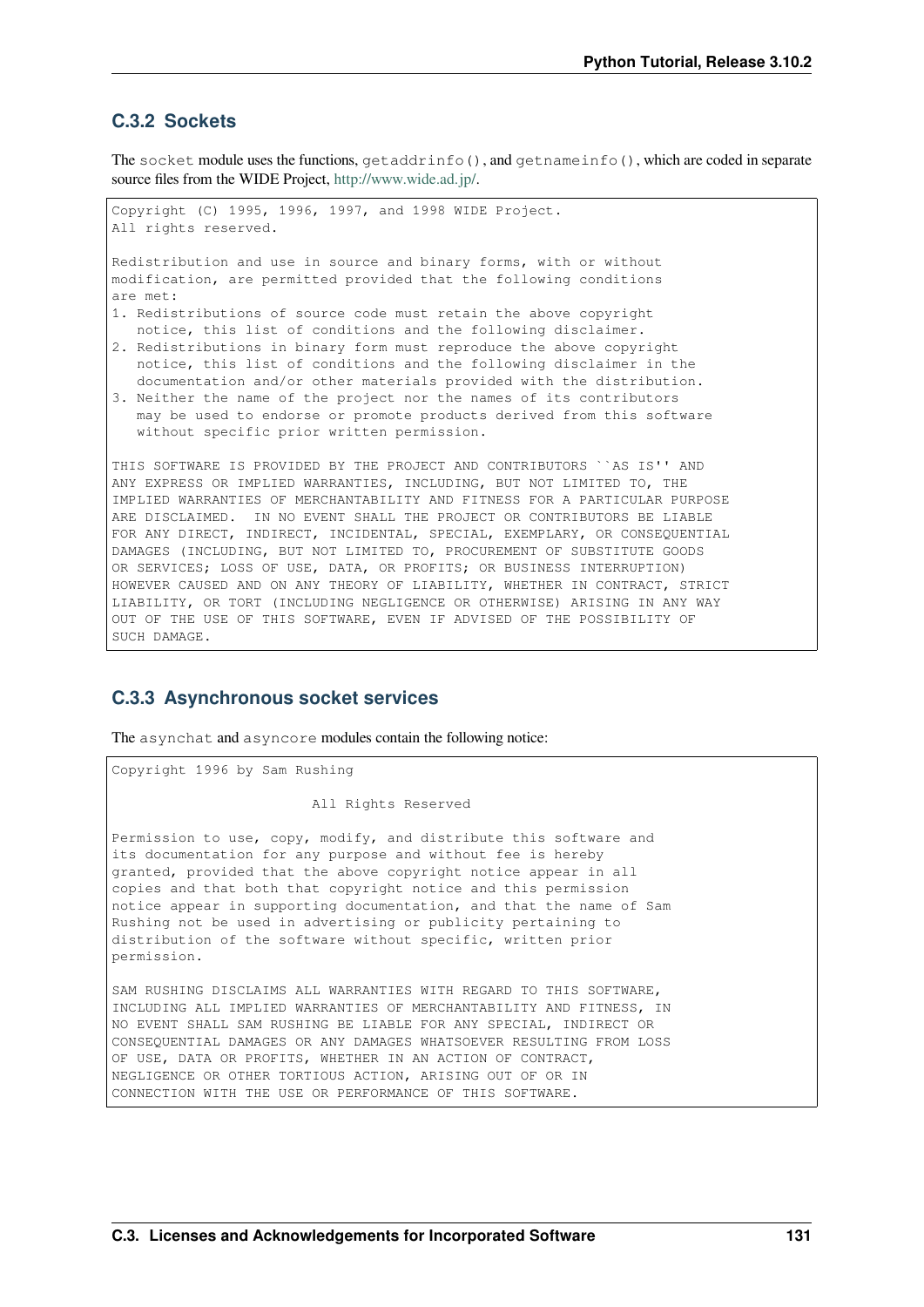### **C.3.4 Cookie management**

The http.cookies module contains the following notice:

```
Copyright 2000 by Timothy O'Malley <timo@alum.mit.edu>
               All Rights Reserved
Permission to use, copy, modify, and distribute this software
and its documentation for any purpose and without fee is hereby
granted, provided that the above copyright notice appear in all
copies and that both that copyright notice and this permission
notice appear in supporting documentation, and that the name of
Timothy O'Malley not be used in advertising or publicity
pertaining to distribution of the software without specific, written
prior permission.
Timothy O'Malley DISCLAIMS ALL WARRANTIES WITH REGARD TO THIS
SOFTWARE, INCLUDING ALL IMPLIED WARRANTIES OF MERCHANTABILITY
AND FITNESS, IN NO EVENT SHALL Timothy O'Malley BE LIABLE FOR
ANY SPECIAL, INDIRECT OR CONSEQUENTIAL DAMAGES OR ANY DAMAGES
WHATSOEVER RESULTING FROM LOSS OF USE, DATA OR PROFITS,
WHETHER IN AN ACTION OF CONTRACT, NEGLIGENCE OR OTHER TORTIOUS
ACTION, ARISING OUT OF OR IN CONNECTION WITH THE USE OR
PERFORMANCE OF THIS SOFTWARE.
```
# **C.3.5 Execution tracing**

The trace module contains the following notice:

```
portions copyright 2001, Autonomous Zones Industries, Inc., all rights...
err... reserved and offered to the public under the terms of the
Python 2.2 license.
Author: Zooko O'Whielacronx
http://zooko.com/
mailto:zooko@zooko.com
Copyright 2000, Mojam Media, Inc., all rights reserved.
Author: Skip Montanaro
Copyright 1999, Bioreason, Inc., all rights reserved.
Author: Andrew Dalke
Copyright 1995-1997, Automatrix, Inc., all rights reserved.
Author: Skip Montanaro
Copyright 1991-1995, Stichting Mathematisch Centrum, all rights reserved.
Permission to use, copy, modify, and distribute this Python software and
its associated documentation for any purpose without fee is hereby
granted, provided that the above copyright notice appears in all copies,
and that both that copyright notice and this permission notice appear in
supporting documentation, and that the name of neither Automatrix,
Bioreason or Mojam Media be used in advertising or publicity pertaining to
distribution of the software without specific, written prior permission.
```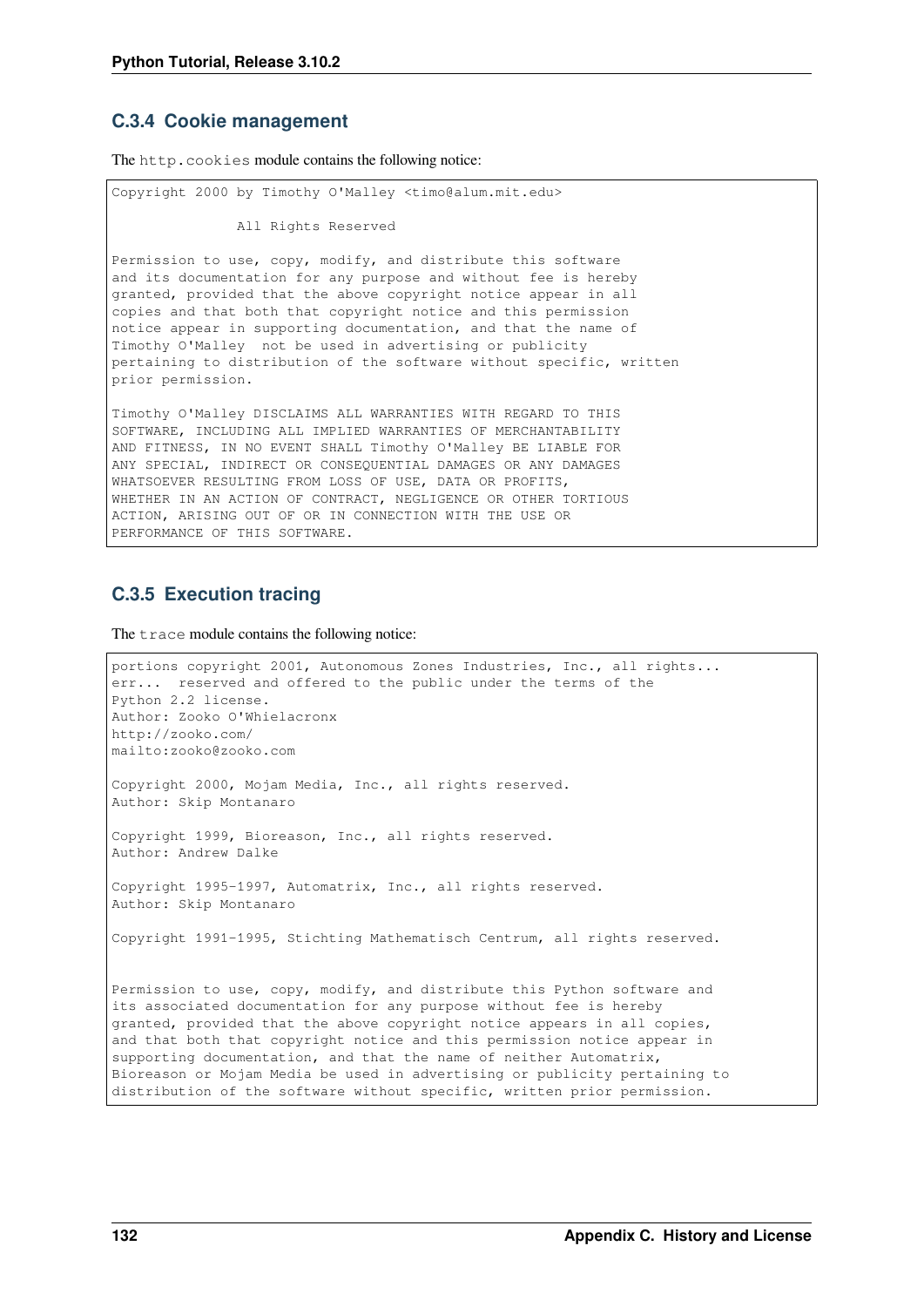#### **C.3.6 UUencode and UUdecode functions**

The uu module contains the following notice:

```
Copyright 1994 by Lance Ellinghouse
Cathedral City, California Republic, United States of America.
                       All Rights Reserved
Permission to use, copy, modify, and distribute this software and its
documentation for any purpose and without fee is hereby granted,
provided that the above copyright notice appear in all copies and that
both that copyright notice and this permission notice appear in
supporting documentation, and that the name of Lance Ellinghouse
not be used in advertising or publicity pertaining to distribution
of the software without specific, written prior permission.
LANCE ELLINGHOUSE DISCLAIMS ALL WARRANTIES WITH REGARD TO
THIS SOFTWARE, INCLUDING ALL IMPLIED WARRANTIES OF MERCHANTABILITY AND
FITNESS, IN NO EVENT SHALL LANCE ELLINGHOUSE CENTRUM BE LIABLE
FOR ANY SPECIAL, INDIRECT OR CONSEQUENTIAL DAMAGES OR ANY DAMAGES
WHATSOEVER RESULTING FROM LOSS OF USE, DATA OR PROFITS, WHETHER IN AN
ACTION OF CONTRACT, NEGLIGENCE OR OTHER TORTIOUS ACTION, ARISING OUT
OF OR IN CONNECTION WITH THE USE OR PERFORMANCE OF THIS SOFTWARE.
Modified by Jack Jansen, CWI, July 1995:
- Use binascii module to do the actual line-by-line conversion
 between ascii and binary. This results in a 1000-fold speedup. The C
 version is still 5 times faster, though.
- Arguments more compliant with Python standard
```
### **C.3.7 XML Remote Procedure Calls**

The xmlrpc.client module contains the following notice:

The XML-RPC client interface is

Copyright (c) 1999-2002 by Secret Labs AB Copyright (c) 1999-2002 by Fredrik Lundh

By obtaining, using, and/or copying this software and/or its associated documentation, you agree that you have read, understood, and will comply with the following terms and conditions:

Permission to use, copy, modify, and distribute this software and its associated documentation for any purpose and without fee is hereby granted, provided that the above copyright notice appears in all copies, and that both that copyright notice and this permission notice appear in supporting documentation, and that the name of Secret Labs AB or the author not be used in advertising or publicity pertaining to distribution of the software without specific, written prior permission.

SECRET LABS AB AND THE AUTHOR DISCLAIMS ALL WARRANTIES WITH REGARD TO THIS SOFTWARE, INCLUDING ALL IMPLIED WARRANTIES OF MERCHANT-ABILITY AND FITNESS. IN NO EVENT SHALL SECRET LABS AB OR THE AUTHOR BE LIABLE FOR ANY SPECIAL, INDIRECT OR CONSEQUENTIAL DAMAGES OR ANY DAMAGES WHATSOEVER RESULTING FROM LOSS OF USE, DATA OR PROFITS, WHETHER IN AN ACTION OF CONTRACT, NEGLIGENCE OR OTHER TORTIOUS ACTION, ARISING OUT OF OR IN CONNECTION WITH THE USE OR PERFORMANCE OF THIS SOFTWARE.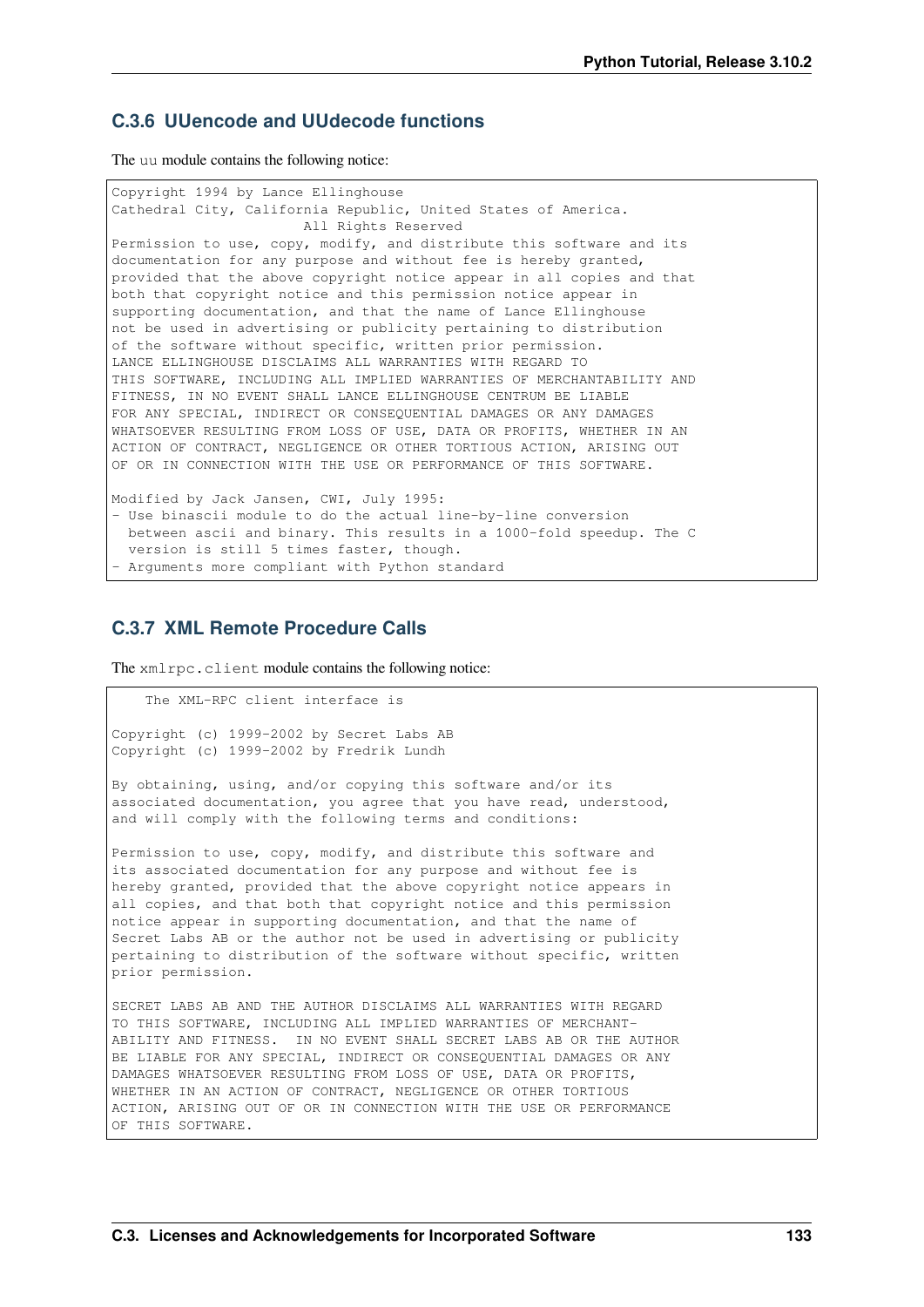#### **C.3.8 test\_epoll**

The test\_epoll module contains the following notice:

Copyright (c) 2001-2006 Twisted Matrix Laboratories.

Permission is hereby granted, free of charge, to any person obtaining a copy of this software and associated documentation files (the "Software"), to deal in the Software without restriction, including without limitation the rights to use, copy, modify, merge, publish, distribute, sublicense, and/or sell copies of the Software, and to permit persons to whom the Software is furnished to do so, subject to the following conditions:

The above copyright notice and this permission notice shall be included in all copies or substantial portions of the Software.

THE SOFTWARE IS PROVIDED "AS IS", WITHOUT WARRANTY OF ANY KIND, EXPRESS OR IMPLIED, INCLUDING BUT NOT LIMITED TO THE WARRANTIES OF MERCHANTABILITY, FITNESS FOR A PARTICULAR PURPOSE AND NONINFRINGEMENT. IN NO EVENT SHALL THE AUTHORS OR COPYRIGHT HOLDERS BE LIABLE FOR ANY CLAIM, DAMAGES OR OTHER LIABILITY, WHETHER IN AN ACTION OF CONTRACT, TORT OR OTHERWISE, ARISING FROM, OUT OF OR IN CONNECTION WITH THE SOFTWARE OR THE USE OR OTHER DEALINGS IN THE SOFTWARE.

## **C.3.9 Select kqueue**

The select module contains the following notice for the kqueue interface:

Copyright (c) 2000 Doug White, 2006 James Knight, 2007 Christian Heimes All rights reserved.

Redistribution and use in source and binary forms, with or without modification, are permitted provided that the following conditions are met:

- 1. Redistributions of source code must retain the above copyright notice, this list of conditions and the following disclaimer.
- 2. Redistributions in binary form must reproduce the above copyright notice, this list of conditions and the following disclaimer in the documentation and/or other materials provided with the distribution.

THIS SOFTWARE IS PROVIDED BY THE AUTHOR AND CONTRIBUTORS ``AS IS'' AND ANY EXPRESS OR IMPLIED WARRANTIES, INCLUDING, BUT NOT LIMITED TO, THE IMPLIED WARRANTIES OF MERCHANTABILITY AND FITNESS FOR A PARTICULAR PURPOSE ARE DISCLAIMED. IN NO EVENT SHALL THE AUTHOR OR CONTRIBUTORS BE LIABLE FOR ANY DIRECT, INDIRECT, INCIDENTAL, SPECIAL, EXEMPLARY, OR CONSEQUENTIAL DAMAGES (INCLUDING, BUT NOT LIMITED TO, PROCUREMENT OF SUBSTITUTE GOODS OR SERVICES; LOSS OF USE, DATA, OR PROFITS; OR BUSINESS INTERRUPTION) HOWEVER CAUSED AND ON ANY THEORY OF LIABILITY, WHETHER IN CONTRACT, STRICT LIABILITY, OR TORT (INCLUDING NEGLIGENCE OR OTHERWISE) ARISING IN ANY WAY OUT OF THE USE OF THIS SOFTWARE, EVEN IF ADVISED OF THE POSSIBILITY OF SUCH DAMAGE.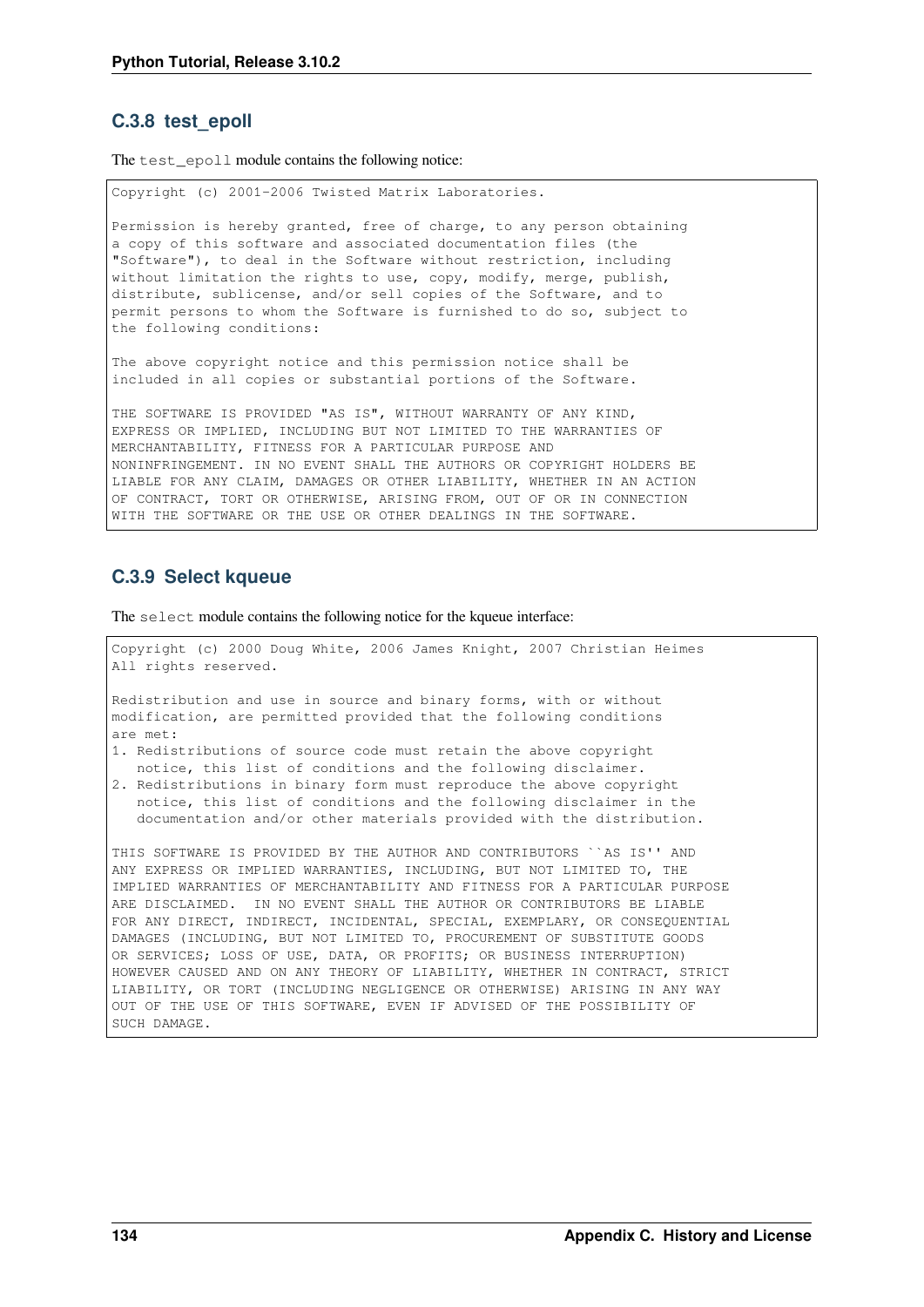## **C.3.10 SipHash24**

The file Python/pyhash.c contains Marek Majkowski' implementation of Dan Bernstein's SipHash24 algorithm. It contains the following note:

```
<MIT License>
Copyright (c) 2013 Marek Majkowski <marek@popcount.org>
Permission is hereby granted, free of charge, to any person obtaining a copy
of this software and associated documentation files (the "Software"), to deal
in the Software without restriction, including without limitation the rights
to use, copy, modify, merge, publish, distribute, sublicense, and/or sell
copies of the Software, and to permit persons to whom the Software is
furnished to do so, subject to the following conditions:
The above copyright notice and this permission notice shall be included in
all copies or substantial portions of the Software.
</MIT License>
Original location:
  https://github.com/majek/csiphash/
Solution inspired by code from:
  Samuel Neves (supercop/crypto_auth/siphash24/little)
  djb (supercop/crypto_auth/siphash24/little2)
  Jean-Philippe Aumasson (https://131002.net/siphash/siphash24.c)
```
### **C.3.11 strtod and dtoa**

The file Python/dtoa.c, which supplies C functions dtoa and strtod for conversion of C doubles to and from strings, is derived from the file of the same name by David M. Gay, currently available from http://www.netlib.org/fp/. The original file, as retrieved on March 16, 2009, contains the following copyright and licensing notice:

```
/****************************************************************
 *
* The author of this software is David M. Gay.
 *
* Copyright (c) 1991, 2000, 2001 by Lucent Technologies.
 *
* Permission to use, copy, modify, and distribute this software for any
* purpose without fee is hereby granted, provided that this entire notice
* is included in all copies of any software which is or includes a copy
* or modification of this software and in all copies of the supporting
* documentation for such software.
 *
* THIS SOFTWARE IS BEING PROVIDED "AS IS", WITHOUT ANY EXPRESS OR IMPLIED
* WARRANTY. IN PARTICULAR, NEITHER THE AUTHOR NOR LUCENT MAKES ANY
* REPRESENTATION OR WARRANTY OF ANY KIND CONCERNING THE MERCHANTABILITY
* OF THIS SOFTWARE OR ITS FITNESS FOR ANY PARTICULAR PURPOSE.
 *
 ***************************************************************/
```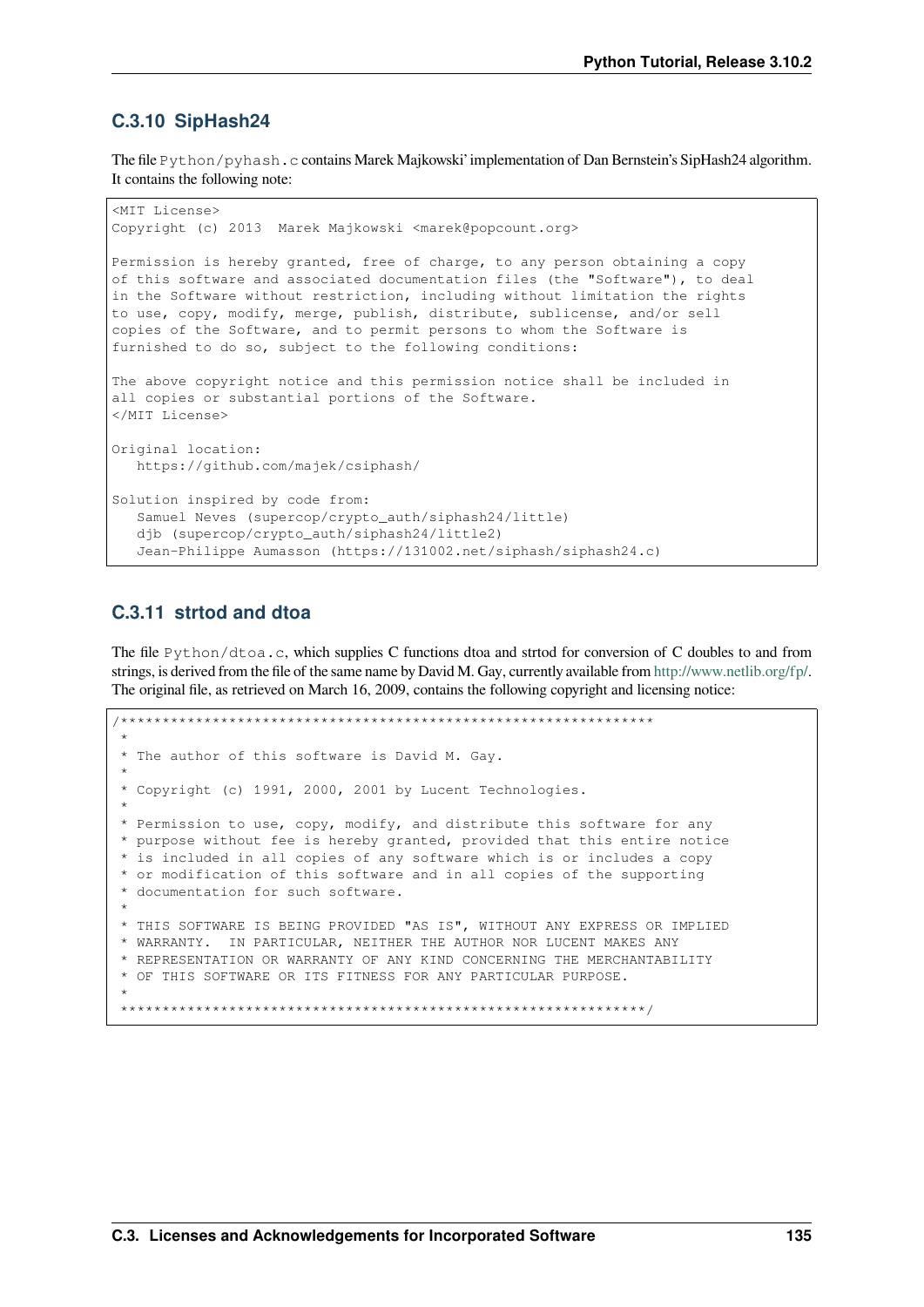### **C.3.12 OpenSSL**

The modules hashlib, posix, ssl, crypt use the OpenSSL library for added performance if made available by the operating system. Additionally, the Windows and macOS installers for Python may include a copy of the OpenSSL libraries, so we include a copy of the OpenSSL license here:

```
LICENSE ISSUES
==============
The OpenSSL toolkit stays under a dual license, i.e. both the conditions of
the OpenSSL License and the original SSLeay license apply to the toolkit.
See below for the actual license texts. Actually both licenses are BSD-style
Open Source licenses. In case of any license issues related to OpenSSL
please contact openssl-core@openssl.org.
OpenSSL License
---------------
  /* ====================================================================
   * Copyright (c) 1998-2008 The OpenSSL Project. All rights reserved.
   *
   * Redistribution and use in source and binary forms, with or without
   * modification, are permitted provided that the following conditions
   * are met:
   *
   * 1. Redistributions of source code must retain the above copyright
       notice, this list of conditions and the following disclaimer.
   *
   * 2. Redistributions in binary form must reproduce the above copyright
        notice, this list of conditions and the following disclaimer in
        the documentation and/or other materials provided with the
        distribution.
   *
    3. All advertising materials mentioning features or use of this
        software must display the following acknowledgment:
        "This product includes software developed by the OpenSSL Project
        for use in the OpenSSL Toolkit. (http://www.openssl.org/)"
   *
   * 4. The names "OpenSSL Toolkit" and "OpenSSL Project" must not be used to
        endorse or promote products derived from this software without
        prior written permission. For written permission, please contact
        openssl-core@openssl.org.
   *
   * 5. Products derived from this software may not be called "OpenSSL"
        nor may "OpenSSL" appear in their names without prior written
        permission of the OpenSSL Project.
   *
   * 6. Redistributions of any form whatsoever must retain the following
       acknowledgment:
        * "This product includes software developed by the OpenSSL Project
        for use in the OpenSSL Toolkit (http://www.openssl.org/)"
   *
   * THIS SOFTWARE IS PROVIDED BY THE OpenSSL PROJECT ``AS IS'' AND ANY
   * EXPRESSED OR IMPLIED WARRANTIES, INCLUDING, BUT NOT LIMITED TO, THE
   * IMPLIED WARRANTIES OF MERCHANTABILITY AND FITNESS FOR A PARTICULAR
   * PURPOSE ARE DISCLAIMED. IN NO EVENT SHALL THE OpenSSL PROJECT OR
   * ITS CONTRIBUTORS BE LIABLE FOR ANY DIRECT, INDIRECT, INCIDENTAL,
   * SPECIAL, EXEMPLARY, OR CONSEQUENTIAL DAMAGES (INCLUDING, BUT
   * NOT LIMITED TO, PROCUREMENT OF SUBSTITUTE GOODS OR SERVICES;
   * LOSS OF USE, DATA, OR PROFITS; OR BUSINESS INTERRUPTION)
   * HOWEVER CAUSED AND ON ANY THEORY OF LIABILITY, WHETHER IN CONTRACT,
   * STRICT LIABILITY, OR TORT (INCLUDING NEGLIGENCE OR OTHERWISE)
```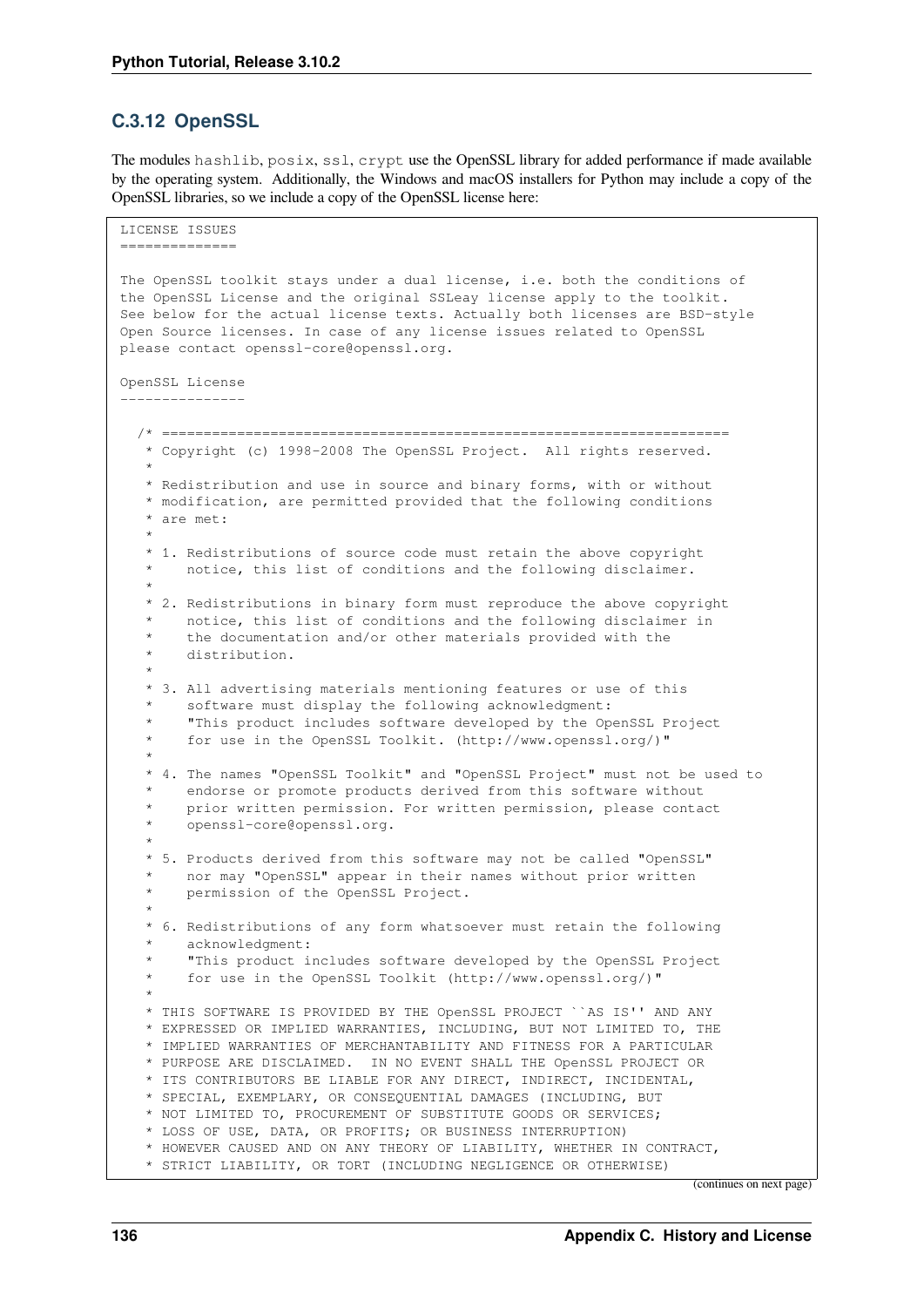(continued from previous page)

```
* ARISING IN ANY WAY OUT OF THE USE OF THIS SOFTWARE, EVEN IF ADVISED
    * OF THE POSSIBILITY OF SUCH DAMAGE.
    * ====================================================================
    *
    * This product includes cryptographic software written by Eric Young
    * (eay@cryptsoft.com). This product includes software written by Tim
    * Hudson (tjh@cryptsoft.com).
    *
    */
Original SSLeay License
        -----------------------
  /* Copyright (C) 1995-1998 Eric Young (eay@cryptsoft.com)
   * All rights reserved.
    *
    * This package is an SSL implementation written
    * by Eric Young (eay@cryptsoft.com).
    * The implementation was written so as to conform with Netscapes SSL.
    *
    * This library is free for commercial and non-commercial use as long as
    * the following conditions are aheared to. The following conditions
    * apply to all code found in this distribution, be it the RC4, RSA,
    * lhash, DES, etc., code; not just the SSL code. The SSL documentation
    * included with this distribution is covered by the same copyright terms
    * except that the holder is Tim Hudson (tjh@cryptsoft.com).
    *
   * Copyright remains Eric Young's, and as such any Copyright notices in
    * the code are not to be removed.
    * If this package is used in a product, Eric Young should be given attribution
    * as the author of the parts of the library used.
    * This can be in the form of a textual message at program startup or
    * in documentation (online or textual) provided with the package.
    *
    * Redistribution and use in source and binary forms, with or without
    * modification, are permitted provided that the following conditions
    * are met:
    * 1. Redistributions of source code must retain the copyright
        notice, this list of conditions and the following disclaimer.
    * 2. Redistributions in binary form must reproduce the above copyright
        notice, this list of conditions and the following disclaimer in the
        documentation and/or other materials provided with the distribution.
    * 3. All advertising materials mentioning features or use of this software
        must display the following acknowledgement:
        "This product includes cryptographic software written by
         Eric Young (eay@cryptsoft.com)"
        The word 'cryptographic' can be left out if the rouines from the library
        being used are not cryptographic related :-).
    * 4. If you include any Windows specific code (or a derivative thereof) from
        the apps directory (application code) you must include an acknowledgement:
         * "This product includes software written by Tim Hudson (tjh@cryptsoft.com)"
    *
    * THIS SOFTWARE IS PROVIDED BY ERIC YOUNG ``AS IS'' AND
    * ANY EXPRESS OR IMPLIED WARRANTIES, INCLUDING, BUT NOT LIMITED TO, THE
    * IMPLIED WARRANTIES OF MERCHANTABILITY AND FITNESS FOR A PARTICULAR PURPOSE
    * ARE DISCLAIMED. IN NO EVENT SHALL THE AUTHOR OR CONTRIBUTORS BE LIABLE
    * FOR ANY DIRECT, INDIRECT, INCIDENTAL, SPECIAL, EXEMPLARY, OR CONSEQUENTIAL
    * DAMAGES (INCLUDING, BUT NOT LIMITED TO, PROCUREMENT OF SUBSTITUTE GOODS
    * OR SERVICES; LOSS OF USE, DATA, OR PROFITS; OR BUSINESS INTERRUPTION)
    * HOWEVER CAUSED AND ON ANY THEORY OF LIABILITY, WHETHER IN CONTRACT, STRICT
    * LIABILITY, OR TORT (INCLUDING NEGLIGENCE OR OTHERWISE) ARISING IN ANY WAY
```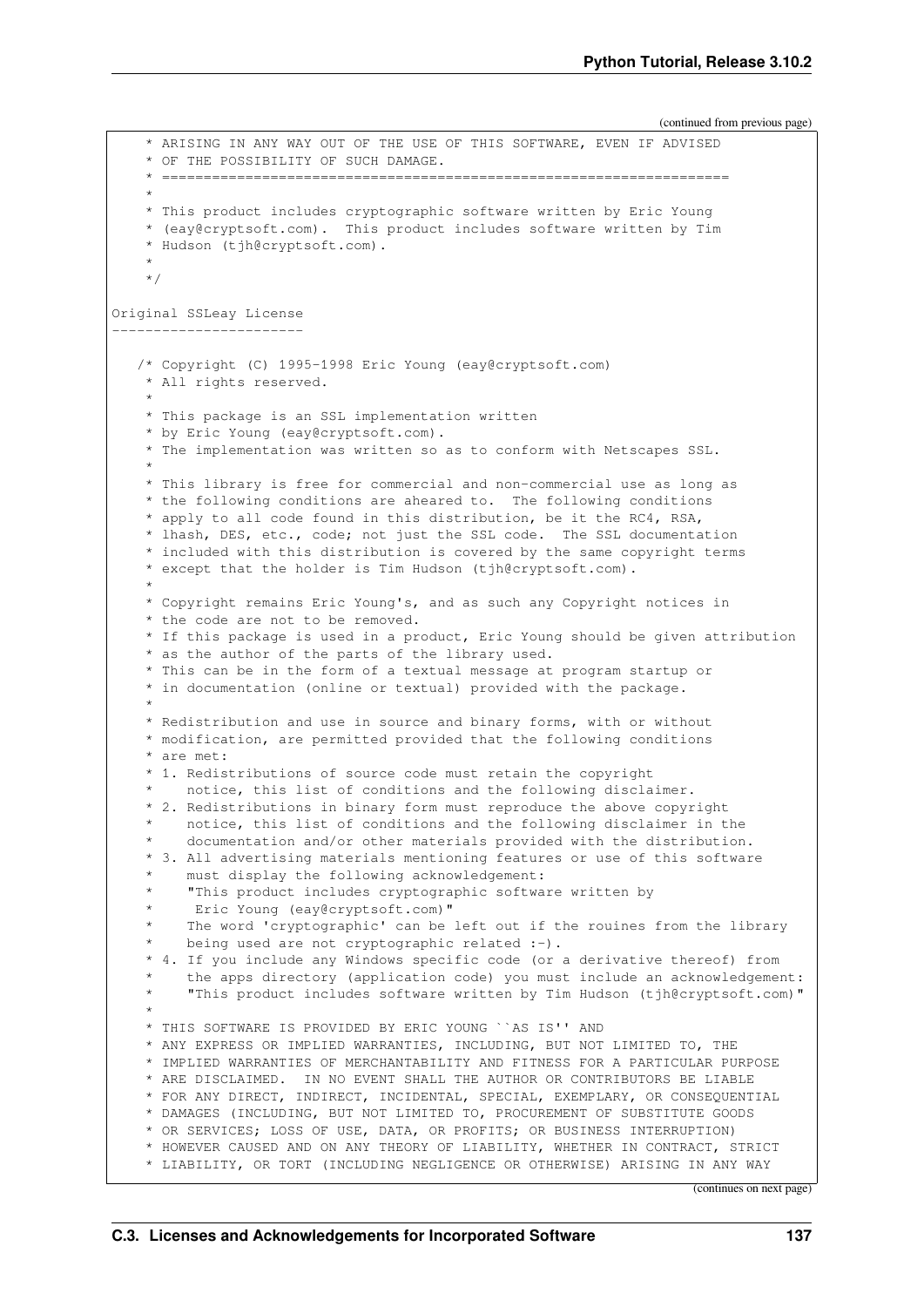(continued from previous page)

```
* OUT OF THE USE OF THIS SOFTWARE, EVEN IF ADVISED OF THE POSSIBILITY OF
* SUCH DAMAGE.
*
* The licence and distribution terms for any publically available version or
* derivative of this code cannot be changed. i.e. this code cannot simply be
* copied and put under another distribution licence
* [including the GNU Public Licence.]
*/
```
#### **C.3.13 expat**

The pyexpat extension is built using an included copy of the expat sources unless the build is configured --with-system-expat:

Copyright (c) 1998, 1999, 2000 Thai Open Source Software Center Ltd and Clark Cooper Permission is hereby granted, free of charge, to any person obtaining a copy of this software and associated documentation files (the "Software"), to deal in the Software without restriction, including without limitation the rights to use, copy, modify, merge, publish, distribute, sublicense, and/or sell copies of the Software, and to permit persons to whom the Software is furnished to do so, subject to the following conditions: The above copyright notice and this permission notice shall be included in all copies or substantial portions of the Software. THE SOFTWARE IS PROVIDED "AS IS", WITHOUT WARRANTY OF ANY KIND,

EXPRESS OR IMPLIED, INCLUDING BUT NOT LIMITED TO THE WARRANTIES OF MERCHANTABILITY, FITNESS FOR A PARTICULAR PURPOSE AND NONINFRINGEMENT. IN NO EVENT SHALL THE AUTHORS OR COPYRIGHT HOLDERS BE LIABLE FOR ANY CLAIM, DAMAGES OR OTHER LIABILITY, WHETHER IN AN ACTION OF CONTRACT, TORT OR OTHERWISE, ARISING FROM, OUT OF OR IN CONNECTION WITH THE SOFTWARE OR THE USE OR OTHER DEALINGS IN THE SOFTWARE.

#### **C.3.14 libffi**

The \_ctypes extension is built using an included copy of the libffi sources unless the build is configured --with-system-libffi:

Copyright (c) 1996-2008 Red Hat, Inc and others.

Permission is hereby granted, free of charge, to any person obtaining a copy of this software and associated documentation files (the ``Software''), to deal in the Software without restriction, including without limitation the rights to use, copy, modify, merge, publish, distribute, sublicense, and/or sell copies of the Software, and to permit persons to whom the Software is furnished to do so, subject to the following conditions:

The above copyright notice and this permission notice shall be included in all copies or substantial portions of the Software.

THE SOFTWARE IS PROVIDED ``AS IS'', WITHOUT WARRANTY OF ANY KIND, EXPRESS OR IMPLIED, INCLUDING BUT NOT LIMITED TO THE WARRANTIES OF MERCHANTABILITY, FITNESS FOR A PARTICULAR PURPOSE AND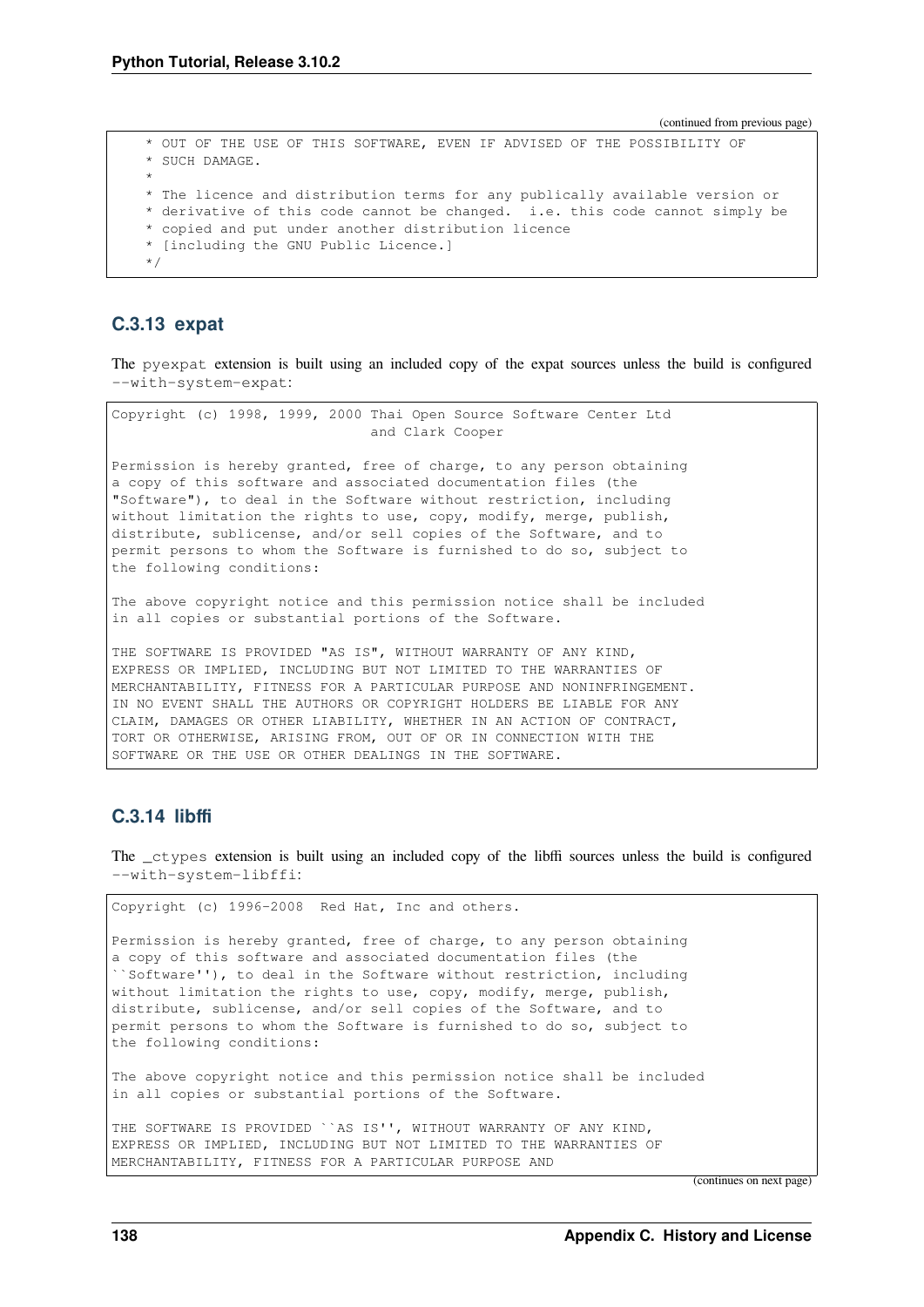(continued from previous page)

```
NONINFRINGEMENT. IN NO EVENT SHALL THE AUTHORS OR COPYRIGHT
HOLDERS BE LIABLE FOR ANY CLAIM, DAMAGES OR OTHER LIABILITY,
WHETHER IN AN ACTION OF CONTRACT, TORT OR OTHERWISE, ARISING FROM,
OUT OF OR IN CONNECTION WITH THE SOFTWARE OR THE USE OR OTHER
DEALINGS IN THE SOFTWARE.
```
#### **C.3.15 zlib**

The zlib extension is built using an included copy of the zlib sources if the zlib version found on the system is too old to be used for the build:

```
Copyright (C) 1995-2011 Jean-loup Gailly and Mark Adler
This software is provided 'as-is', without any express or implied
warranty. In no event will the authors be held liable for any damages
arising from the use of this software.
Permission is granted to anyone to use this software for any purpose,
including commercial applications, and to alter it and redistribute it
freely, subject to the following restrictions:
1. The origin of this software must not be misrepresented; you must not
  claim that you wrote the original software. If you use this software
  in a product, an acknowledgment in the product documentation would be
  appreciated but is not required.
2. Altered source versions must be plainly marked as such, and must not be
  misrepresented as being the original software.
3. This notice may not be removed or altered from any source distribution.
Jean-loup Gailly Mark Adler
jloup@gzip.org madler@alumni.caltech.edu
```
#### **C.3.16 cfuhash**

The implementation of the hash table used by the tracemalloc is based on the cfuhash project:

```
Copyright (c) 2005 Don Owens
All rights reserved.
This code is released under the BSD license:
Redistribution and use in source and binary forms, with or without
modification, are permitted provided that the following conditions
are met:
  * Redistributions of source code must retain the above copyright
   notice, this list of conditions and the following disclaimer.
  * Redistributions in binary form must reproduce the above
   copyright notice, this list of conditions and the following
    disclaimer in the documentation and/or other materials provided
   with the distribution.
  * Neither the name of the author nor the names of its
    contributors may be used to endorse or promote products derived
```
(continues on next page)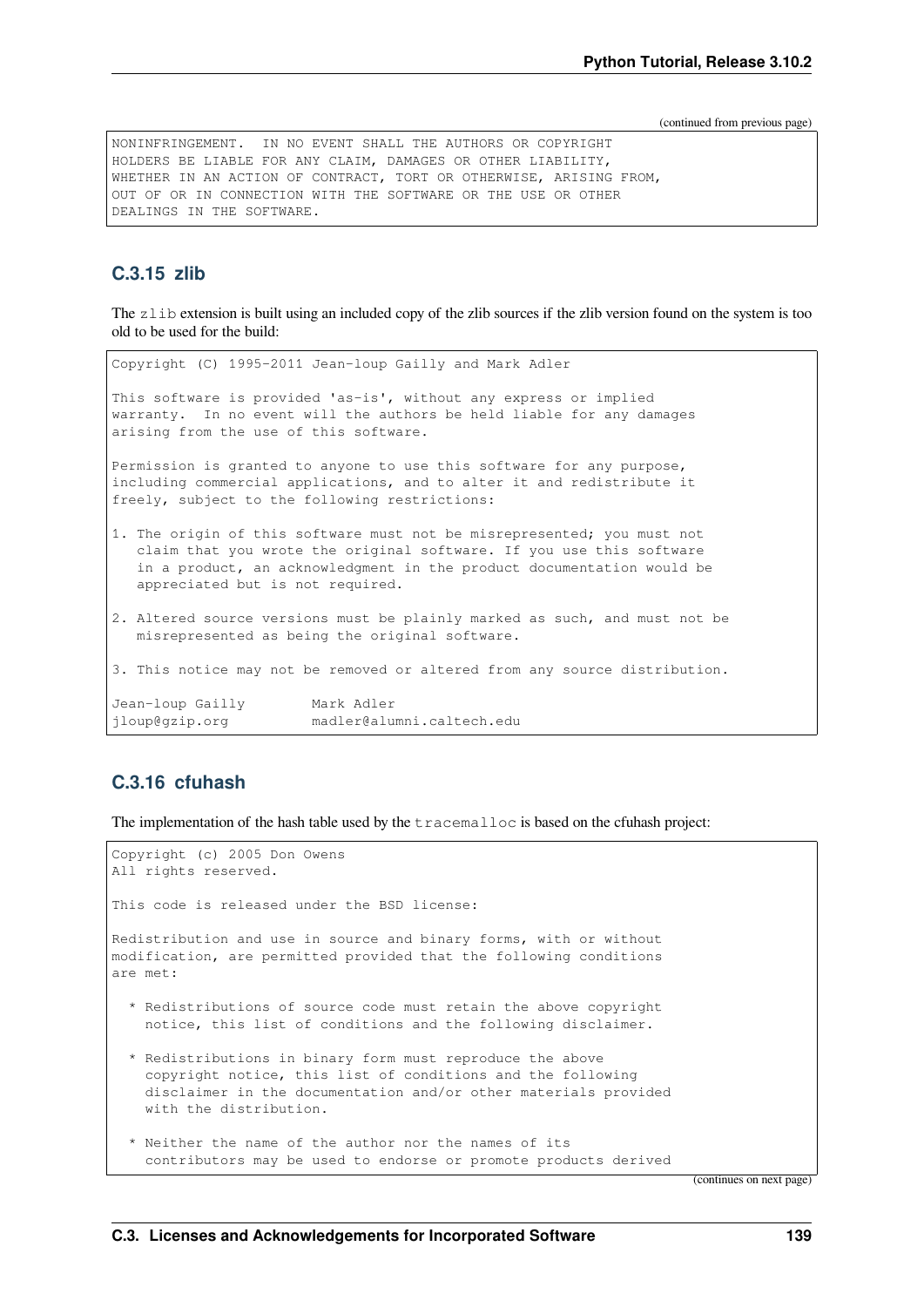from this software without specific prior written permission. THIS SOFTWARE IS PROVIDED BY THE COPYRIGHT HOLDERS AND CONTRIBUTORS "AS IS" AND ANY EXPRESS OR IMPLIED WARRANTIES, INCLUDING, BUT NOT LIMITED TO, THE IMPLIED WARRANTIES OF MERCHANTABILITY AND FITNESS FOR A PARTICULAR PURPOSE ARE DISCLAIMED. IN NO EVENT SHALL THE COPYRIGHT OWNER OR CONTRIBUTORS BE LIABLE FOR ANY DIRECT, INDIRECT, INCIDENTAL, SPECIAL, EXEMPLARY, OR CONSEQUENTIAL DAMAGES (INCLUDING, BUT NOT LIMITED TO, PROCUREMENT OF SUBSTITUTE GOODS OR SERVICES; LOSS OF USE, DATA, OR PROFITS; OR BUSINESS INTERRUPTION) HOWEVER CAUSED AND ON ANY THEORY OF LIABILITY, WHETHER IN CONTRACT, STRICT LIABILITY, OR TORT (INCLUDING NEGLIGENCE OR OTHERWISE) ARISING IN ANY WAY OUT OF THE USE OF THIS SOFTWARE, EVEN IF ADVISED OF THE POSSIBILITY OF SUCH DAMAGE.

#### **C.3.17 libmpdec**

The decimal module is built using an included copy of the libmpdec library unless the build is configured --with-system-libmpdec:

Copyright (c) 2008-2020 Stefan Krah. All rights reserved.

Redistribution and use in source and binary forms, with or without modification, are permitted provided that the following conditions are met:

- 1. Redistributions of source code must retain the above copyright notice, this list of conditions and the following disclaimer.
- 2. Redistributions in binary form must reproduce the above copyright notice, this list of conditions and the following disclaimer in the documentation and/or other materials provided with the distribution.

THIS SOFTWARE IS PROVIDED BY THE AUTHOR AND CONTRIBUTORS "AS IS" AND ANY EXPRESS OR IMPLIED WARRANTIES, INCLUDING, BUT NOT LIMITED TO, THE IMPLIED WARRANTIES OF MERCHANTABILITY AND FITNESS FOR A PARTICULAR PURPOSE ARE DISCLAIMED. IN NO EVENT SHALL THE AUTHOR OR CONTRIBUTORS BE LIABLE FOR ANY DIRECT, INDIRECT, INCIDENTAL, SPECIAL, EXEMPLARY, OR CONSEQUENTIAL DAMAGES (INCLUDING, BUT NOT LIMITED TO, PROCUREMENT OF SUBSTITUTE GOODS OR SERVICES; LOSS OF USE, DATA, OR PROFITS; OR BUSINESS INTERRUPTION) HOWEVER CAUSED AND ON ANY THEORY OF LIABILITY, WHETHER IN CONTRACT, STRICT LIABILITY, OR TORT (INCLUDING NEGLIGENCE OR OTHERWISE) ARISING IN ANY WAY OUT OF THE USE OF THIS SOFTWARE, EVEN IF ADVISED OF THE POSSIBILITY OF SUCH DAMAGE.

#### **C.3.18 W3C C14N test suite**

The C14N 2.0 test suite in the test package  $(\text{Lib}/\text{test}/\text{xmltestdata}/c14n-20/)$  was retrieved from the W3C website at https://www.w3.org/TR/xml-c14n2-testcases/ and is distributed under the 3-clause BSD license:

```
Copyright (c) 2013 W3C(R) (MIT, ERCIM, Keio, Beihang),
All Rights Reserved.
Redistribution and use in source and binary forms, with or without
modification, are permitted provided that the following conditions
are met:
```
(continues on next page)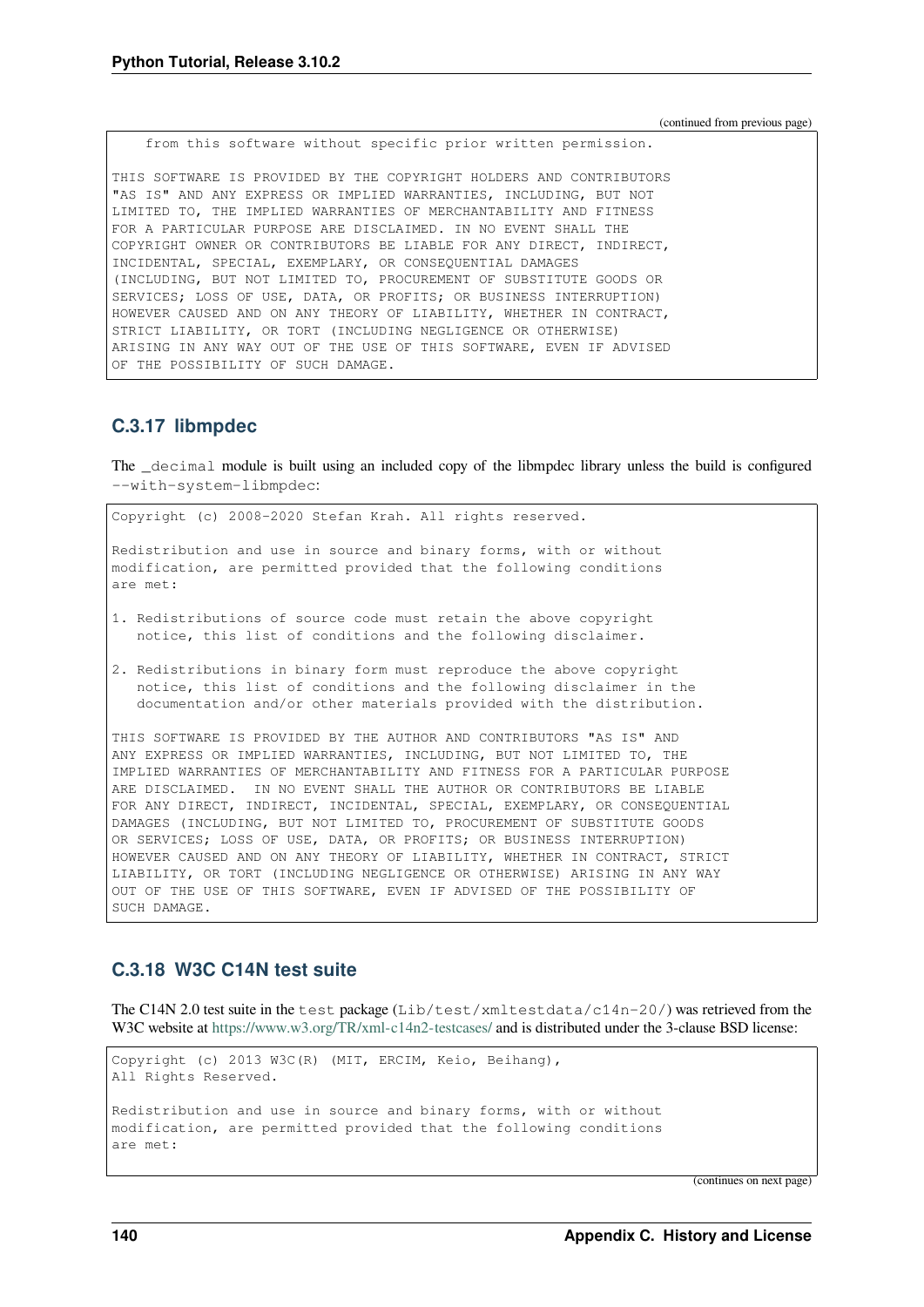(continued from previous page)

\* Redistributions of works must retain the original copyright notice, this list of conditions and the following disclaimer. \* Redistributions in binary form must reproduce the original copyright notice, this list of conditions and the following disclaimer in the documentation and/or other materials provided with the distribution. \* Neither the name of the W3C nor the names of its contributors may be used to endorse or promote products derived from this work without specific prior written permission. THIS SOFTWARE IS PROVIDED BY THE COPYRIGHT HOLDERS AND CONTRIBUTORS "AS IS" AND ANY EXPRESS OR IMPLIED WARRANTIES, INCLUDING, BUT NOT LIMITED TO, THE IMPLIED WARRANTIES OF MERCHANTABILITY AND FITNESS FOR A PARTICULAR PURPOSE ARE DISCLAIMED. IN NO EVENT SHALL THE COPYRIGHT OWNER OR CONTRIBUTORS BE LIABLE FOR ANY DIRECT, INDIRECT, INCIDENTAL, SPECIAL, EXEMPLARY, OR CONSEQUENTIAL DAMAGES (INCLUDING, BUT NOT LIMITED TO, PROCUREMENT OF SUBSTITUTE GOODS OR SERVICES; LOSS OF USE, DATA, OR PROFITS; OR BUSINESS INTERRUPTION) HOWEVER CAUSED AND ON ANY THEORY OF LIABILITY, WHETHER IN CONTRACT, STRICT LIABILITY, OR TORT (INCLUDING NEGLIGENCE OR OTHERWISE) ARISING IN ANY WAY OUT OF THE USE OF THIS SOFTWARE, EVEN IF ADVISED OF THE POSSIBILITY OF SUCH DAMAGE.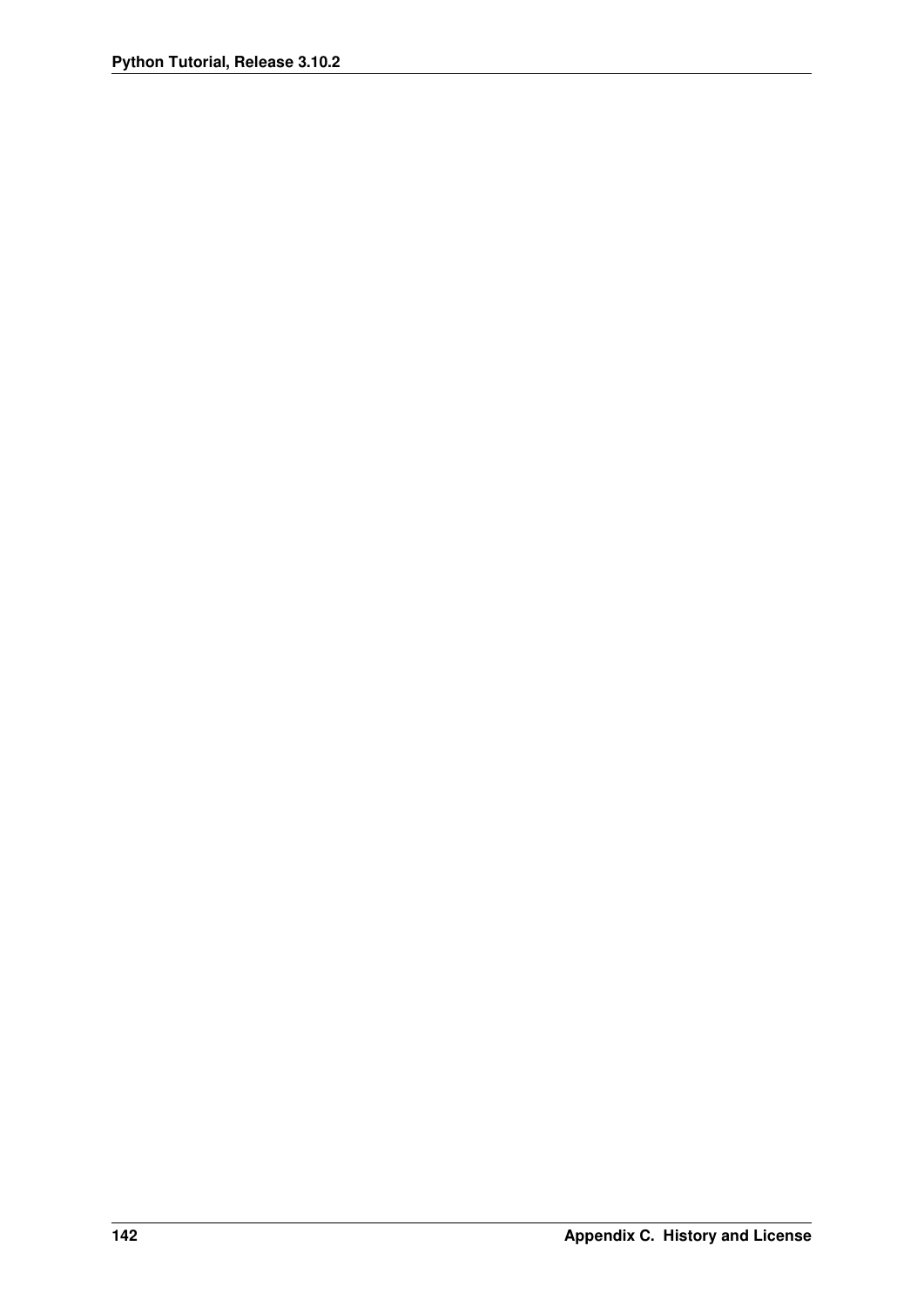## **COPYRIGHT**

Python and this documentation is:

Copyright © 2001-2022 Python Software Foundation. All rights reserved.

Copyright © 2000 BeOpen.com. All rights reserved.

Copyright © 1995-2000 Corporation for National Research Initiatives. All rights reserved.

Copyright © 1991-1995 Stichting Mathematisch Centrum. All rights reserved.

See *History and License* for complete license and permissions information.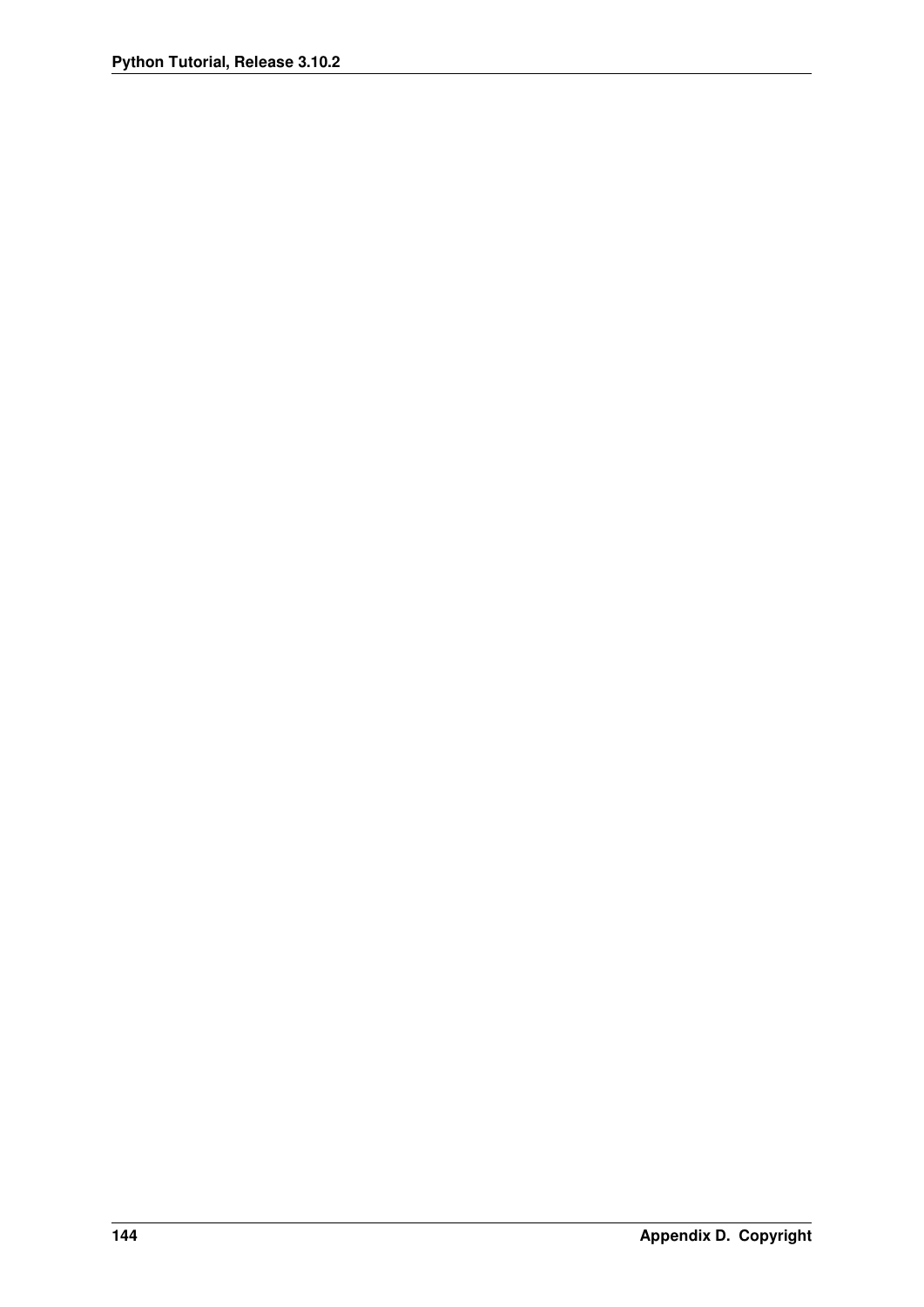### **INDEX**

#### Non-alphabetical

```
..., 109
# (hash)
    comment, 9
* (asterisk)
    in function calls, 29
**
    in function calls, 30
2to3, 109
: (colon)
    function annotations, 31
\rightarrowfunction annotations, 31
>>>, 109
\_all\_, 49
__future__, 113
__slots__, 119
```
# A

```
abstract base class, 109
annotation, 109
annotations
   function, 31
argument, 109
asynchronous context manager, 110
asynchronous generator, 110
asynchronous generator iterator, 110
asynchronous iterable, 110
asynchronous iterator, 110
attribute, 110
awaitable, 110
```
## B

BDFL, **110** binary fi[le](#page-115-0), **110** borrowed reference, **110** built-in function h[elp](#page-115-0), 81 open, 55 builtins module, 47 bytecode, **[11](#page-86-0)1** bytes-li[ke](#page-60-0) object, **110**

# C

callback, **[111](#page-116-0)**

C-contiguous, 111 class, **111** class variable, **111** coding style, 32 coerc[ion](#page-116-0), **111** complex number, **[111](#page-116-0)** context manager, **111** context v[ar](#page-37-0)iable, **111** contiguo[us](#page-116-0), **111** coroutine, **111** coroutine func[tion](#page-116-0), **111** CPython, **111**

# D

```
decorator, 111
descriptor, 112
dictionary, 112
dictionary comprehension, 112
dictionary view, 112
docstring, 112
docstrings, 23, 31
documentation strings, 23, 31
duck-typing, 112
```
### E

```
EAFP, 112
environment variable
   PATH, 45, 107
   PYTHONPATH, 45, 46
   PYTHONSTARTUP, 108
expression, 112
extension module, 112
```
#### F

```
f-string, 112
file
   object, 55
file object, 112
file-like object, 113
filesystem encoding and error
       handler, 113
finder, 113
floor division, 113
for
   statement, 17
```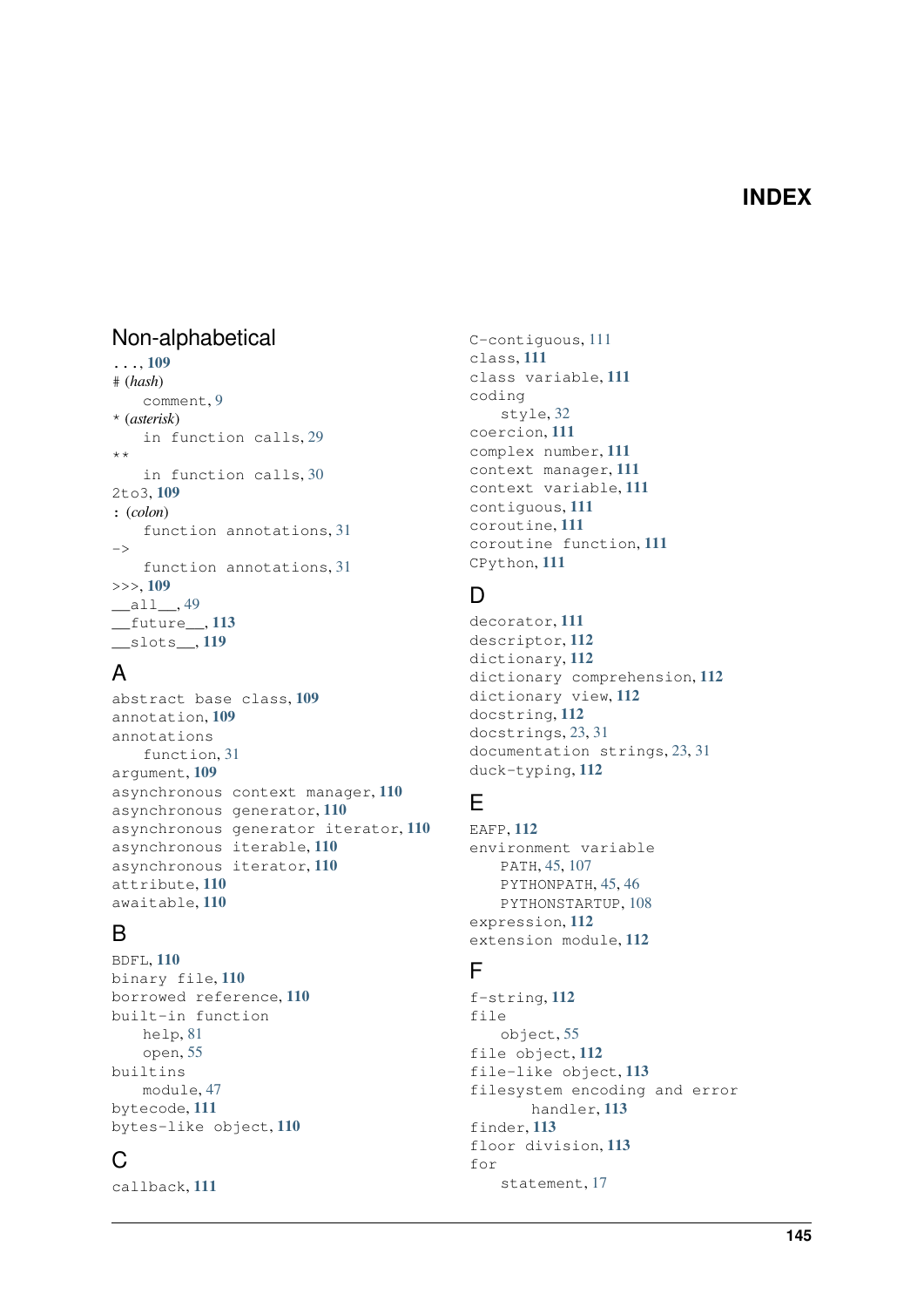Fortran contiguous , 111 function , **113** annotations , 31 function annotation , **113**

# G

```
garbage collection
, 113
generator
, 113
generator expression
, 114
generator iterator
, 113
generic function
, 114
generic type
, 114
GIL
, 114
global interpreter lock
, 114
```
# H

has[h-ba](#page-119-0)sed pyc , **114** hashable , **114** help built-in function , 81

# I

```
IDLE
, 114
immutable
, 114
import path
, 114
importer
, 115
importing
, 114
interactive
, 115
interpreted
, 115
interpreter shutdown
, 115
iterable
, 115
iterator
, 115
```
### J

json module , [57](#page-120-0)

# K

key function , **115** keyword ar[gu](#page-62-0)ment , **115**

## L

lambda , **115** LBYL , **116** list , **116** list comprehension , **116** loader , **[116](#page-120-0)** loca[le e](#page-121-0)ncoding , **116**

#### M

magic method , 116 magic method , **116** mangling name , 76 mapping , **11[6](#page-121-0)** meta path fi[nder](#page-121-0) , **116** metaclass , **116** method , **116** magic , 116 object , 71 special , [12](#page-121-0)0 method [res](#page-121-0)olution order , **116** module , **11[6](#page-121-0)** builti[ns](#page-76-0) , 47 json , 57 search p[ath](#page-125-0) , 45 sys , [46](#page-121-0) module spec , **[116](#page-52-0)** MRO , **116** mutable , **[116](#page-62-0)**

### N

```
name
    mangling
, 76
named tuple
, 117
namespace
, 117
namespace package
, 117
nested scope
, 117
new-style class
, 117
```
# O

```
object
, 117
    file
, 55
    method
, 71
open
    built-in function
, 55
```
#### P

package , **117** parameter , **117** PATH, 45, 107 path modu[le s](#page-122-0)earch , 45 path base[d fi](#page-122-0)nder , **118** path [en](#page-50-0)[try](#page-112-0) , **118** path entry finder , **118** path entry hook , **[118](#page-50-0)** path-like object , **1[18](#page-123-0)** PEP , **118** portion , **118** positional argu[ment](#page-123-0) , **118** provisional API , **1[18](#page-123-0)** pro[visi](#page-123-0)onal package , **118** Python [3000](#page-123-0) , **118** Python Enhancement [Prop](#page-123-0)osals PEP 1 , 118 PEP 8,32 PEP 238 , [113](#page-123-0) PEP 278 , 121 PEP 3[02](#page-123-0), 113, 116 PEP 3[43](#page-37-0) , 111 PEP 362, [110](#page-118-0), 118 PEP 411 , [118](#page-126-0) PEP 420, [113](#page-118-0), [117](#page-121-0), 118